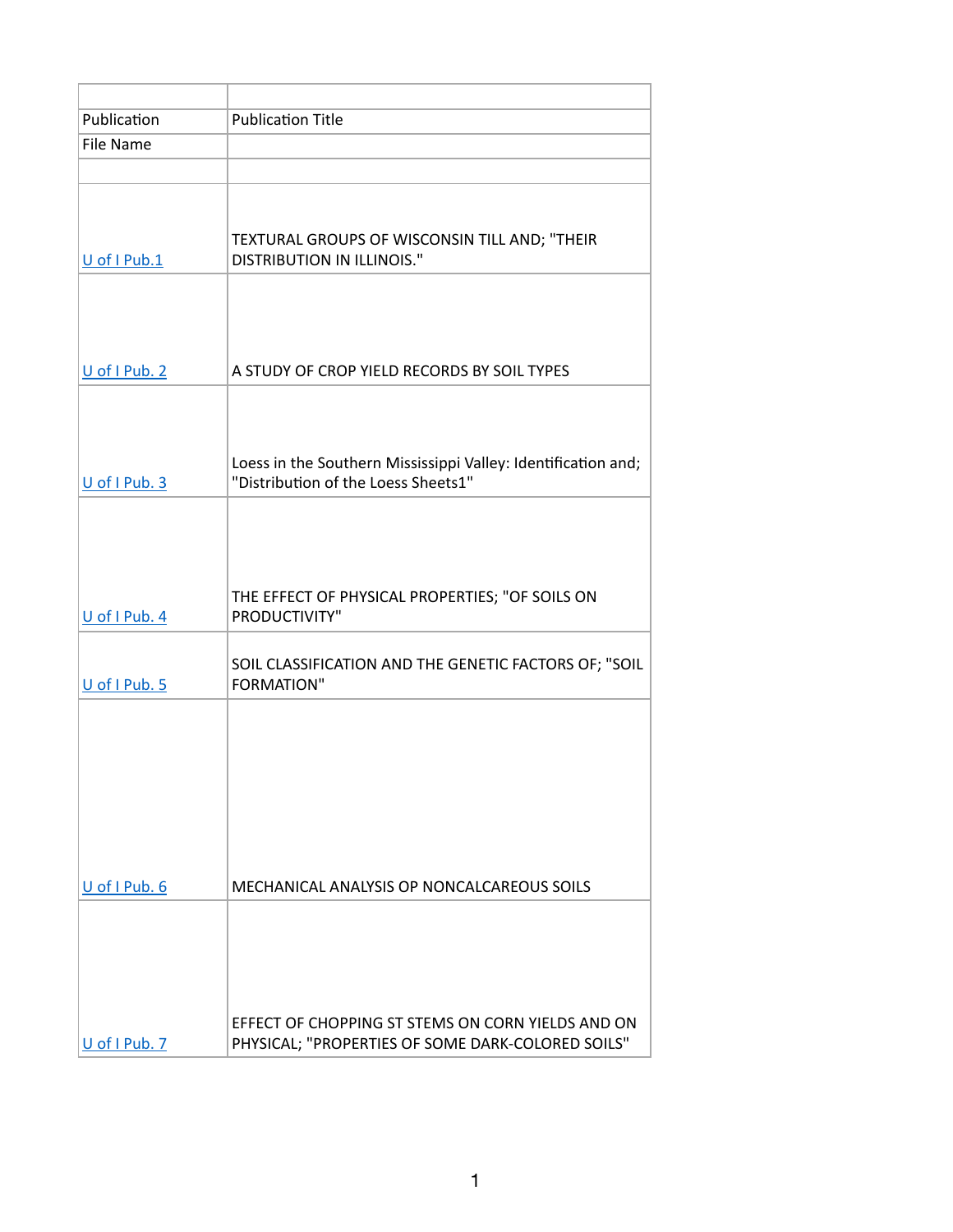|                | CLAY MINERALS IN SOME ILLIN; CLAY MINERALS IN SOME<br>ILLINOIS SOILS DEVELOPED PROM LOESS AND"; "TILL         |
|----------------|---------------------------------------------------------------------------------------------------------------|
| U of I Pub. 8  | UNDER GRASS VEGETATION]/                                                                                      |
|                |                                                                                                               |
|                |                                                                                                               |
|                | Leaching Losses, Runoff, and Percolate From Eight Illinois                                                    |
| U of I Pub. 9  | Soils                                                                                                         |
|                | CORN ROOT PENETRATION IN MUSCATINE, ELLIOTT,; "AND                                                            |
| U of I Pub. 10 | <b>CISNE SOILS"</b>                                                                                           |
|                |                                                                                                               |
|                |                                                                                                               |
|                |                                                                                                               |
|                |                                                                                                               |
|                |                                                                                                               |
|                |                                                                                                               |
| U of I Pub. 11 | Water and Land Resources of the Crab Orchards Lake Basin                                                      |
|                |                                                                                                               |
|                |                                                                                                               |
| U of I Pub. 12 | A Method for Studying Corn Root Distribution Using a Soil-<br>Core; "Sampling Machine and Shaker-Type Washer" |
|                |                                                                                                               |
|                | MINIMUM OR MOST INTENSIVE ROTATIONS                                                                           |
|                | RECOMMENDED; "FOR ILLINOIS SOILS"; "(Tentative -                                                              |
| U of I Pub. 13 | December 1955)"                                                                                               |
|                | CORN ROOT PENETRATION IN SOILS DERIVED FROM                                                                   |
| U of I Pub. 14 | VARIOUS; "TEXTURES OF WISCONSIN-AGE GLACIAL TILL"                                                             |
|                |                                                                                                               |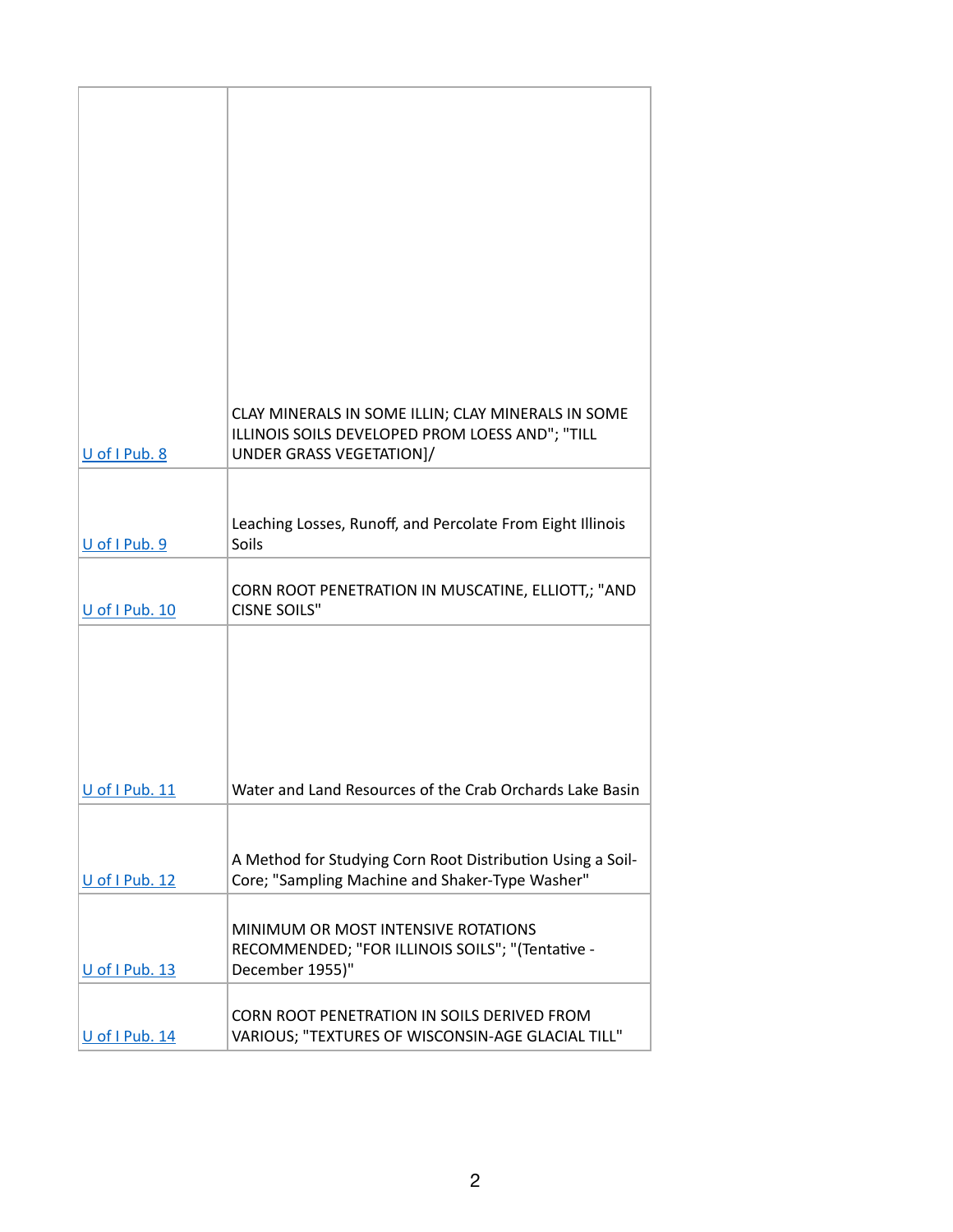| U of I Pub. 15                    | Personalized Soil Management Guides; "For Individual<br>Farms in Illinois                            |
|-----------------------------------|------------------------------------------------------------------------------------------------------|
|                                   |                                                                                                      |
|                                   |                                                                                                      |
|                                   |                                                                                                      |
|                                   |                                                                                                      |
|                                   |                                                                                                      |
|                                   |                                                                                                      |
|                                   |                                                                                                      |
| U of I Pub. 16                    | AVAILABLE WATER-HOLDING CAPACITY OF SOME ILLINOIS<br><b>SOILS</b>                                    |
|                                   |                                                                                                      |
|                                   |                                                                                                      |
|                                   |                                                                                                      |
|                                   |                                                                                                      |
|                                   |                                                                                                      |
| U of I Pub. 17                    | THE USE OF A HAND-DYNAMOMETER TO; "ESTIMATE THE<br>VARIABILITY IN SOIL"; "CONSISTENCE MEASUREMENTS"" |
|                                   |                                                                                                      |
|                                   |                                                                                                      |
| U of I Pub. 18                    | SOILS OF MCLEAN COUNTY, ILLINOIS                                                                     |
|                                   |                                                                                                      |
|                                   |                                                                                                      |
|                                   |                                                                                                      |
|                                   |                                                                                                      |
|                                   | Mineograph and Map of New Experimental Field in Will                                                 |
| U of I Pub 19a                    | County, IL<br>п                                                                                      |
| U of I Pub 19b<br>U of I Pub. 19c | п                                                                                                    |
|                                   |                                                                                                      |
|                                   |                                                                                                      |
|                                   |                                                                                                      |
|                                   |                                                                                                      |
|                                   |                                                                                                      |
| U of I Pub. 20                    | Methods Used in Evaluating the Productivity of Some<br><b>Illinois Soils</b>                         |
|                                   |                                                                                                      |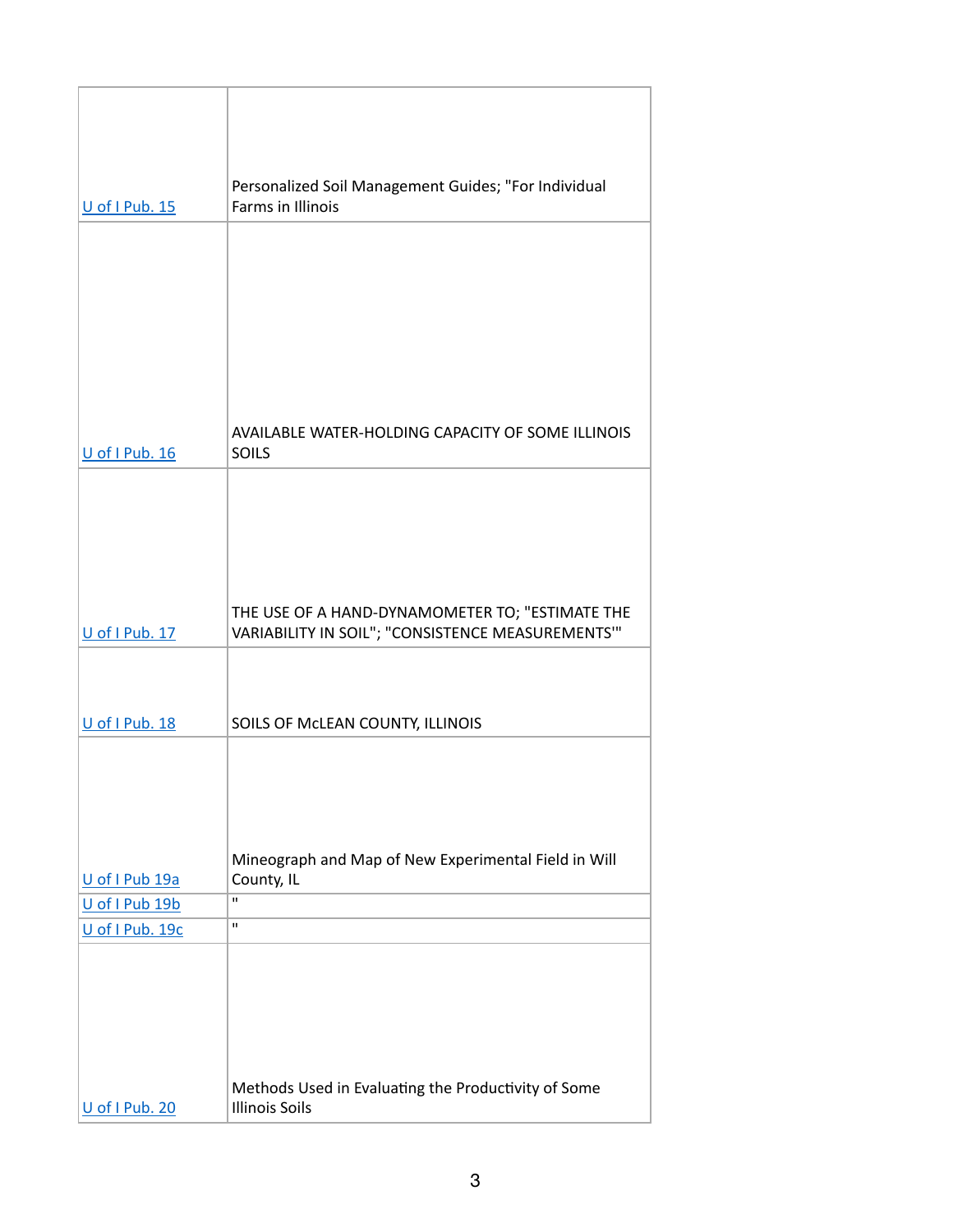| U of I Pub. 21 | Source and Deposition of Clay; "Minerals in Peorian Loess"                                                     |
|----------------|----------------------------------------------------------------------------------------------------------------|
|                |                                                                                                                |
|                |                                                                                                                |
|                |                                                                                                                |
|                |                                                                                                                |
| U of I Pub. 22 | Use of Density Gradients for Size Distribution Analysis                                                        |
|                |                                                                                                                |
|                |                                                                                                                |
|                |                                                                                                                |
|                |                                                                                                                |
| U of I Pub. 23 | Soil Survey Interpretation Yield Prediction                                                                    |
|                |                                                                                                                |
|                |                                                                                                                |
|                |                                                                                                                |
| U of I Pub. 24 | Soil Survey Interpretation-Theory and Purpose                                                                  |
|                |                                                                                                                |
|                |                                                                                                                |
|                |                                                                                                                |
|                |                                                                                                                |
| U of I Pub. 25 | Deep Tillage and Deep Fertilization Experiments on a<br>Claypan Soil                                           |
|                |                                                                                                                |
|                | The Relation Between Precipitation, Temperature and the<br>Yield; "of Corn on the Agronomy South Farm, Urbana, |
| U of I Pub. 26 | Illinois                                                                                                       |
|                |                                                                                                                |
|                |                                                                                                                |
|                |                                                                                                                |
|                |                                                                                                                |
| U of I Pub. 27 | Effects of Weather on Corn and Soybean Yields                                                                  |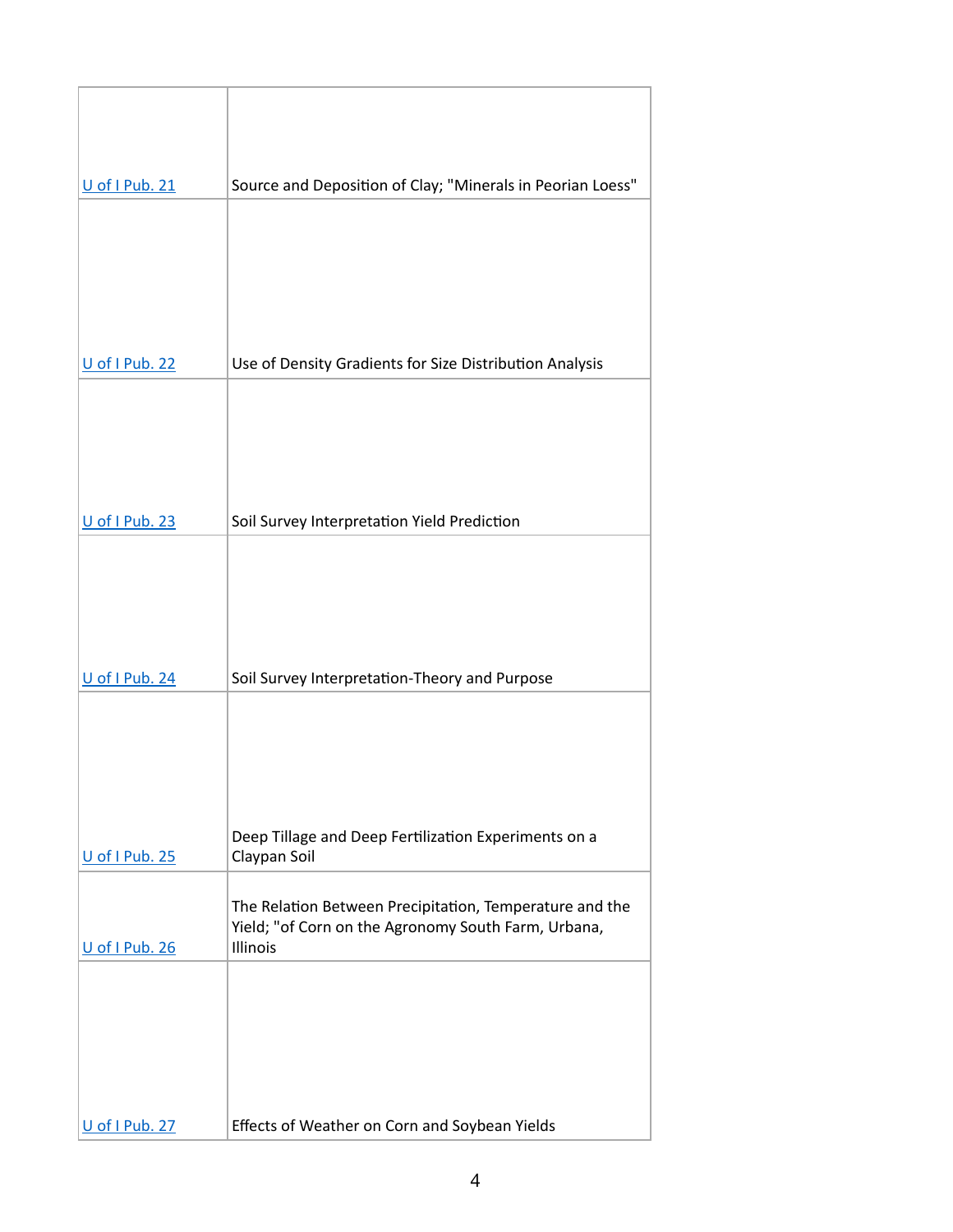| U of I Pub. 28  | A Mineralogical Characterization of Some Loess-Derived<br>Soils in Illinois1                                                                                                                                                                                                                                  |
|-----------------|---------------------------------------------------------------------------------------------------------------------------------------------------------------------------------------------------------------------------------------------------------------------------------------------------------------|
|                 |                                                                                                                                                                                                                                                                                                               |
| U of I Pub. 29a | Flanagan Soils                                                                                                                                                                                                                                                                                                |
| U of I Pub 29b  | MECHANICAL PREPARATION OF LINEAR DENSITY"<br><b>GRADIENT TUBES</b>                                                                                                                                                                                                                                            |
| U of I Pub. 30  | The Relation Between Precipitation, Temperature, and the<br>Yield; "of Soybeans on the Agronomy South Farm, Urbana,<br>Illinois1"                                                                                                                                                                             |
| U of I Pub. 31  | Relationships of Atterberg Limits to Some Other Properties<br>of Illinois Soils                                                                                                                                                                                                                               |
| U of I Pub. 32  | Oxidation-Reduction Studies on the Mechanism of B<br><b>Horizon Formation in Podzols</b>                                                                                                                                                                                                                      |
| U of I Pub. 33  | Field Studies of a Clay-Enriched Horizon in the Lowest Part<br>of the Solum of Some; "Brunizem and Gray-Brown Podzolic<br>Soils in Illinois"and "Laboratory Studies and Genesis of a<br>Clay-Enriched Horizon in the Lowest Part of the Solum of<br>Some Brunizem and Gray-Brown Podzolic Soils in Illinois." |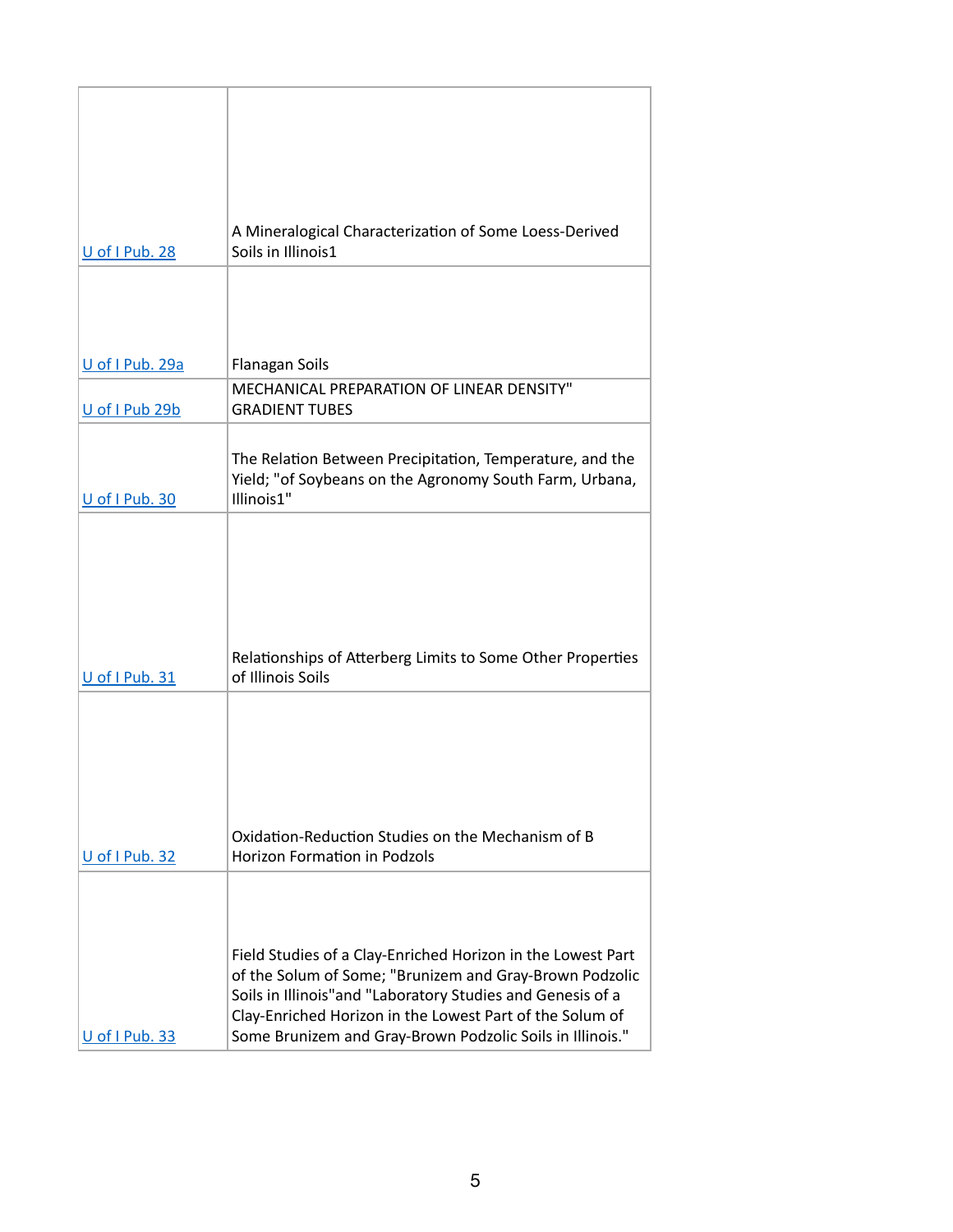| U of I Pub. 34 | USE OF X-RAY SPECTROGRAPHIC ANALYSIS FOR THE STUDY<br>OF; "SOIL GENESIS                            |
|----------------|----------------------------------------------------------------------------------------------------|
|                |                                                                                                    |
| U of I Pub. 35 | ROOT PENETRATION AND DEVELOPMENT OF SOME FARM;<br>"CROPS AS RELATED TO SOIL PHYSICAL AND CHEMICAL" |
|                |                                                                                                    |
|                |                                                                                                    |
|                |                                                                                                    |
| U of I Pub. 36 | Preparation of Sensitive Linear Density Gradients                                                  |
|                |                                                                                                    |
| U of I Pub. 37 | CHARACTERISTICS AND IMPLICATIONS OF A THIN; "LOESS<br>AREA IN NORTHWESTERN ILLINOIS"               |
|                |                                                                                                    |
|                |                                                                                                    |
|                |                                                                                                    |
|                |                                                                                                    |
|                |                                                                                                    |
| U of I Pub. 38 | INTERPRETING SOIL SURVEY INFORtATION                                                               |
|                |                                                                                                    |
|                |                                                                                                    |
|                |                                                                                                    |
| U of I Pub. 39 | Zirconium Content of Coarse Silt in Loess and Till; "Of<br>Wisconsin Age in Northern Ilinois1      |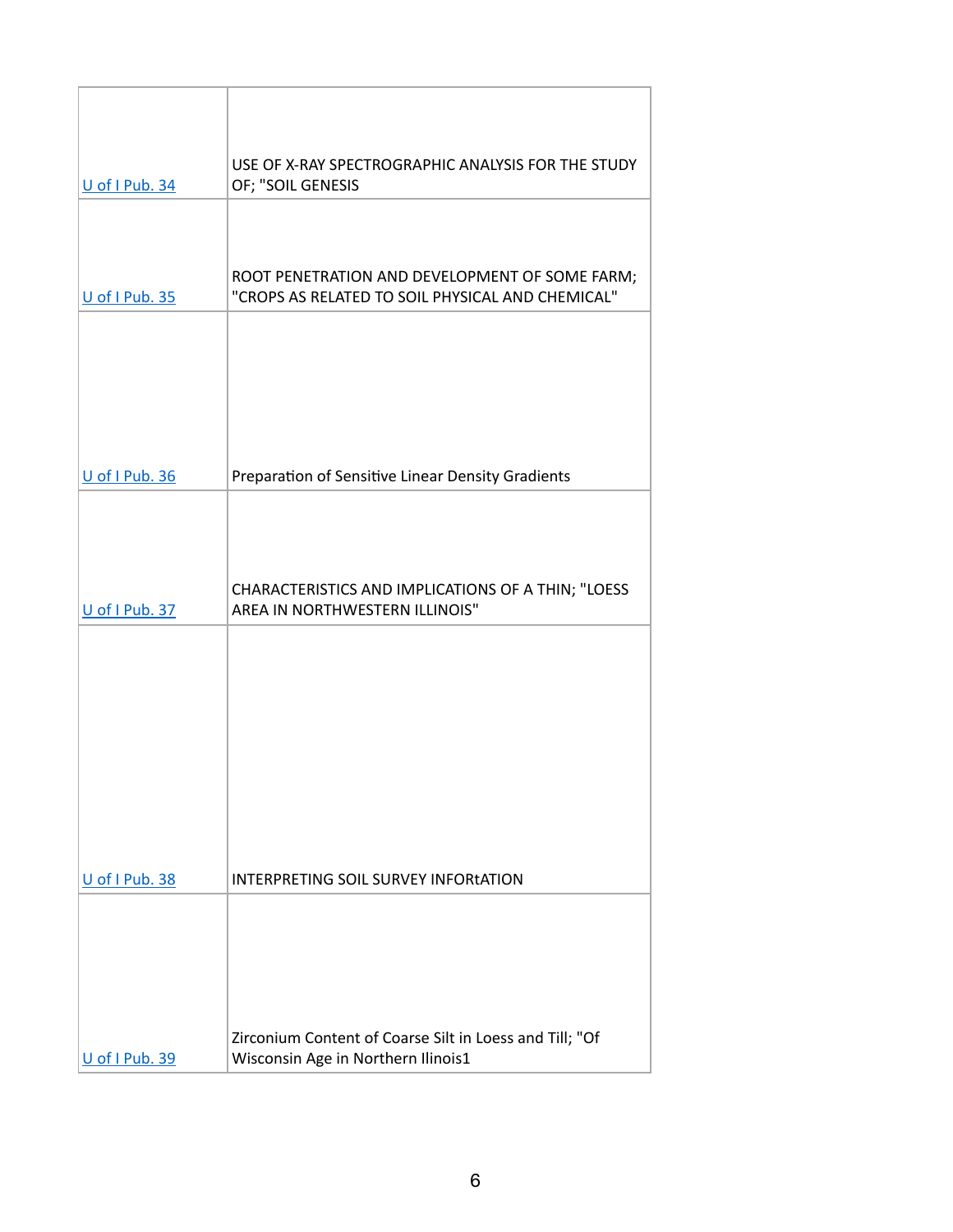| U of I Pub. 40 | Comparison of Electrode and Flame Photometer Methods<br>for Sodium Analysis of Soil Water             |
|----------------|-------------------------------------------------------------------------------------------------------|
|                |                                                                                                       |
|                |                                                                                                       |
|                |                                                                                                       |
| U of I Pub. 41 | Source and Distribution of Sodium in Solonetzic Soils in<br>Illinois                                  |
|                |                                                                                                       |
|                |                                                                                                       |
|                |                                                                                                       |
|                | Characteristics of Solonetzic Soils in Illinois                                                       |
| U of I Pub. 42 |                                                                                                       |
|                |                                                                                                       |
|                |                                                                                                       |
|                |                                                                                                       |
| U of I Pub. 43 | Properties of Selected Soils Developed Near the Forest-<br>Prairie; "Border in East-Central Illinois" |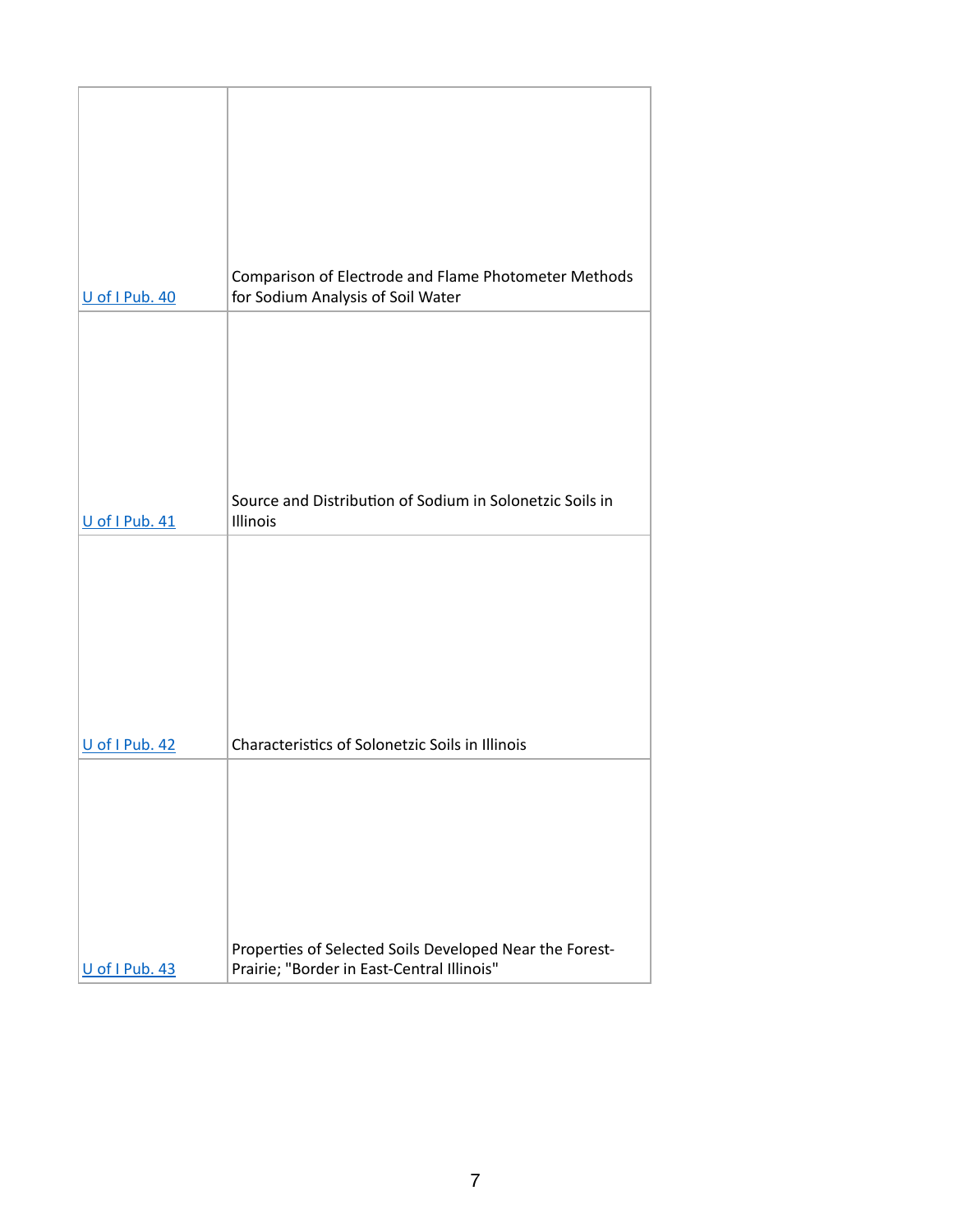|                | The Effect of Discrete Ped Density on Corn Root Penetration                                             |
|----------------|---------------------------------------------------------------------------------------------------------|
| U of I Pub. 44 | in a Planosol                                                                                           |
|                |                                                                                                         |
|                |                                                                                                         |
|                |                                                                                                         |
|                |                                                                                                         |
|                |                                                                                                         |
| U of I Pub. 45 | Surfaces of Peds from B Horizons of Illinois Soils                                                      |
|                |                                                                                                         |
|                |                                                                                                         |
| U of I Pub. 46 | CHARACTERISTICS OF SOME IMPORTANT ILLINOIS SOILS                                                        |
|                |                                                                                                         |
|                |                                                                                                         |
|                |                                                                                                         |
|                |                                                                                                         |
|                |                                                                                                         |
| U of I Pub. 47 | Effect of Gypsum and Starch on Water Movement and<br>Sodium Removal; "from Solonetzic Soils in Illinois |
|                |                                                                                                         |
|                |                                                                                                         |
|                |                                                                                                         |
|                | THE HYDRAULIC SOIL-CORING MACHINE-; "A New Method                                                       |
| U of I Pub. 48 | of Sampling Illinois Soils"                                                                             |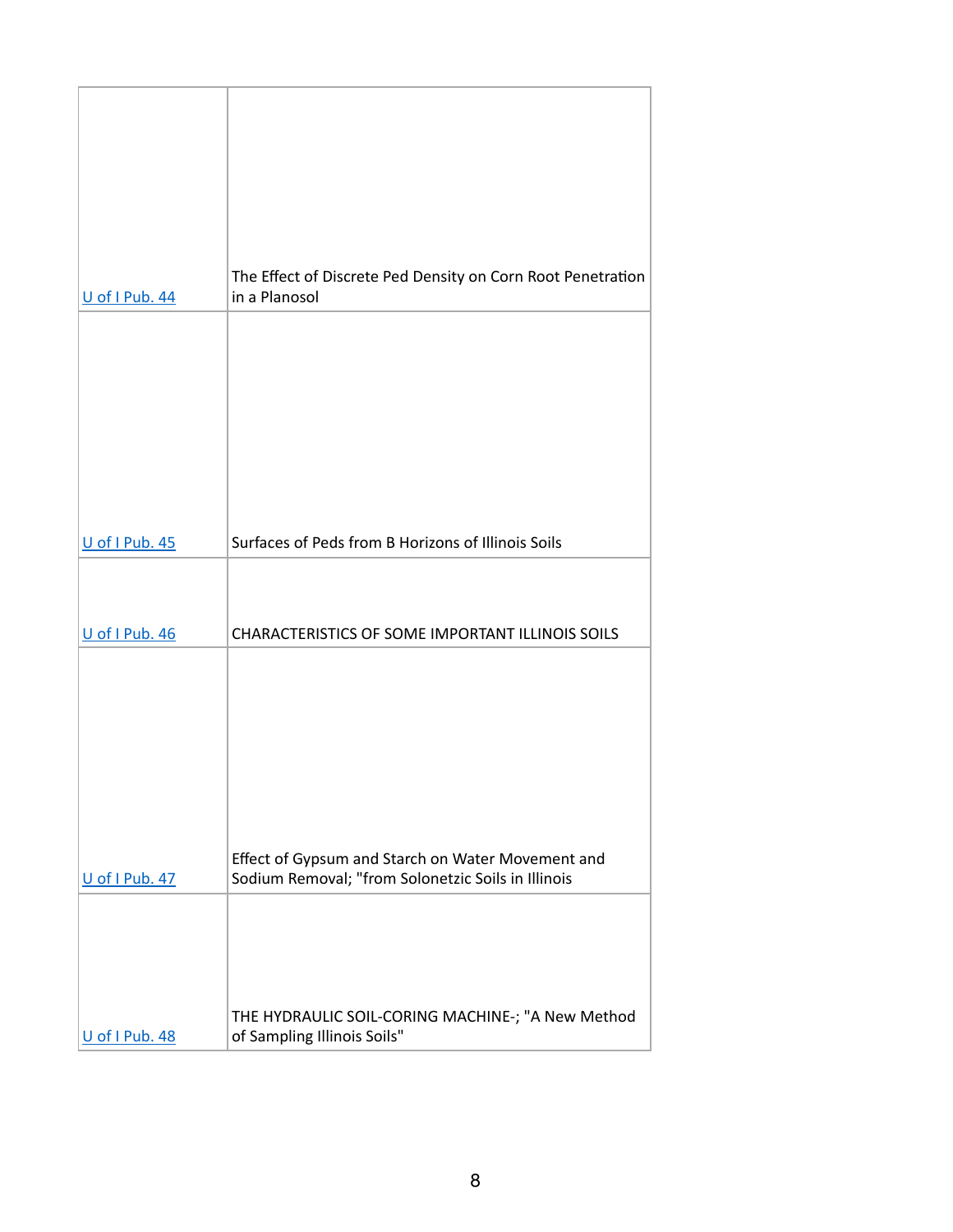| U of I Pub. 49  | Rooting Volume of Corn and Alfalfa in Shale-Influenced<br>Soils in Northwestern Illinois |
|-----------------|------------------------------------------------------------------------------------------|
|                 |                                                                                          |
| U of I Pub. 50a | Loess Distribution in Southeastern Illinois and<br>Southwestern Indiana                  |
|                 |                                                                                          |
| U of I Pub. 50b | Loess Composition in Southeastern Illinois and<br>Southwestern Indiana                   |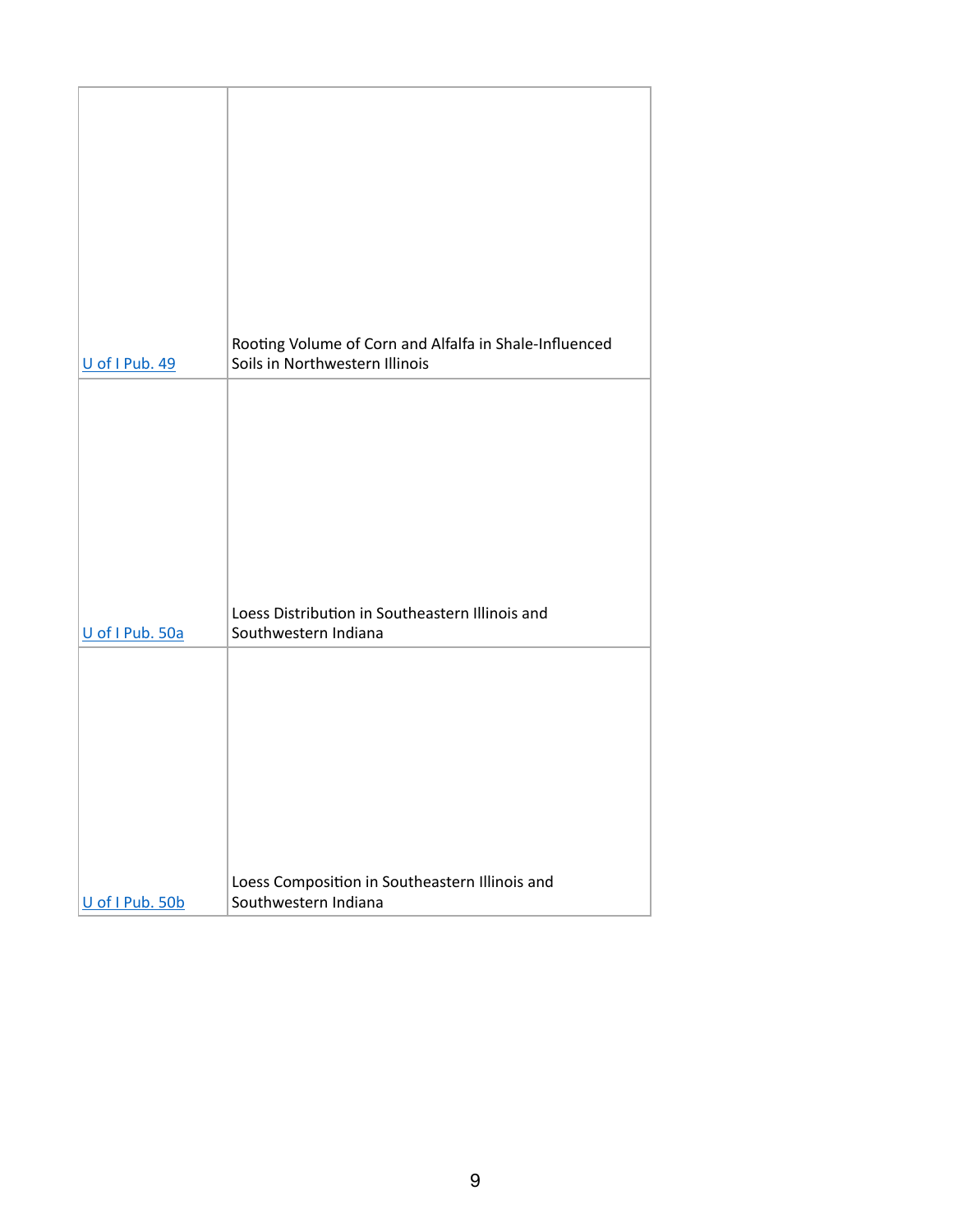|                | Report of Observational Stopover (Oct. 4-5, 1965); "at the<br>International Rice Research Institute"; "and"; "College of                                                                                                   |
|----------------|----------------------------------------------------------------------------------------------------------------------------------------------------------------------------------------------------------------------------|
| U of I Pub. 51 | Agriculture, University of the Philippines"                                                                                                                                                                                |
| U of I Pub. 52 | LOG OF SOIL BORINGS ON UTTAR PRADESH AGRICULTURAL<br>UNIVERSITY; "EXPERIMENT STATION FARM"; "SOIL SURVEY:<br>EXPERIMENT STATION FARM AND DAIRY FARM"; "of"; "U. P.<br>Agricultural University"; "Pant Nagar, U. P., India" |
| U of I Pub. 53 | NATRIC SOILS IN ILLINOIS                                                                                                                                                                                                   |
|                | POORLY DRAINED SOILS AND GEOMORPHOLOGY OF;                                                                                                                                                                                 |
| U of I Pub. 54 | "GLACIAL LAKE DOUGLAS IN ILLINOIS"                                                                                                                                                                                         |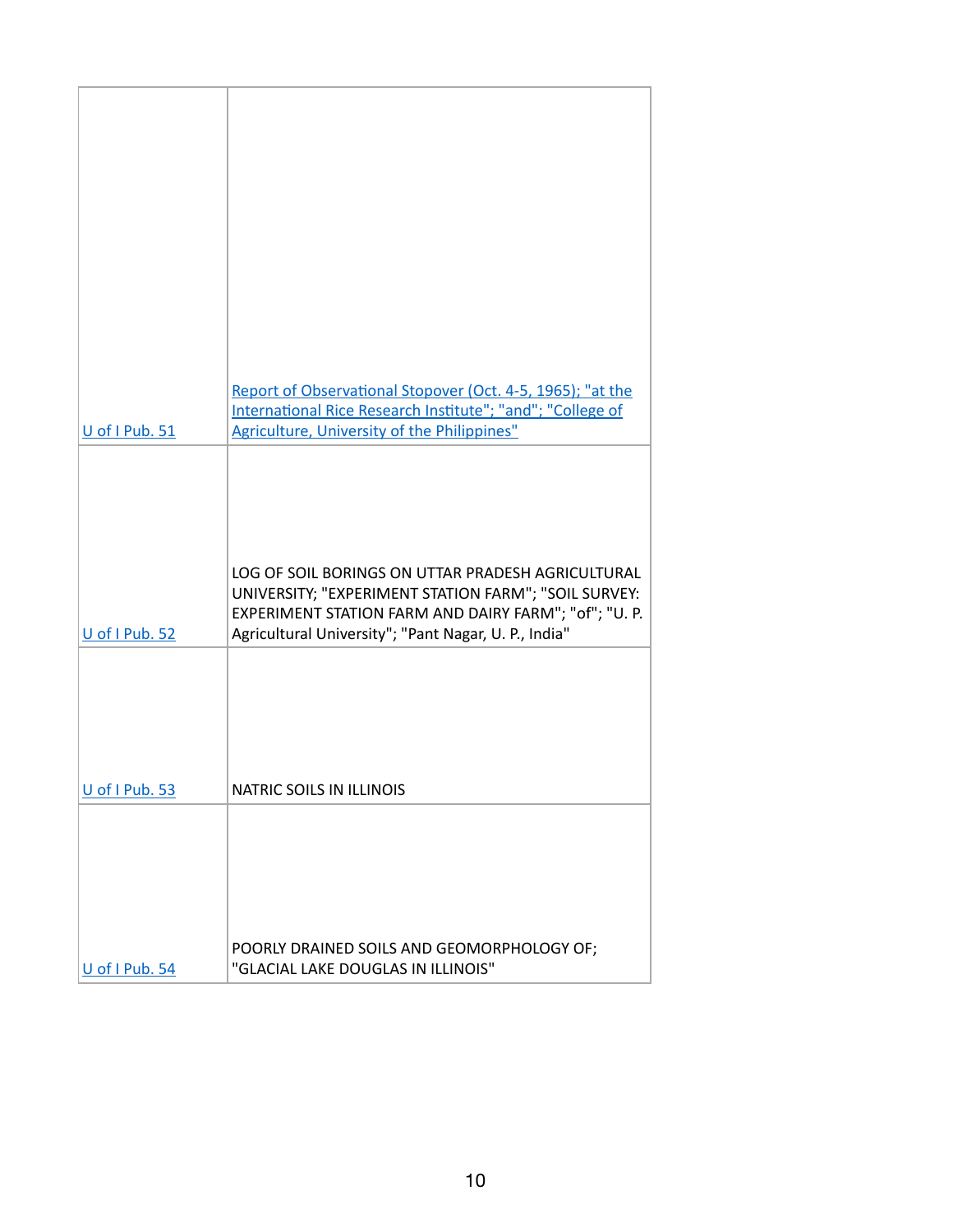| U of I Pub. 55 | A HYDRAULICALLY POWERED BRUSH FOR; "CLEANING SOIL-<br><b>CORING TUBES</b>                       |
|----------------|-------------------------------------------------------------------------------------------------|
|                |                                                                                                 |
| U of I Pub. 56 | MINERALOGICAL AND PHYSICAL CHARACTERISTICS OF;<br>"TILL IN MORAINES OF LASALLE COUNTY, ILLINOIS |
|                |                                                                                                 |
|                |                                                                                                 |
|                |                                                                                                 |
|                |                                                                                                 |
|                |                                                                                                 |
|                |                                                                                                 |
|                |                                                                                                 |
|                | Influence of Natural Drainage on the Distribution and;                                          |
| U of I Pub. 57 | "Forms of Phosphorus in Some Iowa Prairie Soils                                                 |
|                |                                                                                                 |
|                |                                                                                                 |
|                |                                                                                                 |
|                |                                                                                                 |
|                | SOIL SURVEY; EXPERIMENT STATION FARM AND DAIRY                                                  |
|                | FARM; "of"; "U. P. Agricultural University, Pant Nagar, U. P.                                   |
| U of I Pub. 58 | India"                                                                                          |
|                |                                                                                                 |
|                |                                                                                                 |
|                |                                                                                                 |
|                |                                                                                                 |
|                |                                                                                                 |
|                |                                                                                                 |
|                |                                                                                                 |
|                | A Comparison of Clay Contents Determined by Hydrometer                                          |
| U of I Pub. 59 | and Pipette Methods Using; "Reduced Major Axis Analysis                                         |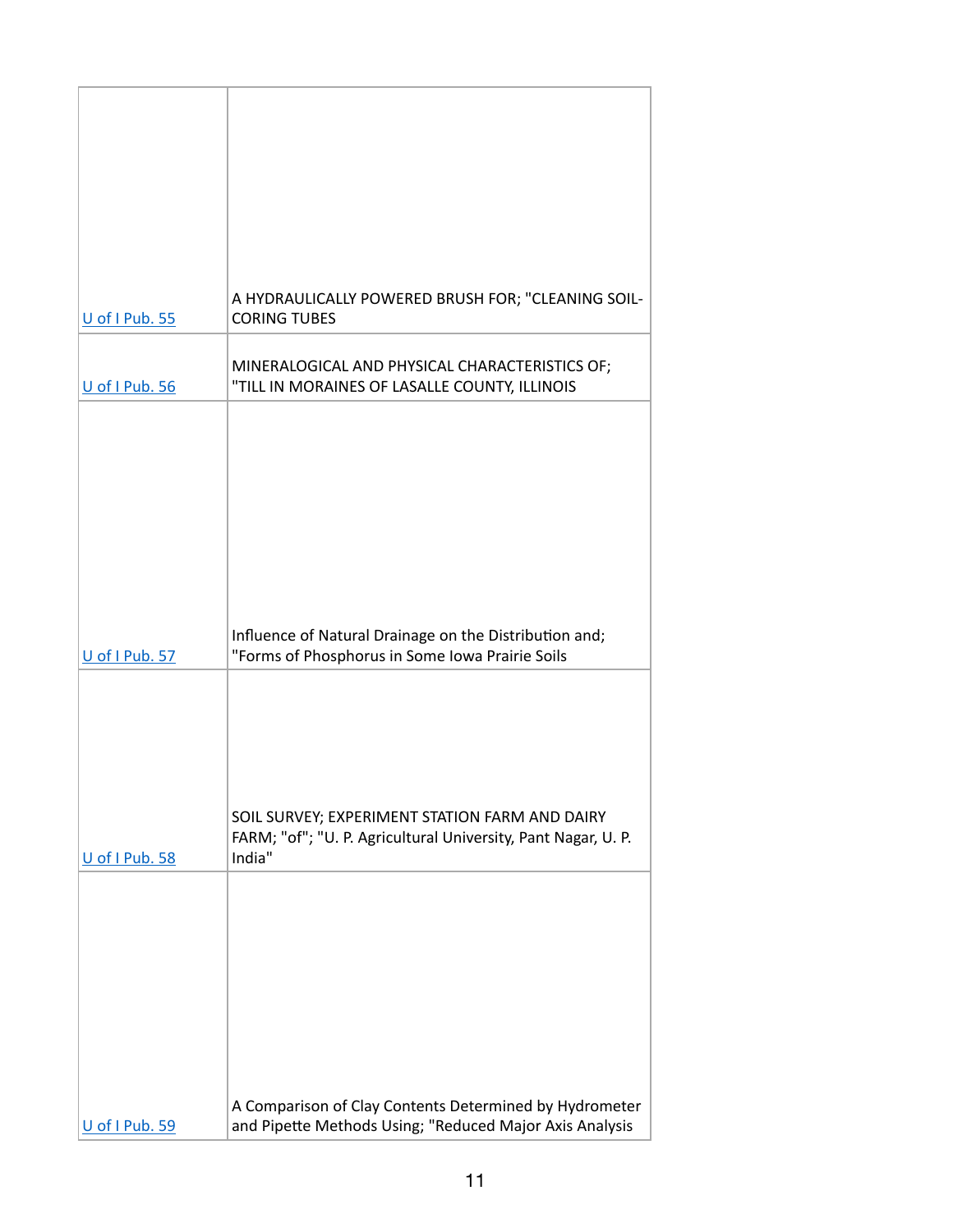| U of I Pub. 60  | EFFECTS OP RAINFALL, TEMPERATURE, AND TIME<br>INTERACTIONS; "ON CORN YIELD"                   |
|-----------------|-----------------------------------------------------------------------------------------------|
|                 |                                                                                               |
| U of I Pub. 61  | ROOT DEVELOPMENT of Corn, Soybeans, Wheat,; "and<br>Meadow in Some Contrasting Illinois Soils |
|                 |                                                                                               |
|                 |                                                                                               |
|                 |                                                                                               |
|                 |                                                                                               |
|                 |                                                                                               |
|                 |                                                                                               |
| U of I Pub. 62a | SLOPE OF THE ILLINOIS LANDSCAPE                                                               |
|                 |                                                                                               |
|                 |                                                                                               |
| U of I Pub. 63  | CORN YIELDS ON NATRIC SOILS; "After Varying Applications<br>of Gypsum"                        |
|                 |                                                                                               |
|                 |                                                                                               |
|                 |                                                                                               |
| U of I Pub. 64  | Influence of Slope on Size and Distribution of Fields in Iowa                                 |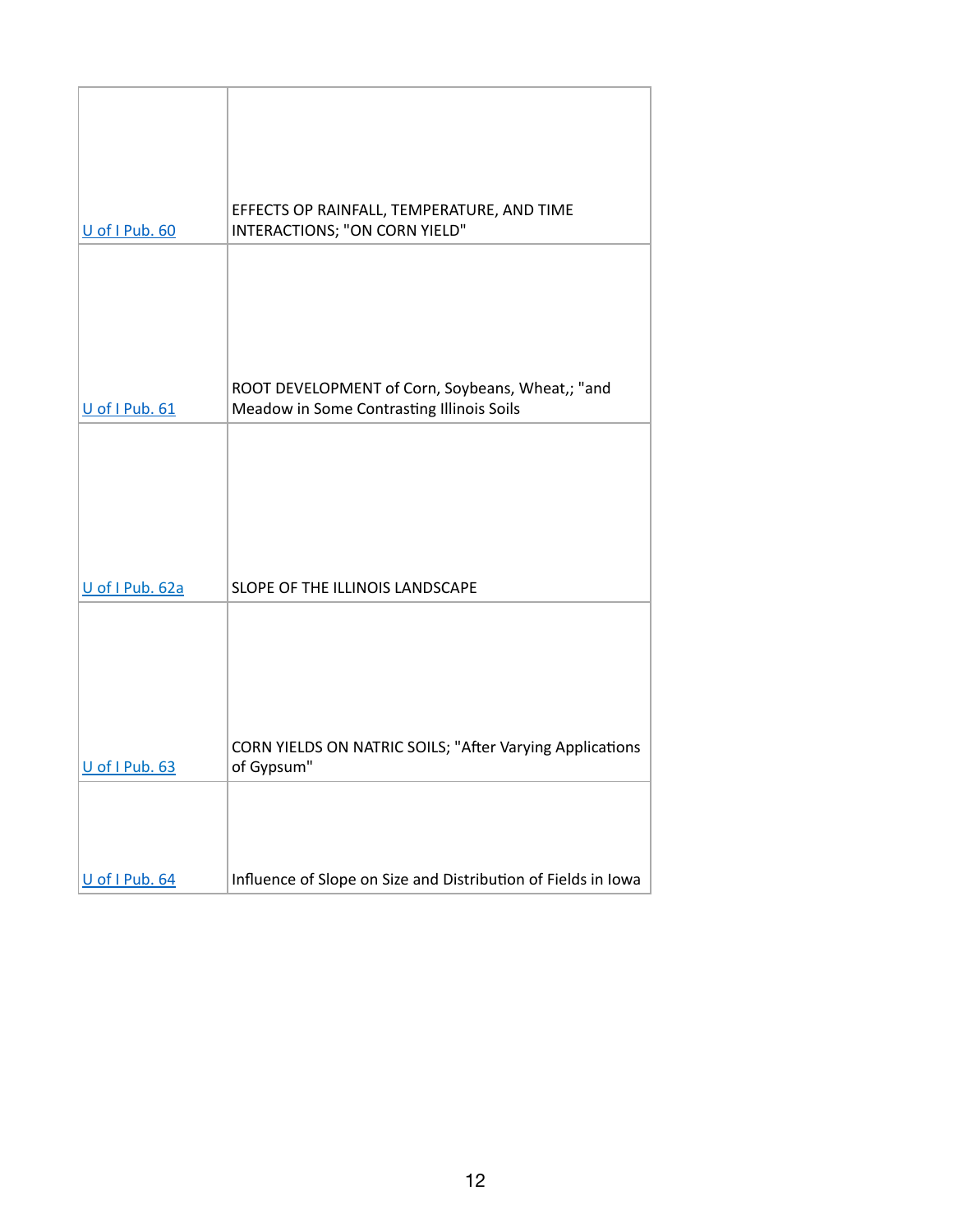| U of I Pub. 65 | Mineralogical and Chemical Characteristics of Soils in Loess<br>Overlying Shale; "in Northwestern Illinois" |
|----------------|-------------------------------------------------------------------------------------------------------------|
|                |                                                                                                             |
| U of I Pub. 66 | The 1967 Corn Growing Season and Yields                                                                     |
| U of I Pub. 67 | The Lower Boundary of Selected Mollisols                                                                    |
|                | HYDRAULIC CONDUCTIVITY AND MOISTURE REGIMES IN;<br>"SOLONETZIC AND ASSOCIATED SOILS IN"; "SOUTH-            |
| U of I Pub. 68 | <b>CENTRAL ILLINOIS"</b>                                                                                    |
| U of I Pub. 69 | Effects of Rainfall and Temperature Interactions During the;<br>"Growing Season on Corn Yield1              |
| U of I Pub. 70 | Gypsum for; "high sodium"; "soils?"                                                                         |
|                |                                                                                                             |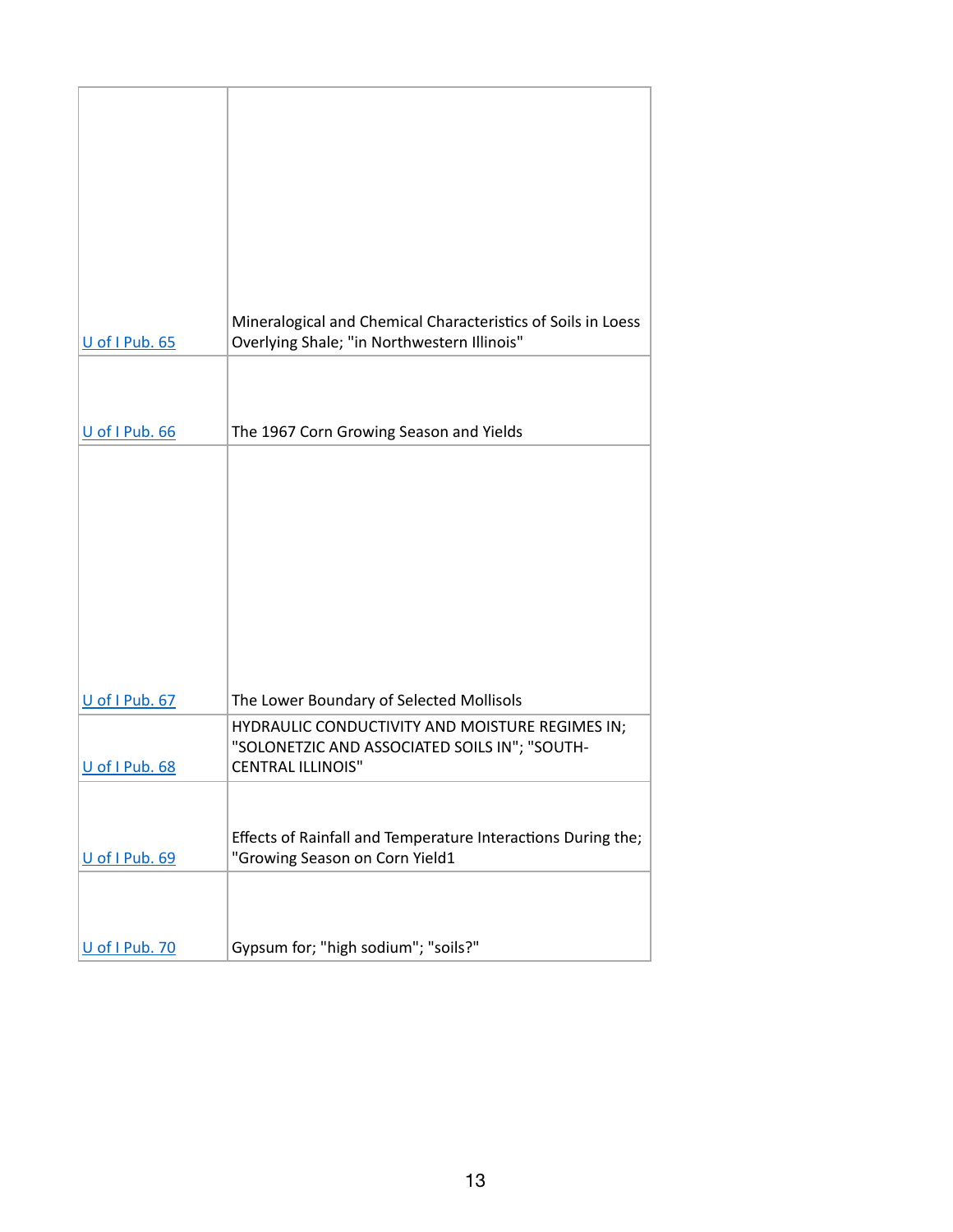| U of I Pub. 71 | Illinois soils and factors in their development      |
|----------------|------------------------------------------------------|
|                |                                                      |
| U of I Pub. 72 | HOW SOILS; "AFFECT"; "ROOT"; "GROWTH"                |
|                |                                                      |
| U of I Pub. 73 | A Color Chart for Organic Matter                     |
|                |                                                      |
|                |                                                      |
|                |                                                      |
|                |                                                      |
|                |                                                      |
|                | Corn Yields, Root Volumes, and; "Soil Changes on the |
| U of I Pub. 74 | Morrow Plots"                                        |
|                |                                                      |
|                |                                                      |
|                | Comparison of Rooting in Soil Parent Materials Using |
| U of I Pub. 75 | <b>Undisturbed Soil Cores</b>                        |
|                |                                                      |
|                |                                                      |
|                |                                                      |
|                |                                                      |
|                |                                                      |
|                |                                                      |
| U of I Pub. 76 | Water Table Fluctuations; "in Some Illinois Soils"   |
|                |                                                      |
|                |                                                      |
| U of I Pub. 77 | Use Weather; "to predict your corn"; "Yields"        |
|                |                                                      |
| U of I Pub. 78 | Soil; "Yield"; "Potential"                           |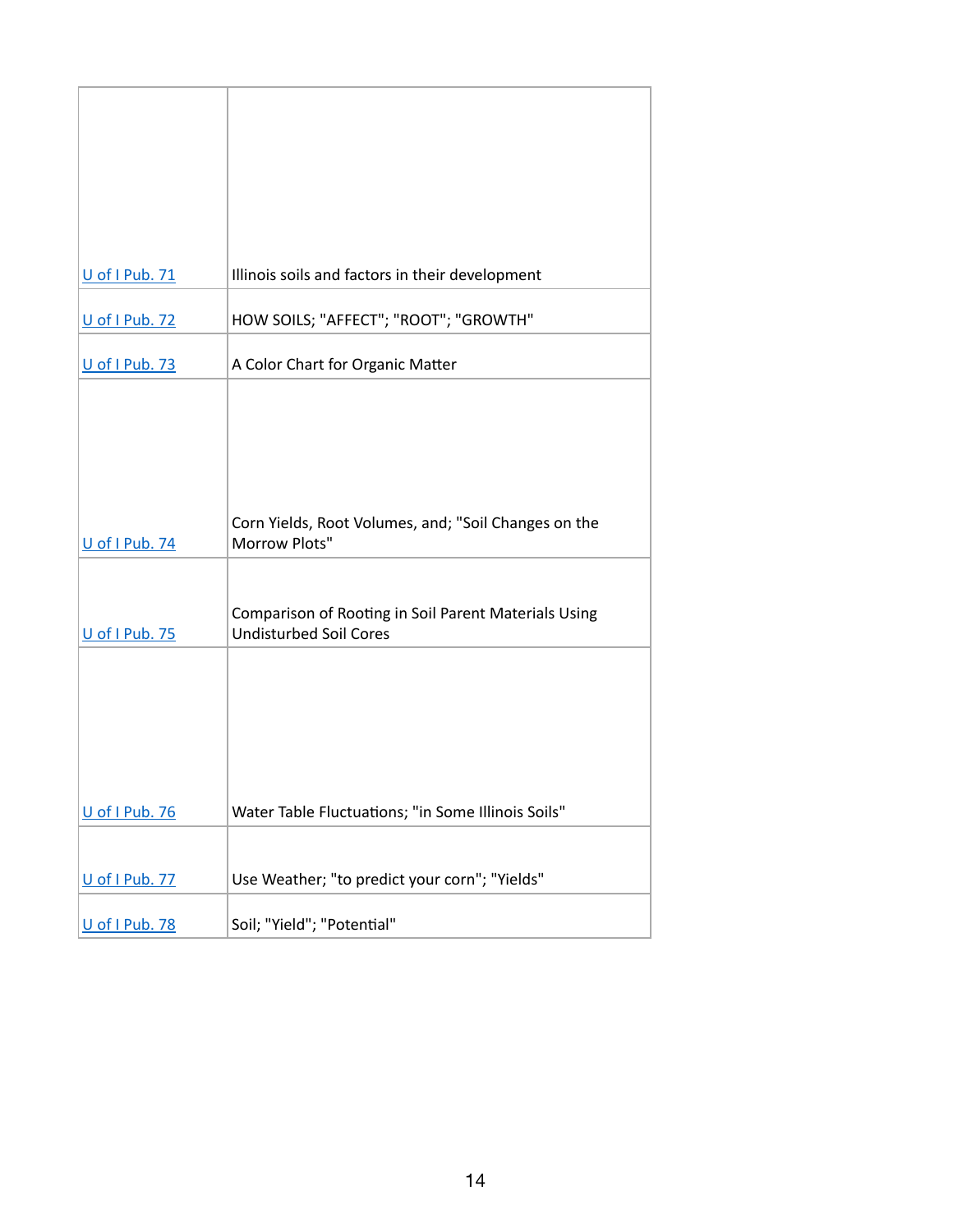| Early Effects of Forest Vegetation and Topographic;<br>"Position on Dark-Colored, Prairie-Derived Soils" |
|----------------------------------------------------------------------------------------------------------|
|                                                                                                          |
|                                                                                                          |
|                                                                                                          |
|                                                                                                          |
| Loess Distribution from a Source                                                                         |
|                                                                                                          |
|                                                                                                          |
|                                                                                                          |
| CLAY-RICH HORIZONS OVER; "LIMESTONE-ILLUVIAL OR                                                          |
| RESIDUAL?"                                                                                               |
|                                                                                                          |
| Frequency distribution of; "average slopes for 160-acre";                                                |
| "fields in Illinois                                                                                      |
|                                                                                                          |
|                                                                                                          |
|                                                                                                          |
|                                                                                                          |
|                                                                                                          |
|                                                                                                          |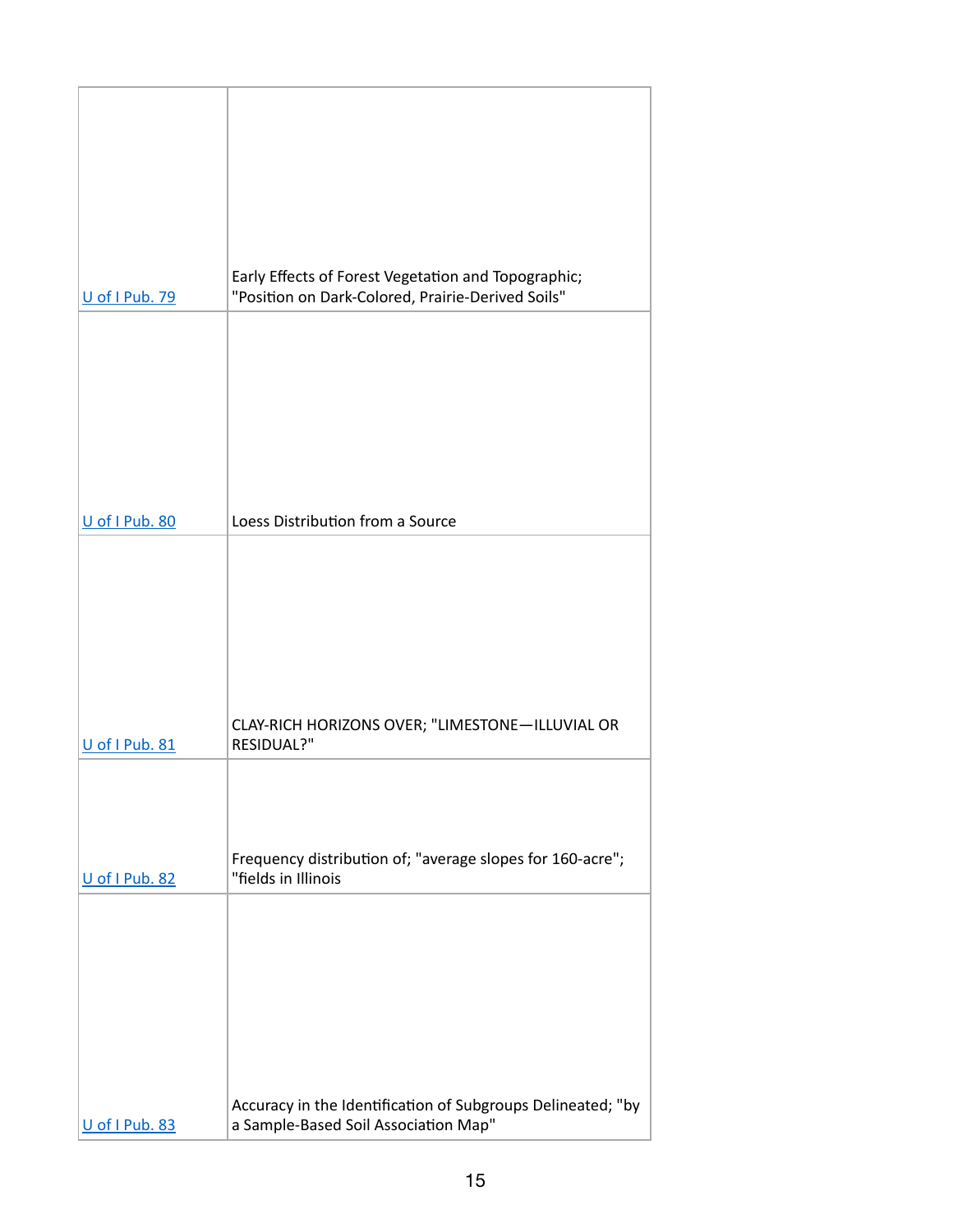| U of I Pub. 84 | Exhumed Paleosols and Associated Modern Till Soils in<br><b>Western Illinois</b>                                     |
|----------------|----------------------------------------------------------------------------------------------------------------------|
|                |                                                                                                                      |
|                |                                                                                                                      |
|                |                                                                                                                      |
| U of I Pub. 85 | Use of Sample Data and Seventh Approximation Criteria; "in<br>Delineating Areas of Similar Soils"                    |
|                |                                                                                                                      |
|                |                                                                                                                      |
|                |                                                                                                                      |
|                |                                                                                                                      |
| U of I Pub. 86 | Soils and Stratigraphy of a Portion of the Gola River Fan of<br>Uttar Pradesh, India                                 |
|                |                                                                                                                      |
|                |                                                                                                                      |
|                |                                                                                                                      |
| U of I Pub. 87 | Characteristics of Dark Colored; "Soils Developed Under<br>Prairie in a"; "Toposequence in"; "Northwestern Illinois" |
|                | REPORT OF STUDY ASSIGNMENT OF CLASSIFICATION; "OF<br>LAND ON A PRODUCTIVITY RATING BASIS IN"; "MADHYA                |
| U of I Pub. 88 | PRADESH AND UTTAR PRADESH, INDIA"                                                                                    |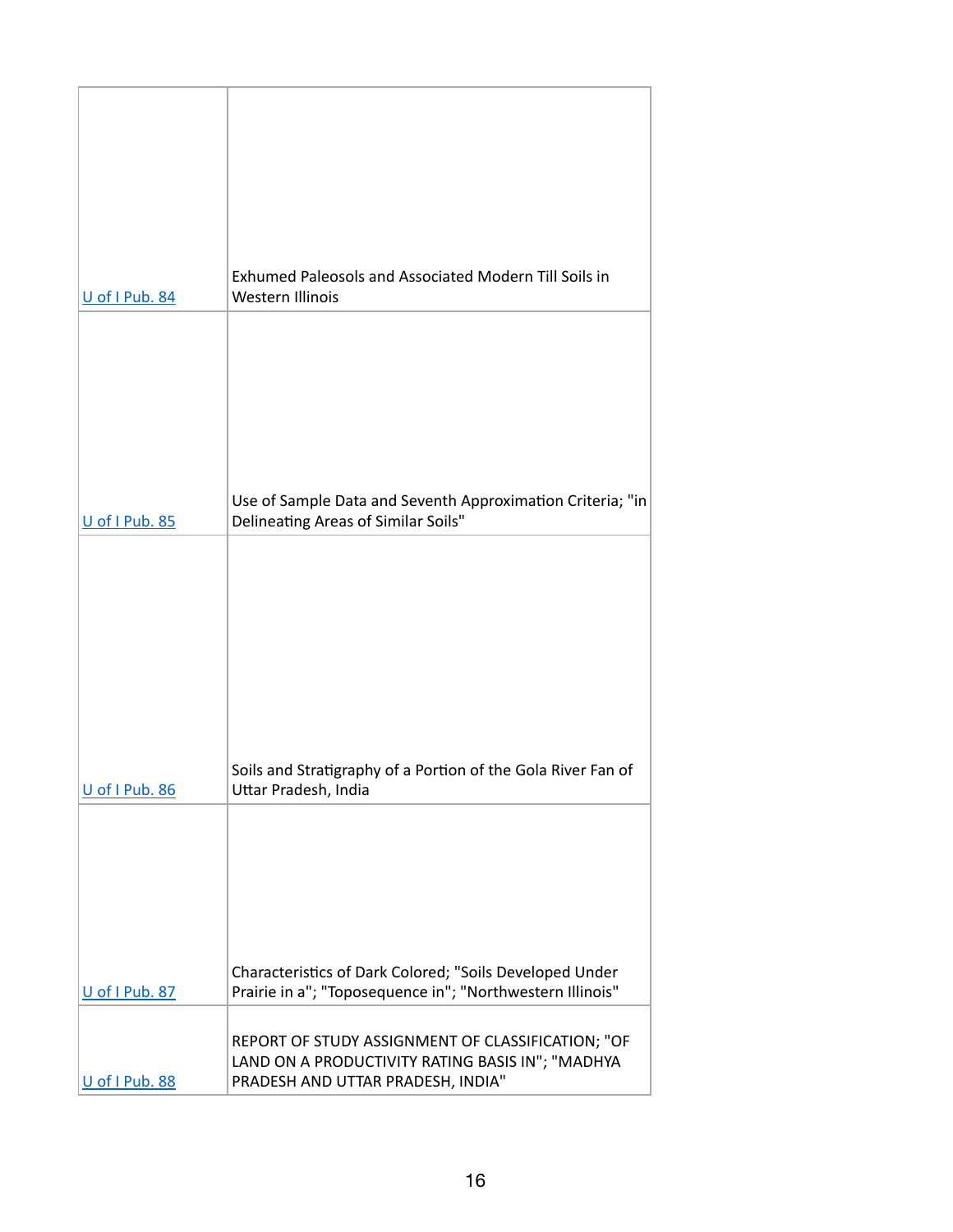| U of I Pub. 89 | MOLLISOLS OF TARAI REGION OF UTTAR PRADESH,;<br>"NORTHERN INDIA, 1. MORPHOLOGY AND MINERALOGY"                       |
|----------------|----------------------------------------------------------------------------------------------------------------------|
| U of I Pub. 90 | MOLLISOLS OF TARAI REGION OF UTTAR PRADESH,<br>NORTHERN; "INDIA, 2. GENESIS AND CLASSIFICATION                       |
| U of I Pub. 91 | Hill slope Sedimentation and Soil Formation in<br>Northeastern Iowa                                                  |
| U of I Pub. 92 | Phosphorus Availability and Redistribution in Relation to<br>Profile Development; "in an Illinois Landscape Segment" |
| U of I Pub. 93 | Distribution of Soils by Natural Drainage Class; "and by<br>Slope Class for Iowa Counties"                           |
| U of I Pub. 94 | USE OF SOIL CORES IN DETERMINING; "BULK DENSITY1"                                                                    |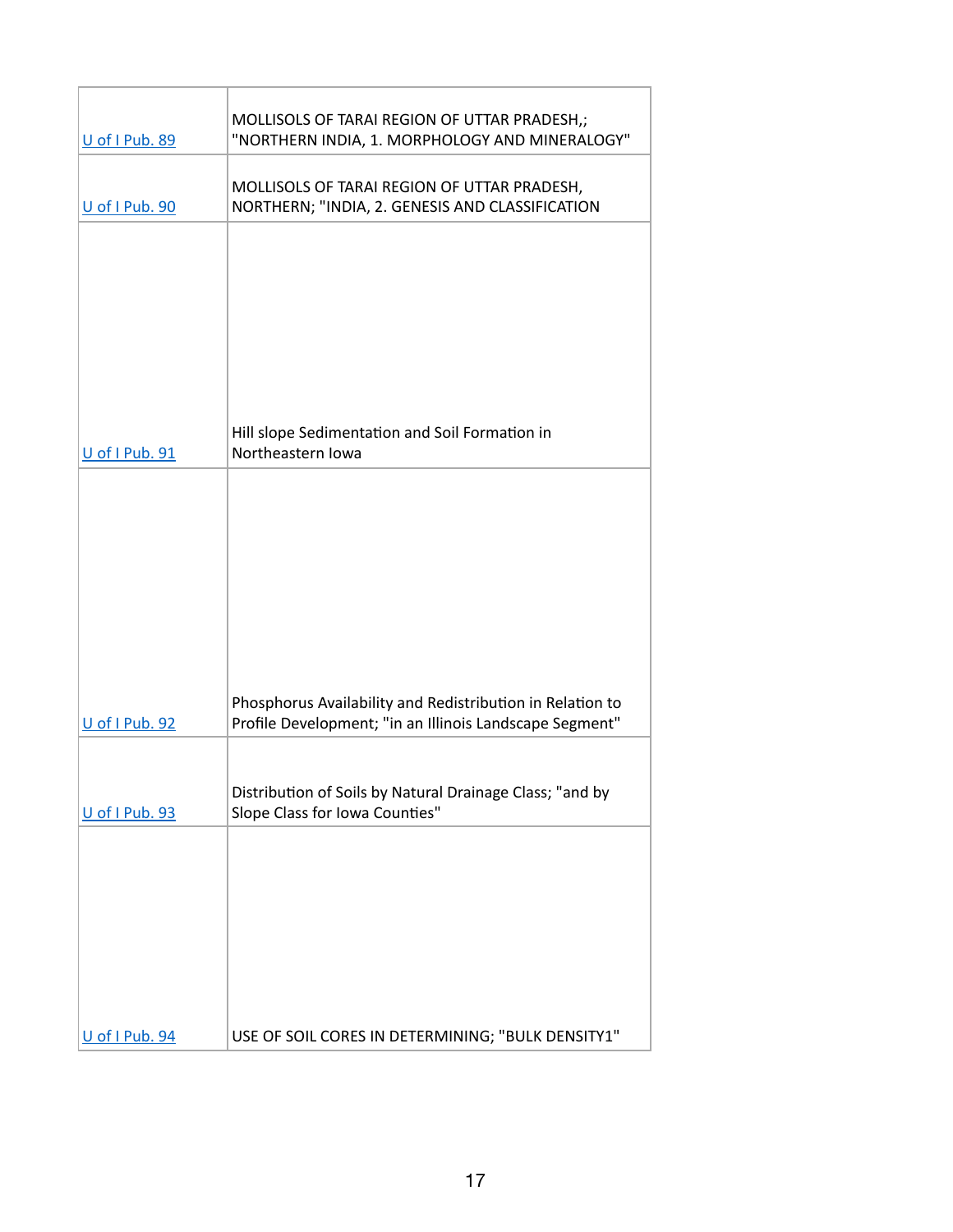|                 | Phosphorus Availability and Redistribution in Relation to |
|-----------------|-----------------------------------------------------------|
| U of I Pub. 95  | Profile Development; "in an Illinois Landscape Segment"   |
|                 |                                                           |
|                 |                                                           |
|                 |                                                           |
|                 |                                                           |
|                 |                                                           |
|                 |                                                           |
|                 | Distribution of Moved Clay in Four Loess-Derived Alfisols |
| U of I Pub. 96  | that Occur in Southern Illinois1                          |
|                 |                                                           |
|                 |                                                           |
|                 |                                                           |
|                 |                                                           |
|                 |                                                           |
|                 | Gypsum Improves Corn Yields on; "Natric Soils by Removing |
| U of I Pub. 97  | Sodium"                                                   |
|                 | Factors Influencing Profile Development; "Exhibited by    |
| U of I Pub. 98  | Some Hydromorphic Soils in Illinois"                      |
|                 |                                                           |
|                 |                                                           |
| U of I Pub. 99  | SOIL DEVELOPMENT SEQUENCES AND ENERGY MODELS              |
|                 |                                                           |
|                 |                                                           |
|                 |                                                           |
|                 | ORGANIC MATTER PRODUCTION AS INFERRED FROM                |
| U of I Pub. 100 | CORN; "(ZEA MAYS L.) YIELD"                               |
|                 | LOESS DISTRIBUTION ALONG THE ILLINOIS; "SOIL-             |
| U of I Pub. 101 | DEVELOPMENT SEQUENCE"                                     |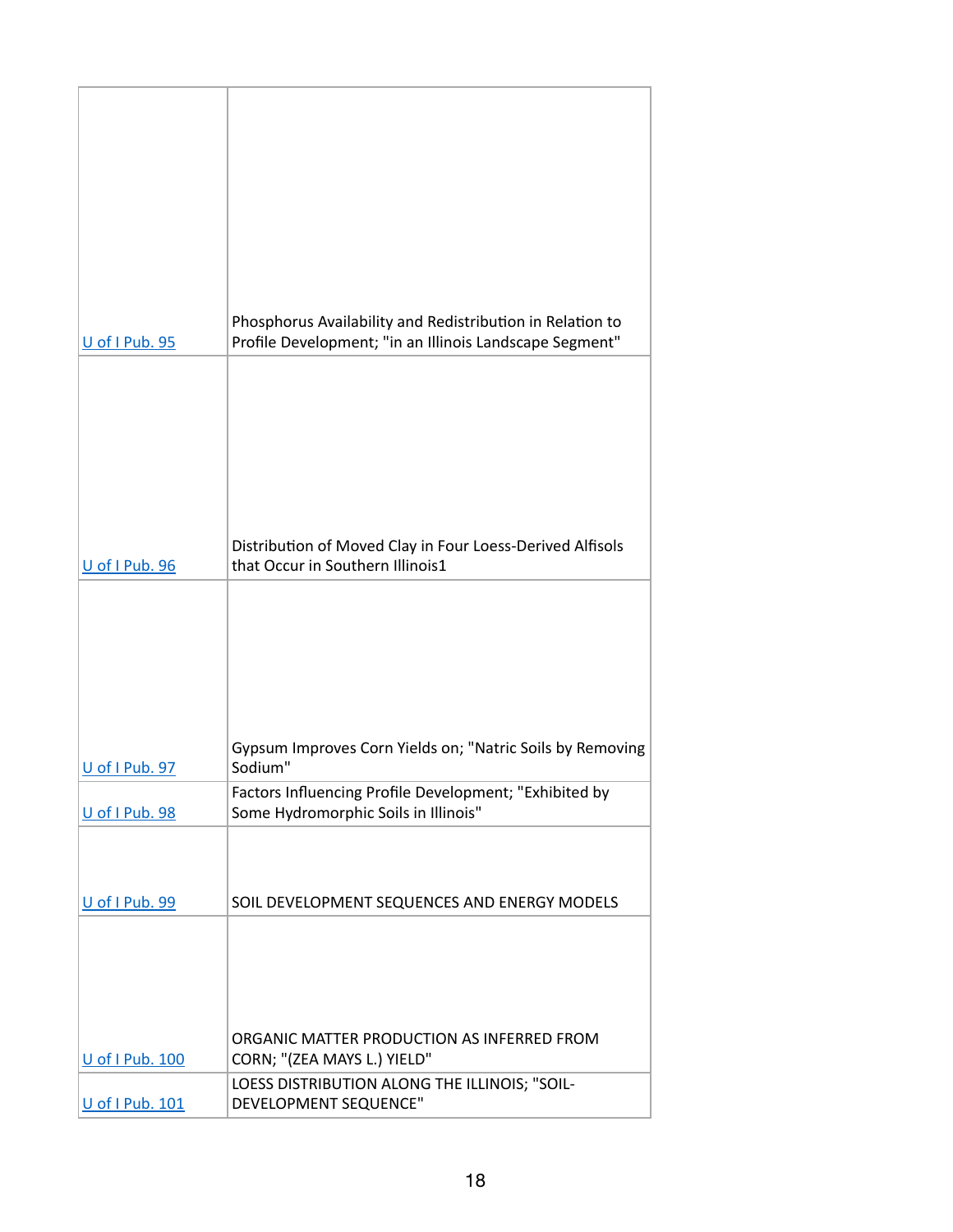|                 | LOESS STRATIGRAPHY, DISTRIBUTION, AND TIME; "OF                  |
|-----------------|------------------------------------------------------------------|
| U of I Pub. 102 | <b>DEPOSITION IN ILLINOIS"</b>                                   |
|                 |                                                                  |
|                 |                                                                  |
|                 |                                                                  |
|                 |                                                                  |
|                 |                                                                  |
|                 |                                                                  |
|                 |                                                                  |
| U of I Pub. 103 | Soil Science. Vol. 115, No. 3; 1973                              |
|                 |                                                                  |
|                 |                                                                  |
|                 |                                                                  |
|                 |                                                                  |
|                 |                                                                  |
| U of I Pub. 104 | Loess Distribution as Revealed by Mineral Variations             |
|                 |                                                                  |
|                 |                                                                  |
|                 |                                                                  |
|                 |                                                                  |
|                 |                                                                  |
|                 | The Relationship Between Rainfall Frequency and Amount           |
| U of I Pub. 105 | to the Formation and Profile; "Distribution of Clay Particles"   |
|                 | CHARACTERISTICS AND CLASSIFICATION OF THREE                      |
| U of I Pub. 106 | GRANITE-; "DERIVED SOILS IN PENINSULAR THAILAND"                 |
|                 |                                                                  |
|                 |                                                                  |
|                 |                                                                  |
|                 |                                                                  |
|                 |                                                                  |
|                 |                                                                  |
|                 |                                                                  |
| U of I Pub. 107 | ROOT PENETRATION IN SOILS; "With Contrasting Textural<br>Layers" |
|                 |                                                                  |
|                 |                                                                  |
|                 |                                                                  |
|                 |                                                                  |
|                 | Radiocarbon Chronology and Problems in Its Interpretation        |
|                 | for Quaternary Loess; "Deposits-South Canterbury, New            |
| U of I Pub. 108 | Zealand"                                                         |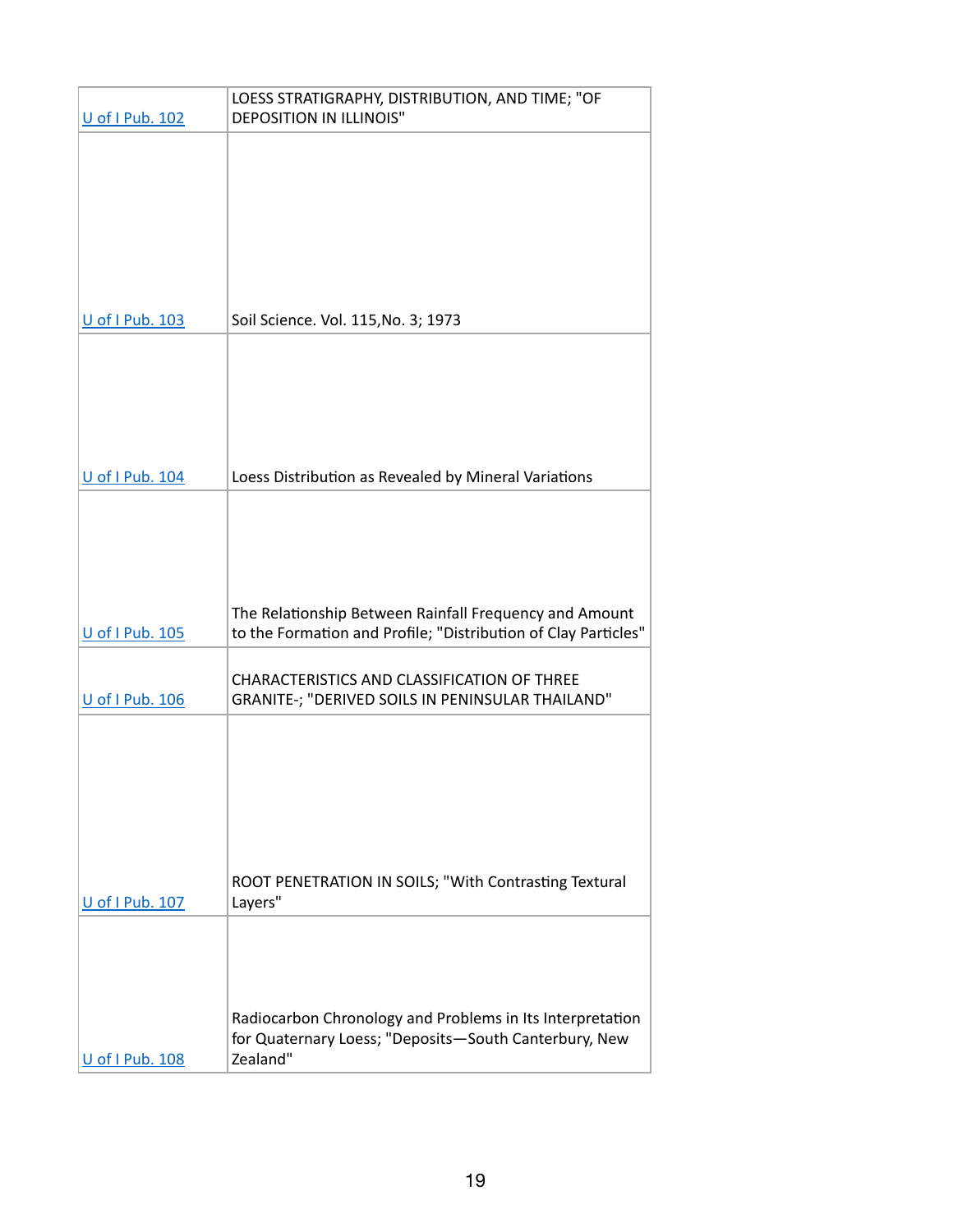| U of I Pub. 109        | A Study of Late Pleistocene Loess Deposits, South<br>Canterbury,; "New Zealand"; "Part I. Forms and Amounts of<br>Phosphorus Compared with other"; "Techniques for<br>Identifying Paleosols1'2" |
|------------------------|-------------------------------------------------------------------------------------------------------------------------------------------------------------------------------------------------|
|                        |                                                                                                                                                                                                 |
| U of I Pub. 110        | Effect of Gypsum, Soil Disturbance and Tile Spacing on the<br>Amelioration of; "Huey Silt Loam, a Natric Soil in Illinois"                                                                      |
|                        |                                                                                                                                                                                                 |
|                        |                                                                                                                                                                                                 |
| U of I Pub. 111        | Prime; "Agricultural"; "Land in"; "Illinois"                                                                                                                                                    |
| <b>U</b> of I Pub. 112 | , Effect of Plant-Available Stored Soil Moisture on Corn<br>Yield:; "I. Constant Climatic Conditions"; "II. Variable<br><b>Climatic Conditions"</b>                                             |
|                        |                                                                                                                                                                                                 |
| U of I Pub. 113        | Frequency Distribution of Tract Productivity Indexes and<br>Examples of; "Their Utilization in Rural Land Assessment                                                                            |
|                        |                                                                                                                                                                                                 |
| U of I Pub. 114        | Appraisal of soil survey reports for extension clientele1                                                                                                                                       |
| U of I Pub. 115        | FORMATION OF CALCIUM CARBONATE CONCRETIONS IN<br>NATRIC; "HORIZONS OF ILLINOIS SOILS""                                                                                                          |
| U of I Pub. 116        | GLACIAL TILL; "An Inter-disciplinary Study"; "THE ROYAL<br>SOCIETY OF CANADA"; "SPECIAL PUBLICATIONS, NO.<br>12"1976                                                                            |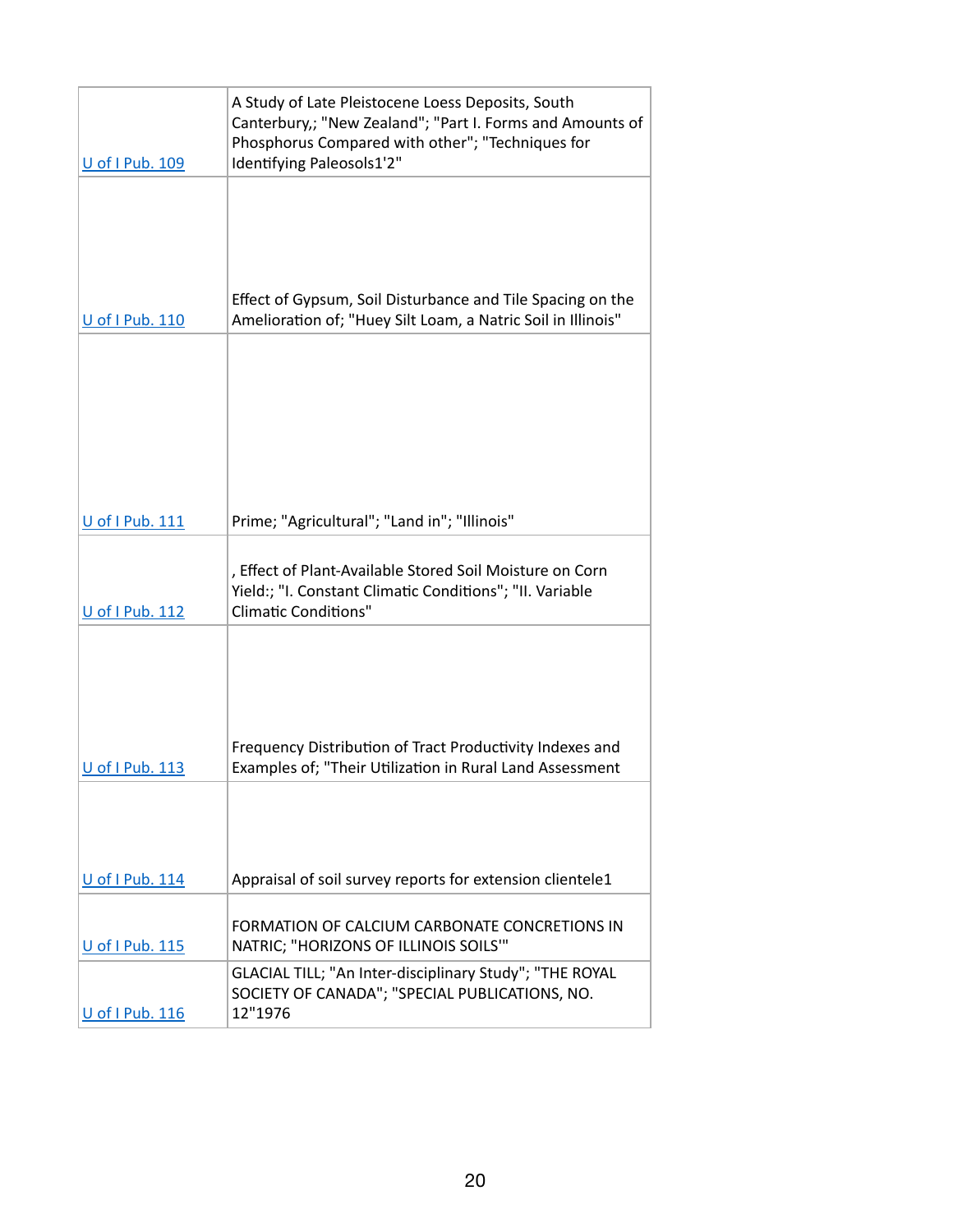| U of I Pub. 117        | SITE PRODUCTIVITY OF OAKS IN RELATION TO; "SOIL<br><b>TAXONOMIC UNITS IN NORTHERN ILLINOIS"</b>                  |
|------------------------|------------------------------------------------------------------------------------------------------------------|
|                        |                                                                                                                  |
| U of I Pub. 118        | Defining Ranges of Soil Characteristics-                                                                         |
|                        |                                                                                                                  |
| U of I Pub. 119        | "Indirect Effects of a Thatch-Inducing Herbicide"; "On Soil<br>Physical Properties Under Turf1"                  |
|                        |                                                                                                                  |
|                        |                                                                                                                  |
| <b>U</b> of I Pub. 120 | Reclaiming Surface-Mined Soil:; "Completed and Proposed<br>Studies"                                              |
|                        |                                                                                                                  |
| U of I Pub. 121        | PRIME FARMLAND; "IN"; "ILLINOIS"                                                                                 |
| U of I Pub. 122        |                                                                                                                  |
| U of I Pub. 123        | Effect of Hydrated Lime and Gypsum on the Leachate and<br>Sodiuni; "Removal from the B Horizon of a Natric Soil" |
| U of I Pub. 124        | "SITE PRODUCTIVITY OF OAKS IN RELATION TO"; "SOIL<br>PROPERTIES AND TOPOGRAPHY"; "IN NORTHERN ILLINOIS"          |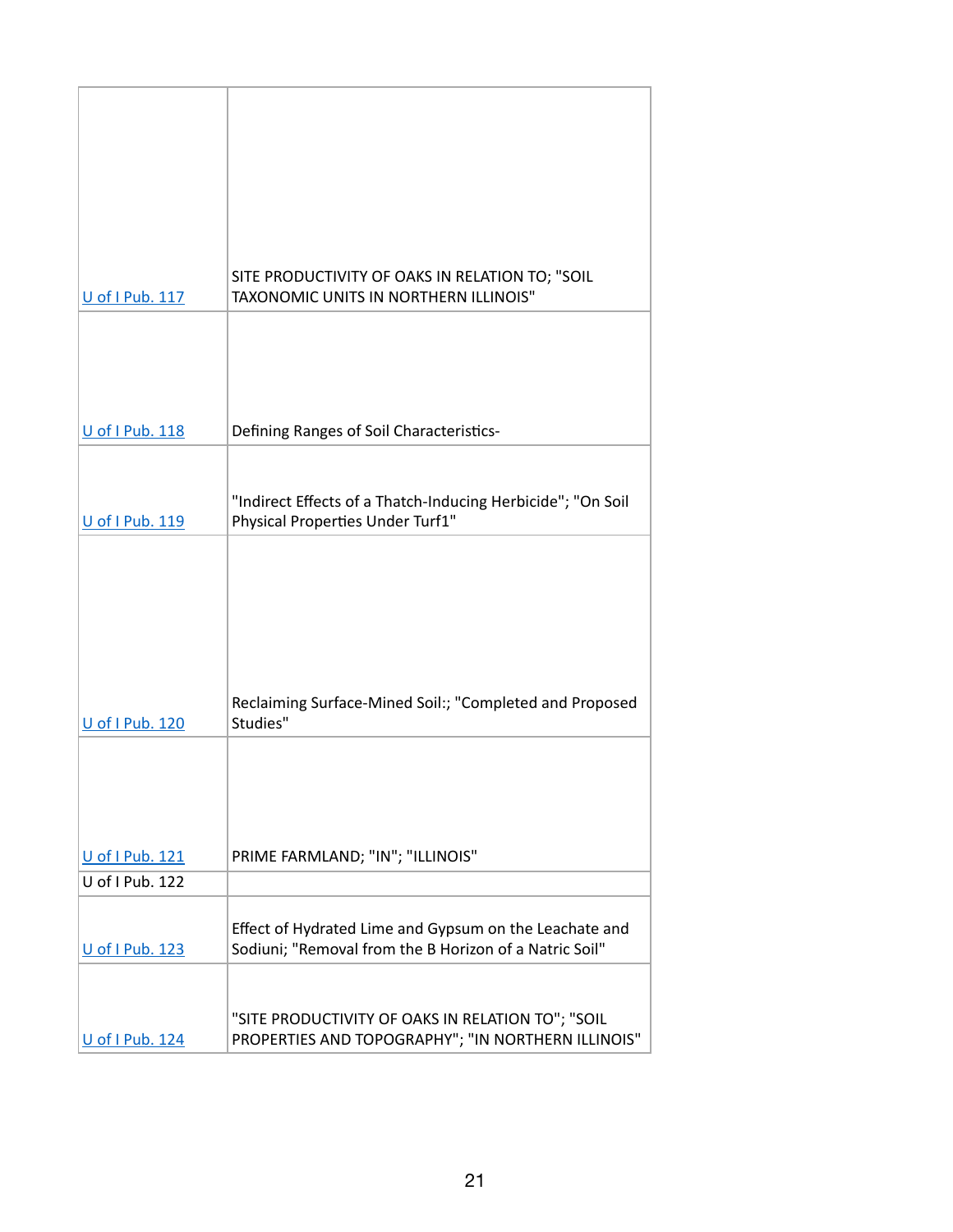| Computer processing of; "soil survey information"<br>U of I Pub. 125<br>"Reflectance Technique for Predicting Soil Organic Matter1"<br>U of I Pub. 126<br>Soil Variability on Surface-Mined and Undisturbed Land in<br>Southern Illinois<br>U of I Pub. 127<br>Greenhouse Evaluation of Solum and Substratum Materials<br>U of I Pub. 128<br>in the Southern Illinois Coal Field:; "I. Forage Crops"<br>Reconstructing Soils After Surface Mining; "of Prime<br>Agricultural Land"<br>U of I Pub. 129<br>Physical and Chemical Characteristics of Pre-mine Soils and<br>U of I Pub. 130<br>Post-mine Soil Mixtures; "in Illinois"<br>Subsurface Horizon Blending: An Alternative Strategy to B<br>Horizon Replacement for the; "Construction of Post-Mine<br>Soils"<br>U of I Pub. 131 |  |
|----------------------------------------------------------------------------------------------------------------------------------------------------------------------------------------------------------------------------------------------------------------------------------------------------------------------------------------------------------------------------------------------------------------------------------------------------------------------------------------------------------------------------------------------------------------------------------------------------------------------------------------------------------------------------------------------------------------------------------------------------------------------------------------|--|
|                                                                                                                                                                                                                                                                                                                                                                                                                                                                                                                                                                                                                                                                                                                                                                                        |  |
|                                                                                                                                                                                                                                                                                                                                                                                                                                                                                                                                                                                                                                                                                                                                                                                        |  |
|                                                                                                                                                                                                                                                                                                                                                                                                                                                                                                                                                                                                                                                                                                                                                                                        |  |
|                                                                                                                                                                                                                                                                                                                                                                                                                                                                                                                                                                                                                                                                                                                                                                                        |  |
|                                                                                                                                                                                                                                                                                                                                                                                                                                                                                                                                                                                                                                                                                                                                                                                        |  |
|                                                                                                                                                                                                                                                                                                                                                                                                                                                                                                                                                                                                                                                                                                                                                                                        |  |
|                                                                                                                                                                                                                                                                                                                                                                                                                                                                                                                                                                                                                                                                                                                                                                                        |  |
|                                                                                                                                                                                                                                                                                                                                                                                                                                                                                                                                                                                                                                                                                                                                                                                        |  |
|                                                                                                                                                                                                                                                                                                                                                                                                                                                                                                                                                                                                                                                                                                                                                                                        |  |
|                                                                                                                                                                                                                                                                                                                                                                                                                                                                                                                                                                                                                                                                                                                                                                                        |  |
|                                                                                                                                                                                                                                                                                                                                                                                                                                                                                                                                                                                                                                                                                                                                                                                        |  |
|                                                                                                                                                                                                                                                                                                                                                                                                                                                                                                                                                                                                                                                                                                                                                                                        |  |
|                                                                                                                                                                                                                                                                                                                                                                                                                                                                                                                                                                                                                                                                                                                                                                                        |  |
|                                                                                                                                                                                                                                                                                                                                                                                                                                                                                                                                                                                                                                                                                                                                                                                        |  |
|                                                                                                                                                                                                                                                                                                                                                                                                                                                                                                                                                                                                                                                                                                                                                                                        |  |
|                                                                                                                                                                                                                                                                                                                                                                                                                                                                                                                                                                                                                                                                                                                                                                                        |  |
|                                                                                                                                                                                                                                                                                                                                                                                                                                                                                                                                                                                                                                                                                                                                                                                        |  |
|                                                                                                                                                                                                                                                                                                                                                                                                                                                                                                                                                                                                                                                                                                                                                                                        |  |
|                                                                                                                                                                                                                                                                                                                                                                                                                                                                                                                                                                                                                                                                                                                                                                                        |  |
|                                                                                                                                                                                                                                                                                                                                                                                                                                                                                                                                                                                                                                                                                                                                                                                        |  |
|                                                                                                                                                                                                                                                                                                                                                                                                                                                                                                                                                                                                                                                                                                                                                                                        |  |
|                                                                                                                                                                                                                                                                                                                                                                                                                                                                                                                                                                                                                                                                                                                                                                                        |  |
|                                                                                                                                                                                                                                                                                                                                                                                                                                                                                                                                                                                                                                                                                                                                                                                        |  |
|                                                                                                                                                                                                                                                                                                                                                                                                                                                                                                                                                                                                                                                                                                                                                                                        |  |
|                                                                                                                                                                                                                                                                                                                                                                                                                                                                                                                                                                                                                                                                                                                                                                                        |  |
|                                                                                                                                                                                                                                                                                                                                                                                                                                                                                                                                                                                                                                                                                                                                                                                        |  |
|                                                                                                                                                                                                                                                                                                                                                                                                                                                                                                                                                                                                                                                                                                                                                                                        |  |
|                                                                                                                                                                                                                                                                                                                                                                                                                                                                                                                                                                                                                                                                                                                                                                                        |  |
|                                                                                                                                                                                                                                                                                                                                                                                                                                                                                                                                                                                                                                                                                                                                                                                        |  |
|                                                                                                                                                                                                                                                                                                                                                                                                                                                                                                                                                                                                                                                                                                                                                                                        |  |
|                                                                                                                                                                                                                                                                                                                                                                                                                                                                                                                                                                                                                                                                                                                                                                                        |  |
|                                                                                                                                                                                                                                                                                                                                                                                                                                                                                                                                                                                                                                                                                                                                                                                        |  |
|                                                                                                                                                                                                                                                                                                                                                                                                                                                                                                                                                                                                                                                                                                                                                                                        |  |
|                                                                                                                                                                                                                                                                                                                                                                                                                                                                                                                                                                                                                                                                                                                                                                                        |  |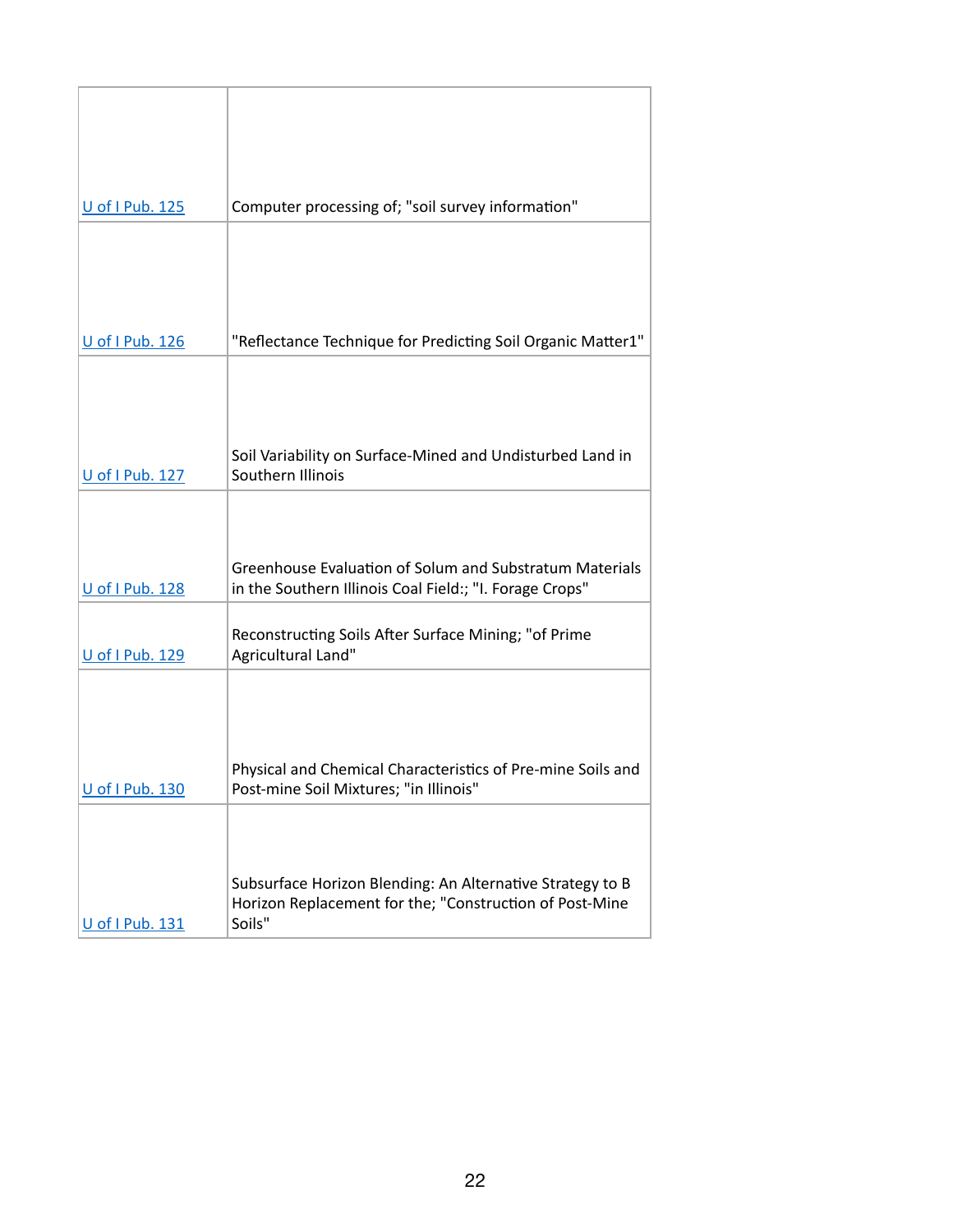|                 | ROW CROP YIELD RESPONSE TO SOIL HORIZON;                                   |
|-----------------|----------------------------------------------------------------------------|
| U of I Pub. 132 | "REPLACEMENT AFTER SURFACE MINING"                                         |
|                 |                                                                            |
|                 |                                                                            |
|                 |                                                                            |
|                 |                                                                            |
|                 |                                                                            |
|                 |                                                                            |
|                 | Surface mining and reclamation:; "Initial changes in soil                  |
| U of I Pub. 133 | character                                                                  |
|                 |                                                                            |
|                 | NITROGEN ACCUMULATION; "IN KAOLIN MINING WASTES                            |
| U of I Pub. 134 | IN CORNWALL"; "I. NATURAL COMMUNITIES"                                     |
|                 | NITROGEN ACCUMULATION IN KAOLIN; "MINING WASTES                            |
|                 |                                                                            |
|                 |                                                                            |
| U of I Pub. 135 | IN CORNWALL"; "II. FORAGE LEGUMES"                                         |
|                 |                                                                            |
|                 | NITROGEN ACCUMULATION IN KAOLIN MINING; "WASTES                            |
| U of I Pub. 136 | IN CORNWALL"; "III. NITROGENOUS FERTILISERS                                |
|                 |                                                                            |
|                 |                                                                            |
|                 |                                                                            |
|                 |                                                                            |
|                 |                                                                            |
|                 | Corn Root Development in Constructed Soils on Surface-                     |
| U of I Pub. 137 | mined Land in Western Illinois'                                            |
|                 |                                                                            |
|                 |                                                                            |
|                 |                                                                            |
|                 | Com Response to Irrigation on Surface-Mined Land in                        |
| U of I Pub. 138 | Western Illinois1                                                          |
|                 |                                                                            |
|                 |                                                                            |
|                 |                                                                            |
|                 |                                                                            |
|                 |                                                                            |
| U of I Pub. 139 | Effect of Soil Cation Exchange Capacity on the Uptake of<br>Cadmium by Com |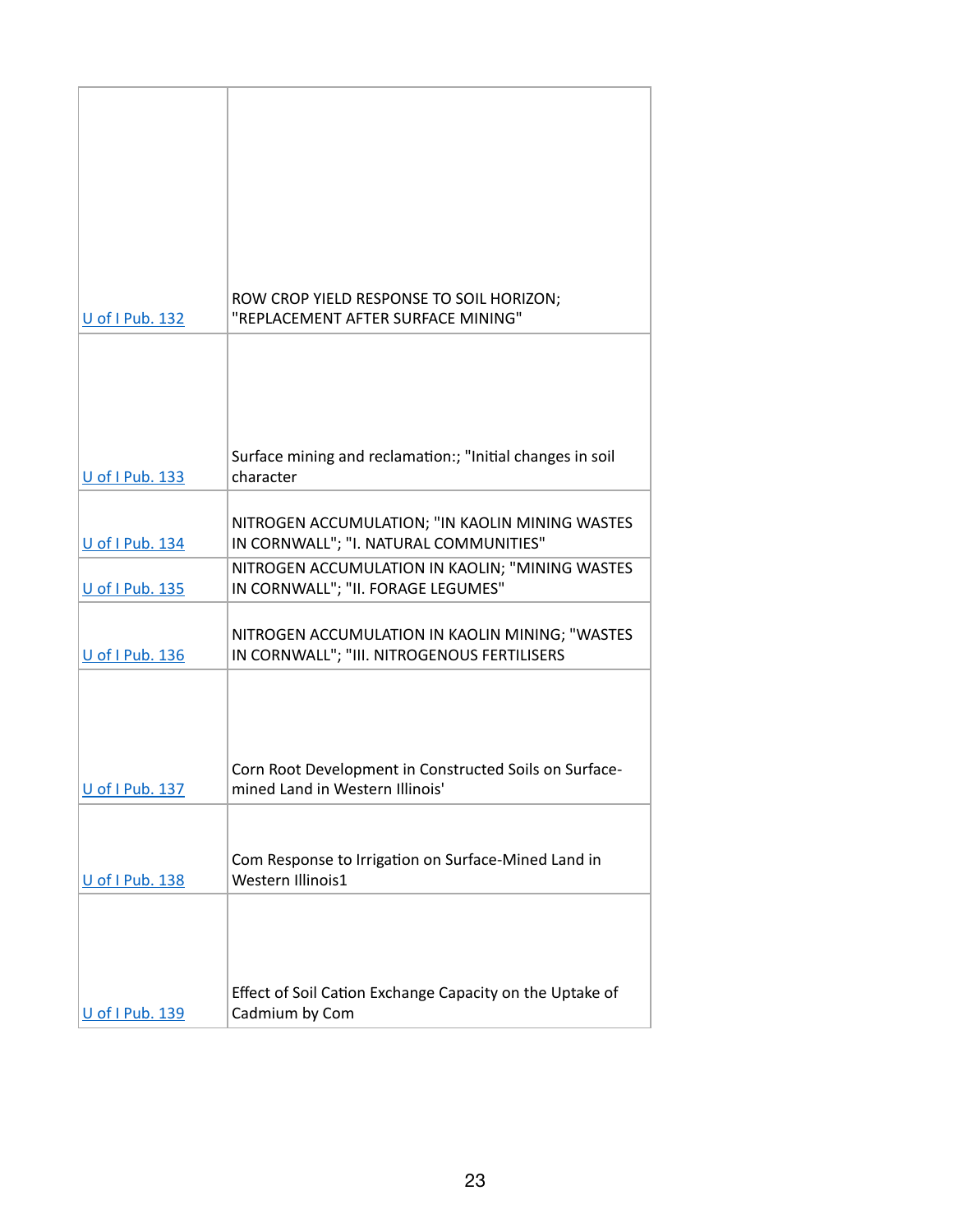| U of I Pub. 140 | "BUCKET AUGER MODIFICATION FOR TIDAL"; "MARSH SOIL<br>SAMPLING"                                                                     |
|-----------------|-------------------------------------------------------------------------------------------------------------------------------------|
|                 |                                                                                                                                     |
| U of I Pub. 141 | Determination of Total Sulfur in Tidal Marsh Soils by X-ray<br>Spectroscopy1                                                        |
|                 | Soil-Landscape Relationships of the Tidal Marshes of                                                                                |
| U of I Pub. 142 | Maryland1                                                                                                                           |
| U of I Pub. 143 | Soil-Landscape Relationships in the Piedmont of Maryland                                                                            |
|                 |                                                                                                                                     |
| U of I Pub. 144 | <b>Reclaiming Damaged Soils</b>                                                                                                     |
| U of I Pub. 145 | CURRENT RECLAMATION RESEARCH; "AT THE UNIVERSITY<br>OF ILLINOIS AND"; "SOME CONSIDERATIONS IN";<br>"CONSTRUCTING A PRODUCTIVE SOIL" |
| U of I Pub. 146 | A PEDOLOGIST'S PERSPECTIVE ON RECLAMATION                                                                                           |
| U of I Pub. 147 | The Late Wisconsinan Savanna Terrace in Tributaries; "to<br>the Upper Mississippi River"                                            |
| U of I Pub. 148 | Municipal Sewage Sludge Compost-Amended Soils: Some<br>Spatiotemporal Treatment Effects'                                            |
|                 |                                                                                                                                     |
| U of I Pub. 149 | A self-guiding field trip for introductory soils students1                                                                          |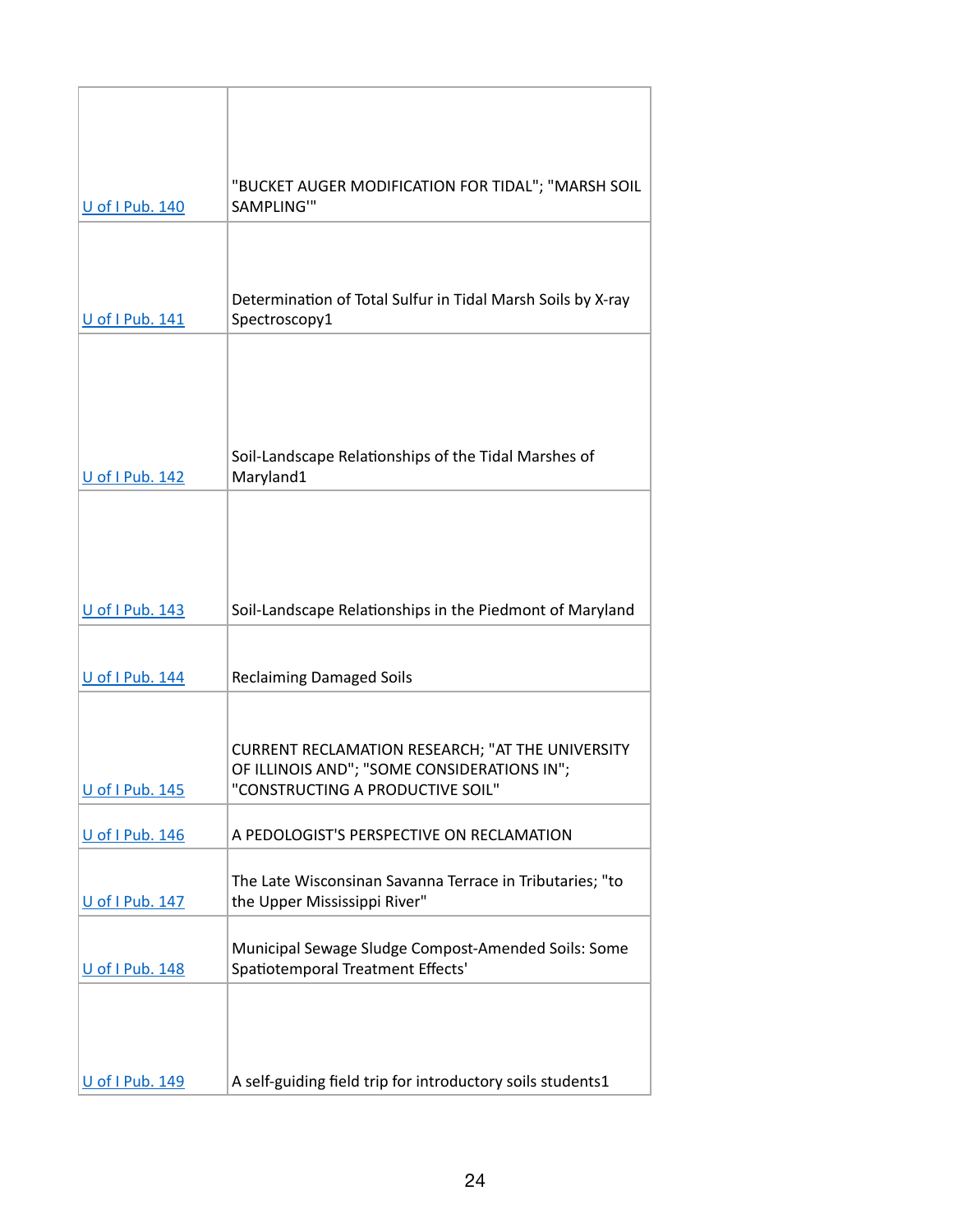| <b>U</b> of I Pub. 150             | CHANGES IN ORGANIC CARBON AND NITROGEN IN<br>MORROW PLOT SOILS UNDER DIFFERENT TREATMENTS,<br>1904-1973" |
|------------------------------------|----------------------------------------------------------------------------------------------------------|
|                                    |                                                                                                          |
|                                    |                                                                                                          |
|                                    |                                                                                                          |
|                                    |                                                                                                          |
| U of I Pub. 151                    | Soil Structure and Associated Rooting Behavior in Minesoils                                              |
|                                    |                                                                                                          |
| U of I Pub. 152                    | CHEMICAL WEATHERING PROCESSES ON THE VANTAGE<br>PEAK; "NUNATAK, JUNEAU ICEFIELD, SOUTHERN ALASKA         |
|                                    |                                                                                                          |
|                                    |                                                                                                          |
|                                    |                                                                                                          |
|                                    |                                                                                                          |
|                                    |                                                                                                          |
|                                    |                                                                                                          |
| U of I Pub. 153                    | ROWCROP YIELD RESPONSE TO SOIL HORIZON<br>REPLACEMENT                                                    |
|                                    |                                                                                                          |
|                                    |                                                                                                          |
|                                    |                                                                                                          |
|                                    |                                                                                                          |
|                                    |                                                                                                          |
| U of I Pub. 154                    | "Perceiving and Defining Soils on Disturbed Land1"                                                       |
|                                    |                                                                                                          |
|                                    |                                                                                                          |
|                                    |                                                                                                          |
|                                    |                                                                                                          |
|                                    |                                                                                                          |
|                                    | Identification of Fragipans by Means of Mercury Intrusion                                                |
| U of I Pub. 155<br>U of I Pub. 156 | Porosimetry1                                                                                             |
|                                    | CHARACTERIZATION OF PORE SIZE DISTRIBUTIONS WITHIN                                                       |
|                                    | SOILS BY; "MERCURY INTRUSION AND WATER-RELEASE                                                           |
| U of I Pub. 157                    | METHODS"                                                                                                 |
|                                    |                                                                                                          |
|                                    | NUTRITION; A MECHANISM BEHIND YIELD; "INCREASES                                                          |
| U of I Pub. 158                    | FROM SUBSOIL - LOESS"; "BLENDING"                                                                        |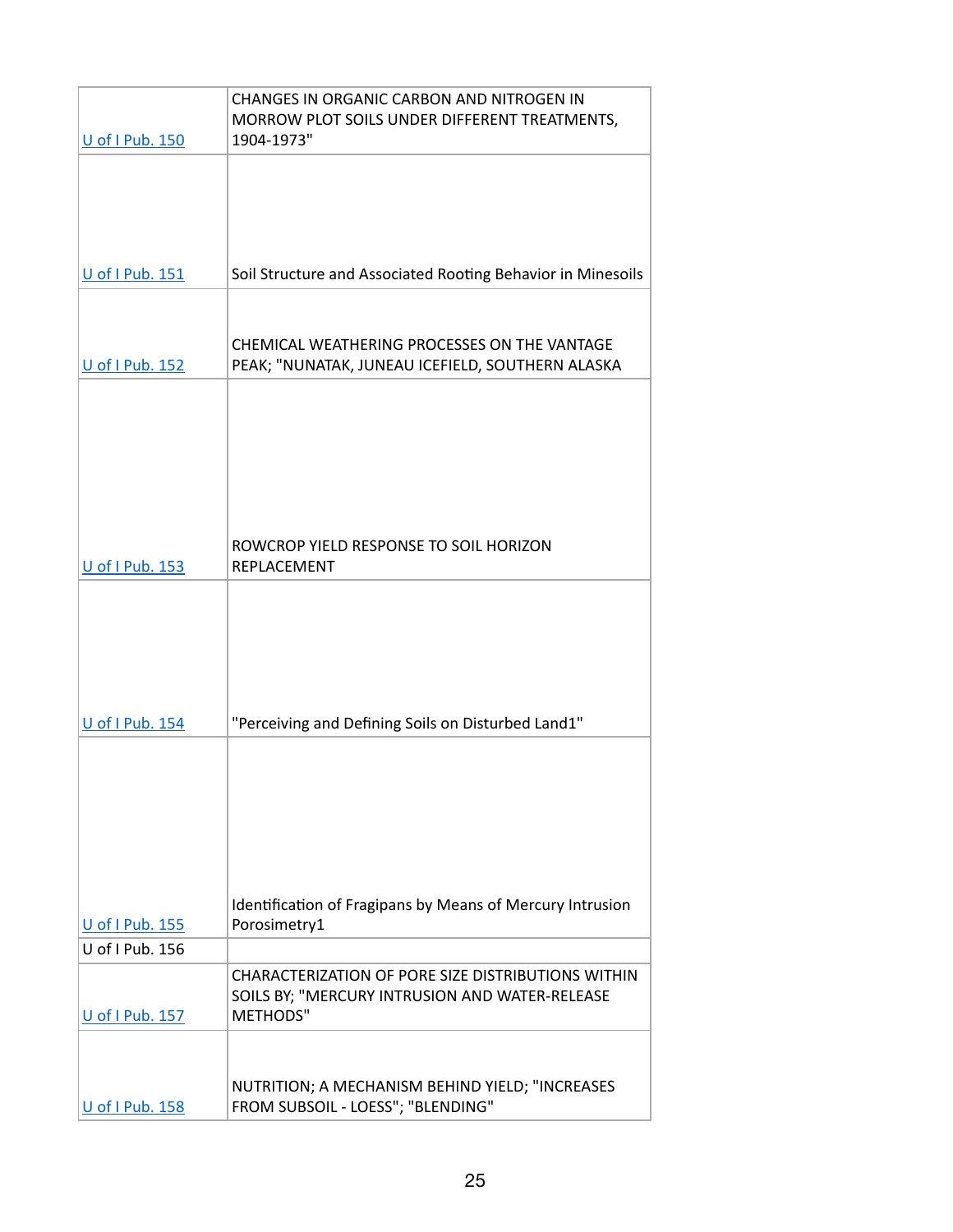| U of I Pub. 159 | A Soil-Climate Index to Predict Corn Yield*                                                                                                             |
|-----------------|---------------------------------------------------------------------------------------------------------------------------------------------------------|
| U of I Pub. 160 | <b>GRAIN-SIZE DISTRIBUTION OF THE INSOLUBLE</b><br>COMPONENT OF; "CONTEMPORARY EOLIAN DEPOSITS IN<br>THE ALPINE ZONE,"; "FRONT RANGE, COLORADO, U.S.A." |
| U of I Pub. 161 | ASSESSMENT OF EFFECTS OF SOIL VARIABILITY ON<br>MAXIMUM; "ALFALFA YIELDS, NEW YORK*1                                                                    |
| U of I Pub. 162 | TOTAL POTASSIUM ANALYSIS AS A PREDICTOR OF ILLITIC;<br>"MINERALOGY CLASS1"                                                                              |
| U of I Pub. 163 | WEATHERING ASSESSMENT OF QUARTZ; "GRAINS: A<br>SEMIQUANTITATIVE"; "APPROACH"                                                                            |
| U of I Pub. 164 | Use of agronomic data and; "enterprise budgets in land";<br>"assessment evaluations                                                                     |
| U of I Pub. 165 | Soil development in coal; "mine spoils"                                                                                                                 |
| U of I Pub. 166 | Use of Multiple Regression Analysis to Estimate; "Average<br>Corn Yields Using Selected Soils and Climatic"; "Data*"                                    |
| U of I Pub. 167 | Recording Cone Penetrometer Developed in Reclamation<br>Research                                                                                        |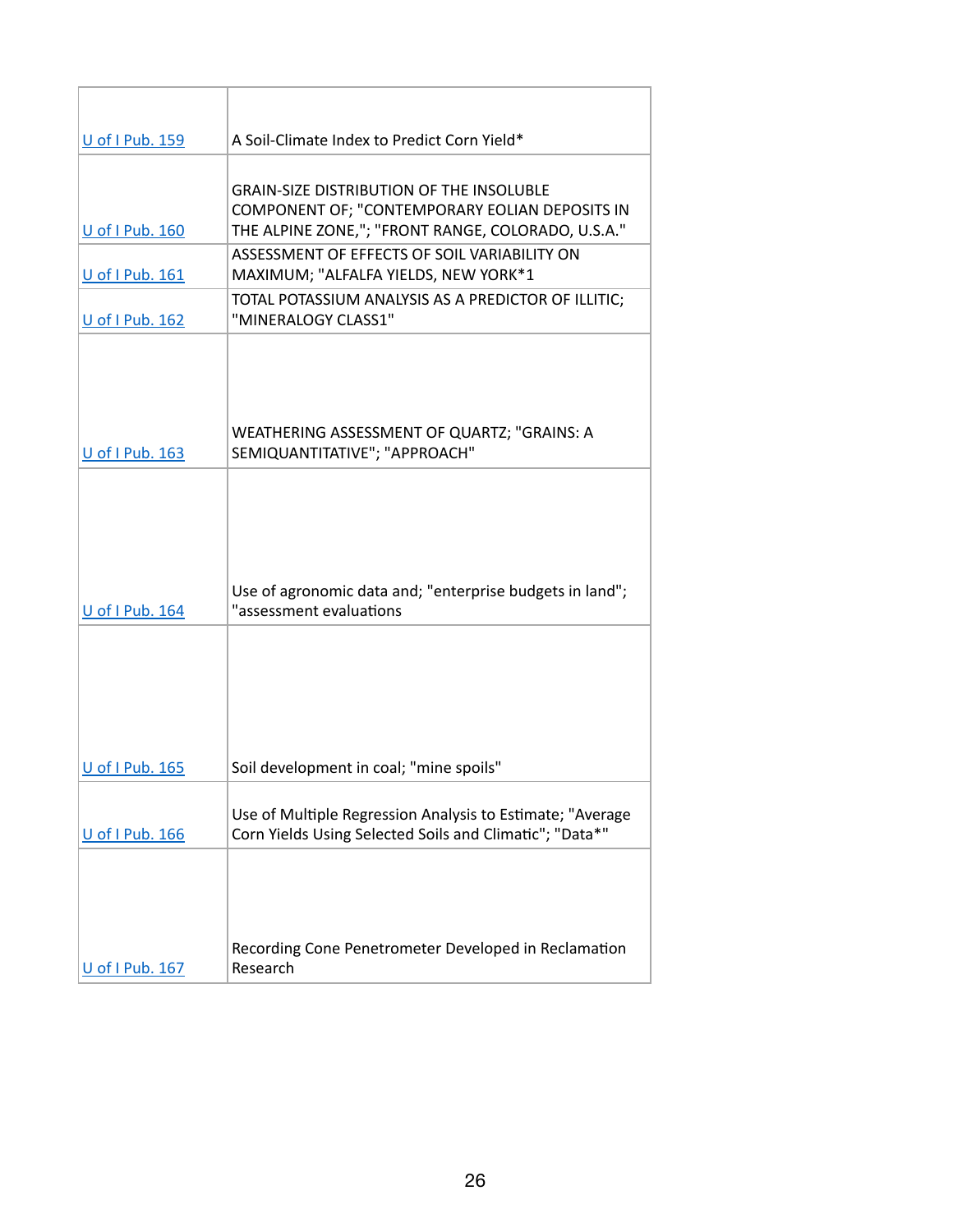|                  | Use of Rayleigh Scatter for Determining X-ray Mass       |
|------------------|----------------------------------------------------------|
| U of I Pub. 168  | <b>Absorption Coefficients1</b>                          |
|                  |                                                          |
|                  |                                                          |
| U of I Pub. 169a | <b>LOESS THICKNESS IN ILLINOIS1</b>                      |
|                  |                                                          |
|                  |                                                          |
|                  | SOIL TESTS FOR PREDICTING PLANT AVAILABLE                |
|                  | PHOSPHORUS; "IN NEWLY RECLAIMED ALKALINE                 |
| U of I Pub. 170a | MINESPOIL"                                               |
|                  |                                                          |
|                  |                                                          |
|                  |                                                          |
|                  |                                                          |
|                  |                                                          |
|                  |                                                          |
|                  |                                                          |
| U of I Pub. 171  | SOILPIT: A computer program to rank soil judging scores  |
|                  |                                                          |
|                  |                                                          |
|                  |                                                          |
|                  |                                                          |
|                  |                                                          |
|                  | Method to Measure Soil Pores Outside the Range of        |
| U of I Pub. 172  | Mercury Intrusion Porosimeter1                           |
|                  |                                                          |
|                  | WEATHERING STATUS OF PRESENT-DAY EOLIAN; "INFALL         |
|                  | AND ALPINE TUNDRA SURFACES,"; "FRONT RANGE,              |
| U of I Pub. 173  | <b>COLORADO"</b>                                         |
|                  |                                                          |
|                  |                                                          |
|                  |                                                          |
|                  |                                                          |
|                  |                                                          |
|                  |                                                          |
| U of I Pub. 174  | A Method to Estimate Soil Loss From Erosion              |
|                  |                                                          |
|                  |                                                          |
|                  |                                                          |
|                  |                                                          |
|                  |                                                          |
|                  |                                                          |
|                  |                                                          |
|                  | Agronomic use of scrubber; "sludge and soil as           |
| U of I Pub. 175  | amendments"; "to Lake Springfield sediment"; "dredgings" |
|                  |                                                          |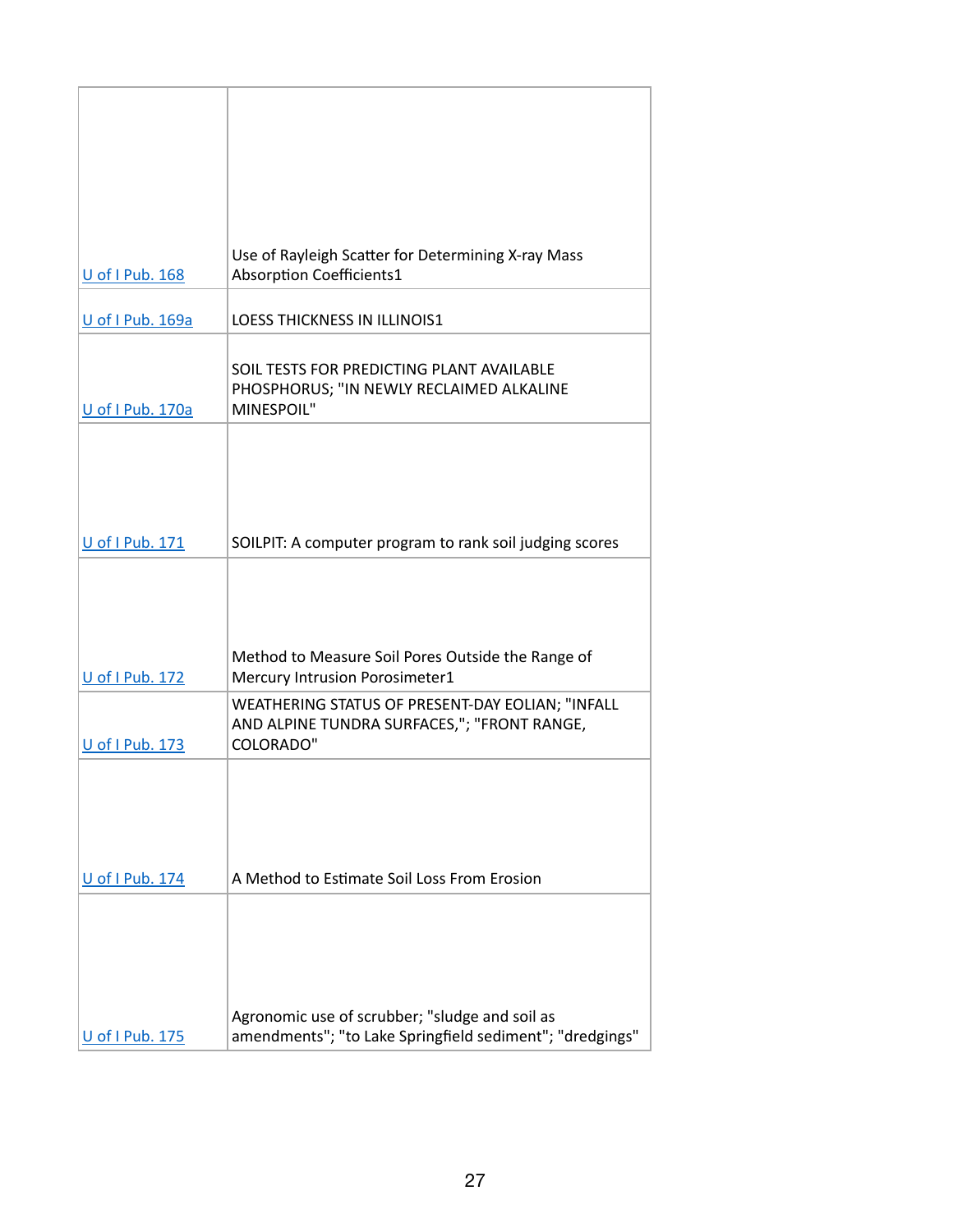| <b>U</b> of I Pub. 176 | Minespoil Acidity and Rowcrop Productivity                                                                            |
|------------------------|-----------------------------------------------------------------------------------------------------------------------|
|                        |                                                                                                                       |
|                        |                                                                                                                       |
| U of I Pub. 177        | Row Crop Productivity of Eight Constructed; "Minesoils"                                                               |
|                        |                                                                                                                       |
| U of I Pub. 178        | SOME CONNECTIONS IN THE HISTORY OF CEOLOGY AND<br>PEDOLOGY; "AS EXEMPLIFIED BY THE EVOLUTION OF<br>PROFILE CONCEPTS"  |
|                        |                                                                                                                       |
|                        |                                                                                                                       |
|                        |                                                                                                                       |
| <b>U</b> of I Pub. 179 | Corn and soybean response; "to topsoil replacement and";<br>"irrigation on surface-mined"; "land in western Illinois" |
|                        |                                                                                                                       |
|                        |                                                                                                                       |
|                        |                                                                                                                       |
|                        |                                                                                                                       |
|                        |                                                                                                                       |
|                        |                                                                                                                       |
|                        |                                                                                                                       |
|                        |                                                                                                                       |
| U of I Pub. 180        | High-Extraction Mining: Effects on Corn Yields                                                                        |
| U of I Pub. 181        |                                                                                                                       |
| U of I Pub. 182        |                                                                                                                       |
|                        | CHEMICAL WEATHERING OF FINE DEBRIS; "FROM A SERIES                                                                    |
|                        | OF HOLOCENE"; "MORAINES: STORBREEN,                                                                                   |
| U of I Pub. 183        | JOTUNHEIMEN,"; "SOUTHERN NORWAY"                                                                                      |
|                        |                                                                                                                       |
| U of I Pub. 184        | SEM analysis of weathered grains:; "Pretreatment effects"                                                             |
| U of I Pub. 185        |                                                                                                                       |
| U of I Pub. 186        |                                                                                                                       |
|                        |                                                                                                                       |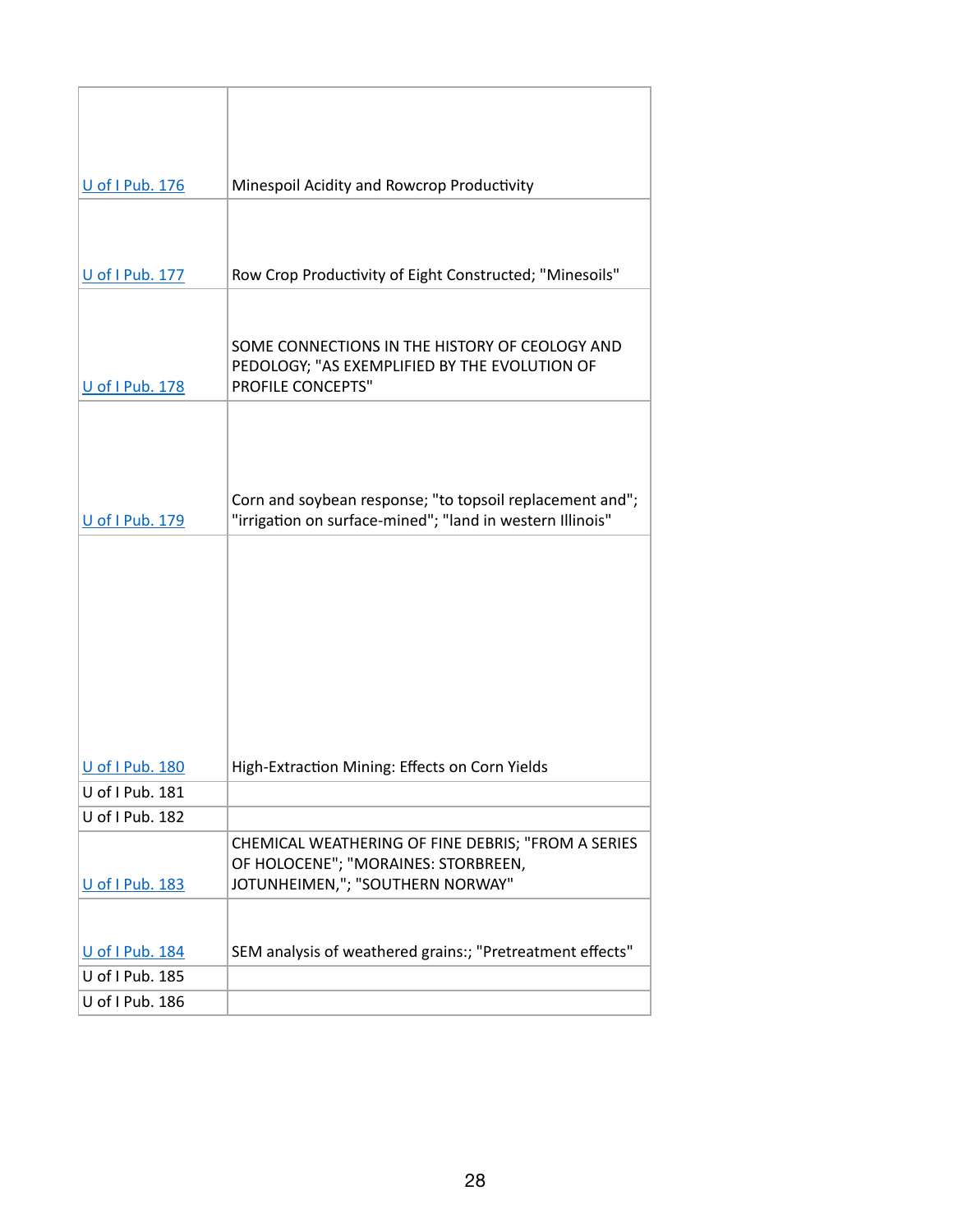| U of I Pub. 187 | A Comparison of Soil Construction Methods; "Used After<br>Surface Mining for Coal"         |
|-----------------|--------------------------------------------------------------------------------------------|
|                 |                                                                                            |
| U of I Pub. 188 | Effects of Soil Erosion on Corn Yields of Seven Illinois Soils                             |
| U of I Pub. 189 | Measurement of Pore Distributions in Fine-Textured Soil                                    |
| U of I Pub. 190 | EFFECTS OF SCRUBBER SLUDGE ON SOIL AND DREDGED<br>SEDIMENT; "AGGREGATION AND POROSITY1     |
| U of I Pub. 191 | Reply to "Comments on 'A Method to Estimate Soil; "Loss<br>from Erosion'                   |
| U of I Pub. 192 | Corn Hybrid Responses to Reconstructed Mine Soils in<br>Western Illinois                   |
| U of I Pub. 193 | ETCH-PIT MEASUREMENTS ON SCANNING; "ELECTRON<br>MICROGRAPHS OF WEATHERED"; "GRAIN SURFACES |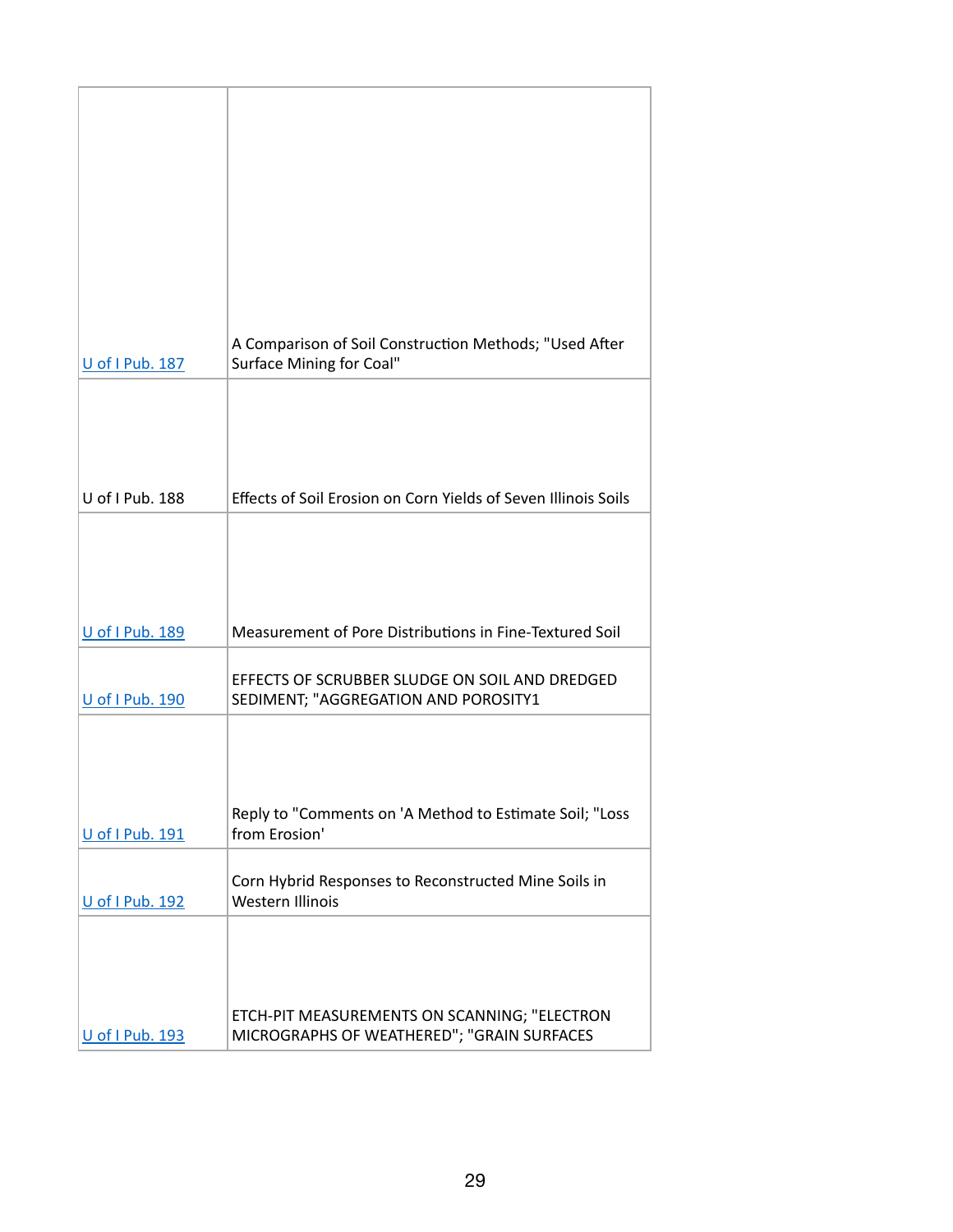| U of I Pub. 194        | Agricultural Impacts of Coal Mine Subsidence: Evaluation of<br>Three Assay Methods                                     |
|------------------------|------------------------------------------------------------------------------------------------------------------------|
| <b>U</b> of I Pub. 195 | Excellent agricultural soils after surface mining                                                                      |
|                        | THE EFFECTS OF EROSION ON SOIL PORE DISTRIBUTIONS<br>AND ROOT; "RAMIFICATION IN FINE-TEXTURED ILLINOIS                 |
| U of I Pub. 196        | SOILS1"                                                                                                                |
| U of I Pub. 197        | X-ray Technique to Evaluate Pedon and Erosion Variability of<br>an Ava Map Unit                                        |
|                        |                                                                                                                        |
| U of I Pub. 198        | Chemical, Mineralogical, and Physical Property Differences;<br>"Between Moderately and Severely Eroded Illinois Soils" |
| U of I Pub. 199        | LOESSIAL SOILS: THEIR RELATIONSHIP TO WIDTH OF THE<br>SOURCE; "VALLEY IN ILLINOIS1"                                    |
| U of I Pub. 200        | IMPROVED MERCURY-DISPLACEMENT METHOD TO<br>MEASURE THE; "DENSITY OF SOIL AGGREGATES1                                   |
|                        |                                                                                                                        |
| U of I Pub. 201        | CORN RESPONSE TO DEEP TILLAGE ON SURFACE-MINED;<br>"PRIME FARMLAND1"                                                   |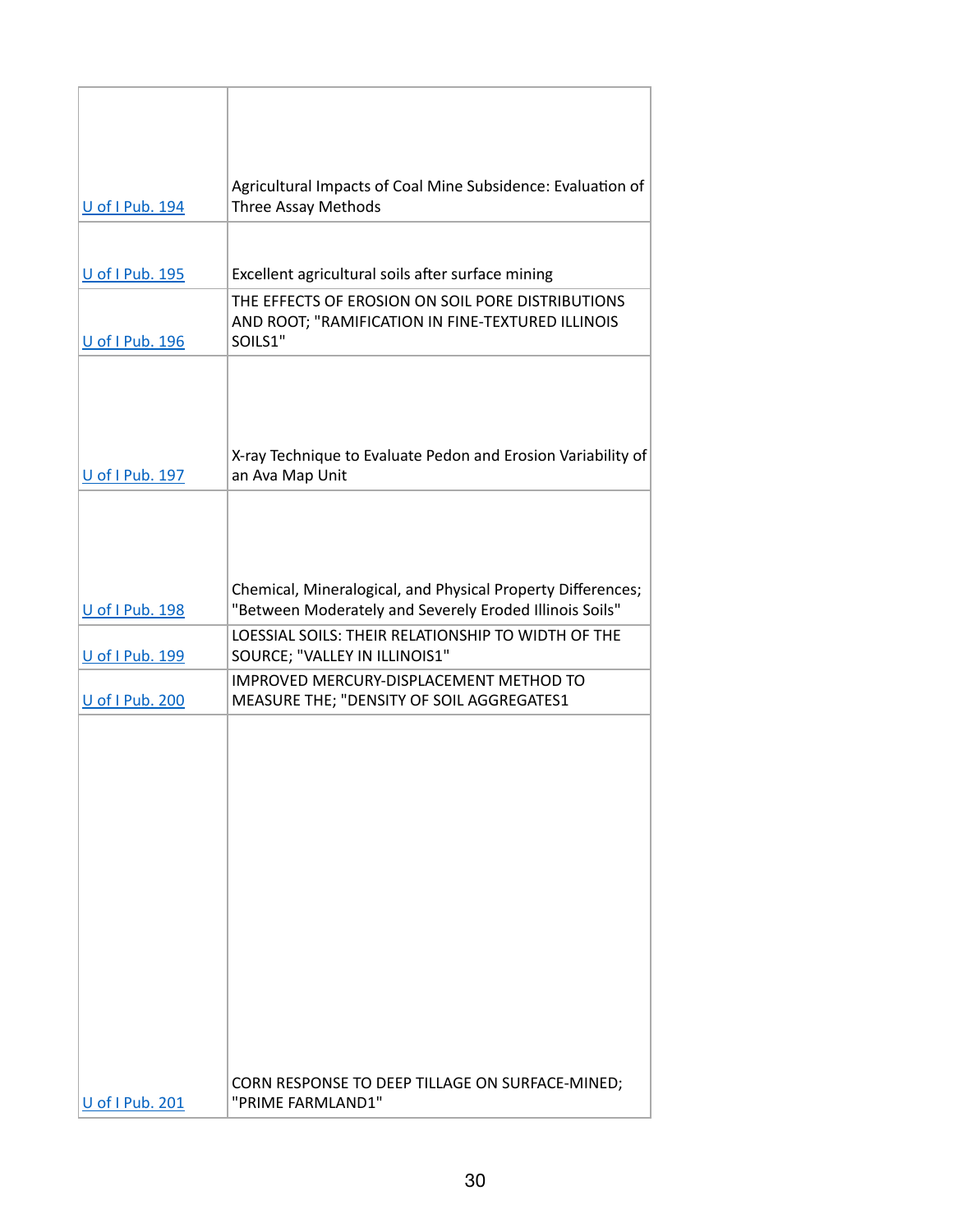| U of I Pub. 202 | <b>GRAIN-SIZE DISTRIBUTION OF THE INSOLUBLE</b><br>COMPONENT OF; "CONTEMPORARY EOLIAN DEPOSITS IN<br>THE ALPINE ZONE,"; "FRONT RANGE, COLORADO, U.S.A." |
|-----------------|---------------------------------------------------------------------------------------------------------------------------------------------------------|
|                 |                                                                                                                                                         |
| U of I Pub. 203 | Collegiate Soils Contests, A Teaching Aid1                                                                                                              |
| U of I Pub. 204 | SOIL-LANDSCAPE RELATIONSHIPS IN THE SOKOTO-RIMA<br>BASIN,; "NIGERIA1"                                                                                   |
| U of I Pub. 205 | Barite authigenesis in surficial soils of micl-continental<br><b>United States</b>                                                                      |
| U of I Pub. 206 | Agricultural Impacts of Coal Mine Subsidence: Effects on<br>Corn Yields                                                                                 |
| U of I Pub. 207 | USE OF CIVIL ENGINEERING FABRICS IN; "PEDOLOGICAL<br><b>FIELD RESEARCH</b>                                                                              |
| U of I Pub. 208 | Soil, Landscape, and Erosion Relationships in a Northwest<br>Illinois Watershed                                                                         |
| U of I Pub. 209 | Fly Ash Use as a Time Marker in Sedimentation Studies                                                                                                   |
| U of I Pub. 210 | Statistical Comparison of SPOT Spectral Maps with Field Soil<br>Maps                                                                                    |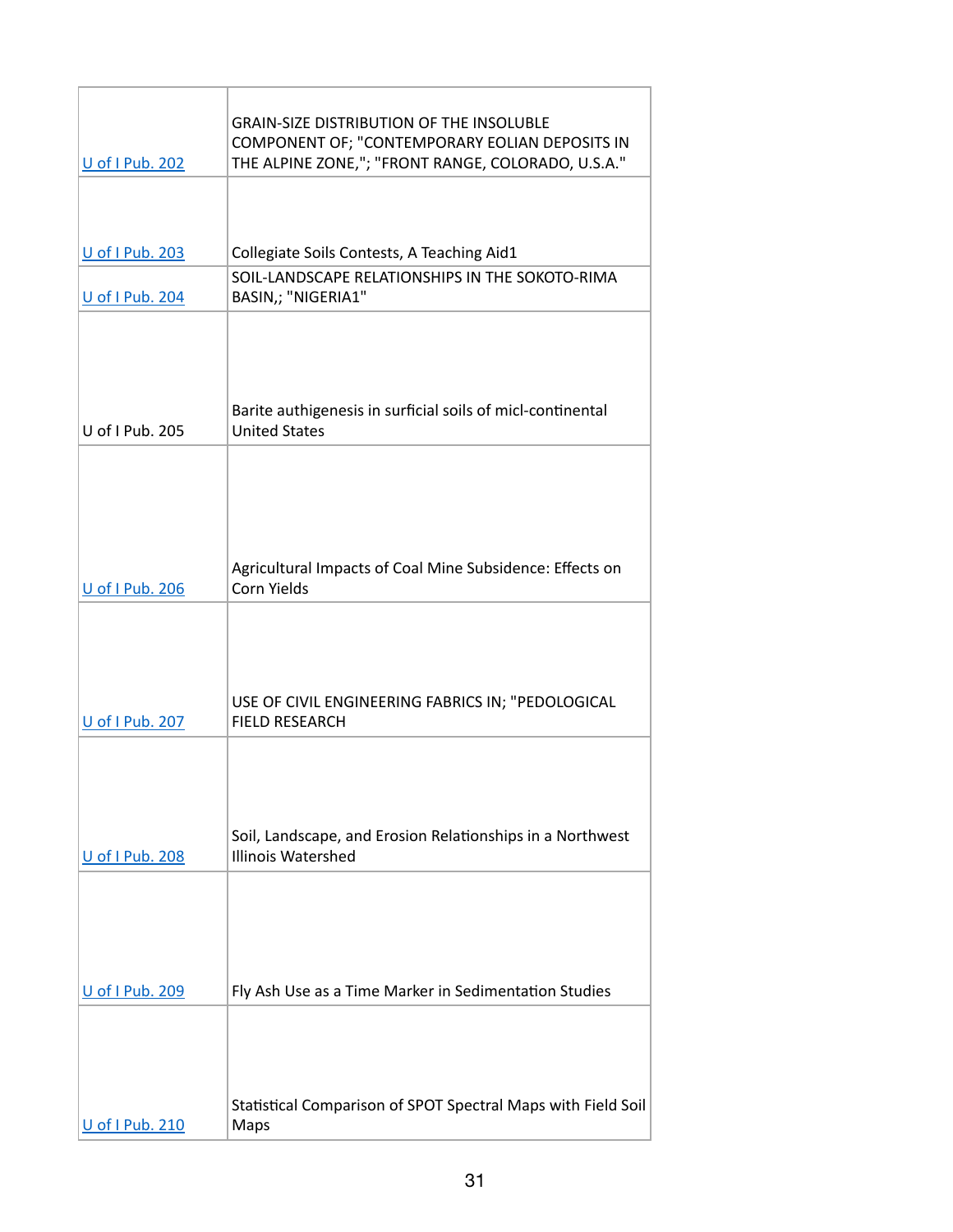|                        | RECLAMATION FOR ROW CROP PRODUCTION AFTER;                                                     |
|------------------------|------------------------------------------------------------------------------------------------|
| U of I Pub. 211        | "SURFACE MINING, STATE OF THE ART1"                                                            |
|                        |                                                                                                |
|                        |                                                                                                |
|                        |                                                                                                |
|                        | Soil Property Relationships with SPOT Satellite Digital Data                                   |
| U of I Pub. 212        | in East Central Illinois                                                                       |
| <b>U</b> of I Pub. 213 |                                                                                                |
|                        |                                                                                                |
|                        |                                                                                                |
|                        |                                                                                                |
|                        |                                                                                                |
|                        | Corn yield and plant; "population differences"; "between                                       |
| U of I Pub. 214        | eroded phases"; "of Illinois soils"                                                            |
|                        | SPATIAL VARIABILITY OF SOIL PROPERTIES IN SELECTED;                                            |
| U of I Pub. 215        | "ILLINOIS MOLLISOLS1"                                                                          |
|                        |                                                                                                |
| U of I Pub. 216        | EXTENT AND ORGANIC MATTER CONTENT; "OF SOILS IN";<br>"ILLINOIS SOIL ASSOCIATIONS AND COUNTIES" |
|                        |                                                                                                |
|                        |                                                                                                |
|                        |                                                                                                |
| U of I Pub. 217a       | CLASSIFICATION OF SOILS; "IN"; "ILLINOIS"                                                      |
|                        |                                                                                                |
| U of I Pub. 217b       | SUBGROUP KEY; "TO"; "ILLINOIS SOILS"                                                           |
|                        |                                                                                                |
|                        |                                                                                                |
|                        | WEATHERING TRENDS IN FINE DEBRIS BENEATH A SNOW                                                |
| U of I Pub. 218        | PATCH,; "NIWOT RIDGE, FRONT RANGE, COLORADO"                                                   |
|                        |                                                                                                |
|                        |                                                                                                |
|                        |                                                                                                |
|                        | Plotting Data on a Soil; "Textural Triangle with a";                                           |
| U of I Pub. 219        | "Microcomputer"                                                                                |
|                        | FIELD EVALUATION OF METHODS TO ESTIMATE SOIL                                                   |
| U of I Pub. 220        | <b>EROSION</b>                                                                                 |
|                        | MODEL TO PREDICT SOIL PARENT MATERIAL UNDERLYING A                                             |
| U of I Pub. 221        | LOESS; "MANTLE IN ILLINOIS FROM SATELLITE DATA1"                                               |
|                        |                                                                                                |
| U of I Pub. 222        | Methods to estimate soil erosion and; "sedimentation"                                          |
| U of I Pub. 223        |                                                                                                |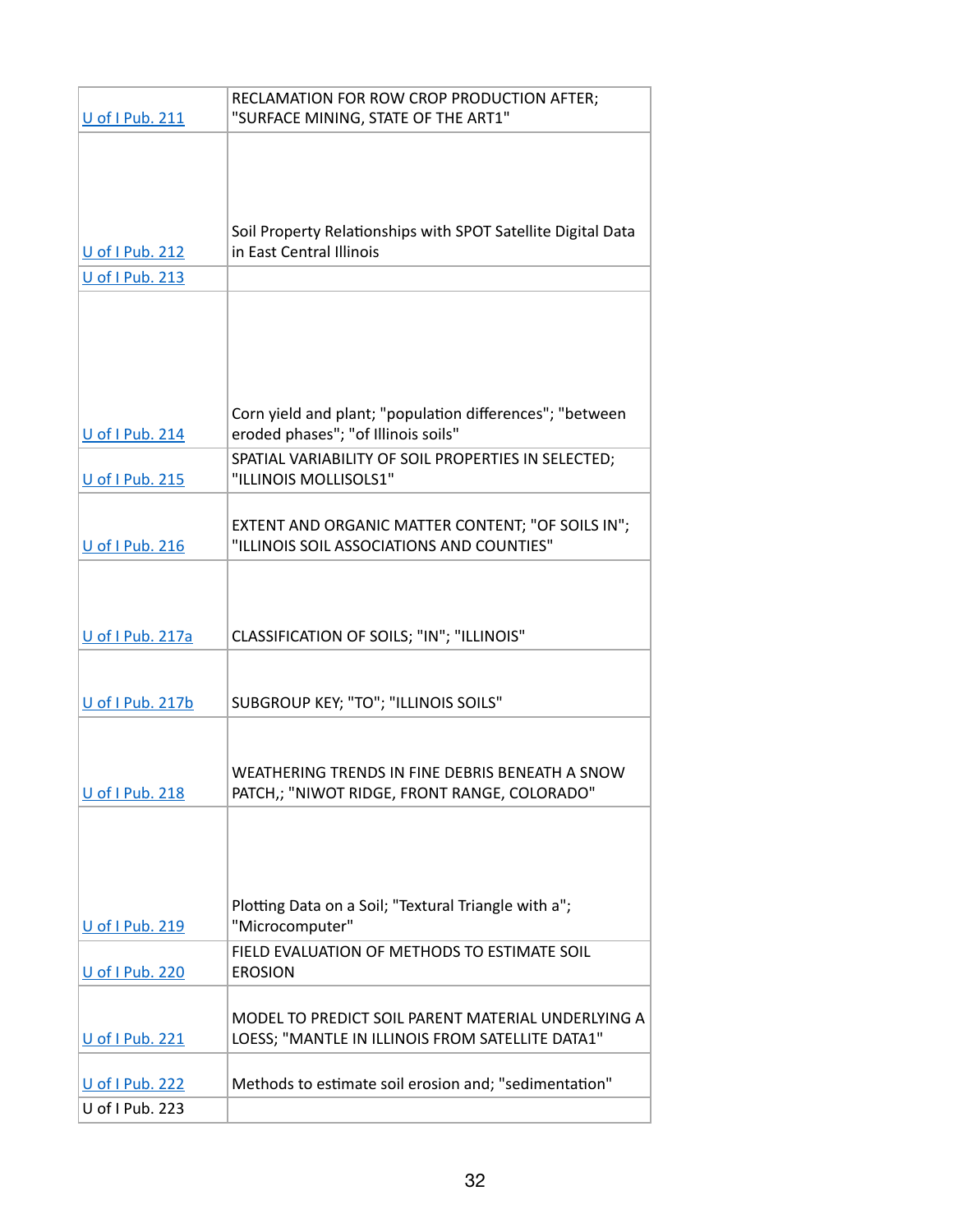| U of I Pub. 224 | SOIL PHYSICAL PROPERTIES AS A MEASURE; "OF CROPLAND<br><b>PRODUCTIVITY</b>            |
|-----------------|---------------------------------------------------------------------------------------|
|                 |                                                                                       |
| U of I Pub. 225 | Etch-pit size and shape distribution on orthoclase and<br>pyriboles in a loess catena |
|                 |                                                                                       |
| U of I Pub. 226 | Rowcrop Response to High Traffic vs Low Traffic; "Soil<br>Reconstruction Systems"     |
|                 |                                                                                       |
| U of I Pub. 227 | Corn Hybrid Responses to Mined Land in Illinois                                       |
|                 |                                                                                       |
| U of I Pub. 228 | Mapping and Classification of Minesoils: Past, Present, and<br>Future                 |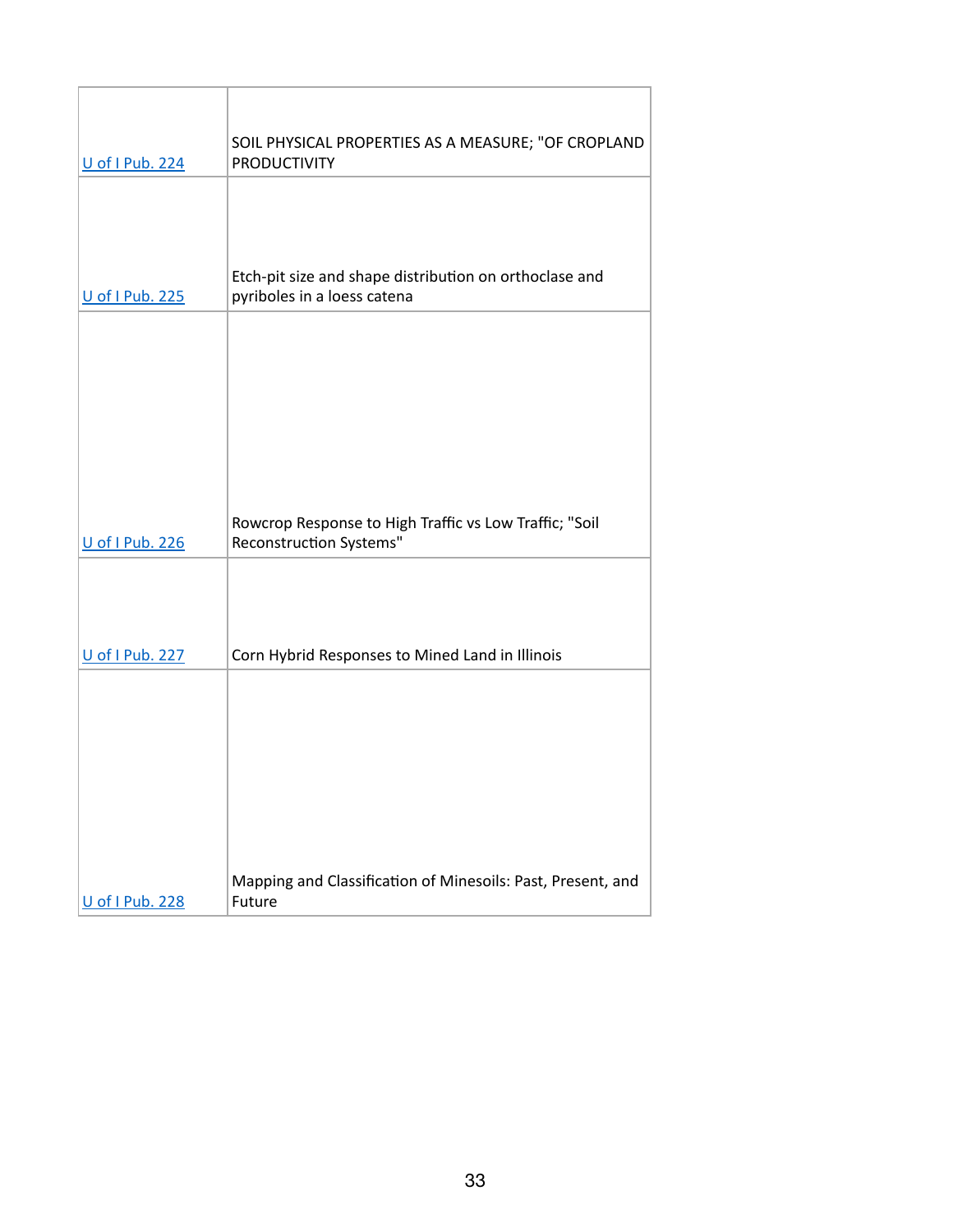| U of I Pub. 229 | Effect of Nitrogen, Phosphorous and Potassium on Yield<br>and; "Leaf Composition of Corn Grown on Scraper Placed<br>Mine Soil" |
|-----------------|--------------------------------------------------------------------------------------------------------------------------------|
|                 |                                                                                                                                |
|                 |                                                                                                                                |
| U of I Pub. 230 | Physical Properties of Deep Tilled Surface Mined Soils                                                                         |
| U of I Pub. 231 |                                                                                                                                |
| U of I Pub. 232 |                                                                                                                                |
| U of I Pub. 233 |                                                                                                                                |
| U of I Pub. 234 |                                                                                                                                |
| U of I Pub. 235 | Coal Mine subsidence: Effects of mitigation on crop yields                                                                     |
| U of I Pub. 236 |                                                                                                                                |
| U of I Pub. 237 |                                                                                                                                |
|                 |                                                                                                                                |
| U of I Pub. 238 | Coal mine subsidence: Effects of mitigation on crop yields                                                                     |
| U of I Pub. 239 |                                                                                                                                |
|                 | EVALUATION OF EXPERIMENTAL PLOT DESIGN FOR A                                                                                   |
| U of I Pub. 240 | SLOPING AND ERODING SITE1                                                                                                      |
| U of I Pub. 241 | Natural etching rates of feldspar and hornblende                                                                               |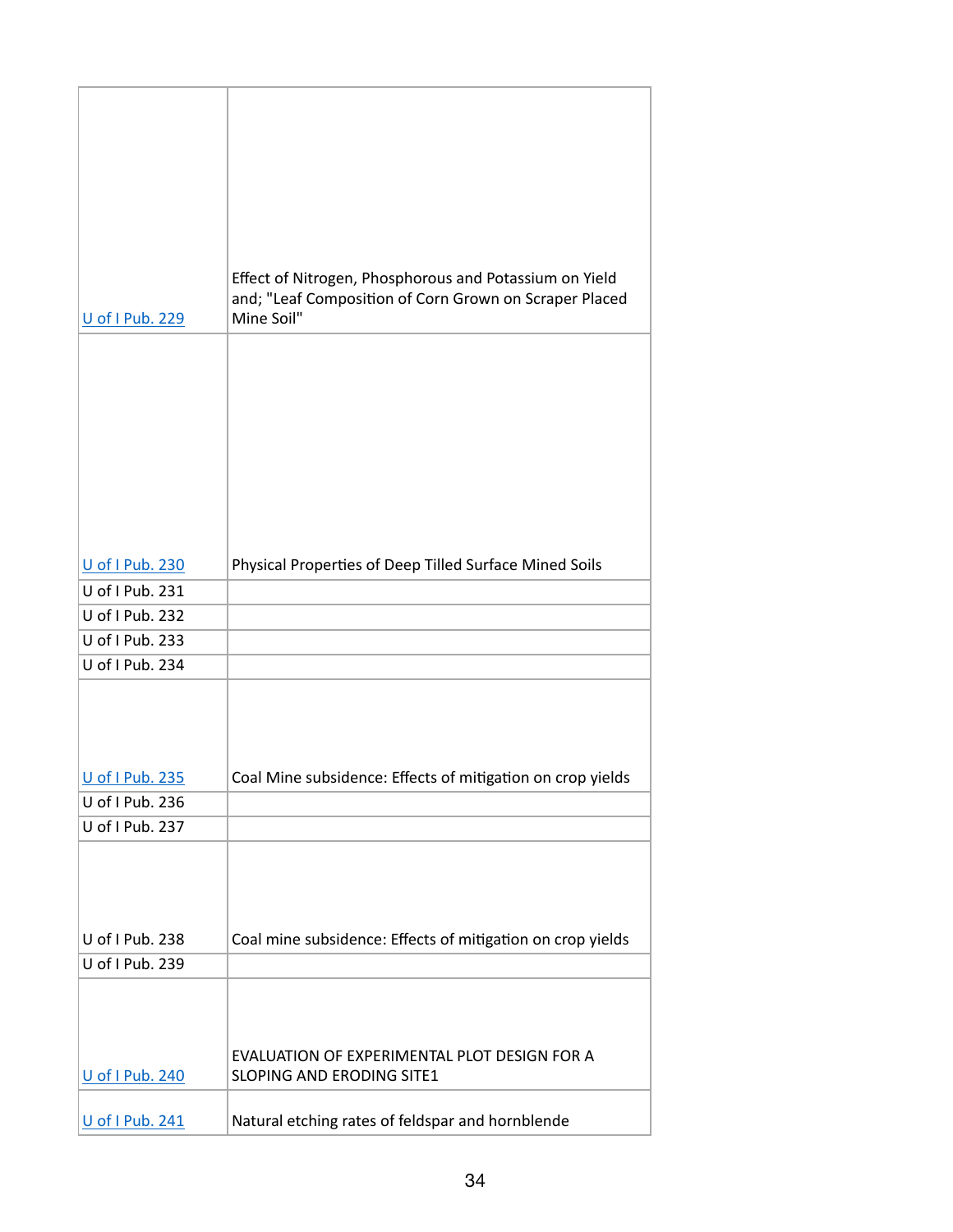| <b>U</b> of I Pub. 242 | TILLAGE EFFECTS ON SELECTED CHEMICAL PROPERTIES OF;<br>"GRANTSBURG SILT LOAM1"                                    |
|------------------------|-------------------------------------------------------------------------------------------------------------------|
|                        |                                                                                                                   |
| <b>U</b> of I Pub. 243 | <b>IDENTIFICATION OF ERODED PHASES OF AN ALFISOL</b>                                                              |
|                        |                                                                                                                   |
|                        |                                                                                                                   |
|                        |                                                                                                                   |
|                        |                                                                                                                   |
| <b>U</b> of I Pub. 244 | MODELING AGRICULTURAL IMPACTS OF LONGWALL MINE<br>SUBSIDENCE: A GIS APPROACH1                                     |
|                        |                                                                                                                   |
|                        |                                                                                                                   |
|                        |                                                                                                                   |
|                        |                                                                                                                   |
| <b>U</b> of I Pub. 245 | USE OF CONE PENETROMETER DATA TO EVALUATE PRIME<br><b>FARMLAND ROOTING MEDIA1</b>                                 |
|                        |                                                                                                                   |
|                        |                                                                                                                   |
|                        |                                                                                                                   |
|                        |                                                                                                                   |
|                        |                                                                                                                   |
|                        |                                                                                                                   |
|                        | The Pedo-Weathering Profile: A; "Paradigm for Whole-<br>Regolith"; "Pedology from the Glaciated"; "Midcontinental |
| U of I Pub. 246        | United States"; "of America"                                                                                      |
|                        |                                                                                                                   |
|                        |                                                                                                                   |
|                        | Tillage effects on growth and; "yields of corn on                                                                 |
| U of I Pub. 247        | Grantsburg"; "soil"                                                                                               |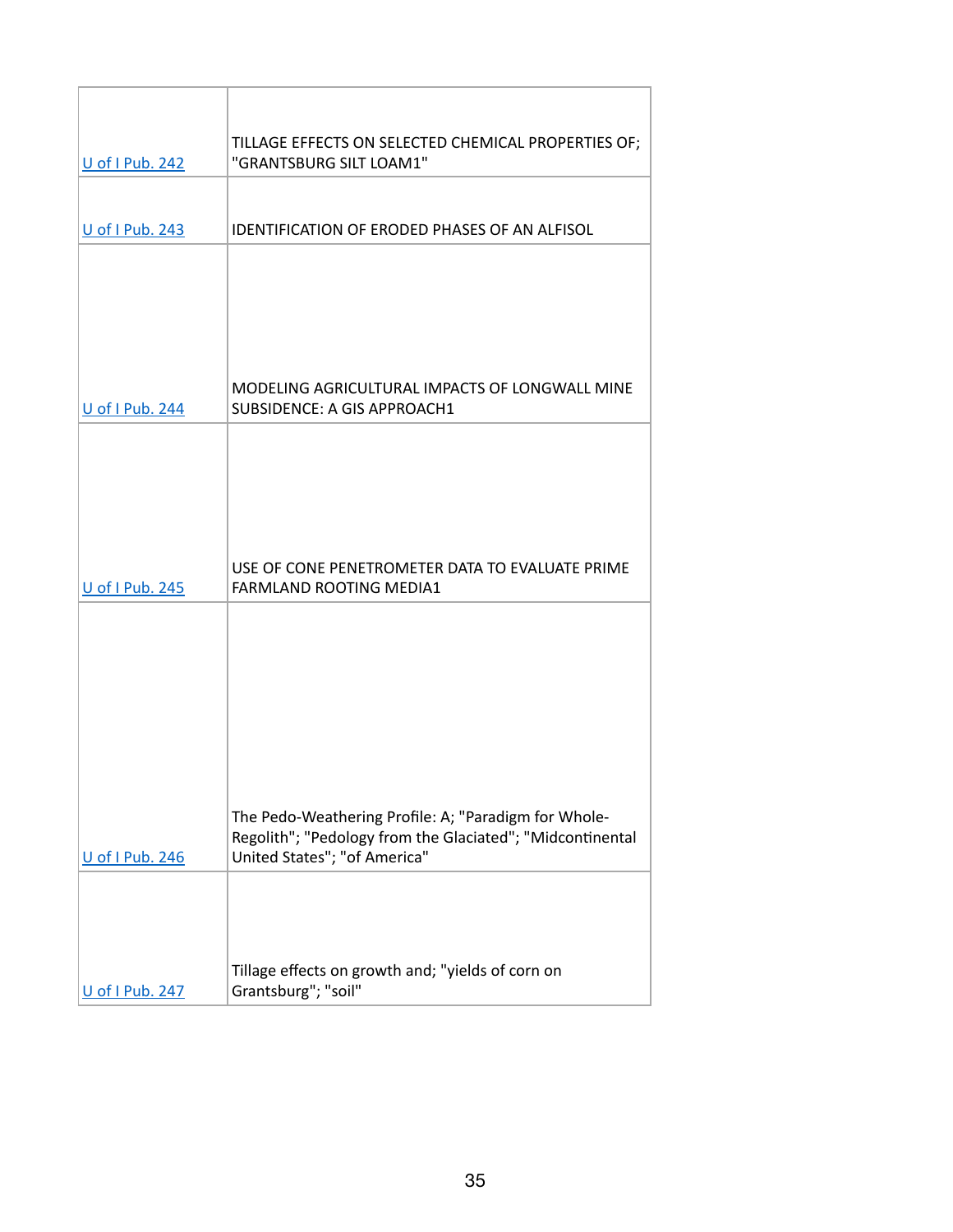|                 | Structural degradation of a prairie soil from long-term                                            |
|-----------------|----------------------------------------------------------------------------------------------------|
| U of I Pub. 248 | management                                                                                         |
|                 |                                                                                                    |
|                 |                                                                                                    |
|                 |                                                                                                    |
|                 |                                                                                                    |
|                 |                                                                                                    |
|                 |                                                                                                    |
|                 |                                                                                                    |
|                 |                                                                                                    |
| U of I Pub. 249 | Silt flow in soils                                                                                 |
|                 |                                                                                                    |
|                 |                                                                                                    |
|                 |                                                                                                    |
| U of I Pub. 250 | Classification of Depressions in Landfill Covers; "Using<br>Uncalibrated Thermal-Infrared Imagery" |
|                 |                                                                                                    |
|                 |                                                                                                    |
|                 |                                                                                                    |
|                 | Evaluation of methods to; "study soil erosion-productivity";                                       |
| U of I Pub. 251 | "relationships"                                                                                    |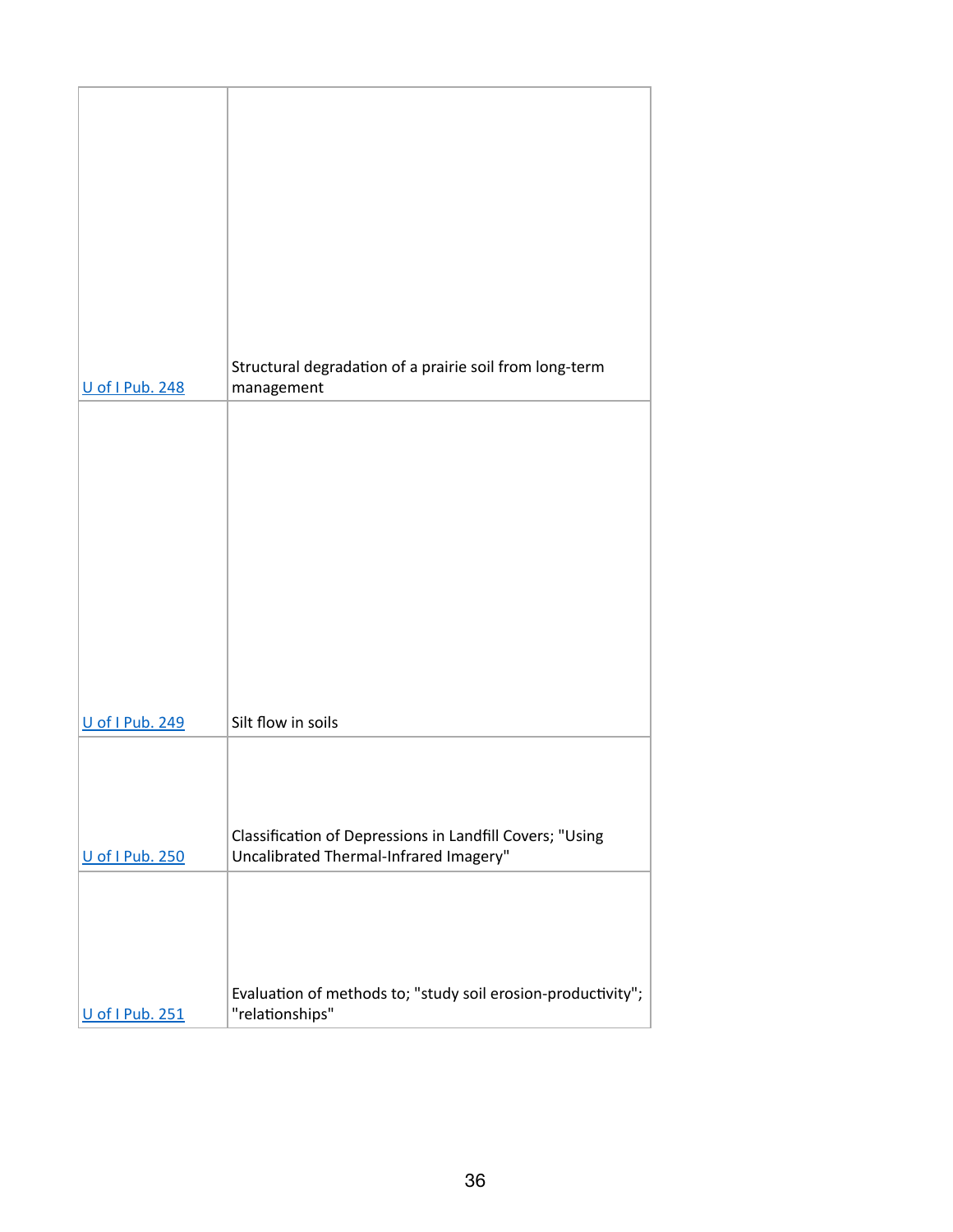| U of I Pub. 252        | Quantification of soil loss from; "eroded soil phases"                                                                                                          |
|------------------------|-----------------------------------------------------------------------------------------------------------------------------------------------------------------|
| U of I Pub. 253        |                                                                                                                                                                 |
|                        | Modeling agricultural impacts of longwall mine subsidence:                                                                                                      |
| U of I Pub. 254        | A GIS; "approach"                                                                                                                                               |
| U of I Pub. 255        | Corn and Soybean Responses to Exchangeable; "Sodium in<br>South-Central Illinois Soils"                                                                         |
| U of I Pub. 256        | Effect of erosion on; "morphology and classification"; "of<br>soils in the North Central"; "United States"                                                      |
| U of I Pub. 257        | CHARACTERIZATION OF TWO PHASES OF ENCRUSTMENT;<br>"IN A SEQUENCE OF FERRALLITIC SOILS IN SOUTH<br>CAMEROON"; "AND ITS EFFECTS ON LANDSCAPE<br><b>EVOLUTION"</b> |
| U of I Pub. 258        | Impacts of industrialized agriculture on land in; "Bafou,<br>Cameroon"                                                                                          |
| <b>U</b> of I Pub. 259 | Economics of Conservation Tillage Systems for CRP; "Land<br>in Southern Illinois"                                                                               |
|                        | Illinois Agricultural Experiment Station; "Contributions to                                                                                                     |
| U of I Pub. 260        | Soil Survey (1902-1995)1"                                                                                                                                       |
| U of I Pub. 261        | Dr. Joe B. Fehrenbacher; "A Memorial Tribute1"                                                                                                                  |
| U of I Pub. 262        | EROSION PATTERNS ON CULTIVATED AND UNCULTIVATED;<br>"HILLSLOPES DETERMINED BY SOIL FLY ASH CONTENTS"                                                            |
| U of I Pub. 263        | LONG-TERM TILLAGE EFFECTS ON PHYSICAL; "PROPERTIES<br>OF ERODED SOIL"                                                                                           |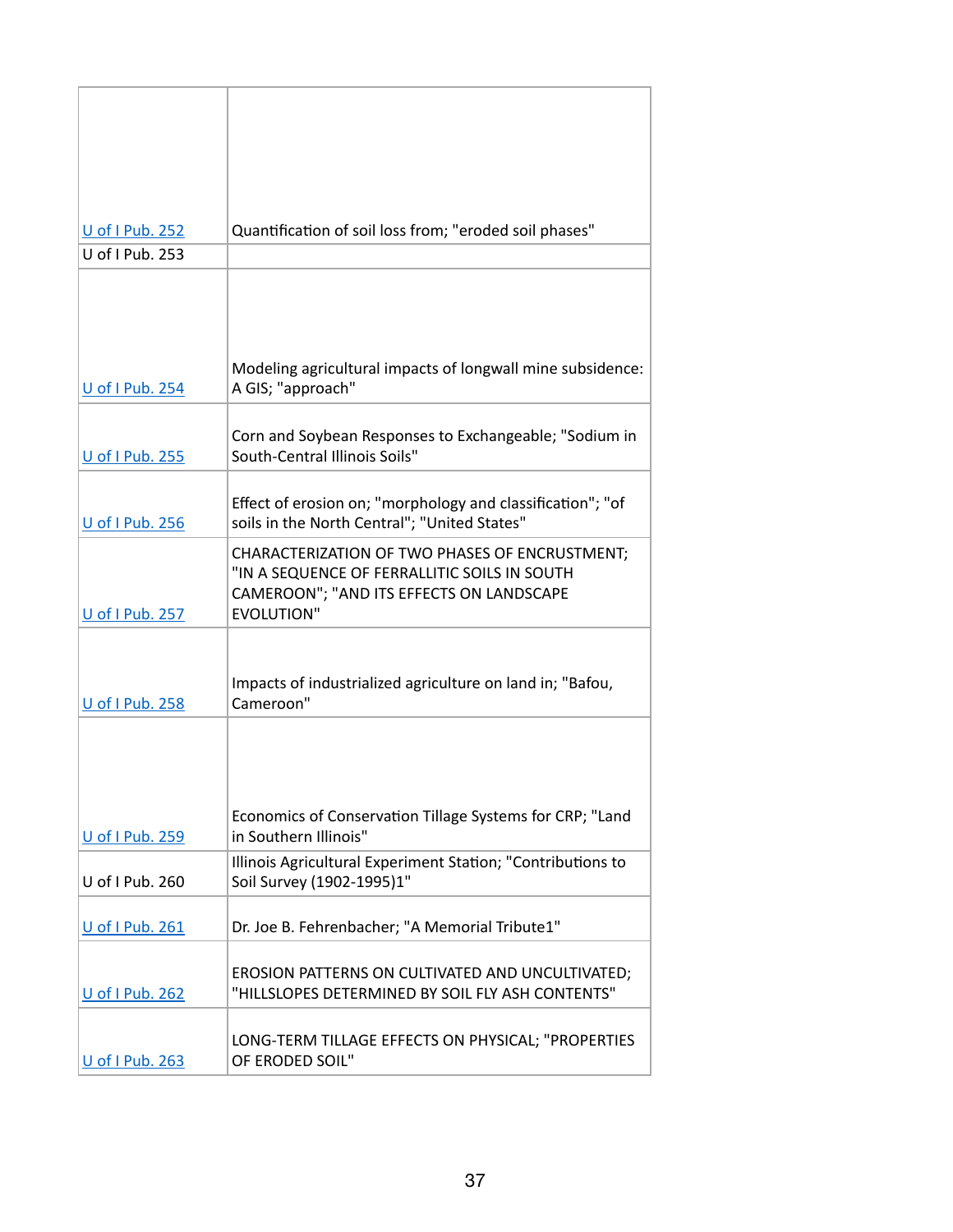| <b>U</b> of I Pub. 264 | Pedological Cooperation between Russia and the USA, Past<br>to Present                                       |  |
|------------------------|--------------------------------------------------------------------------------------------------------------|--|
|                        |                                                                                                              |  |
|                        |                                                                                                              |  |
|                        |                                                                                                              |  |
| <b>U</b> of I Pub. 265 | Erosion Impacts on; "Crop Yield for"; "Selected Soils of";<br>"the North Central"; "United States"           |  |
| U of I Pub. 266        | Adaptation of soil quality indices and application to; "three<br>tillage systems in southern Illinois"       |  |
| U of I Pub. 267        | Impacts of tillage and no-till on production of maize; "and<br>soybean on an eroded Illinois silt loam soil" |  |
|                        |                                                                                                              |  |
|                        |                                                                                                              |  |
|                        |                                                                                                              |  |
| U of I Pub. 268        | Long-Term Tillage Effects on Soil Chemical Properties and<br><b>Organic Matter Fractions</b>                 |  |
|                        |                                                                                                              |  |
| U of I Pub. 269        | Recovery Rate of Organic C in Organic; "Matter Fractions of<br>Grantsburg Soils"                             |  |
|                        |                                                                                                              |  |
|                        |                                                                                                              |  |
| U of I Pub. 270        | Predicting corn and soybean productivity for; "Illinois soils"                                               |  |
| U of I Pub. 271        | <b>Optimum Crop Productivity Ratings for Illinois Soils</b>                                                  |  |
| U of I Pub. 272        | Average Crop Productivity Index Ratings; "for Illinois Soils"                                                |  |
| U of I Pub. 273        |                                                                                                              |  |
|                        |                                                                                                              |  |
|                        | SOIL FORMATION, EROSION AND POLLUTION WITHIN THE                                                             |  |
| U of I Pub. 274        | ANCIENT CAHOKIA; "MOUNDS SETTLEMENT IN THE<br>MISSISSIPPI RIVER VALLEY (USA)"                                |  |
|                        |                                                                                                              |  |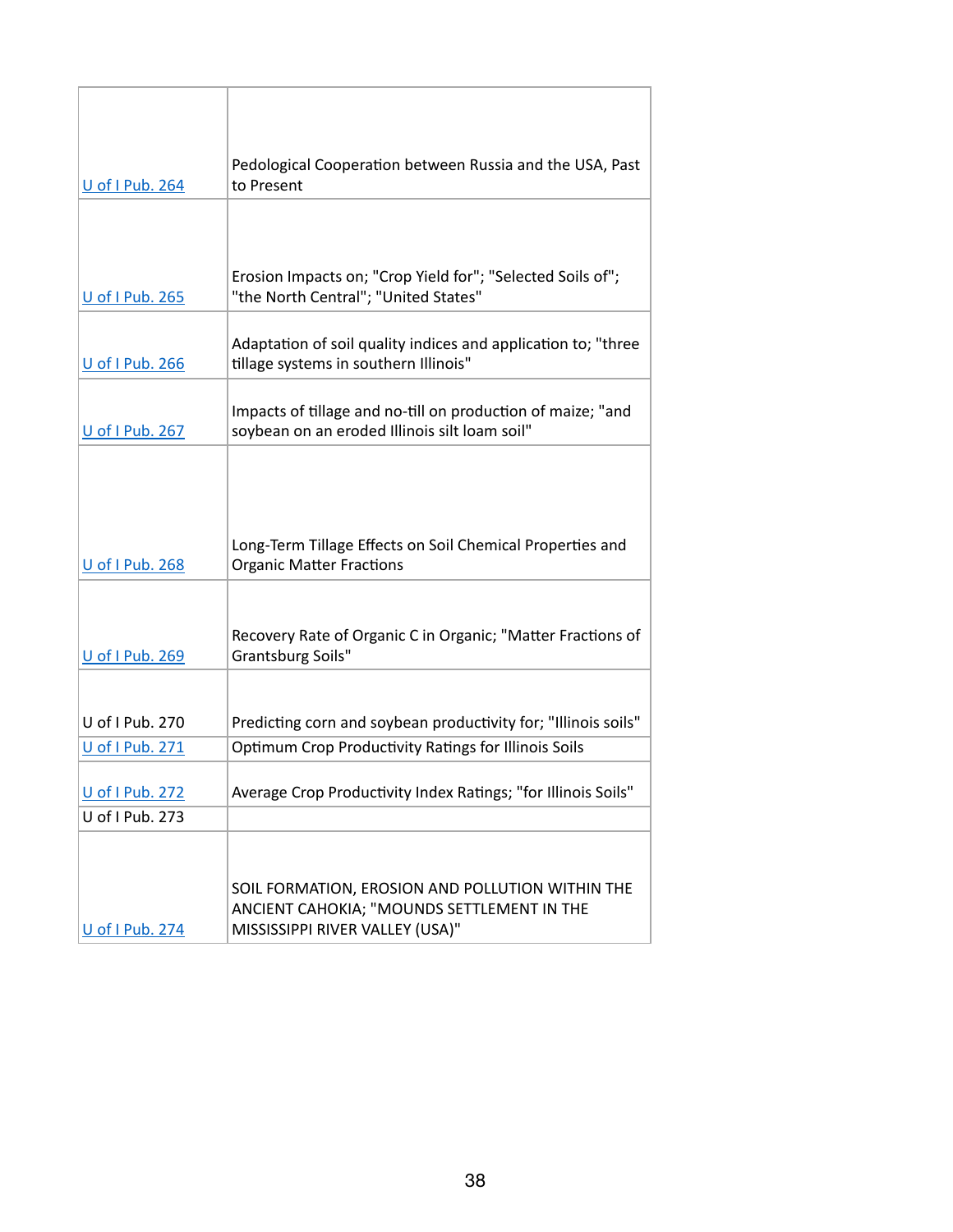|                 | Use of Fly Ash as Time Marker in Soil Erosion and                                                                           |
|-----------------|-----------------------------------------------------------------------------------------------------------------------------|
| U of I Pub. 275 | <b>Sedimentation Studies</b>                                                                                                |
|                 |                                                                                                                             |
|                 |                                                                                                                             |
|                 |                                                                                                                             |
|                 | Erosion Patterns on Cultivated and Reforested Hillslopes in                                                                 |
| U of I Pub. 276 | Moscow Region, Russia                                                                                                       |
|                 |                                                                                                                             |
|                 |                                                                                                                             |
|                 | Using soil properties to predict forest; "productivity in                                                                   |
| U of I Pub. 277 | southern Illinois"                                                                                                          |
|                 |                                                                                                                             |
|                 |                                                                                                                             |
| U of I Pub. 278 | Using soli properties to predict forest<br>productivity In southern Ililnols                                                |
|                 |                                                                                                                             |
|                 |                                                                                                                             |
|                 |                                                                                                                             |
|                 |                                                                                                                             |
|                 |                                                                                                                             |
|                 |                                                                                                                             |
| U of I Pub. 279 | <b>Quantitative Assessment of Soil Erosion and Accumulation</b><br>Processes with the Help of a Technogenic Magnetic Tracer |
|                 |                                                                                                                             |
|                 |                                                                                                                             |
| U of I Pub. 280 | Average Crop Productivity Index Ratings for Illinois Soils                                                                  |
|                 |                                                                                                                             |
|                 |                                                                                                                             |
|                 |                                                                                                                             |
|                 |                                                                                                                             |
| U of I Pub. 282 | Geology and Soil                                                                                                            |
|                 |                                                                                                                             |
|                 |                                                                                                                             |
|                 |                                                                                                                             |
|                 | Predicting Forage Yields Using Properties of Illinois Soils,                                                                |
| U of I Pub. 283 | <b>USA</b>                                                                                                                  |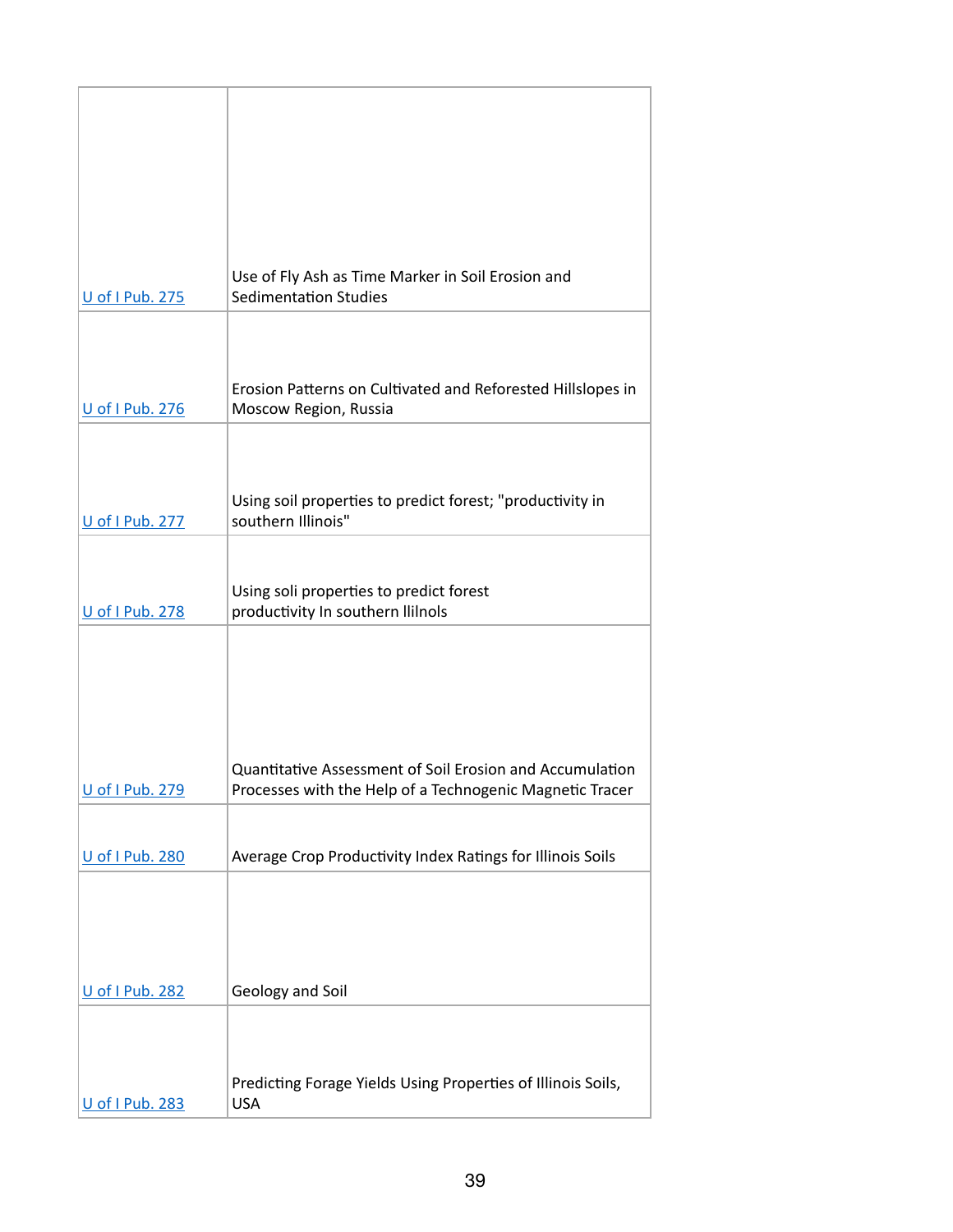| <b>U</b> of I Pub. 284 | Accelerated Soil Erosion of a Mississippian Mound at<br>Cahokia Site in Illinois                                                                 |  |  |
|------------------------|--------------------------------------------------------------------------------------------------------------------------------------------------|--|--|
|                        |                                                                                                                                                  |  |  |
|                        |                                                                                                                                                  |  |  |
|                        |                                                                                                                                                  |  |  |
|                        |                                                                                                                                                  |  |  |
|                        |                                                                                                                                                  |  |  |
|                        |                                                                                                                                                  |  |  |
|                        |                                                                                                                                                  |  |  |
|                        |                                                                                                                                                  |  |  |
|                        |                                                                                                                                                  |  |  |
|                        | The use of the fly ash for the quantitative-chronological;                                                                                       |  |  |
| U of I Pub. 285        | "assessment of soil matter mechanical migration"; "(by the<br>example of Cahokia mounds, USA)"                                                   |  |  |
|                        |                                                                                                                                                  |  |  |
| <b>U</b> of I Pub. 286 | Soil Formation on a Mississippian Mound in Illinois, USA                                                                                         |  |  |
| U of I Pub. 287        | Quantification of Soil Erosion Rates within the Indian<br>Mounds; "Area in Illinois, the United States"                                          |  |  |
| U of I Pub. 288        | Soil Development on Monks Mound at the; "Cahokia<br>Archaeological Site, Illinois"                                                               |  |  |
| U of I Pub. 289        |                                                                                                                                                  |  |  |
|                        |                                                                                                                                                  |  |  |
| <b>U</b> of I Pub. 290 | Deficiencies in the soil quality concept and; "its application"                                                                                  |  |  |
| U of I Pub. 291        | PRELIMINARY INVESTIGATION OF; "GEOCHEMICAL PROCESS<br>RESPONSES TO"; "POTENTIAL ENVIRONMENTAL CHANGE<br>IN"; "KARKEVAGGE, NORTHERN SCANDINAVIA." |  |  |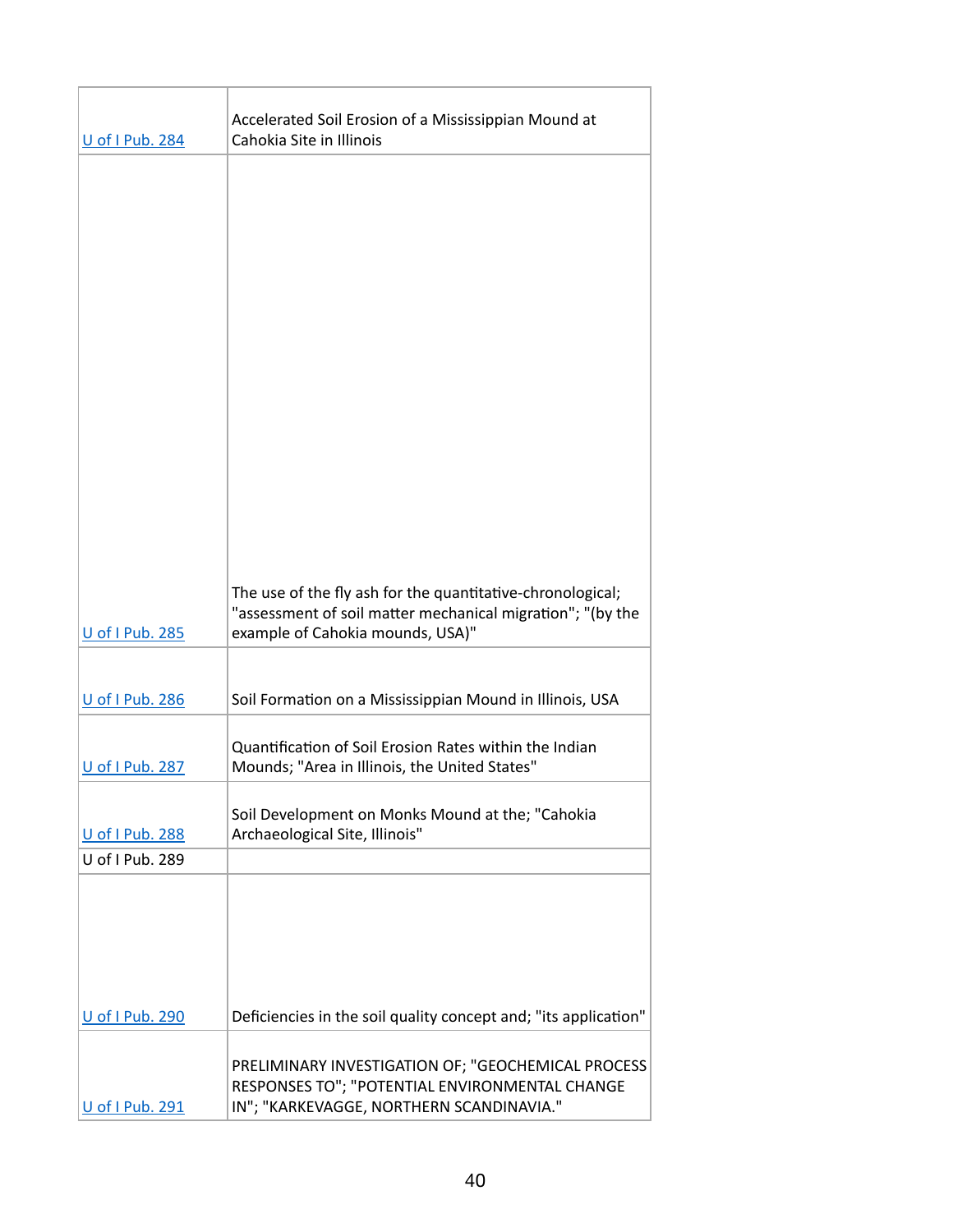| U of I Pub. 292        | Soils and Landscapes of Karkevagge, Swedish Lapland            |
|------------------------|----------------------------------------------------------------|
|                        |                                                                |
|                        |                                                                |
| U of I Pub. 293        | PRODUCTIVITY; "OF"; "ILLINOIS SOILS"                           |
|                        |                                                                |
|                        |                                                                |
|                        |                                                                |
|                        |                                                                |
|                        |                                                                |
| U of I Pub. 294        | Soil Productivity in Illinois                                  |
|                        |                                                                |
|                        |                                                                |
|                        |                                                                |
|                        |                                                                |
|                        |                                                                |
|                        |                                                                |
|                        |                                                                |
| U of I Pub. 295        | PRODUCTIVITY OF NEWLY ESTABLISHED ILLINOIS SOILS,<br>1978-1994 |
| U of I Pub. 296        |                                                                |
| U of I Pub. 297        |                                                                |
|                        |                                                                |
|                        |                                                                |
|                        | MICRONUTRIENT CATION SURVEY OF LOWLAND RICE IN                 |
| <b>U</b> of I Pub. 298 | <b>SIERRA LEONE</b>                                            |
|                        |                                                                |
|                        |                                                                |
|                        |                                                                |
|                        |                                                                |
|                        |                                                                |
|                        | SOIL PRODUCTIVITY INDEXES; "FOR ILLINOIS COUNTIES";            |
| U of I Pub. 299        | "AND SQIL ASSOCIATIONS"                                        |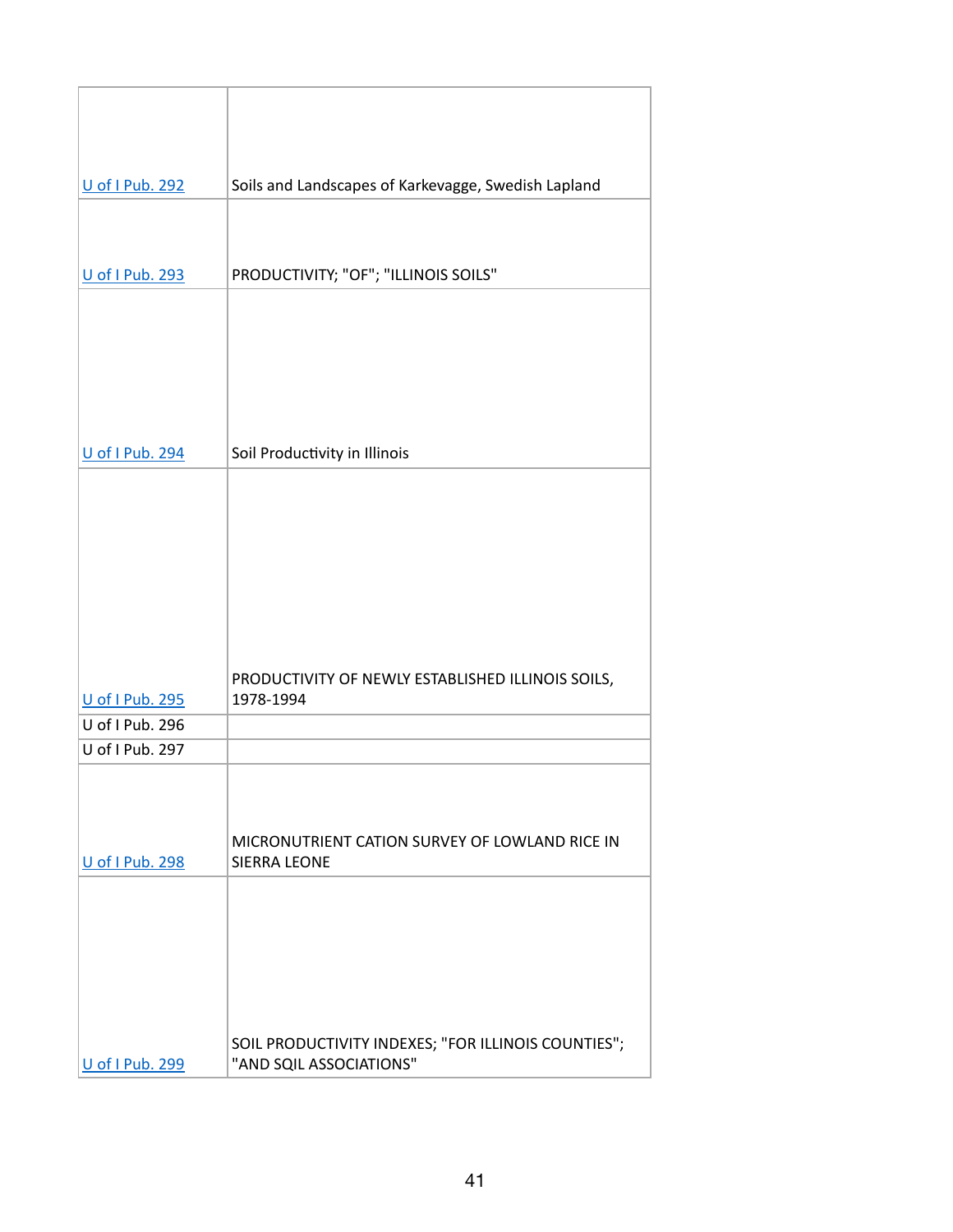| U of I Pub. 300 | <b>Cropland Reclamation</b>                                               |
|-----------------|---------------------------------------------------------------------------|
|                 |                                                                           |
|                 |                                                                           |
|                 |                                                                           |
|                 |                                                                           |
|                 |                                                                           |
|                 |                                                                           |
|                 |                                                                           |
|                 |                                                                           |
|                 |                                                                           |
|                 |                                                                           |
|                 |                                                                           |
|                 |                                                                           |
|                 |                                                                           |
| U of I Pub. 301 | Reclamation of Agricultural Land; "after Planned Coal Mine<br>Subsidence" |
|                 |                                                                           |
|                 | ASSESSMENT OF SOIL DISTURBANCE USING MAGNETIC;                            |
|                 | "SUSCEPTIBILITY AND FLY ASH CONTENTS ON"; "A                              |
| U of I Pub. 302 | MISSISSIPPIAN MOUND IN ILLINOIS"                                          |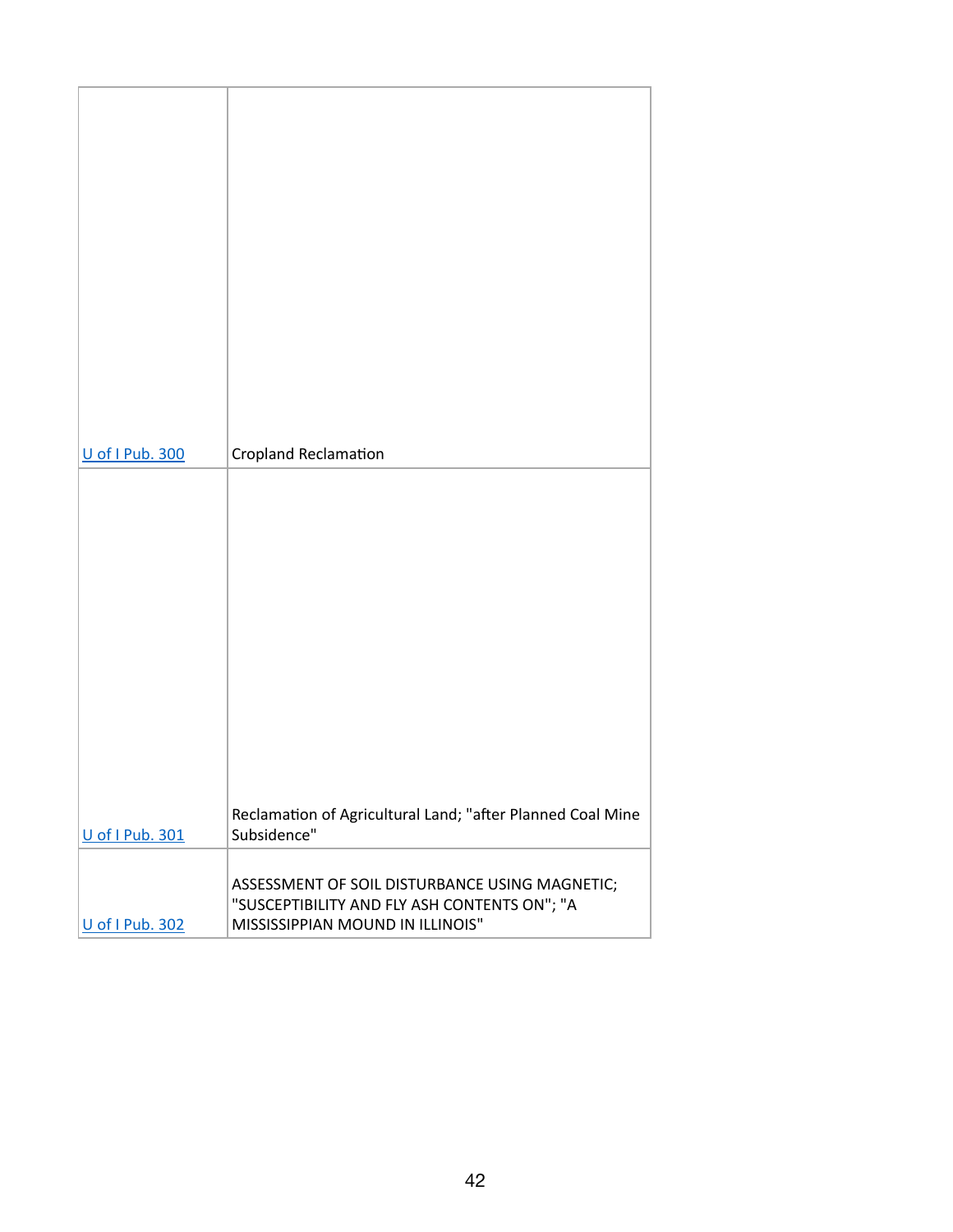|                        | EQUATIONS FOR PREDICTING GRAIN CROP YIELDS AND;<br>"PRODUCTIVITY INDICES OF ILLINOIS (USA) SOILS"; "USING |
|------------------------|-----------------------------------------------------------------------------------------------------------|
| <b>U</b> of I Pub. 303 | <b>SOIL PROPERTIES"</b>                                                                                   |
|                        |                                                                                                           |
|                        |                                                                                                           |
|                        |                                                                                                           |
| U of I Pub. 304        | <b>Parent Material</b>                                                                                    |
|                        |                                                                                                           |
| U of I Pub. 305        | Impacts of Conservation Tillage Systems on Maize; "and<br>Soybean Yields of Eroded Illinois Soils         |
|                        |                                                                                                           |
| U of I Pub. 306        | SOIL FORMATION AT MILLSTONE BLUFF AND; "JOHNSON<br>RIDGE IN SOUTHERN ILLINOIS                             |
|                        |                                                                                                           |
|                        | Soil organic carbon changes after 12 years of no-tillage and;                                             |
| U of I Pub. 307        | "tillage of Grantsburg soils in southern Illinois"                                                        |
|                        | Soil organic carbon and fly-ash distributions in eroded;                                                  |
| U of I Pub. 308        | "phases of soils in Illinois and Russia"                                                                  |
|                        |                                                                                                           |
|                        | Identification, Mapping, Classification,; "and Interpretation                                             |
| U of I Pub. 309        | of Eroded Mollisols"; "in the U.S. Midwest"<br>Proposed Modifications of Mollic Epipedon; "Thickness      |
|                        | Criteria for Eroded Conditions"; "and Potential Impacts on                                                |
| U of I Pub. 310        | Existing"; "Soil Classifications"                                                                         |
|                        | Tillage Induced Erosion on a Mound at; "Cahokia                                                           |
| U of I Pub. 311        | Archaeological Site"                                                                                      |
|                        | Fly-ash distribution to assess erosion and deposition; "in an                                             |
| U of I Pub. 312        | Illinois landscape"                                                                                       |
| U of I Pub. 313        |                                                                                                           |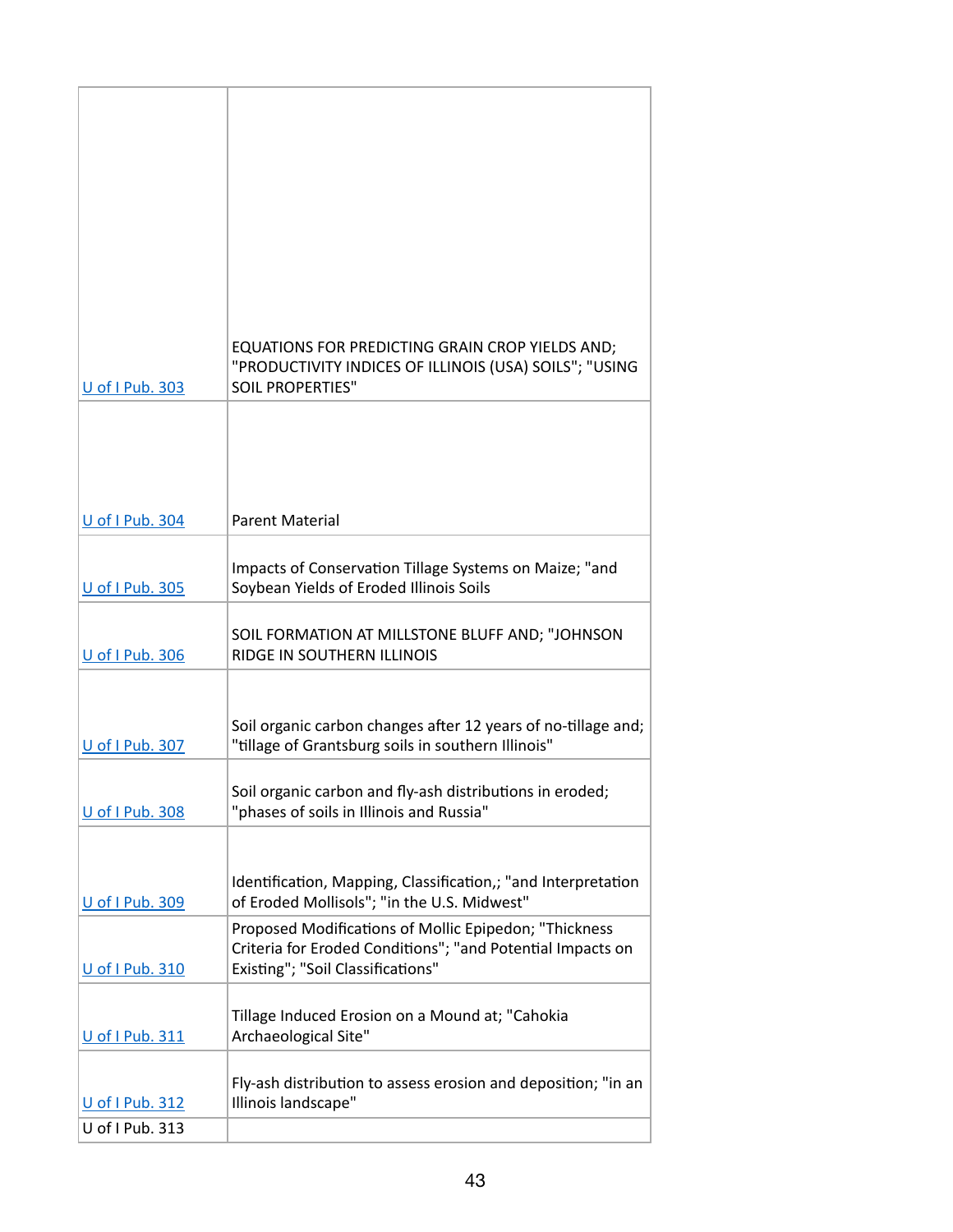| U of I Pub. 314 | The Concurrent Use of Radioactive and Magnetic Tracers;<br>"for Soil Erosion Quantification"                                         |
|-----------------|--------------------------------------------------------------------------------------------------------------------------------------|
| U of I Pub. 315 | SOIL ORGANIC CARBON STORAGE IN SOUTHERN ILLINOIS;<br>"WOODLAND AND CROPLAND"                                                         |
| U of I Pub. 316 | COMPARISON OF FLY-ASH AND RADIO-CESIUM TRACER;<br>"METHODS TO ASSESS SOIL EROSION AND DEPOSITION IN";<br>"ILLINOIS LANDSCAPES (USA)" |
| U of I Pub. 317 | Impacts of Conservation Tillage Systems on Long-Term Crop<br>Yields                                                                  |
|                 |                                                                                                                                      |
| U of I Pub. 318 | The 2008 Midwest flooding impact on soil erosion and<br>water; "quality: Implications for soil erosion control<br>practices"         |
| U of I Pub. 319 | Impacts of 2008 flooding on agricultural lands in; "Illinois,<br>Missouri, and Indiana"                                              |
|                 |                                                                                                                                      |
| U of I Pub. 320 | Cover Crop Effects on Crop Yields and Soil Organic; "Carbon<br>Content"                                                              |
|                 |                                                                                                                                      |
| U of I Pub. 321 | Soil Erosion under Different Land Uses:; "Assessment by the<br>Magnetic Tracer Method"                                               |
|                 |                                                                                                                                      |
| U of I Pub. 322 | Impacts of Tillage, Slope, and Erosion on; "Soil Organic<br>Carbon Retention"                                                        |
|                 |                                                                                                                                      |
| U of I Pub. 323 | Soil Surveys Help You to Know Your Soil                                                                                              |
|                 |                                                                                                                                      |
| U of I Pub. 324 | A New Method; "of Sampling"; "Illinois Soils"                                                                                        |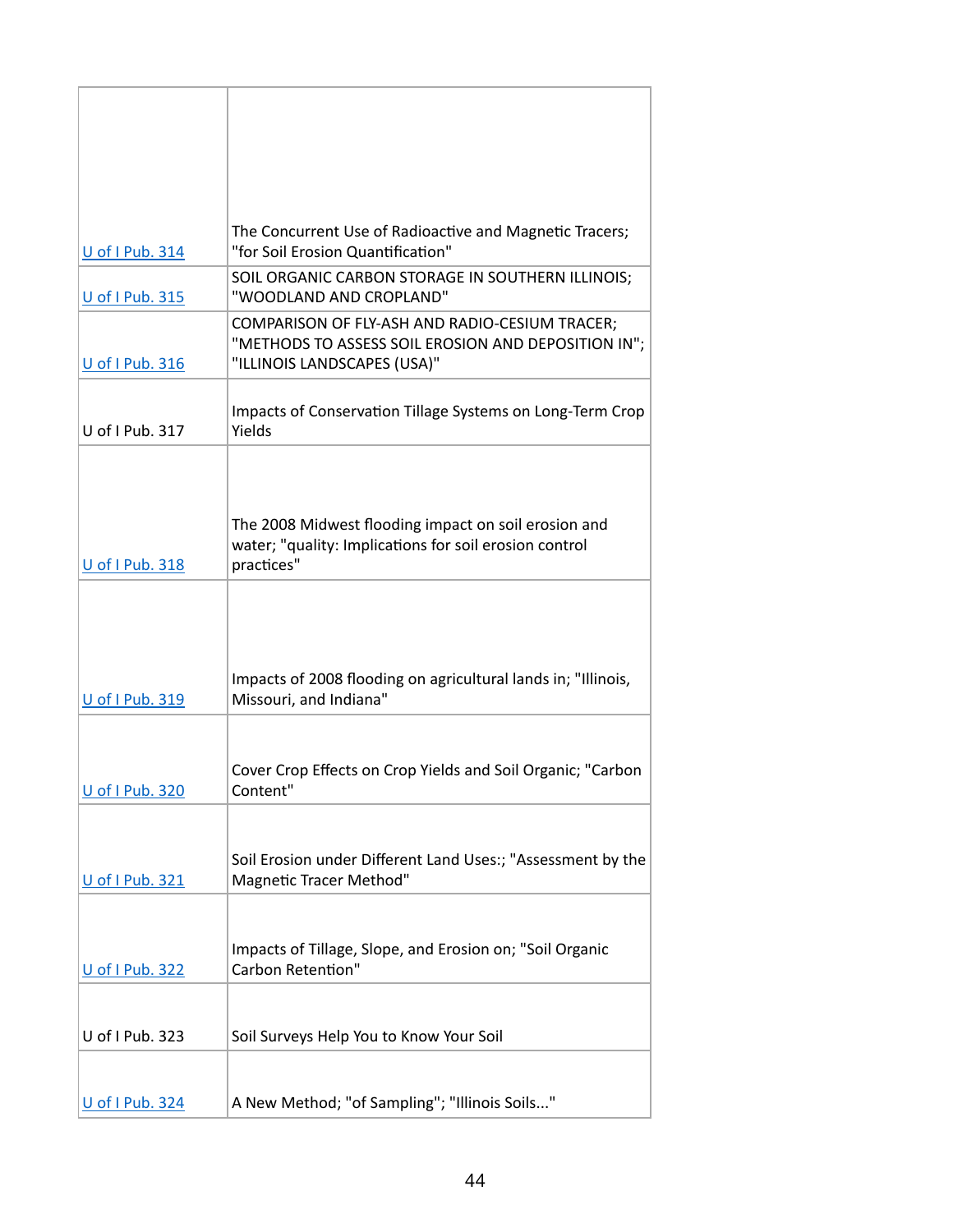|                        | SOIL PHYSICAL PROPERTIES AS A MEASURE; "OF CROPLAND                                                                                                             |
|------------------------|-----------------------------------------------------------------------------------------------------------------------------------------------------------------|
| U of I Pub. 325        | PRODUCTIVITY"                                                                                                                                                   |
|                        |                                                                                                                                                                 |
| U of I Pub. 326?       | Loess Soils of Northwest Illinois                                                                                                                               |
| U of I Pub. 327        | Slurry trenches and relief wells installed to<br>strengthen Ohio and Mississippi river levee systems                                                            |
| <b>U</b> of I Pub. 328 | Sinkholes and sand boils during 2011 record<br>flooding in Cairo, Illinois                                                                                      |
| U of I Pub. 329        | Impact of levee breaches, flooding, and land scouring<br>on soil productivity                                                                                   |
| U of I Pub. 330        | Addressing Soil Degradation and Flood<br>Risk Decision Making in Levee Protected<br>Agricultural Lands under Increasingly<br><b>Variable Climate Conditions</b> |
| U of I Pub. 331        | How Waterways, Glacial Melt Waters, and Earthquakes<br>Re-aligned Ancient Rivers and Changed Illinois Borders                                                   |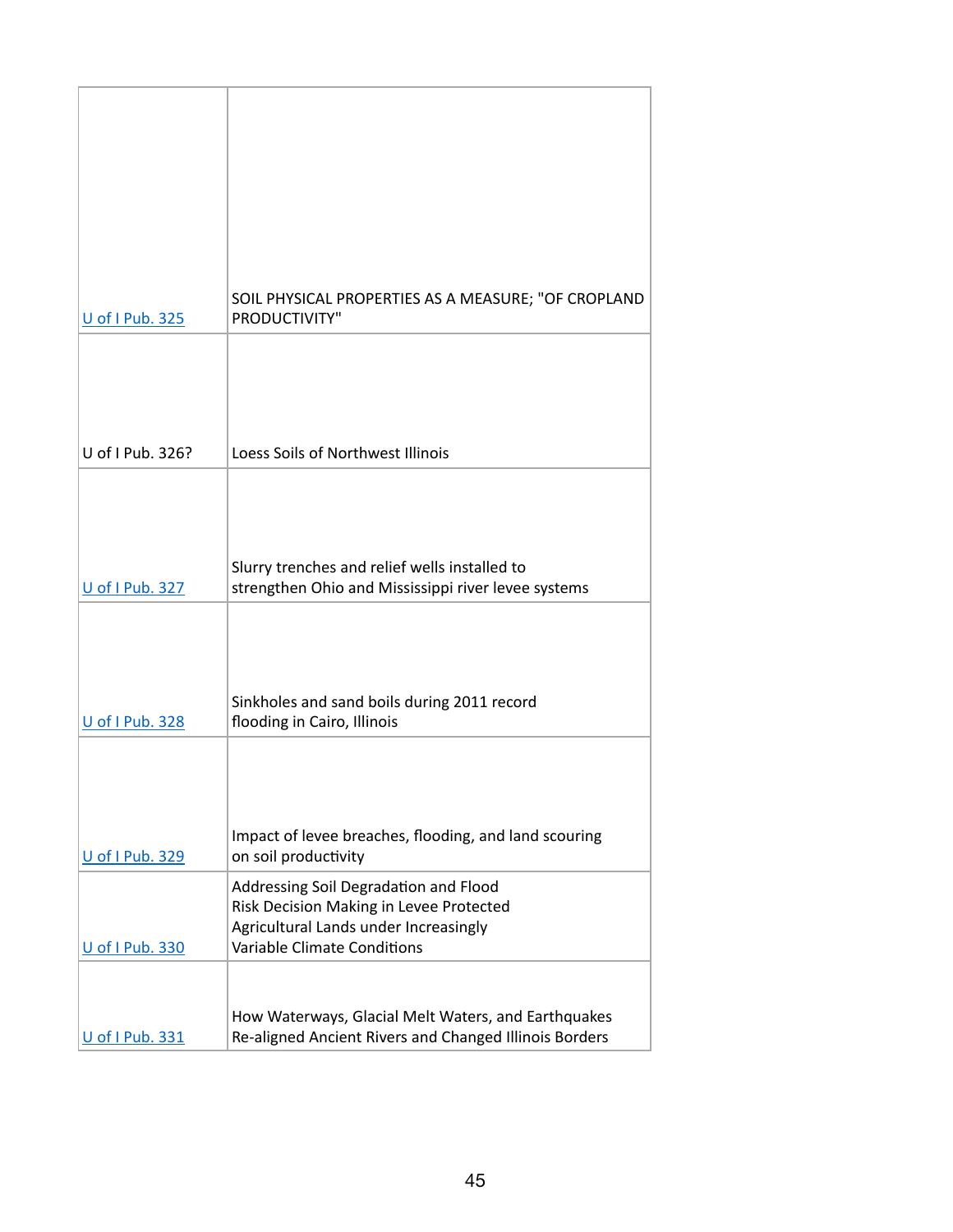|                   | Runaway barges damage Marseilles Lock and Dam                                            |
|-------------------|------------------------------------------------------------------------------------------|
| U of I Pub. 332   | during 2013 flood on the Illinois River                                                  |
|                   |                                                                                          |
|                   |                                                                                          |
|                   |                                                                                          |
| U of I Pub. 333   | Dredging of the fractured bedrock-lined<br>Mississippi River Channel at Thebes, Illinois |
|                   |                                                                                          |
|                   |                                                                                          |
|                   |                                                                                          |
| U of I Pub. 334   | Impacts of 2011 Len Small levee breach on<br>private and public Illinois lands           |
|                   |                                                                                          |
|                   | Soil and Crop Damages as a Result of Levee Breaches                                      |
| U of I Pub. 335   | on Ohio and Mississippi Rivers                                                           |
| U of I Pub. 336?  |                                                                                          |
|                   |                                                                                          |
|                   |                                                                                          |
|                   |                                                                                          |
|                   | Birds Point-New Madrid Floodway: Redesign,                                               |
| U of I Pub. 337   | reconstruction, and restoration                                                          |
|                   |                                                                                          |
|                   |                                                                                          |
|                   |                                                                                          |
| U of I Pub. 338   | Restoration of 2011 flood-damaged<br>Birds Point-New Madrid Floodway                     |
| U of I Pub. 339   |                                                                                          |
| U of I Pub. 340   |                                                                                          |
| U of I Pub. 341   |                                                                                          |
| U of I Pub. 342   |                                                                                          |
|                   |                                                                                          |
|                   | Estimating Your Soil Erosion Losses with the Universal Soil                              |
| U of I Pub. 343 ? | Loss Equation (USLE)                                                                     |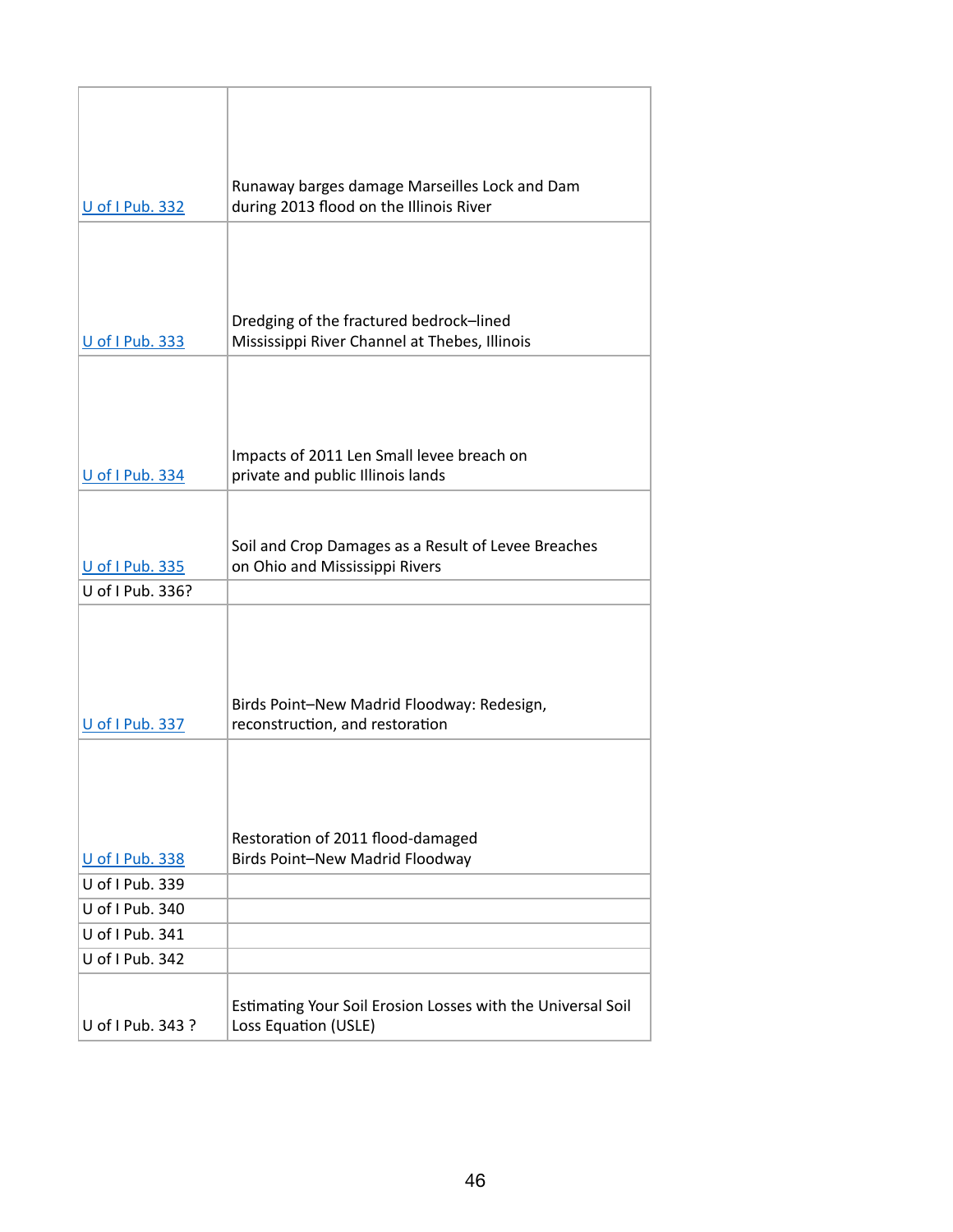| U of I Pub. 344 ?      | <b>SOILS OF ILLINOIS</b>                                                                                                           |
|------------------------|------------------------------------------------------------------------------------------------------------------------------------|
| U of I Pub. 345        | Soils of Illinois                                                                                                                  |
| <b>U</b> of I Pub. 346 | Effects of 24 Years of Conservation Tillage Systems on Soil<br><b>Organic Carbon and Soil Productivity</b>                         |
| U of I Pub. 347        | Examining the paired comparison method approach for<br>determining soil organic carbon sequestration rates                         |
| U of I Pub. 348        | Long-Term Effects of Cover Crops on Crop<br>Yields, Soil Organic Carbon Stocks and<br>Sequestration                                |
| <b>U</b> of I Pub. 349 | The importance of soil sampling depth for accurate account<br>of soil organic<br>carbon sequestration, storage, retention and loss |
| U of I Pub. 350        | Impacts of Tillage, Slope, and Erosion on<br>Soil Organic Carbon Retention                                                         |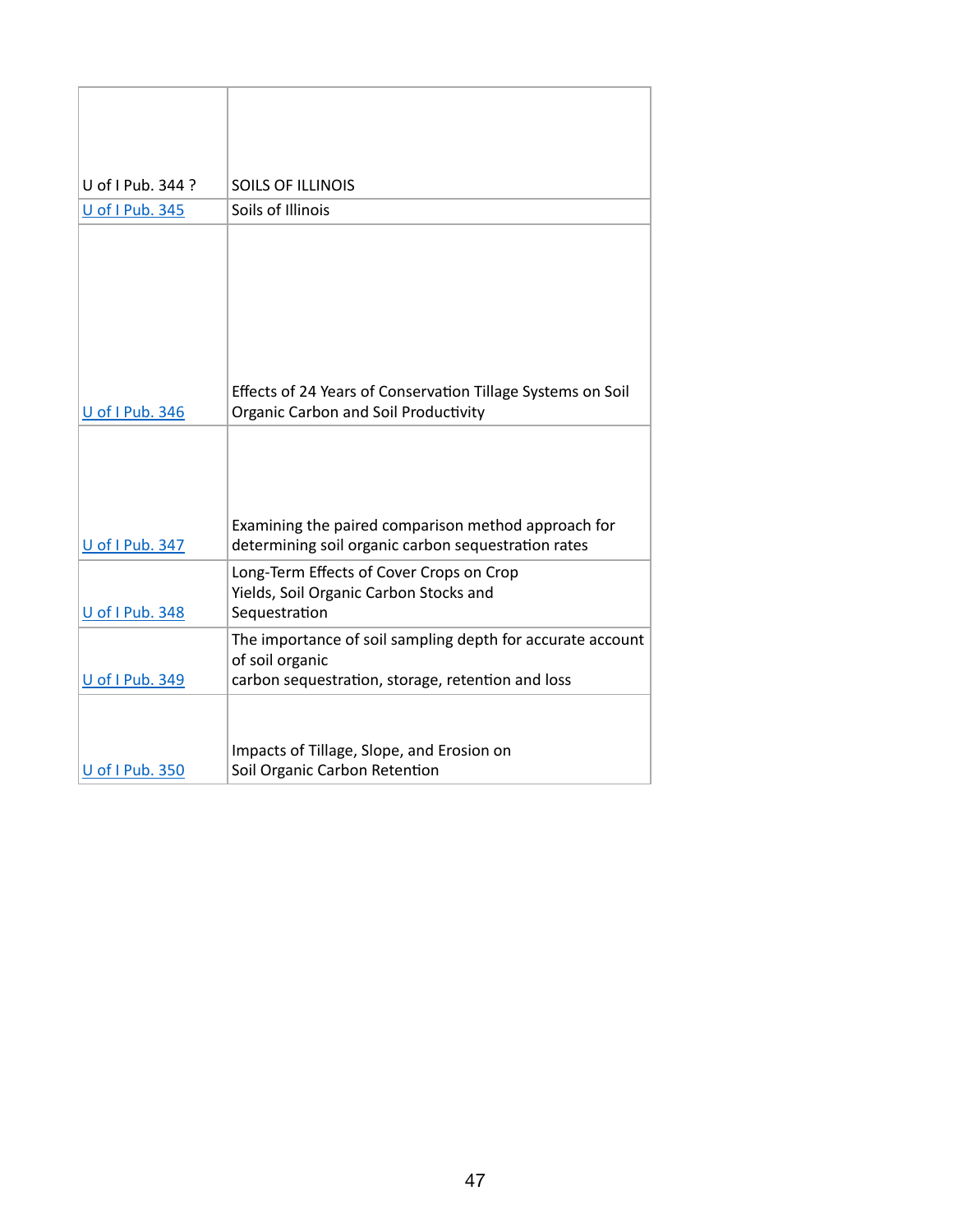| Authors                                                                                            | Year | Journal                                                                                                                                                      |
|----------------------------------------------------------------------------------------------------|------|--------------------------------------------------------------------------------------------------------------------------------------------------------------|
|                                                                                                    |      |                                                                                                                                                              |
|                                                                                                    |      |                                                                                                                                                              |
| HERMAN WASCHER AND ERIC WINTERS.                                                                   |      | American Journal<br>of Science, Vol.<br>1938 XXXV, January, 1938.                                                                                            |
| R. T. Odell and Guy D. Smith                                                                       |      | Soil Science Society<br>of America;<br>Proceedings<br>1940 1940, Vol. 5                                                                                      |
| H. L. Wascher, R. P. Humbert and J. G.<br>Cady2                                                    |      | Soil Science Society<br>of America;<br>Proceedings<br>1947 1947, Vol. 12                                                                                     |
| <b>RUSSELL T. ODELL</b>                                                                            |      | Journal of the<br>American Society of<br>Farm Managers and<br>Rural Appraisers;<br>1948 <sup>"</sup> April, 1948"                                            |
| R. J. MUCKENHIRN, E. P. WIIITESIDE, E. H.<br>TEMPLIN,;R. F. CHANDLER, JR., and L. T.<br>ALEXANDER1 |      | Soil Science; "Vol.<br>67, No. 2, February,<br>1949 1949"                                                                                                    |
| J.E. Gieseking                                                                                     |      | Department of<br>Agronomy, Agricultu<br>ral Experiment<br>Station, University<br>of Illinois College of<br>Agriculture, Urbana,<br>1949 Illinois. July 1949. |
| R.T. Odell                                                                                         |      | Department of<br>Agronomy;<br>"University of<br>Illinois Agricultural<br><b>Experiment Stat</b><br>1953 ion"1953.                                            |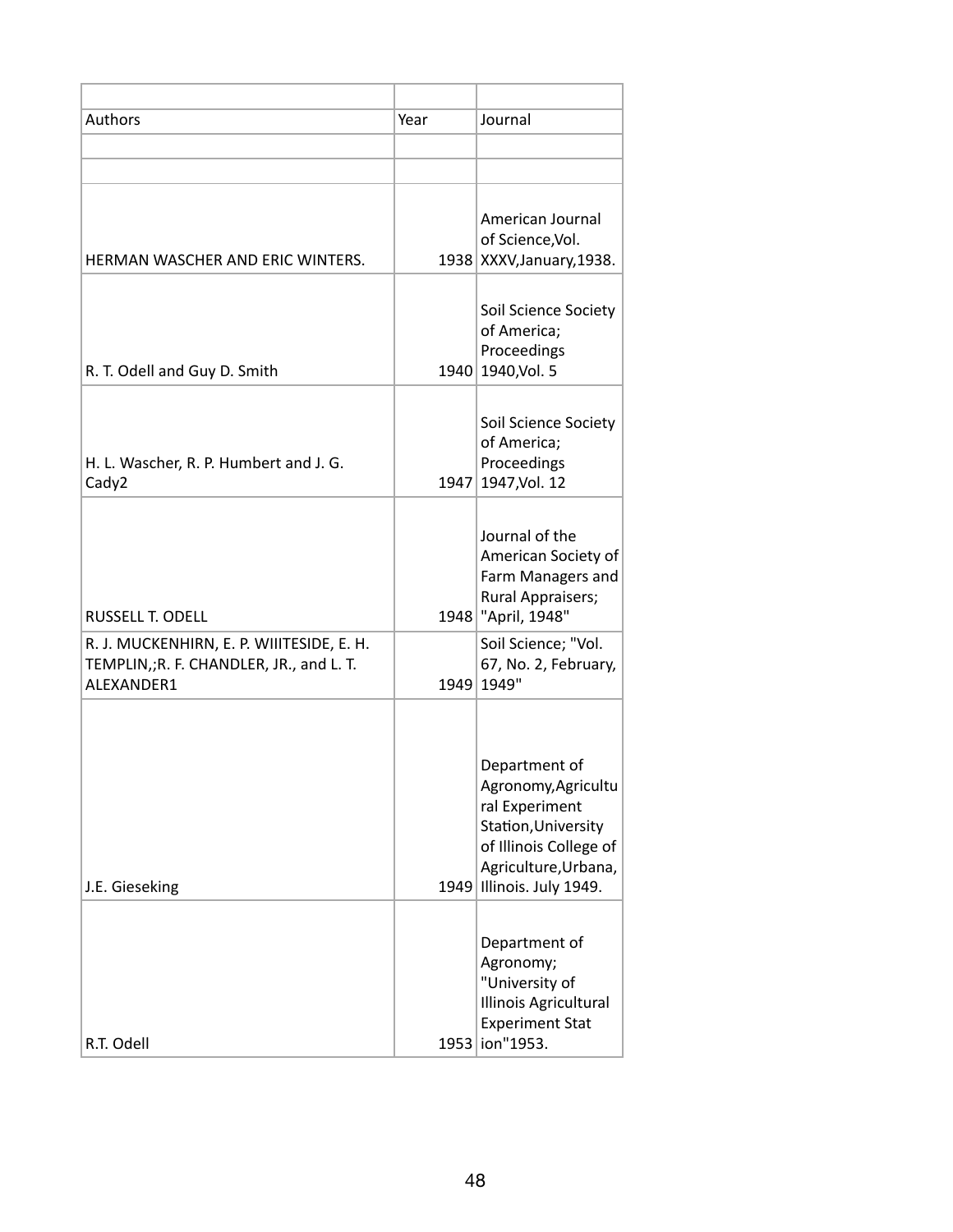| A.H. Beavers*, W* D* Johns**, R* E»<br>Grim**, and R. T. Odell*                                 |      | * Department of<br>Agronomy,<br>University of<br>Illinois, Urbana,<br>Illinois.; "**<br>Department of<br>Geology, University<br>of Illinois, Urbana,<br>Illinois,"; "I/ Paper<br>presented at the<br><b>Third National Clay</b><br><b>Minerals</b><br>Conference in<br>Houston,"; "Texas,<br>October 29, 1954" |
|-------------------------------------------------------------------------------------------------|------|----------------------------------------------------------------------------------------------------------------------------------------------------------------------------------------------------------------------------------------------------------------------------------------------------------------|
|                                                                                                 |      | Agronomy Journal;                                                                                                                                                                                                                                                                                              |
| R. S. Stauffer and R. H. Rust                                                                   |      | "- Vol. 46, No. 5,<br>1954 May, 1954"                                                                                                                                                                                                                                                                          |
| J. B. FEHRENBACHER and H. J. SNIDER                                                             |      | Soil. Science; "Vol.<br>77, No. 4, April,<br>1954 1954"                                                                                                                                                                                                                                                        |
| J. B. Stall, J. B. Fehrenbacher, L. J. Bartelli, G.<br>O. Walker,; E. L Sauer and S. W. Melsted |      | 1954. Soils of<br>Williamson County.<br>Soil erosion. Soil<br>loss. Soil<br>sedimentation.<br>Publication by the<br>1954 State of Ilinois.                                                                                                                                                                     |
| J. B. Fehrenbacher and J. D. Alexander                                                          | 1955 | Agronomy Journal;<br>"Vol. -47, No. 10,<br>October, 1955"                                                                                                                                                                                                                                                      |
| SCS and III. Agr. Exp. Sta.                                                                     |      | Committee Action;<br>"SCS and 111. Agr.<br>Exp. Sta.";<br>1955   "12/15/55"                                                                                                                                                                                                                                    |
| J. B. FEHRENBACHER and R. H. RUST                                                               |      | Soil Science; "Vol.<br>82, No. 5,<br>1956 November, 1956"                                                                                                                                                                                                                                                      |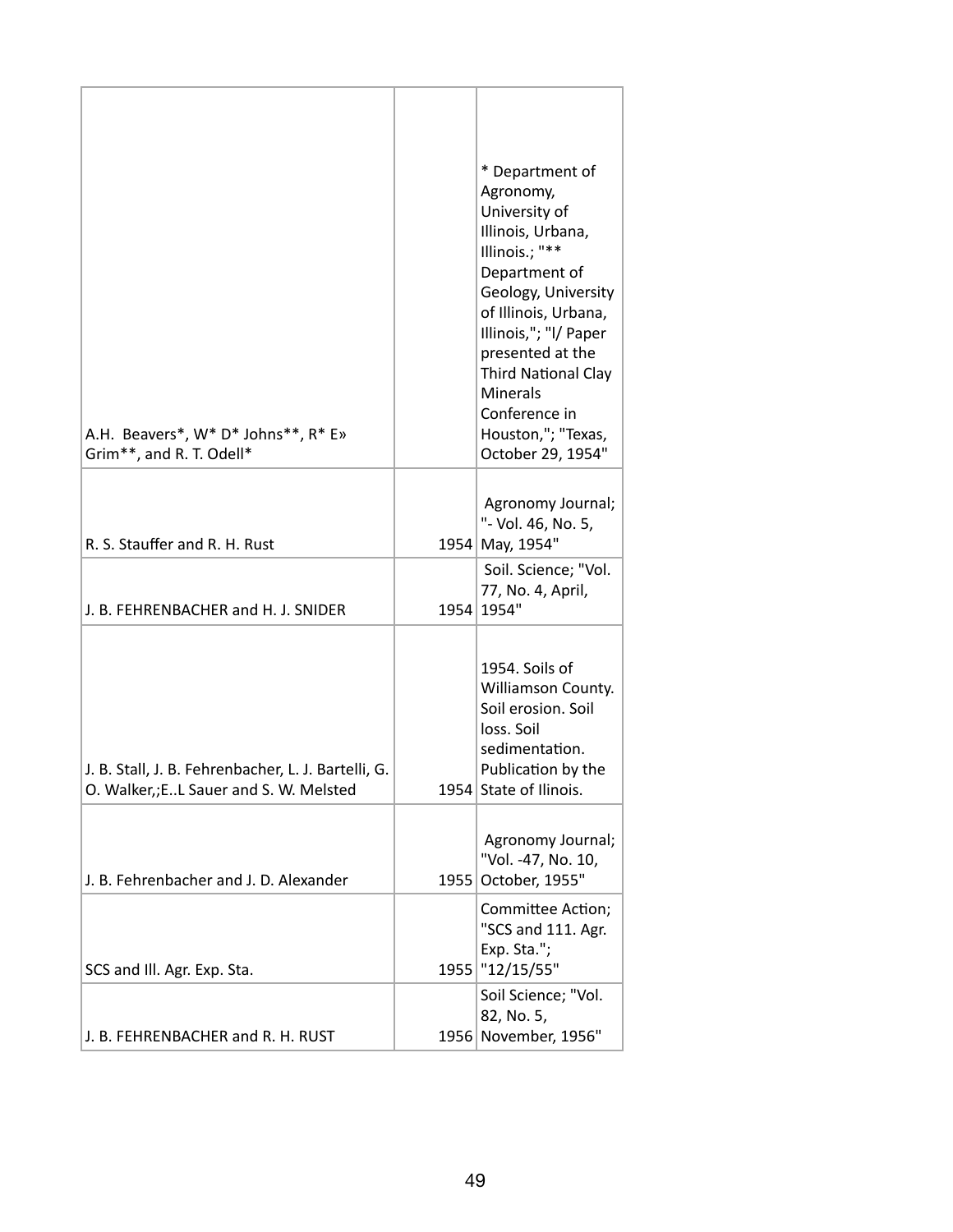| R. T. ODELL, J. B. FEHRENBACHER, AND A. A.<br><b>KLINGEBIEL</b> | 1956                 | Journal of Soil and<br>Water<br>Conservation;<br>"Volume 11,<br>Number 4, July,<br>1956"                                                                                                    |
|-----------------------------------------------------------------|----------------------|---------------------------------------------------------------------------------------------------------------------------------------------------------------------------------------------|
| R.T. Odell                                                      |                      | Presented July 26,<br>1956, at the Illinois<br>Fertilizer<br>Conference<br>conducted "by;<br>"the Department of<br>Agronomy, College<br>of Agriculture,<br>University of<br>1956 Illinois." |
| R.B. Grossman and L.J. Bartelli                                 |                      | <b>SOIL SCIENCE</b><br><b>SOCIETY OF</b><br><b>AMERICA</b><br>PROCEEDINGS;<br>"Vol. 21, No. 6,<br>November-<br>December 1957";<br>1957   "Pages 661-662"                                    |
| Russell T. Odell                                                | 1957                 | Department of<br>Agronomy,<br>University of<br>Illinois1957                                                                                                                                 |
| R.T. Odell<br>Ħ.                                                | 1957<br>$\mathbf{H}$ | Mimeograph and<br>Map of New<br><b>Experimental Field</b><br>in Will County, IL<br>1957 U of I.<br>Department of<br>Agronomy<br>п                                                           |
| $\mathbf{H}$                                                    | $\mathbf{H}$         | П                                                                                                                                                                                           |
| R. H. Rust and R. T. Odell                                      |                      | <b>SOIL SCIENCE</b><br><b>SOCIETY OF</b><br><b>AMERICA</b><br>PROCEEDINGS;<br>"Vol. 21, No. 2,<br>March-April 1957";<br>1957   "Pages 171-175"                                              |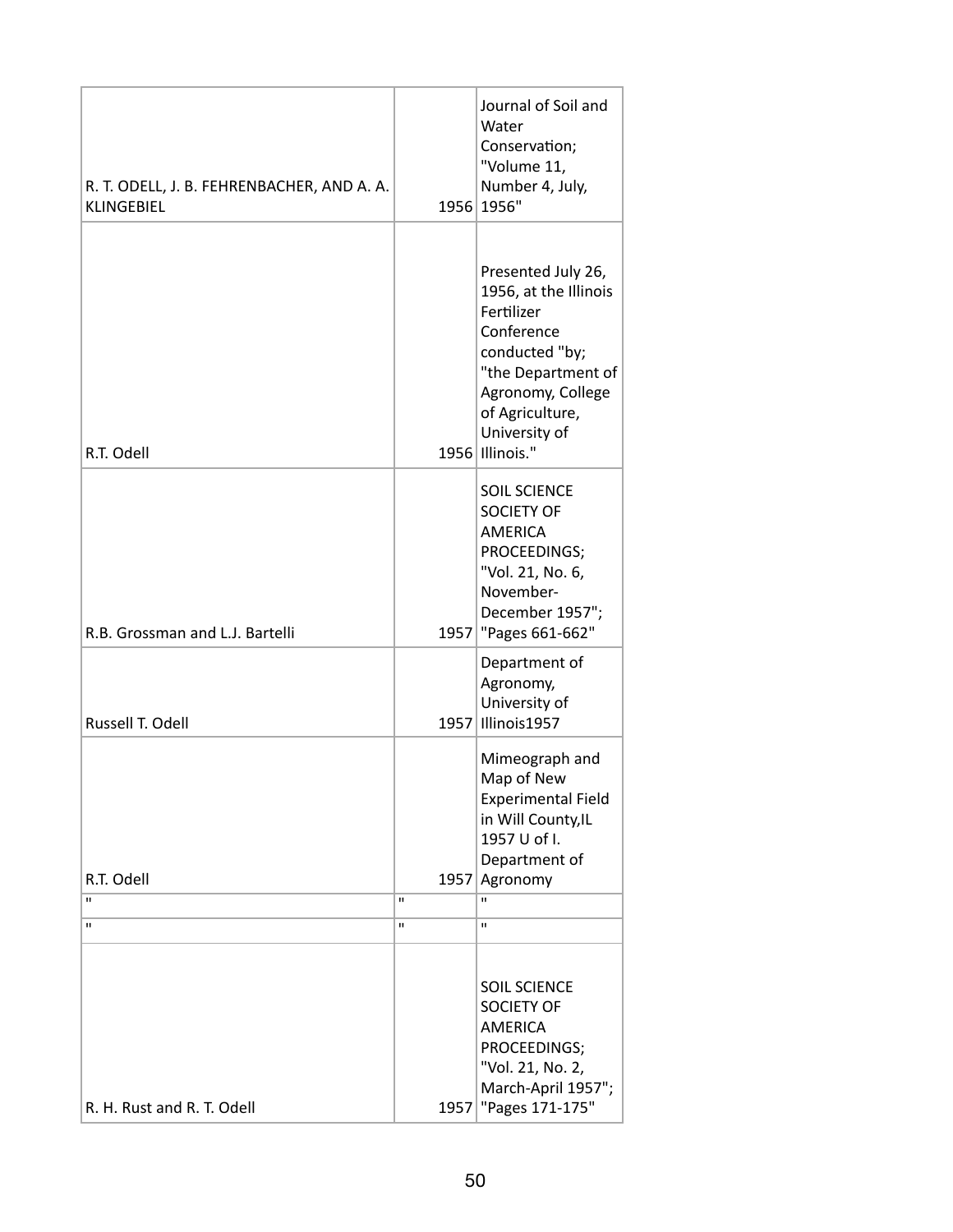| A. H. Beavers                                                                                     | 1957 | Science, December<br>20, 1957, Vol. 120,<br>No. 3280, page<br>1285.                                                                                |
|---------------------------------------------------------------------------------------------------|------|----------------------------------------------------------------------------------------------------------------------------------------------------|
| A. H. Beavers                                                                                     |      | <b>SOIL SCIENCE</b><br><b>SOCIETY OF</b><br><b>AMERICA</b><br>PROCEEDINGS;<br>"Vol. 22, No. 1,<br>January-February<br>1958"; "Pages<br>1958 12-14" |
| R.T. Odell                                                                                        |      | <b>SOIL SCIENCE</b><br><b>SOCIETY OF</b><br><b>AMERICA</b><br>PROCEEDINGS;<br>"Vol. 22, No. 2,<br>1958 March-April 1958";                          |
| A. R. Aandahl, B. A. KBANTZ, R. T. ODELL,;A.<br>A. Klingebiel, Olaf Stokstad, and W. H.<br>Pierre |      | <b>SOIL SCIENCE</b><br><b>SOCIETY OF</b><br><b>AMERICA</b><br>PROCEEDINGS;<br>"Vol. 22, No. 2,<br>1958 March-April 1958";                          |
| J. B. Fehrenbacher, J. P. Vavra, and A. L. Lang                                                   | 1958 | <b>SOIL SCIENCE</b><br><b>SOCIETY OF</b><br><b>AMERICA</b><br>PROCEEDINGS;<br>"Vol. 22, No. 6,<br>November-<br>December 1958";<br>"Pages 553-557"  |
| E. C. A. Runge and R. T. Odell                                                                    |      | Agronomy Journal;<br>"Vol. 50:448-454.<br>1958 1958."                                                                                              |
| R. T. Odell                                                                                       |      | ILLINOIS RESEARCH,<br>University of Illinois<br>Agricultural<br><b>Experiment Station,</b><br>1959 Fall, 1959"                                     |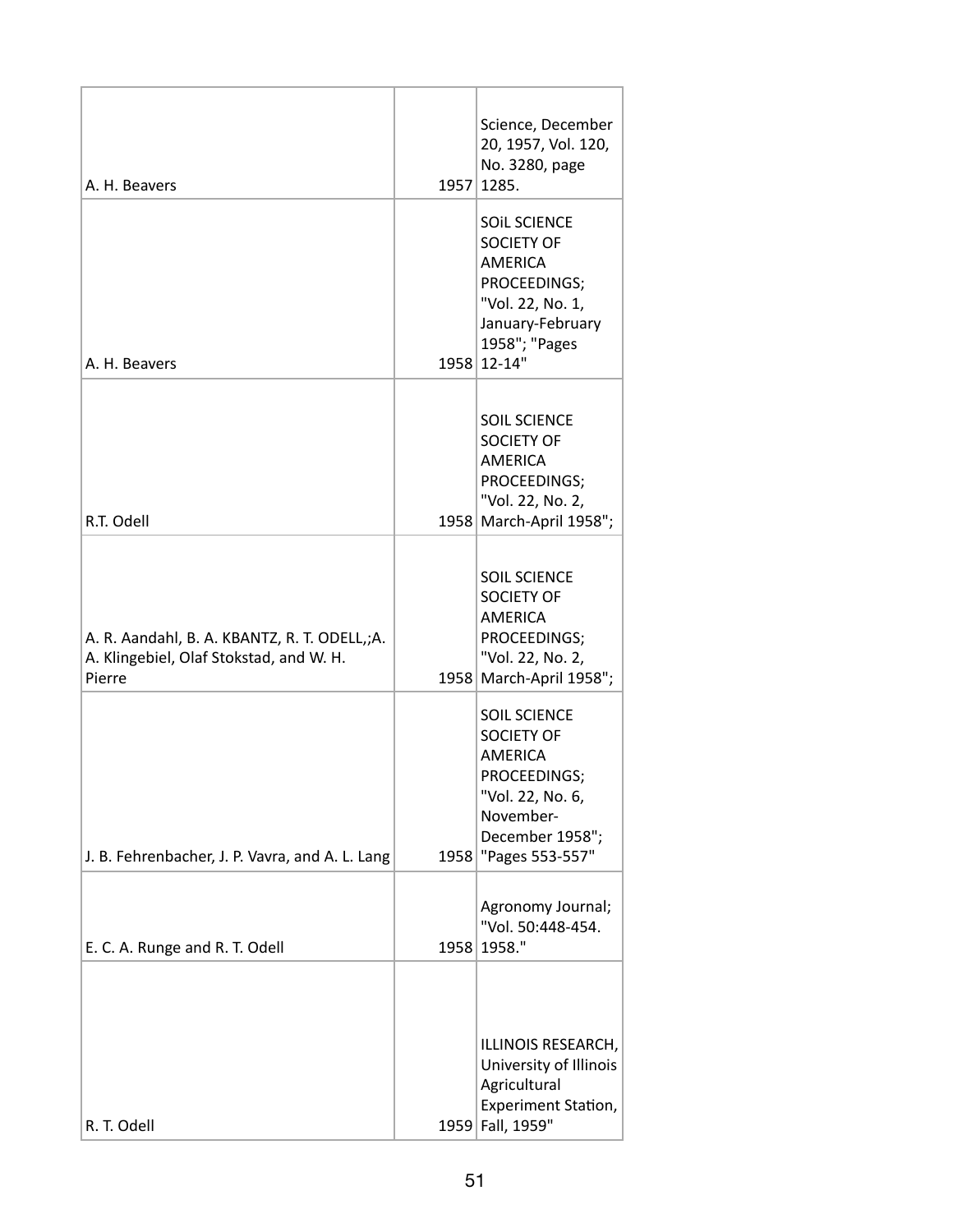| P. R. Johnson and A. H. Beavers                         |      | <b>SOIL SCIENCE</b><br><b>SOCIETY OF</b><br><b>AMERICA</b><br>PROCEEDINGS;<br>"Vol. 23, No. 2,<br>March-April 1959";<br>1959   "Pages 143-146"        |
|---------------------------------------------------------|------|-------------------------------------------------------------------------------------------------------------------------------------------------------|
| D.E. McCormack and G.O. Walker                          |      | "Soil Conservation<br>Service"; "Urbana,<br>1959 Illinois"; "1959"<br>Unpublished Data,                                                               |
| A.H. Beavers                                            |      | 1957 U of I.                                                                                                                                          |
| E.C.A. Runge and R. T. Odell                            |      | Agronomy Journal;<br>"Vol. 52:245-247,<br>1960   1960."                                                                                               |
| R. T. Odell; T. H. Thornburn; and L. J.<br>McKenzie     |      | <b>SOIL SCIENCE</b><br><b>SOCIETY OF</b><br><b>AMERICA</b><br>PROCEEDINGS;<br>"Vol. 24, No. 4,<br>July-August 1960";<br>1960   "Pages 297-300"        |
| L. J. M.cKenzie, E. P. Whiteside, and A. E.<br>Erickson | 1960 | <b>SOIL SCIENCE</b><br><b>SOCIETY OF</b><br><b>AMERICA</b><br>PROCEEDINGS;<br>"Vol. 24, No. 4,<br>July-August 1960";<br>"Pages 300-305"               |
| L. J. Bartelli and R. T. Odell                          |      | <b>SOIL SCIENCE</b><br><b>SOCIETY OF</b><br><b>AMERICA</b><br>PROCEEDINGS;<br>"Vol. 24, No. 5,<br>September-October<br>1960"; "Pages<br>1960 388-395" |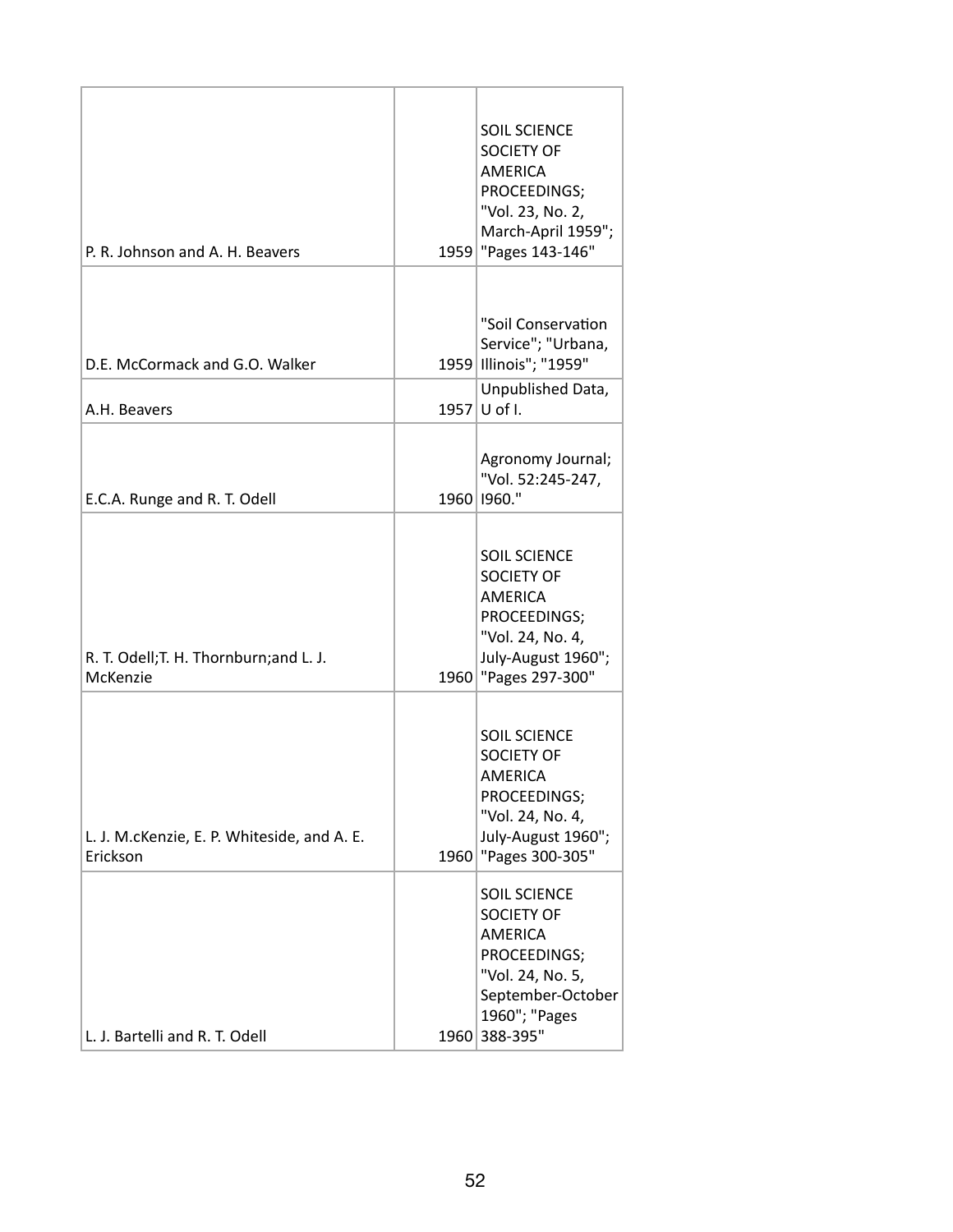| A. H. Beavers                                                        |      | 7TH INTERN,<br><b>CONGRESS OF SOIL</b><br>SCIENCE.<br>MADISON, WISC.,<br>1960 U.S.A., 1960                                                                                         |
|----------------------------------------------------------------------|------|------------------------------------------------------------------------------------------------------------------------------------------------------------------------------------|
| J. B. Fehrenbacher, P. R. Johnson, R. T.<br>Odell, and P. E. Johnson |      | 7th INTERN.<br><b>CONGRESS OF SOIL</b><br>SCIENCE,<br>MADISON, Wise.,<br>U.S.A., 1960                                                                                              |
| Alvin H. Beavers                                                     |      | <b>SOIL SCIENCE</b><br><b>SOCIETY OF</b><br><b>AMERICA</b><br>PROCEEDINGS;<br>"Vol. 25, No. 5,<br>September-October<br>1961"; "Pages<br>1961 357-359"                              |
| BURTON W. RAY and PAUL S. WATTERS                                    |      | Transactions of the<br><b>Illinois State</b><br>Academy of<br>Science,; "Vol. 54,<br>1961 Nos. 3 and 4, 1961"                                                                      |
| L. J. McKenzie                                                       | 1961 | Department of<br>Agronomy;<br>"Extension Service<br>in Agriculture and<br>Home Economics";<br>"University of<br>Illinois College of<br>Agriculture";<br>"Urbana,<br>Illinois"1961. |
| J.D. Alexander, A.H. Beavers, and P.R.<br>Johnson                    | 1962 | <b>SOIL SCIENCE</b><br><b>SOCIETY OF</b><br><b>AMERICA</b><br>PROCEEDINGS;<br>"Vol. 26, No. 2,<br>March-April 1962";<br>"Pages 189-191"                                            |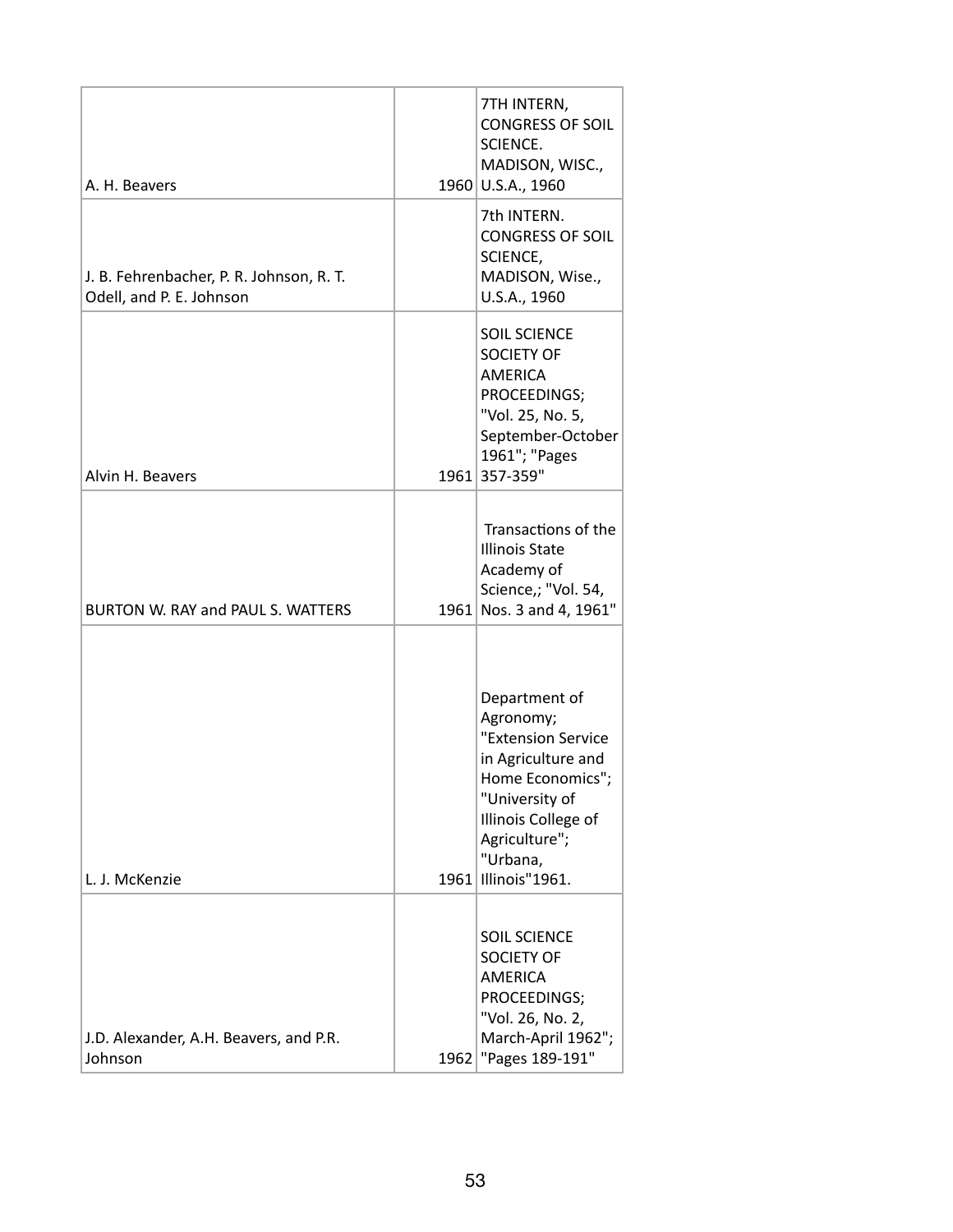| J. B. Fehrenbacher, L. P. Wilding, and A. H.<br><b>Beavers</b>       | <b>SOIL SCIENCE</b><br><b>SOCIETY OF</b><br><b>AMERICA</b><br>PROCEEDINGS;<br>"Vol. 27, No. 2,<br>March-April 1963,<br>pages 152-153";<br>"677 South Segoe<br>Road, Madison 11,<br>1963 Wisconsin" |
|----------------------------------------------------------------------|----------------------------------------------------------------------------------------------------------------------------------------------------------------------------------------------------|
| L. P. Wilding, R. T. Odell, J. B. Fehrenbacher,<br>and A. H. Beavers | <b>SOIL SCIENCE</b><br><b>SOCIETY OF</b><br><b>AMERICA</b><br>PROCEEDINGS;<br>"Vol. 27, No. 4,<br>July-August 1963,<br>pages 432-438";<br>"677 South Segoe<br>Road, Madison 11,<br>1963 Wisconsin" |
| J. B. Fehhenbacher, L. P. Wilding, R. T. Odell,<br>and S. W. Melsted | <b>SOIL SCIENCE</b><br><b>SOCIETY OF</b><br><b>AMERICA</b><br>PROCEEDINGS;<br>"Vol. 27, No. 4,<br>July-August 1963,<br>pages 421-431";<br>"677 South Segoe<br>Road, Madison 11,<br>1963 Wisconsin" |
| L. W. Bailey, R. T. Odell, and W. R. Boggess                         | <b>SOIL SCIENCE</b><br>SOCIETY OF<br><b>AMERICA</b><br>PROCEEDINGS;<br>"Vol. 28, No. 2,<br>March-April 1964,<br>pages 257-263";<br>"677 South Segoe<br>Road, Madison 11,<br>1964 Wisconsin"        |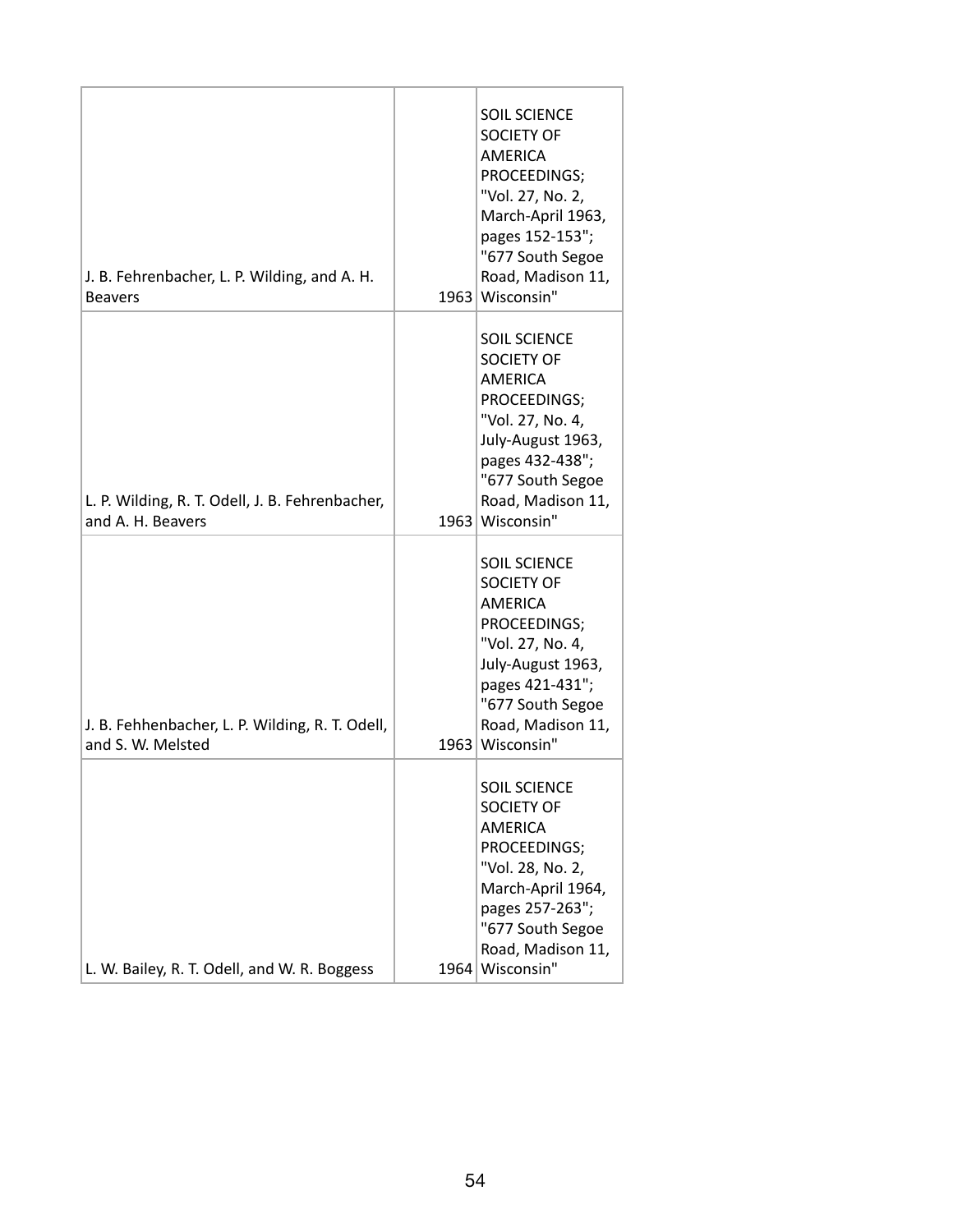| W. M. Edwards, J. B. Fehrenbacher, and J. P.<br>Vavra           |      | <b>SOIL SCIENCE</b><br><b>SOCIETY OF</b><br><b>AMERICA</b><br>PROCEEDINGS;<br>"Vol. 28, No. 4,<br>July-August 1964,<br>pages 560-564";<br>"677 South Segoe<br>Road, Madison 11,<br>1964 Wisconsin"           |
|-----------------------------------------------------------------|------|--------------------------------------------------------------------------------------------------------------------------------------------------------------------------------------------------------------|
| R. B. Grossman, R. T. Odell, and A. H.<br><b>Beavers</b>        |      | <b>SOIL SCIENCE</b><br><b>SOCIETY OF</b><br><b>AMERICA</b><br>PROCEEDINGS;<br>"Vol. 28, No. 6,<br>November-<br>December 1964,<br>pages 792-798";<br>"677 South Segoe<br>Road, Madison 11,<br>1964 Wisconsin" |
| R. T. Odell                                                     |      | University of Illinois<br>Agronomy<br>1964 Department. 1964.                                                                                                                                                 |
| U. C. Padhi, R. T. Odell, J. B. Fehrenbacher,<br>and R. D. Seif | 1965 | <b>SOIL SCIENCE</b><br><b>SOCIETY OF</b><br><b>AMERICA</b><br>PROCEEDINGS;<br>"Vol. 29, No. 2,<br>March-April 1965,<br>pages 227-229";<br>"677 South Segoe<br>Road, Madison,<br>Wisconsin 53711<br>USA"      |
| E. C. A. Runge                                                  |      | RESEARCH,<br>University of Illinois<br>Agricultural<br>Experiment Station,<br>1965 Spring, 1965"                                                                                                             |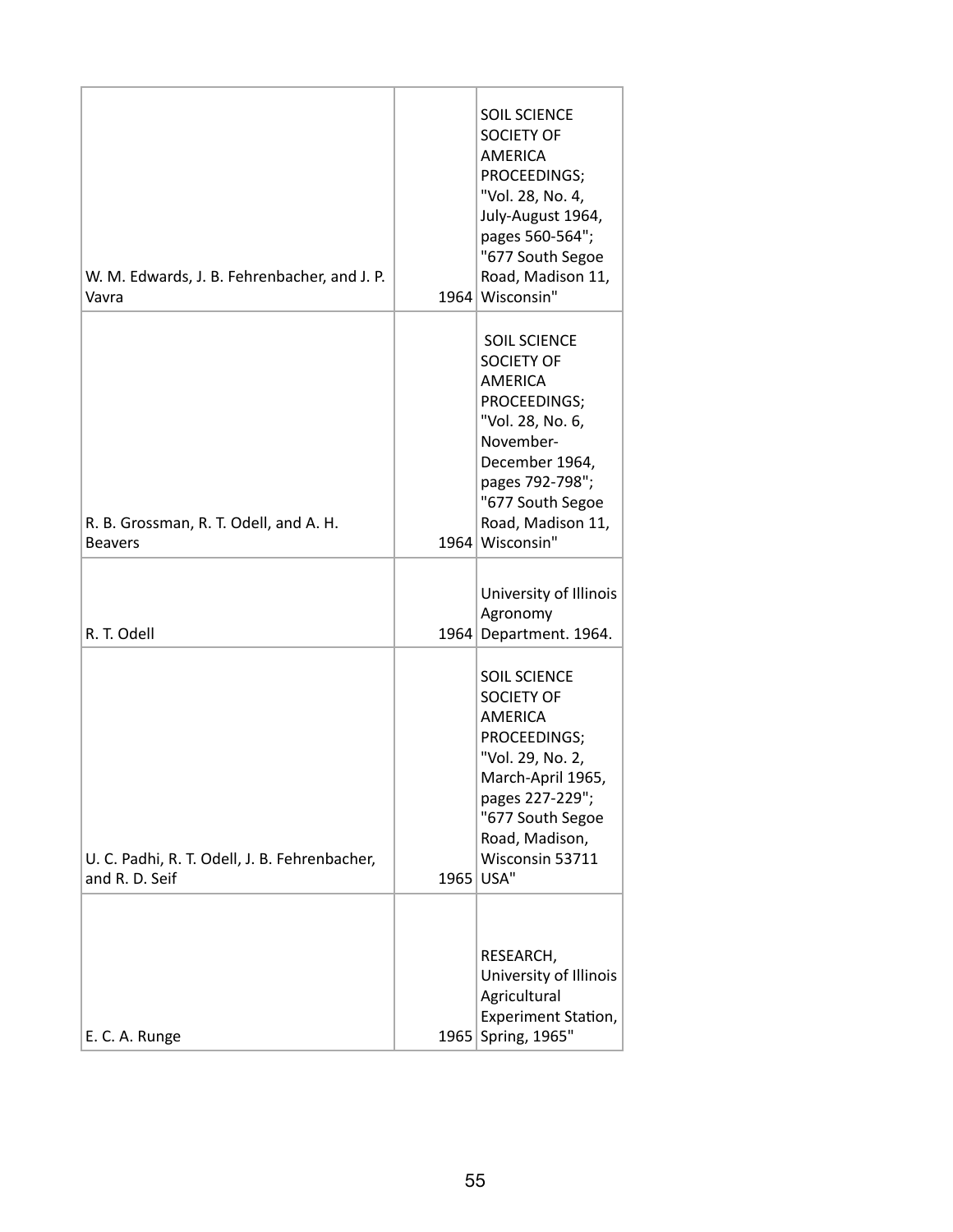| J. B. Fehrenbacher, B. W. Ray, and W. M.<br>Edwards                |      | <b>SOIL SCIENCE</b><br><b>SOCIETY OF</b><br><b>AMERICA</b><br>PROCEEDINGS;<br>"Vol. 29, No. 5,<br>September-October<br>1965, pages<br>591-594"; " <s77<br>South Segoe Road,<br/>Madison,<br/>Wisconsin 53711<br/>1965 USA"</s77<br> |
|--------------------------------------------------------------------|------|-------------------------------------------------------------------------------------------------------------------------------------------------------------------------------------------------------------------------------------|
| J. B. Fehrenbacher, J. L. White, H. P. Ulrich,<br>and R. T. Odell  | 1965 | <b>SOIL SCIENCE</b><br><b>SOCIETY OF</b><br><b>AMERICA</b><br>PROCEEDINGS;<br>"Vol. 29, No. 5,<br>September-October<br>1965, pages<br>566-579"; "677<br>South Segcs Road,<br>Madison,<br>Wisconsin 53711<br>USA"                    |
| J. B. Fehrenbacher, J. L. White, A. H.<br>Beavers, and R. L. Jones | 1965 | <b>SOIL SCIENCE</b><br><b>SOCIETY OF</b><br>AMERICA<br>PROCEEDINGS;<br>"Vol. 29, No. 5,<br>September-October<br>1965, pages<br>566-579"; "677<br>South Segoe Road,<br>Madison,<br>Wisconsin 53711<br>USA"                           |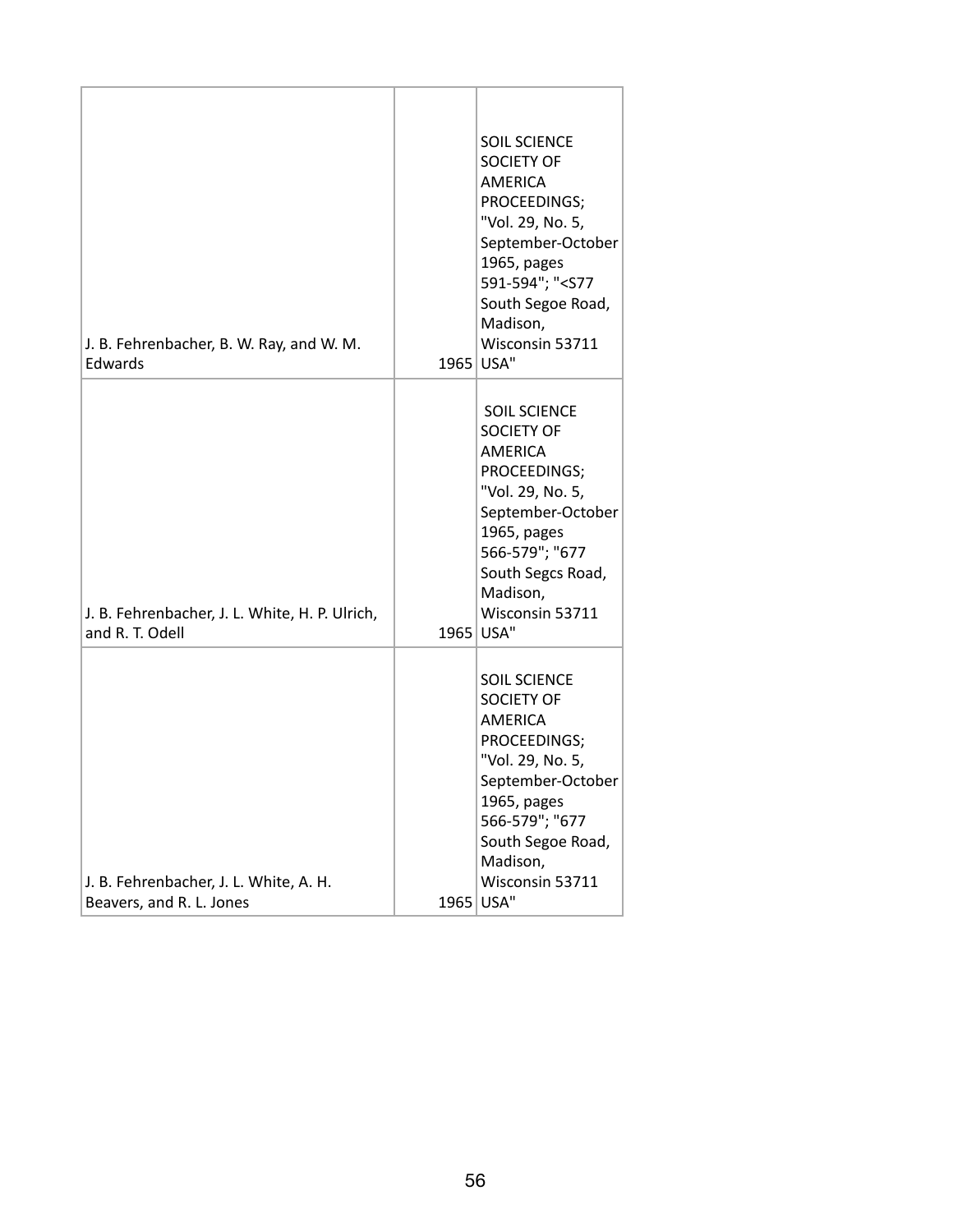| B. W. Ray and J. B. Fehrenbacher                                       |      | <b>International Rice</b><br>Research Institute";<br>"and"; "College of<br>Agriculture,<br>University of the<br>Philippines"; "while<br>enroute to U.P.<br><b>Agricultural</b><br>University"; "at<br>Pant Nagar, India as<br><b>Soils Advisers</b><br>under"; "University<br>of Illinois Contract<br>1965 USAID/nesa 150" |
|------------------------------------------------------------------------|------|----------------------------------------------------------------------------------------------------------------------------------------------------------------------------------------------------------------------------------------------------------------------------------------------------------------------------|
| J.B. Fehrenbacher and B.W. Ray                                         | 1965 | University of Illinois<br>AID Project;<br>"Contract AID/<br>nesa-150"; "in<br>cooperation with";<br>"U. P. Agricultural<br>University"1966.                                                                                                                                                                                |
| J. B. FEHRENBACHER, R. T. ODELL, P. E.<br>JOHNSON, and B. A. JONES, JR |      | Illinois Research,<br>University of Illinois<br>Agricultural<br>Experiment Station,<br>1966 Winter, 1966                                                                                                                                                                                                                   |
| M. J. GARDINER, R. T. ODELL, AND D. C.<br><b>HALLBICK</b>              |      | The Journal of<br>Geology; "Vol. 74.<br>No. 3, May 1966";<br>"Copyright 1966 by<br>the University of<br>Chicago"; "Printed<br>1966 in U.SA."                                                                                                                                                                               |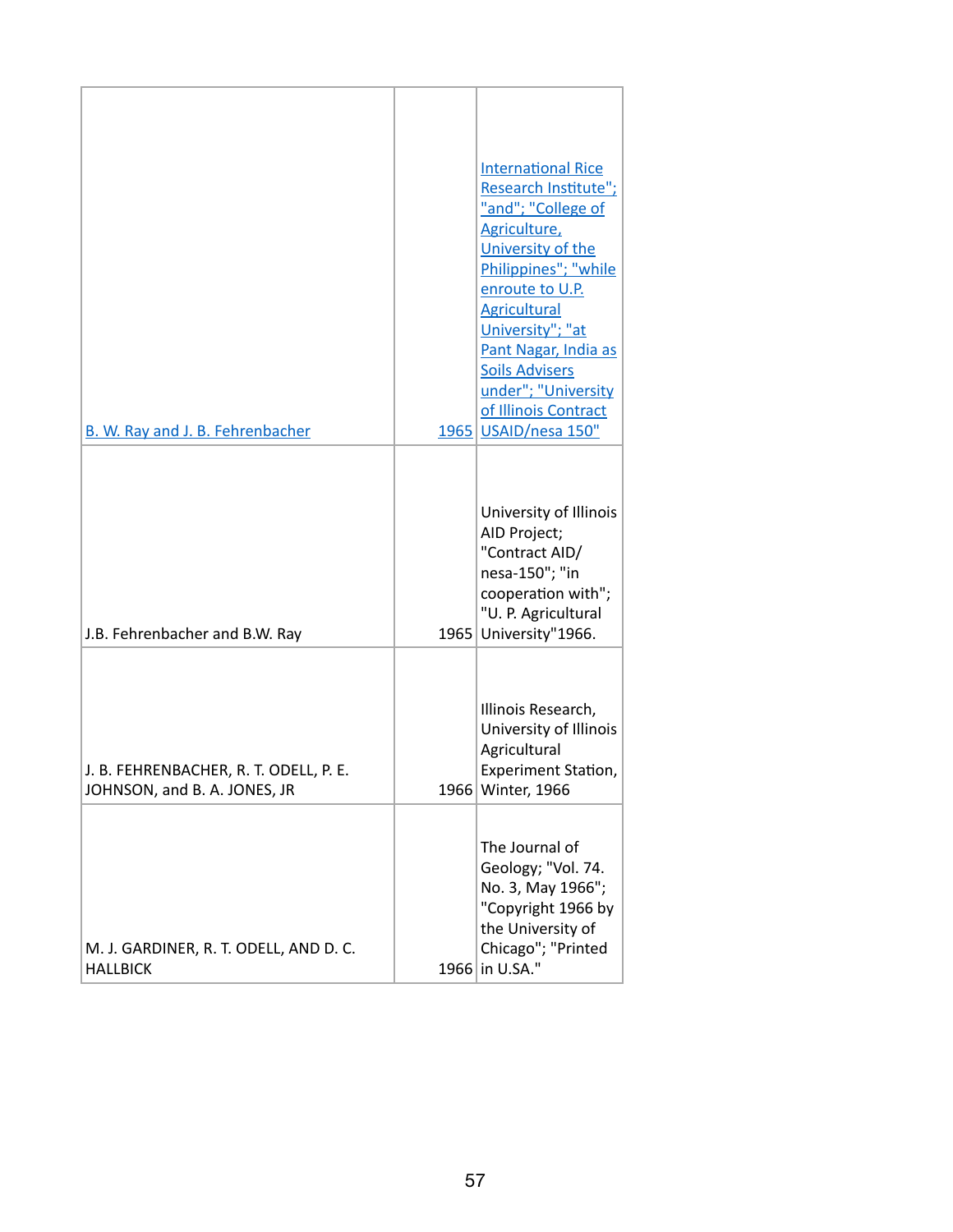| E.C. A. Runge                                                 |      | <b>SOIL SCIENCE</b><br><b>SOCIETY OF</b><br><b>AMERICA</b><br>PROCEEDINGS;<br>"Volume 30, No. 3,<br>May-June 1966,<br>page 412"; "677<br>South Segoe Road,<br>Madison,<br>Wisconsin 53711<br>1966 USA"                  |
|---------------------------------------------------------------|------|-------------------------------------------------------------------------------------------------------------------------------------------------------------------------------------------------------------------------|
| ROBERT L. JONES, A. H. BEAVERS, and J. D.<br><b>ALEXANDER</b> |      | The Ohio Journal of<br>Science 66(4): 359,<br>1966 July, 1966.                                                                                                                                                          |
| E. C. A. Runge and F. F. Riecken                              |      | <b>SOIL SCIENCE</b><br><b>SOCIETY OF</b><br><b>AMERICA</b><br>PROCEEDINGS;<br>"Vol. 30, No. 5,<br>September-October<br>1966, pages<br>624-630"; "677<br>South Segoe Road,<br>Madison,<br>Wisconsin 53711<br>1966 USA"   |
| Fehrenbacher, B. W. Ray, S. B. Deshpande,<br>and A. K. Sharma | 1966 | University of Illinois<br>AID Project;<br>"Contract AID/<br>nesa-150"; "in<br>cooperation with";<br>"U. P. Agricultural<br>University"1966.                                                                             |
| T. K. Liu, R. T. Odell, W. C. Etter, and T. H.<br>Thornburn   |      | <b>SOIL SCIENCE</b><br><b>SOCIETY OF</b><br><b>AMERICA</b><br>PROCEEDINGS:;<br>"Vol. 30, No. 6,<br>November-<br>December 1966,<br>pages 665-669";<br>"677 South Segoe<br>Road, Madison,<br>Wisconsin 53711<br>1966 USA" |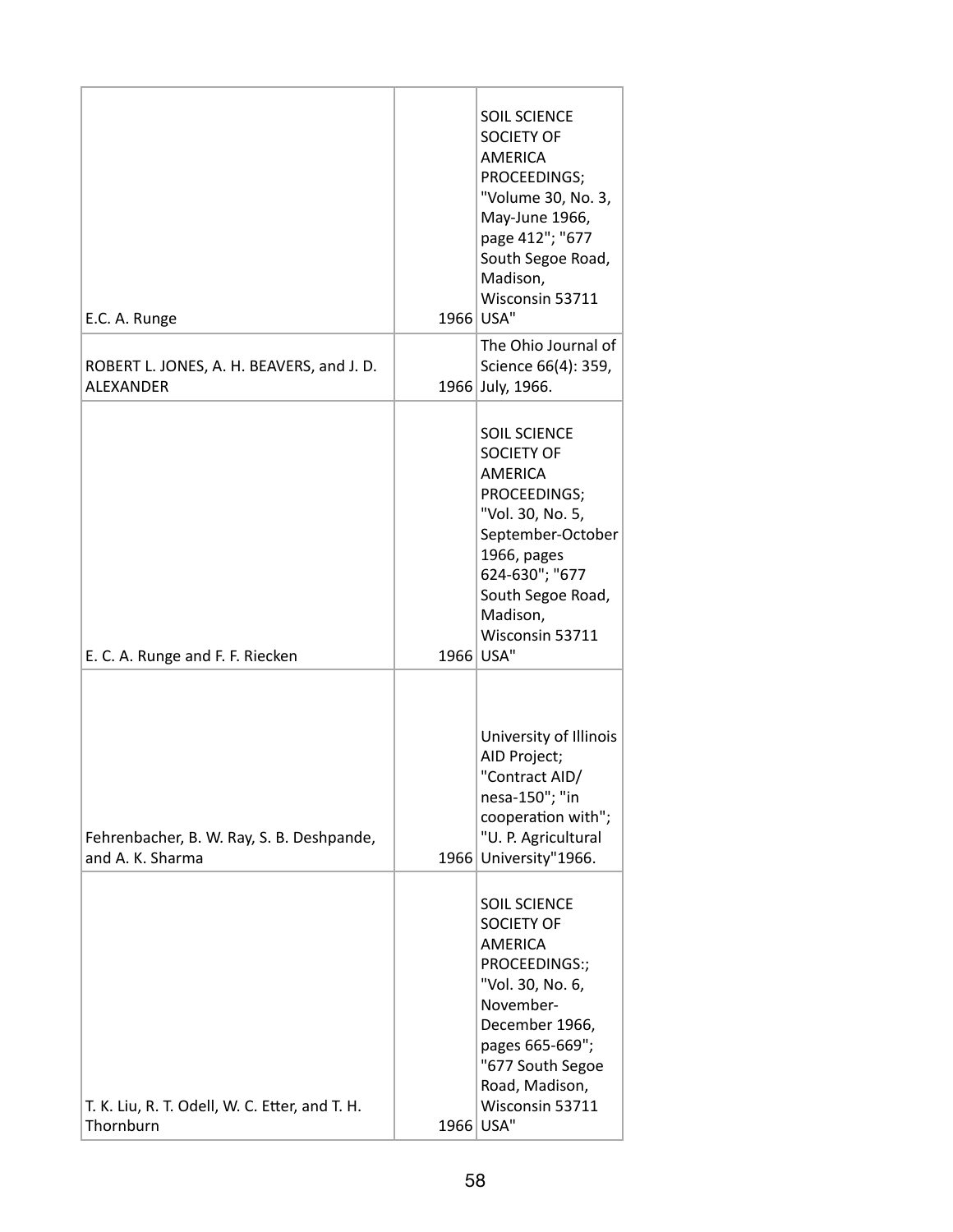| E. C. A. Runge*                                                      |      | . Reprinted from<br>Proceedings Illinois<br>Fertilizer<br>Conference, January<br>$12 - 13,$ ";<br>"1967, Champaign, Il<br>1966 linois." |
|----------------------------------------------------------------------|------|-----------------------------------------------------------------------------------------------------------------------------------------|
| J. B. FEHRENBACHER, B. W. RAY, and J. D.<br><b>ALEXANDER</b>         | 1967 | ILLINOIS RESEARCH,<br>University of Illinois<br>Agricultural<br>Experiment Station,<br>Spring, 1967                                     |
| E. C. A. RUNGE, S. G. CARMER, and L. E.<br><b>TYLER</b>              |      | ILLINOIS RESEARCH,<br>University of Illinois<br>Agricultural<br>Experiment Station,<br>1967 Summer, 1967                                |
| J. B. FEHRENBACHER, T. D. HINESLY, P. E.<br>JOHNSON, and B. A. JONES |      | ILLINOIS RESEARCH,<br>University of Illinois<br>Agricultural<br>Experiment Station,<br>1967 Summer 1967                                 |
| E. C. A. Runge and F. F. Riecken                                     |      | Soil Science Society<br>of America<br>Proceedings.<br>1967 31:529-534. 1967                                                             |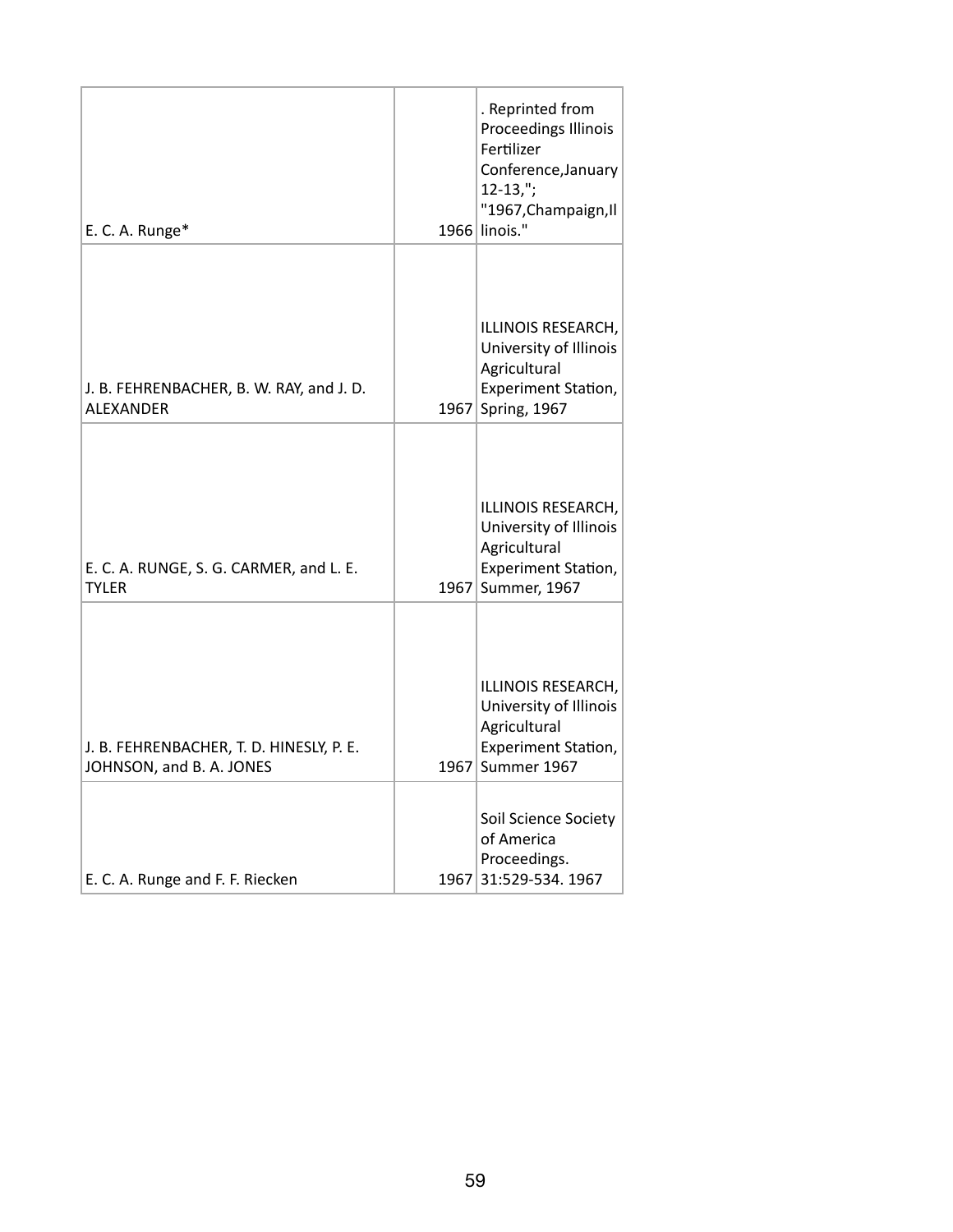| Robert L. Jones, B. W. Ray, J. B.<br>Fehrenbacher, and A. H. Beavers |      | <b>SOIL SCIENCE</b><br><b>SOCIETY OF</b><br><b>AMERICA</b><br>PROCEEDINGS;<br>"Vol. 31, No. 6,<br>November-<br>December 1967,<br>pages 800-804";<br>"677 South Segoe<br>Road, Madison,<br>Wisconsin 53711<br>1967 USA" |
|----------------------------------------------------------------------|------|------------------------------------------------------------------------------------------------------------------------------------------------------------------------------------------------------------------------|
| E. C. A. Runge                                                       |      | University of Illinois<br>Department of<br>1967 Agronomy. 1967.                                                                                                                                                        |
| C. L. Douglas Jr., J. B. Fehrenbacher, and B.<br>W. Ray              | 1967 | <b>SOIL SCIENCE</b><br><b>SOCIETY OF</b><br>AMERICA<br>PROCEEDINGS;<br>"Vol. 31, No. 6,<br>November-<br>December 1967,<br>pages 795-800";<br>"677 South Segoe<br>Road, Madison,<br>Wisconsin 53711<br>USA"             |
| C. J. FRAZEE, R. T. ODELL, and J. B.<br><b>FEHRENBACHER</b>          | 1967 | "Soil Science Vol.<br>105, No. 5" 1967.                                                                                                                                                                                |
| E. C. A. Runge                                                       | 1968 | <b>AGRONOMY</b><br>JOURNAL; "Vol. 60,<br>Sept.-Oct. 1968, p.<br>503-507"                                                                                                                                               |
| J.B. FEHRENBACHER; S. G. CARMER and; P. E.<br><b>JOHNSON</b>         |      | University of Illinois<br>Department of<br>1968 Agronomy. 1968.                                                                                                                                                        |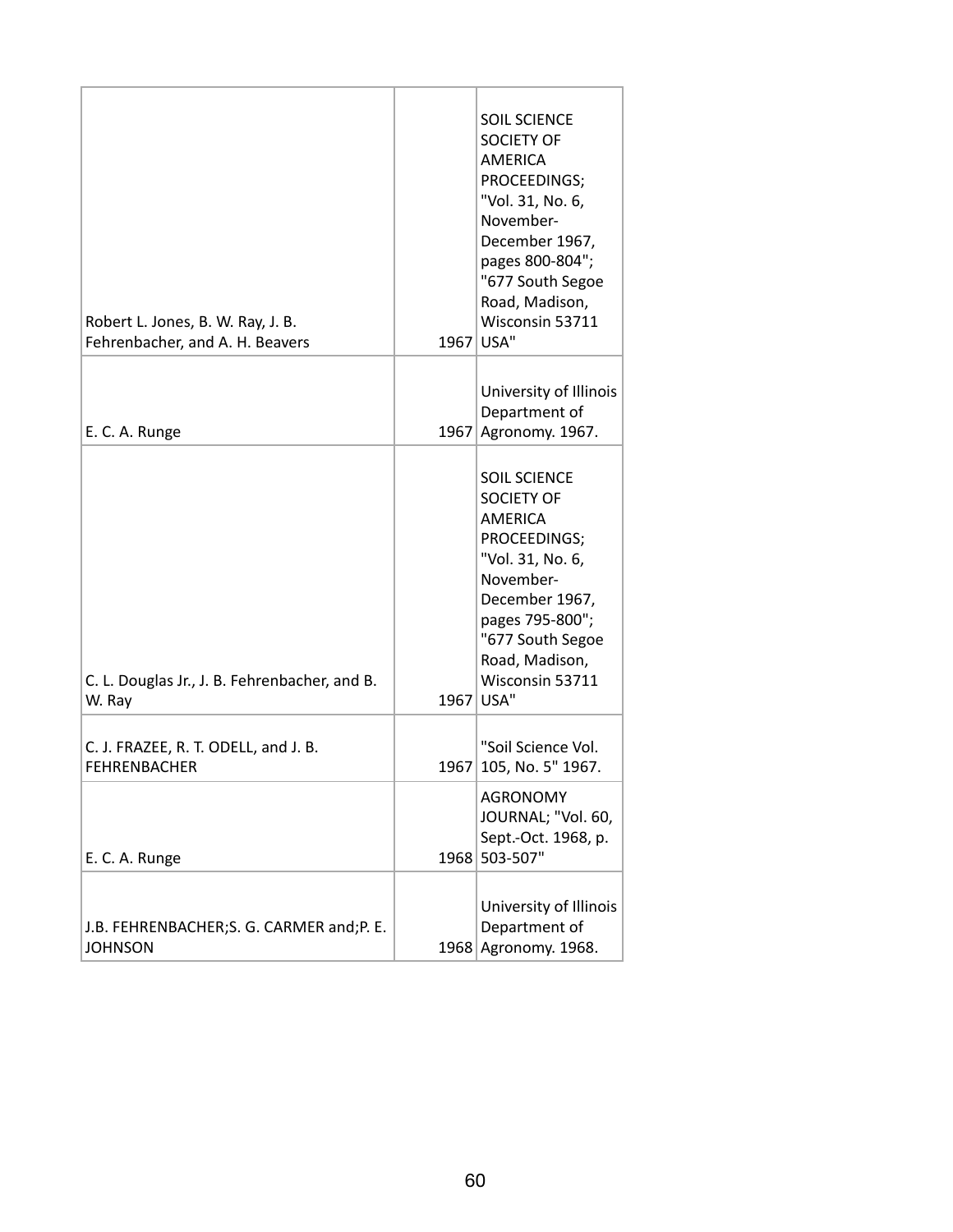| J. B. Fehrenbacher, B. W. Ray, and J. D.<br>Alexander              |      | THE QUATERNARY<br>OF ILLINOIS,<br>University of Illinois<br>College of<br>Agriculture Special<br>Publication<br>1968 14.1968.   |
|--------------------------------------------------------------------|------|---------------------------------------------------------------------------------------------------------------------------------|
| J. B. FEHRENBACHER";B. W. RAY;J. D.<br><b>ALEXANDER</b>            |      | Crops and Soils<br>1968 Magazine. 1968.                                                                                         |
| J. D. Alexander                                                    |      | Crops and Soils<br>1969 Magazine. 1969.                                                                                         |
| C. W. GUERNSEY, J. B. FEHRENBACHER, B.<br>W. RAY, and L. B. MILLER |      | Journal of Soil and<br>Water<br>Conservation;<br>"Volume 24.<br>Number 3; May-<br>June 1969";<br>"Copyright 1969.<br>1969 SCSA" |
| D. B. Davies and E. C. A. Runge                                    |      | Agronomy Journal;<br>"Vol. 61, July-<br>August 1969, p.<br>1969 518-521"                                                        |
| J. B. FEHRENBACHER,;J. D. ALEXANDER,;and<br>G. W. HUDELSON         | 1969 | ILLINOIS RESEARCH,<br>University of Illinois<br>Agricultural<br><b>Experiment Station,</b><br><b>Summer, 1969</b>               |
| E.C.A. Runge                                                       |      | CROPS; "and SOILS<br>1970 magazine" 1970.                                                                                       |
| North Central Regional Committee on Soil<br>Survey                 |      | Crops and Soils<br>1970 Magazine. 1970.                                                                                         |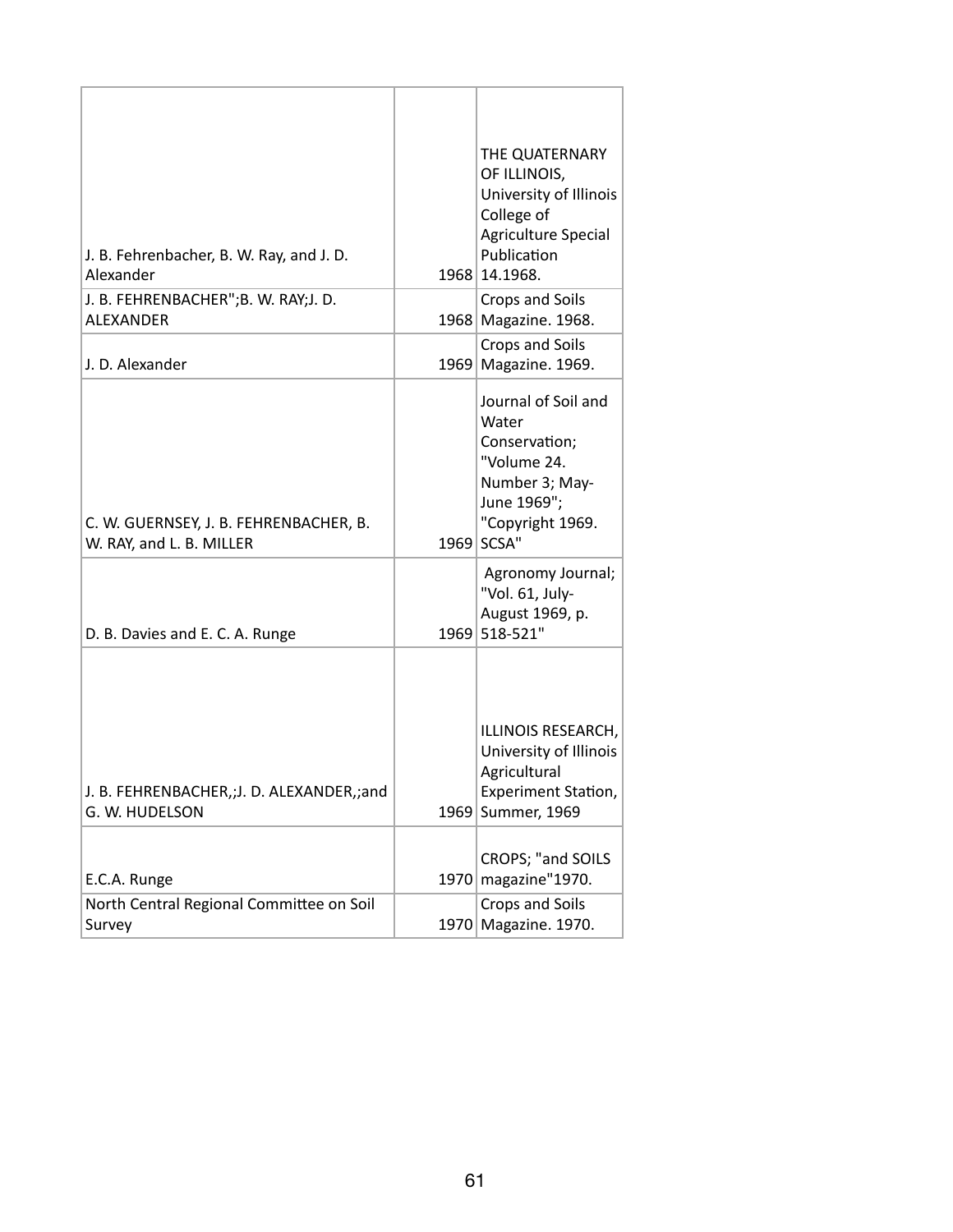| J. W. Geis, W. R. Boggess, and J. D.<br>Alexander       | Soil Science<br>Society of America<br>Proceedings;<br>"Volume 34, no. 1,<br>January-February<br>1970"; "677 South<br>Segoe Rd.,<br>Madison, Wis.<br>1970 53711 USA"   |
|---------------------------------------------------------|-----------------------------------------------------------------------------------------------------------------------------------------------------------------------|
| C. J. Frazee, J. B. Fehrenbacher, and W. C.<br>Krumbein | Soil Science<br>Society of America<br>Proceedings;<br>"Volume 34, no. 2,<br>March-April 1970";<br>"677 South Segoe<br>Rd., Madison, Wis.<br>1970 53711 USA"           |
| T. M. Ballagh and E. C. A. Runge                        | Soil Science Society<br>of America<br>Proceedings;<br>"Volume 34, no. 3,<br>May-June 1970";<br>"677 South Segoe<br>Rd., Madison, Wis.<br>1970 53711 USA"              |
| E. C. A. RUNGE. S. G. CARMER and L. E.<br><b>TYLER</b>  | Journal of Soil and<br>Water<br>Conservation.;<br>"July-August 1970,<br>Volume 25,<br>1970 Number 4"                                                                  |
| P. W. Mausel, E. C. A. Runge, and S. G.<br>Carmer       | Soil Science Society<br>of America<br>Proceedings;<br>"Volume 34, no. 4,<br>July-August, 1970";<br>"677 South Segce<br>Road, Madison,<br>Wisconsin 53711<br>1970 USA" |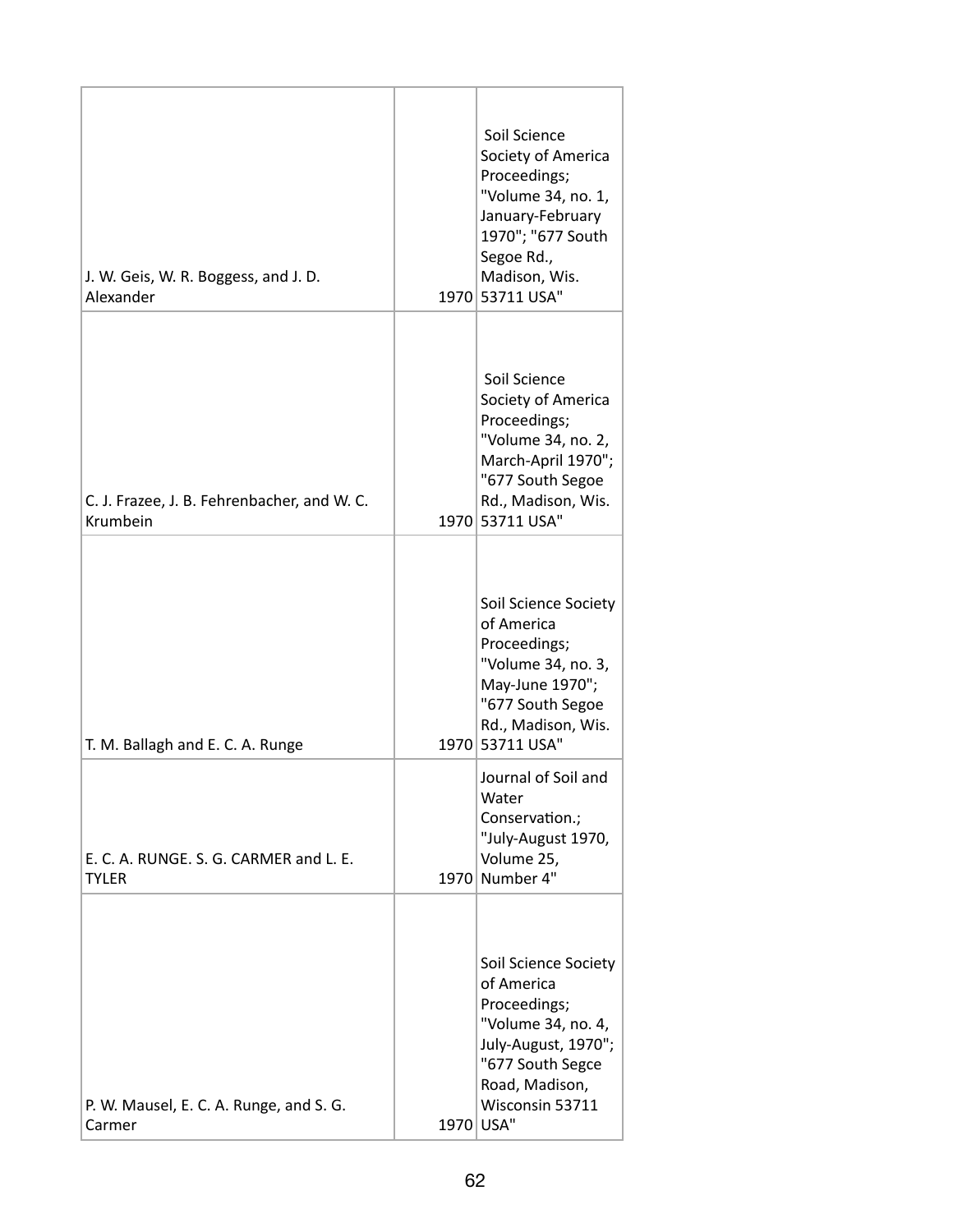| L. J. Bushue, J. B. Fehrenbacher, and B. W.<br>Ray |      | Soil Science Society<br>of America<br>Proceedings;<br>"Volume 34, no. 4,<br>July-August 1970";<br>"677 South Segoe<br>Rd., Madison, Wis.<br>1970 53711 USA"                          |
|----------------------------------------------------|------|--------------------------------------------------------------------------------------------------------------------------------------------------------------------------------------|
| P. W. Mausel, E. C. A. Runge, and S. G.<br>Carmer  |      | Soil Science Society<br>of America<br>Proceedings;<br>"Volume 34, no. 4,<br>July-August 1970";<br>"677 South Segoe<br>Rd., Madison, Wis.<br>1970 53711 USA"                          |
| Richard L. Hurelbrink and J. B.<br>Fehrenbacher    |      | Soil Science Society<br>of America<br>Proceedings;<br>"Volume 34,<br>Number 5.<br>November-<br>December 1970";<br>"677 South Segoe<br>Road, Madison,<br>Wisconsin 53711<br>1970 USA" |
| J. D. ALEXANDER, J. B. FEHRENBACHER, B.<br>W. RAY  |      | Proceedings of a<br>Symposium on;<br>"Prairie & Prairie<br>Restoration.""<br>Published<br>September"; "1970.<br>Knox College,<br>1970 Galesburg, 111."                               |
| J. B. FEHRENBACHER AND J. D. ALEXANDER             | 1970 | University of Illinois<br>Agronomy<br>Department. 1970.                                                                                                                              |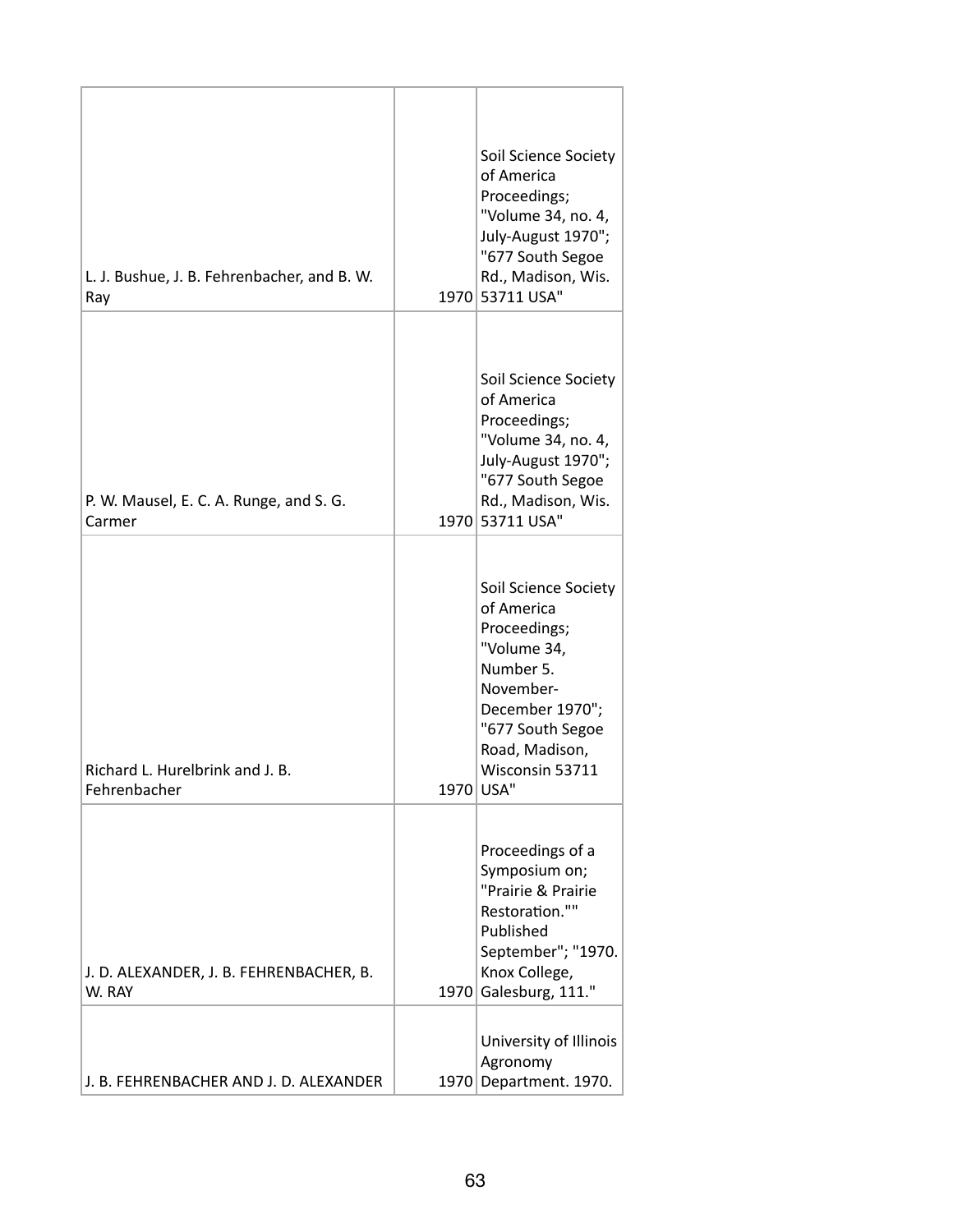| S.B. DESHPANDE, J.B. FEHRENBACHER and<br>A.H. BEAVERS    |      | Geoderma, 6<br>1971 (1971) 179-193                                                                                                                                                   |
|----------------------------------------------------------|------|--------------------------------------------------------------------------------------------------------------------------------------------------------------------------------------|
| S.B. DESHPANDE, J.B. FEHRENBACHER and<br>B.W. RAY        |      | Geoderma, 6<br>1971 (1971) 195-201                                                                                                                                                   |
| Harold J. Kleiss                                         |      | Soil Science Society<br>of America<br>Proceedings;<br>"Volume 34,<br>Number 2, March-<br>April 1970"; "677<br>South Segoe Road,<br>Madison,<br>Wisconsin 53711<br>1970 USA"          |
| Neil E. Smeck and E. C. A. Runge                         |      | Soil Science Society<br>of America<br>Proceedings;<br>"Volume 35,<br>Number 6,<br>November-<br>December 1971";<br>"677 South Segoe<br>Road, Madison,<br>Wisconsin 53711<br>1971 USA" |
| E. C. A. Runoe, R. I. Dideriksen, and F. F.<br>Riecken   | 1971 | Proc. Iowa<br>Academy of Science<br>77:61-85. 1971.                                                                                                                                  |
| Tyrone M. Goddard, E. C. A. Runge, ; and W.<br>M. Walker | 1971 | Soil Science Society<br>of America<br>Proceedings;<br>"Volume 35, no. 4,<br>July-August 1971";<br>"677 South Segoe<br>Rd., Madison, Wis.<br>53711 USA"                               |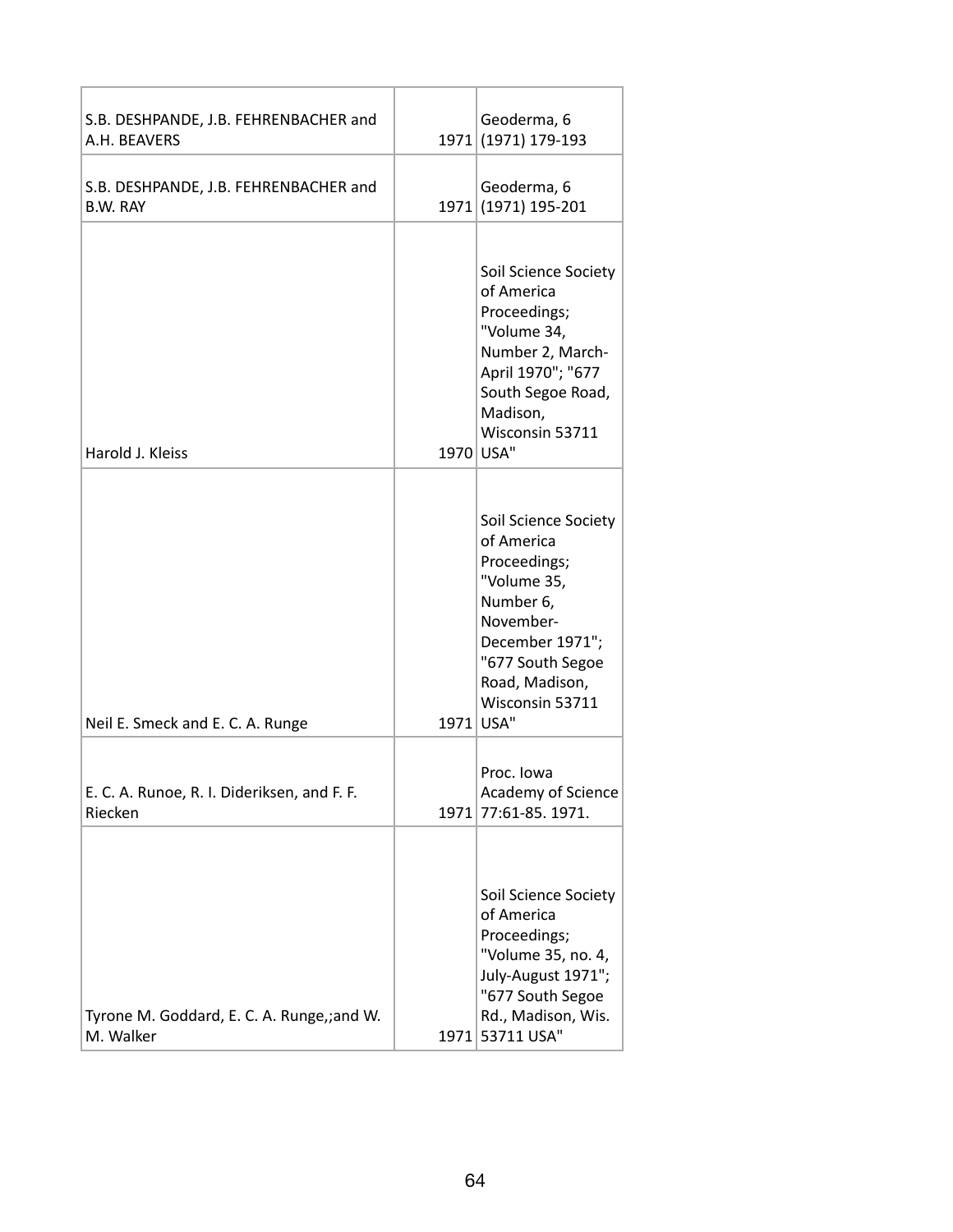| Neil E. Smeck and E. C. A. Runge                                       | Soil Science Society<br>of America<br>Proceedings;<br>"Volume 35,<br>Number 6,<br>November-<br>December 1971";<br>"677 South Segoe<br>Road, Madison,<br>Wisconsin 53711<br>1971 USA" |
|------------------------------------------------------------------------|--------------------------------------------------------------------------------------------------------------------------------------------------------------------------------------|
| R. B. Grossman and J. B. Fehrenbacher                                  | Soil Science Society<br>of America<br>Proceedings;<br>"Volume 35, no. 6,<br>November-<br>December 1971";<br>"677 South Segoe<br>Rd., Madison, Wis.<br>1971 53711 USA"                |
| J. B. FEHRENBACHER,;H. J. KLEISS,;A. K.<br>SHARMA,;and B. A. JONES, JR | ILLINOIS RESEARCH,<br>University of Illinois<br>Agricultural<br><b>Experiment Station,</b><br>Spring, 1972. Vol.<br>1972 14, No. 2.                                                  |
| Neil E. Smeck and E.C. A. Runge                                        | Pseudogley; "&<br>1972 Gley"1972.                                                                                                                                                    |
| F. C. A. RUNGF                                                         | Soil Science Vol.<br>115, No. 3;<br>1973   "Copyright © 1973                                                                                                                         |
| R. A. LEEPER                                                           | Son. Science Vol. lit,<br>No. 3; "Copyright ©<br>1973 by The<br>Williams & Wilkins<br>Co. Printed t'n<br>1973 U.S.A.                                                                 |
| H. J. KLEISS                                                           | Soil Science Vol.<br>1978 115, No. 6". 1978                                                                                                                                          |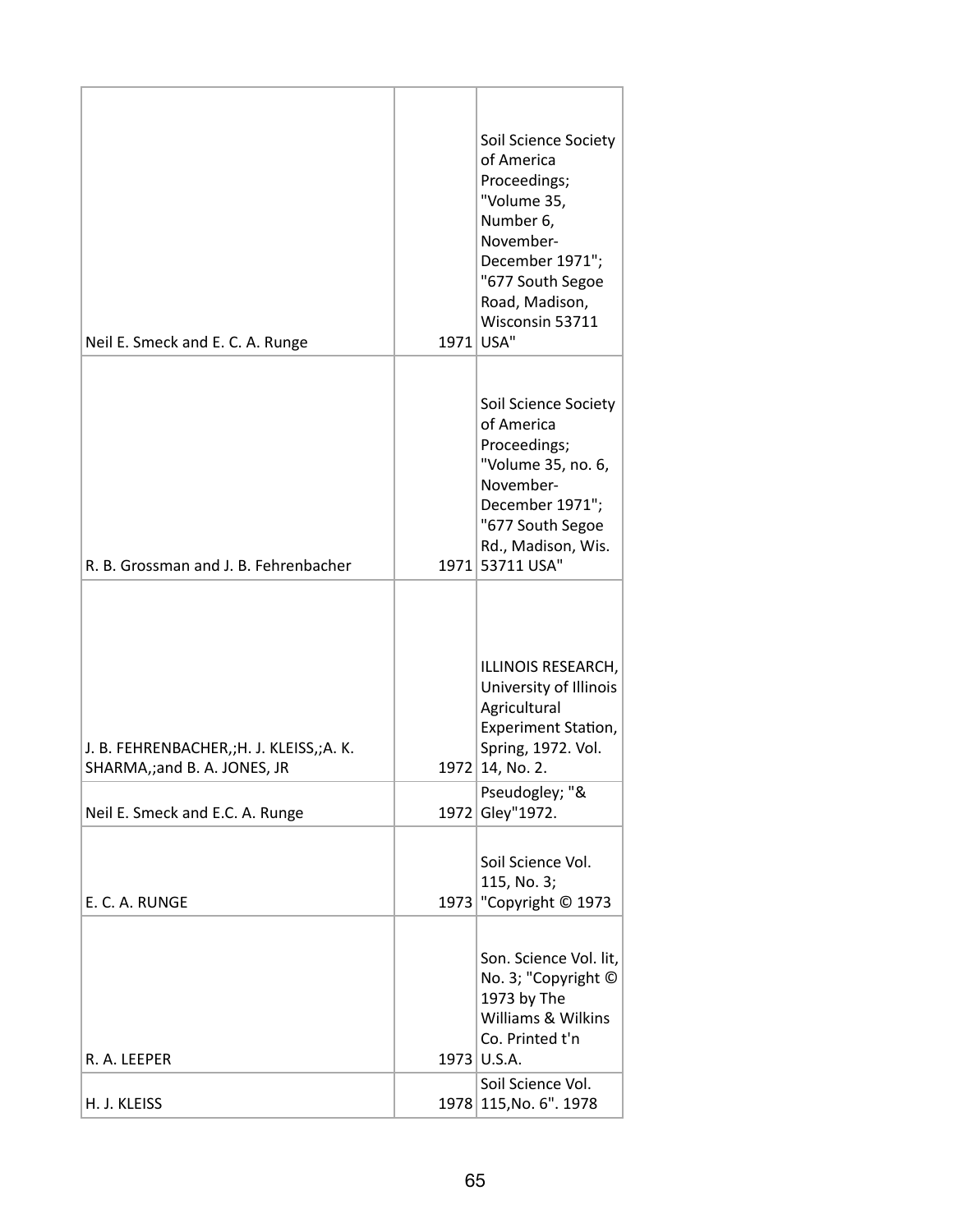|                                                                     |      | Soil Science. Vol.                                                                                                             |
|---------------------------------------------------------------------|------|--------------------------------------------------------------------------------------------------------------------------------|
| J. B. FEHRENBACHER                                                  |      | 1973 115, No. 3; 1973                                                                                                          |
| E. C. A. RUNGE and S. G. CARMER                                     |      | ILLINOIS RESEARCH,<br>University of Illinois<br>Agricultural<br>Experiment Station,<br>Winter, 1973. Vol.<br>$1973$ 15, No. 1. |
| H. J. Kleiss and J. B. Fehrenbacher                                 | 1973 | Soil Science Society<br>of Americti<br>Proceedings";<br>"Volume 37, no. 2,<br>March-April 1973"                                |
| T. M. Goddard, E. C. A. Runge, and B. W. Ray                        | 1973 | Soil Science Society<br>of America<br>Proceedings";<br>"Volume 37, no. 2,<br>March-April 1973.                                 |
| P. VIJARNSORN and J.B. FEHRENBACHER                                 |      | Geoderma, 9<br>1973 (1973) 105-118                                                                                             |
| J. B. FEHRENBACHER, B. W. RAY, J. D.<br>ALEXANDER, and H. J. KLEISS |      | ILLINOIS RESEARCH,<br>University of Illinois<br>Agricultural<br>Experiment Station,<br>Summer, 1973. Vol.<br>$1973$ 15, No. 3. |
| E. C. A. Runge, K. M. Goh, and T. A. Rafter                         |      | Soil Science Society<br>of America<br>Proceedings";<br>"Volume 37, 110. 5,<br>September-October<br>1973 1973                   |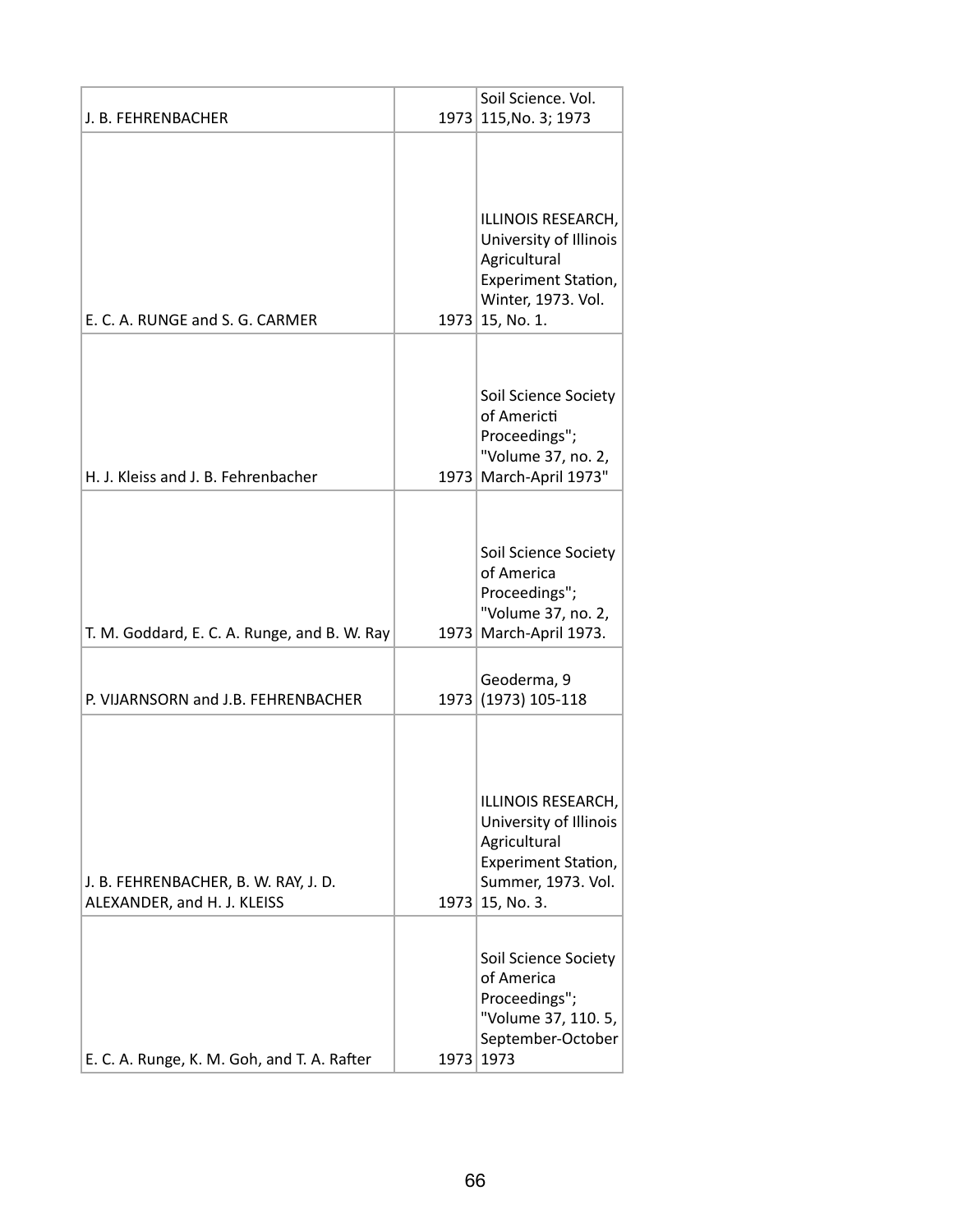| E. C. A. Runge, 3 T. W. Walker, 3 and D. T.<br>Howarth3         | <b>QUATERNARY</b><br>RESEARCH 4, 76-84<br>1974 (1974)                                                                      |
|-----------------------------------------------------------------|----------------------------------------------------------------------------------------------------------------------------|
| A. K. Sharma, J. B. Fehrenbacher, and B. A.<br>Jones, Jr.       | Soil Science Society<br>of America<br>Proceedings";<br>"Volume 38, no. 4,<br>1974 July-Augusl 1974                         |
| J. B. FEHRENBACHER, B. W. RAY,; T. S.<br>HARRIS, and E. E. VOSS | ILLINOIS RESEARCH,<br>University of Illinois<br>Agricultural<br>Experiment Station,<br>Fall, 1974. Vol. 16,<br>1974 No. 4. |
| R. A. Leeper, E. C. A. Runge, and W. M.<br>Walker               | <b>AGRONOMY</b><br>JOURNAL"; "Vol.<br>66. Nov.-Dec. 1974,<br>1974 p. 723-733"                                              |
| P. W. Mausel, E. C. A. Runge, and S. G.<br>Carmer               | Soil Science Society<br>of America<br>Proceedings";<br>"Volume 39. no. 3.<br>1975 May-June 1975"                           |
| William R. Oschwald2                                            | <b>JOURNAL OF</b><br><b>AGRONOMIC</b><br>EDUCATION; "Vol.<br>1975 4, 1975, p. 68-77"                                       |
| J. J. HASSETT, D. W. GREGG, and J. B.<br><b>FEHRENBACHER</b>    | Soil. Science; 1974.<br>1974   "Vol. 122. No. 4"                                                                           |
| D. F. Acton and J. B. Fehrenbacher                              | Soil. Science; 1974.<br>1974   "Vol. 122. No. 4"                                                                           |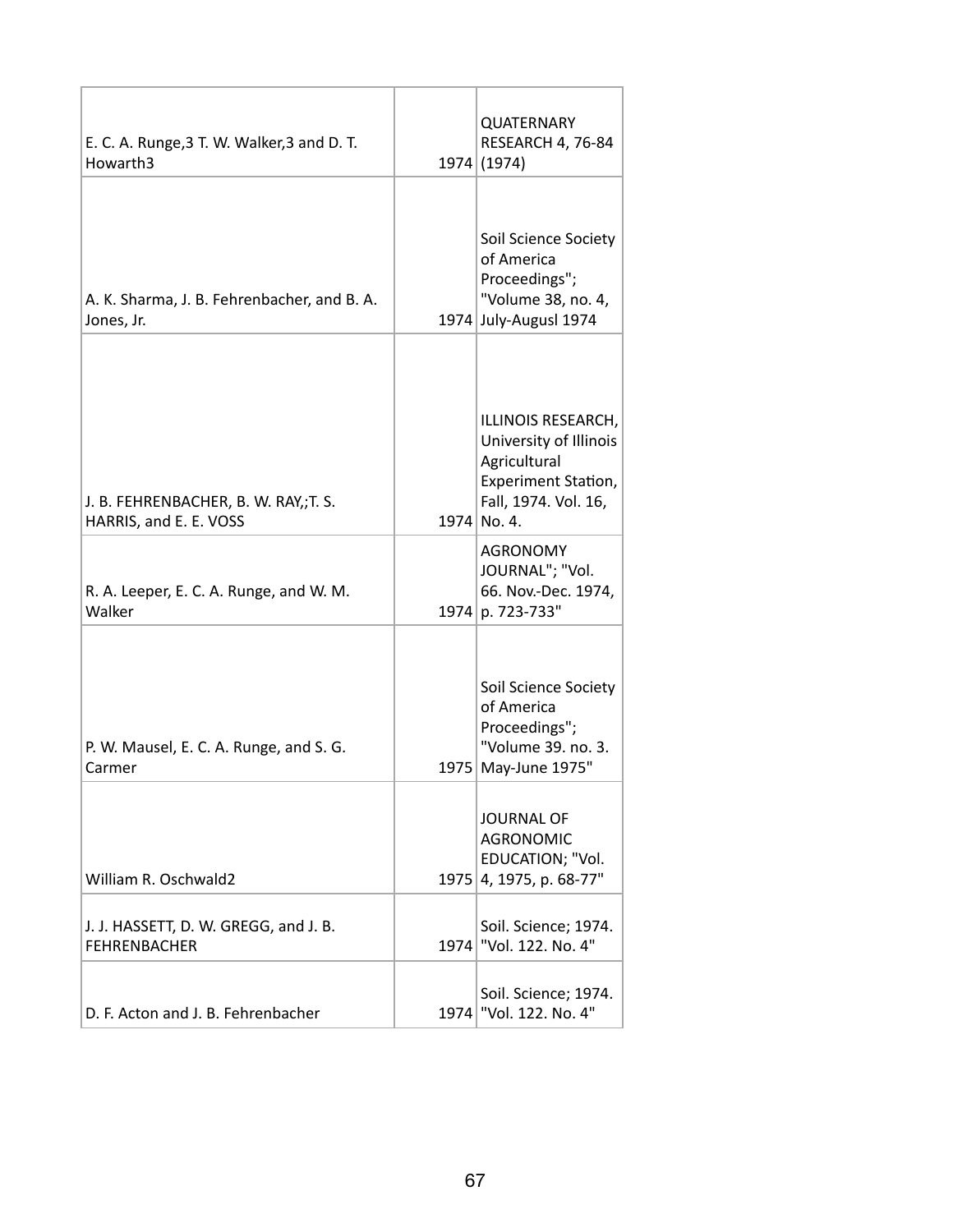| Camilo Robles, J. B. Fehrenbacher and A. R.<br>Gllmore                                                                                                                                |      | Reprirnted from:<br>1976 Proc. Central<br>Hardwood Forest<br>Conference, Oct.<br>17-19, Southern;<br>"Illinois University,<br>Carbondale,<br>1976 Illinois." |
|---------------------------------------------------------------------------------------------------------------------------------------------------------------------------------------|------|--------------------------------------------------------------------------------------------------------------------------------------------------------------|
| I. J. Jansen and R. W. Arnold2                                                                                                                                                        |      | Soil Science Society<br>of America<br>Journal"; "Volume<br>40, no. 1, January-<br>1976 February 1976                                                         |
| I. J. Jansen and A. J. Turgeon*                                                                                                                                                       | 1977 | <b>AGRONOMY</b><br>JOURNAL"; "Vol.<br>69, Jan. - Feb. 1977,<br>p. 67-70"                                                                                     |
| J. B. FEHRENBACHER, I. J. JANSEN, and S. R.<br><b>ALDRICH</b>                                                                                                                         |      | ILLINOIS RESEARCH,<br>University of Illinois<br>Agricultural<br>Experiment Station,<br>Spring, 1977. Vol.<br>1977 19, No. 2.                                 |
| UNIVERSITY OF ILLINOIS AGRICULTURAL<br><b>EXPERIMENT STATION; In Cooperation</b><br>With; U.S. DEPARTMENT OF AGRICULTURE,<br>SOIL CONSERVATION SERVICE; CHAMPAIGN,<br><b>ILLINOIS</b> | 1981 | University of Illinois<br>and USDA-SCS joint<br>publication. 1981.                                                                                           |
| A.K. Sharma* and J.B. Fehrenbacher                                                                                                                                                    | 1977 | J. Indian Soc. Soil<br>Sci. Vol. 25 (3):<br>337-342,1977                                                                                                     |
| Camilo Robles; A. R. Gilmore; and ; J. B.<br>Fehrenbacher"                                                                                                                            | 1977 | TRANSACTIONS,<br>ILL. STATE ACAD.<br>SCI.; "Vol. 70, No. 2<br>$(1977)$ "                                                                                     |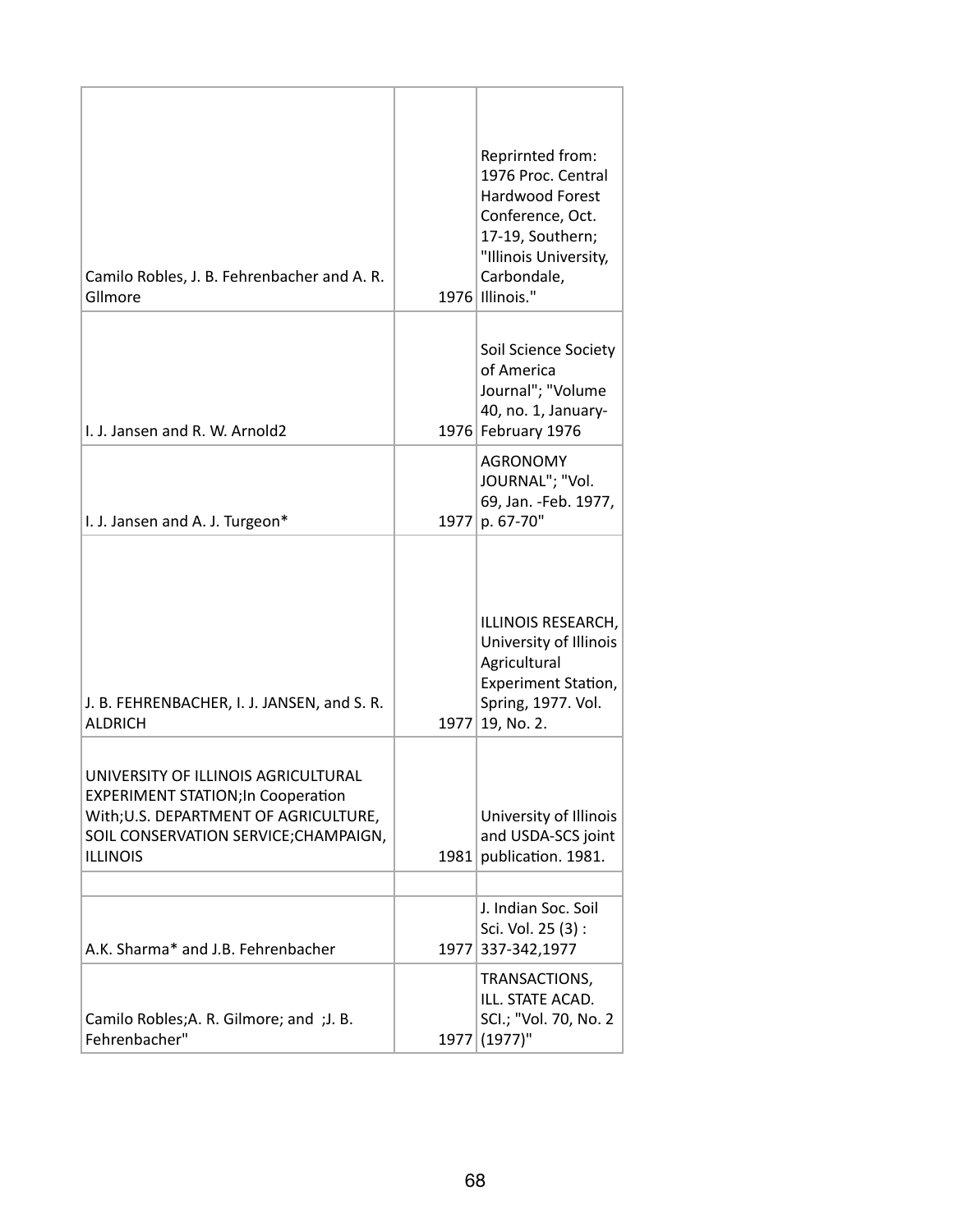| I. J. JANSEN and T. E. FENTON                                          |      | Journal of Soil and<br>Water<br>Conservation; "July-<br>August 1978,<br>Volume 33,<br>1978 Number 4"      |
|------------------------------------------------------------------------|------|-----------------------------------------------------------------------------------------------------------|
| P. Krishnan, 2 John D. Alexander/, B. J. Butler,<br>and John W. Hummel |      | Soil Science Society<br>of America<br>Journal"; "Volume<br>44, no. 6,<br>November-<br>1980 December 1980" |
| S. J. Indorante and I. J. Jansen                                       |      | Soil Science Society<br>of America<br>Journal"; "Volume<br>45, no. 3. May-June<br>1981 1981"              |
| W. S. DANCER AND I. J. JANSEN                                          |      | Journal of<br>Environmental<br>Quality; "VoL 10,<br>no. 4, October-<br>1981 December 1981,                |
| I. J. Jansen                                                           |      | <b>MINING</b><br>ENGINEERINGMarc<br>1981 h 1981.                                                          |
| R. R. Snarski, J. B. Fehrenbacher, and I. J.<br>Jansen                 |      | Soil Science<br>Society of Americo<br>Journal; "Volume<br>46, no. 4, July-<br>1981 August 1981"           |
| K. McSweeney, I. J. Jansen, and W. S.<br>Dancer                        | 1981 | Soil Science Society<br>of America Journal;<br>"Volume 45. no. 4,<br>July-August 1981"                    |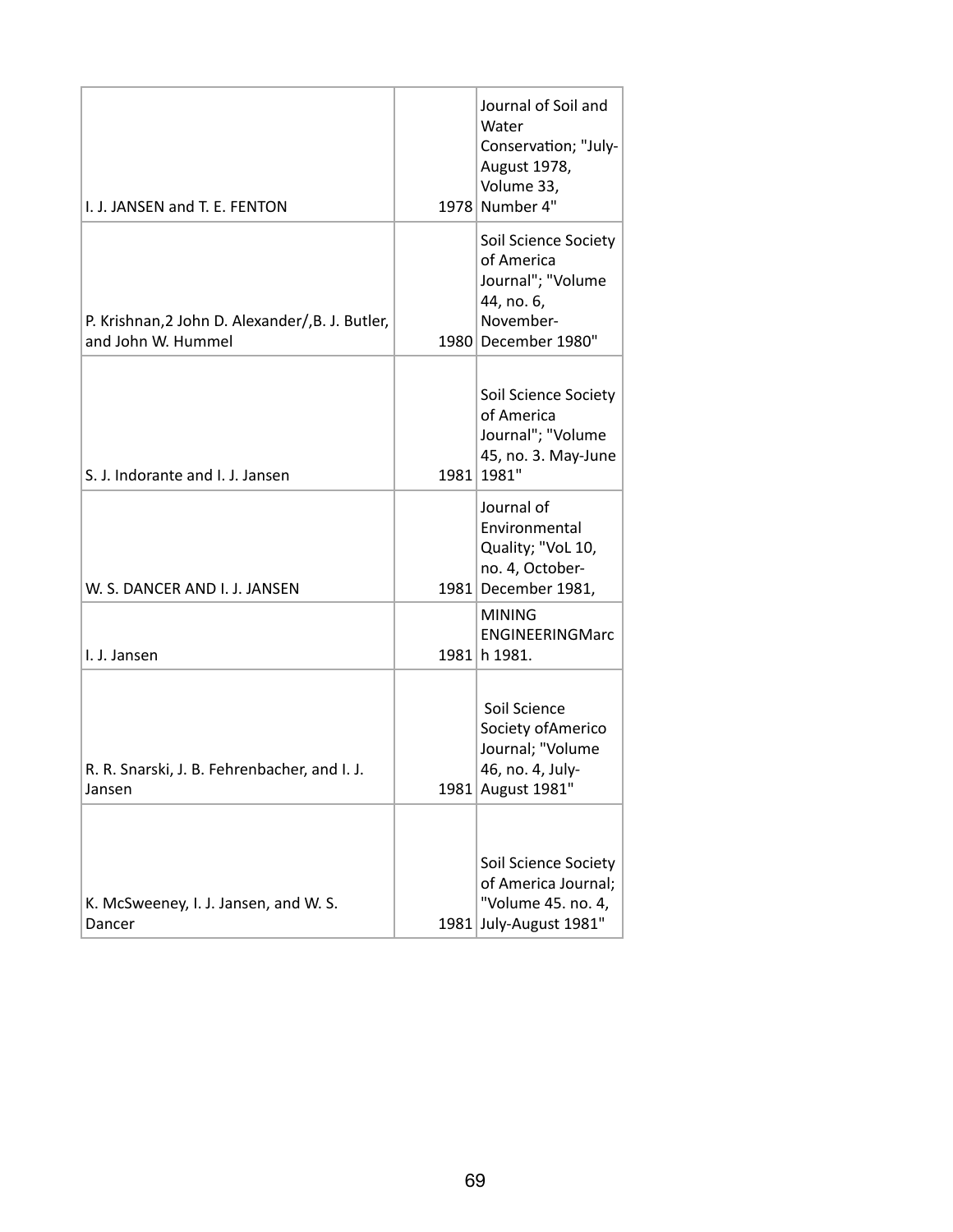| I. J. Jansen and W. S. Dancer                                      |      | Symposium on<br><b>Surface Mining</b><br>Hydrology,<br>Sedimentology »od<br>Reclamation;<br>"(University of<br>Kentucky,<br>Lexington.<br>Kentucky 40506-<br>December<br>1981 7-11,1981)" |
|--------------------------------------------------------------------|------|-------------------------------------------------------------------------------------------------------------------------------------------------------------------------------------------|
| Sam J. Indorante, Ivan J. Jansen, and<br>Charles W. Boast          |      | Journal of Soil and<br>Water<br>Conservation;<br>"November-<br>December 1981,<br>Volume 36,<br>1981 Number 6"                                                                             |
| W. S. DANCER, J. F. HANDLEY; ;and A. D.<br><b>BRADSHAW"</b>        |      | Plant and Soil 48,<br>1977 153-167 (1977)                                                                                                                                                 |
| W. S. DANCER;J. F. HANDLEY;A. D.<br><b>BRADSHAW</b>                | 1977 | Plant and Soil 48,<br>303-314 (1977)                                                                                                                                                      |
| W. S. DANCER, J. F. HANDLEY and A. D.<br><b>BRADSHAW</b>           |      | Plant and Soil<br>1979 51,471^184(1979)                                                                                                                                                   |
| D. J. Fehrenbacher, I. J. Jansen, and J. B.<br>Fehrenbacher2       |      | Soil Science Society<br>of America Journal;<br>"Volume 46, no. 2,<br>1982 March-April 1982"                                                                                               |
| Dunker, I. J. Jansen, and M. D. Thorne2                            | 1982 | Agronomy Journal;<br>"Vol. 74, May-June<br>1982, p. 411-414"                                                                                                                              |
| . D. Hinesly, K. E. Redborg, E. L. Ziegler, and<br>J. D. Alexander | 1982 | Soil Science Society<br>of A merica Journal;<br>"Volume 46, no. 3.<br>May-June 1982"                                                                                                      |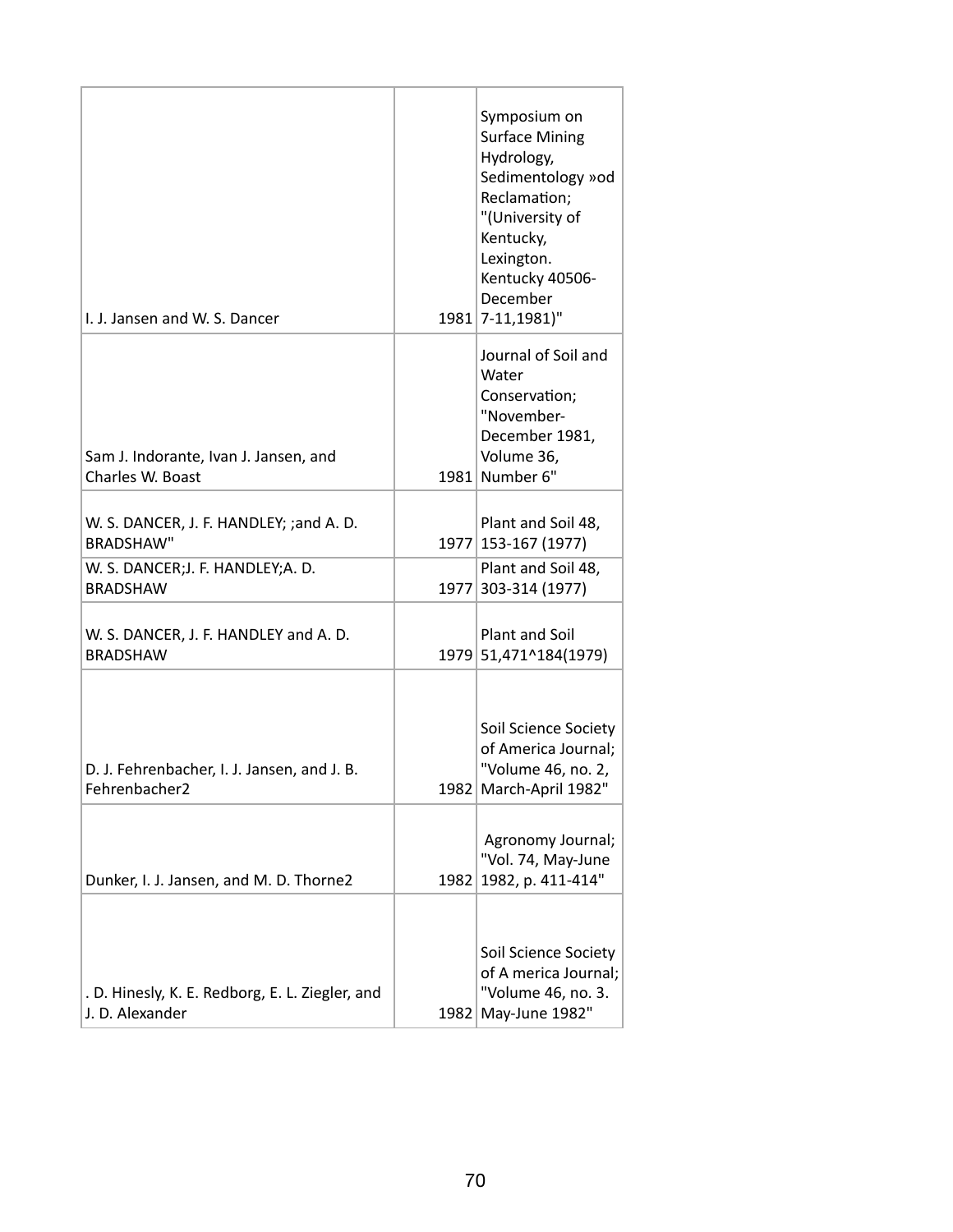| Darmody. M. C. Rabhnmokst. and J. F. Foss                             |      | Soil Science Society<br>of America<br>Journal"; "Volume<br>40, no. 2. March-<br>1976 April 1976                                      |
|-----------------------------------------------------------------------|------|--------------------------------------------------------------------------------------------------------------------------------------|
| R. G. Darmody, D. S. Fanning, W. J.<br>Drummond, Jr., and J. E. Foss2 |      | Soil Science Society<br>of America Journal;<br>"Volume41, no. 4,<br>1977 July-August 1977"                                           |
| R. G. Darmody and J. E. Foss2                                         |      | . Soil-landscape<br>relation"; "ships of<br>the tidal marshes of<br>Maryland. 1979.<br>Soil Sci. Soc. Am.<br>1979 J."; "43:534-541." |
| R. G. Darmody and J. E. Foss                                          |      | Soil Science Society<br>of A merica Journal;<br>"Volume 46, no. 3,<br>1982 May-June 1982"                                            |
| Ivan J. Jansen and Joe B. Fehrenbacher                                |      | Illinois<br>Research, Spring<br>1982 1982.                                                                                           |
| I. J. Jansen                                                          |      | PRIME FARMLANDS<br><b>RECLAMATION</b><br><b>WORKSHOPMarch</b><br>1979 16-18. 1979.                                                   |
| I. J. JANSEN                                                          |      | <b>Illinois Mining</b><br>1982 Institute. 1982.                                                                                      |
| Mark A. Flock                                                         |      | <b>QUATERNARY</b><br>RESEARCH 20,<br>1983 165-176 (1983)                                                                             |
| R. G. DARMODY, J. E. FOSS, M. MCINTOSH,<br>AND D. C. WOLF             | 1983 | J. Environ. Qual.,<br>Vol. 12, no. 2,,<br>1983, 231                                                                                  |
| R. G. Darmody2                                                        | 1983 | Journal of<br>Agronomic<br>Education";<br>"Volume 12, 1983,<br>p. 33-35"                                                             |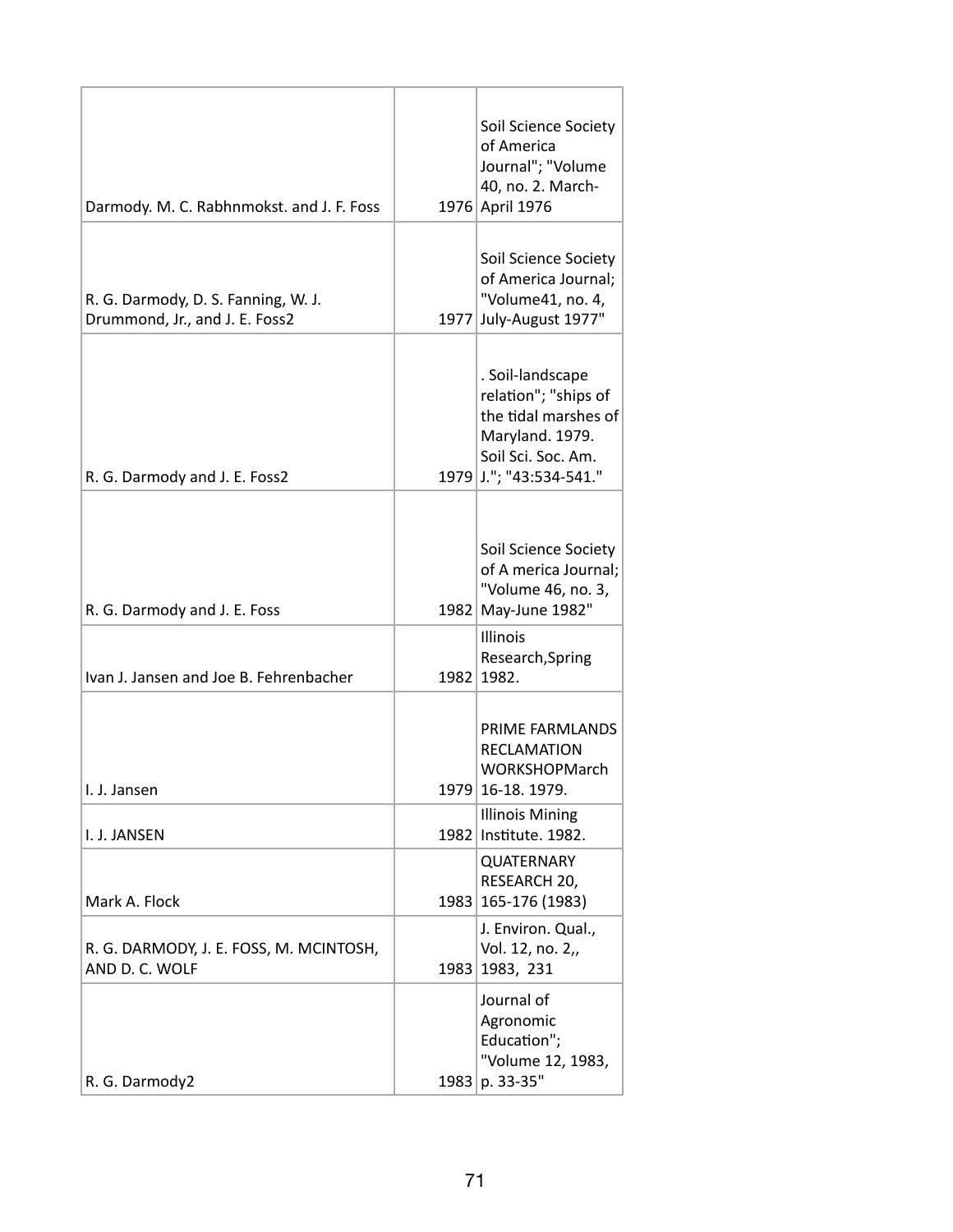| RUSSELL T. ODELL, S. W. MELSTED, and<br>WILLIAM M. WALKER |                | Soil Science. 1984.<br>1984 Vol. 137, No. 3                                                                                                              |
|-----------------------------------------------------------|----------------|----------------------------------------------------------------------------------------------------------------------------------------------------------|
| K. McSweeney and I. J. Jansen                             |                | Soil Science Society<br>of America Journal;<br>"Volume 48, no. 2,<br>1984 March-April 1984";                                                             |
| J.C. Dixon; C.E. Thorn; and R.G. Darmody                  |                | Physical Geography,<br>1984, 5, 2, pp.<br>1984 111-131.                                                                                                  |
| Jansen, R. E. Dunker, C. W. Boast, and C. L.<br>Hooks*    |                | 1984 NATIONAL<br>MEETING;<br>"AMERICAN<br><b>SOCIETY FOR</b><br><b>SURFACE MINING</b><br><b>AND</b><br>RECLAMATION"Ow<br>ensboro, KY July<br>1984 10-13. |
| S. J. INDORANTE AND I. J. JANSEN2                         | $1984 \mid 4.$ | Perceiving and<br>defining soil";<br>"units on disturbed<br>land. Soil Sci. Soc.<br>Am. J.<br>48:1334-1337."198                                          |
| K. R. Olson2                                              |                | Identification of<br>fragipans by means<br>of mercury";<br>"intrusion<br>porosimetry. Soil<br>Sci. Soc. Am. J.<br>1985 49:406-409."1985.                 |
|                                                           |                |                                                                                                                                                          |
| K. R. OLSON1                                              |                | Soil Science Vo1-<br>1985 139, No. 5 1985.                                                                                                               |
| W.S. Dancer                                               |                | Reclamation and<br>Revegetation<br>Research, 4 (1985)<br>1985 49-62.                                                                                     |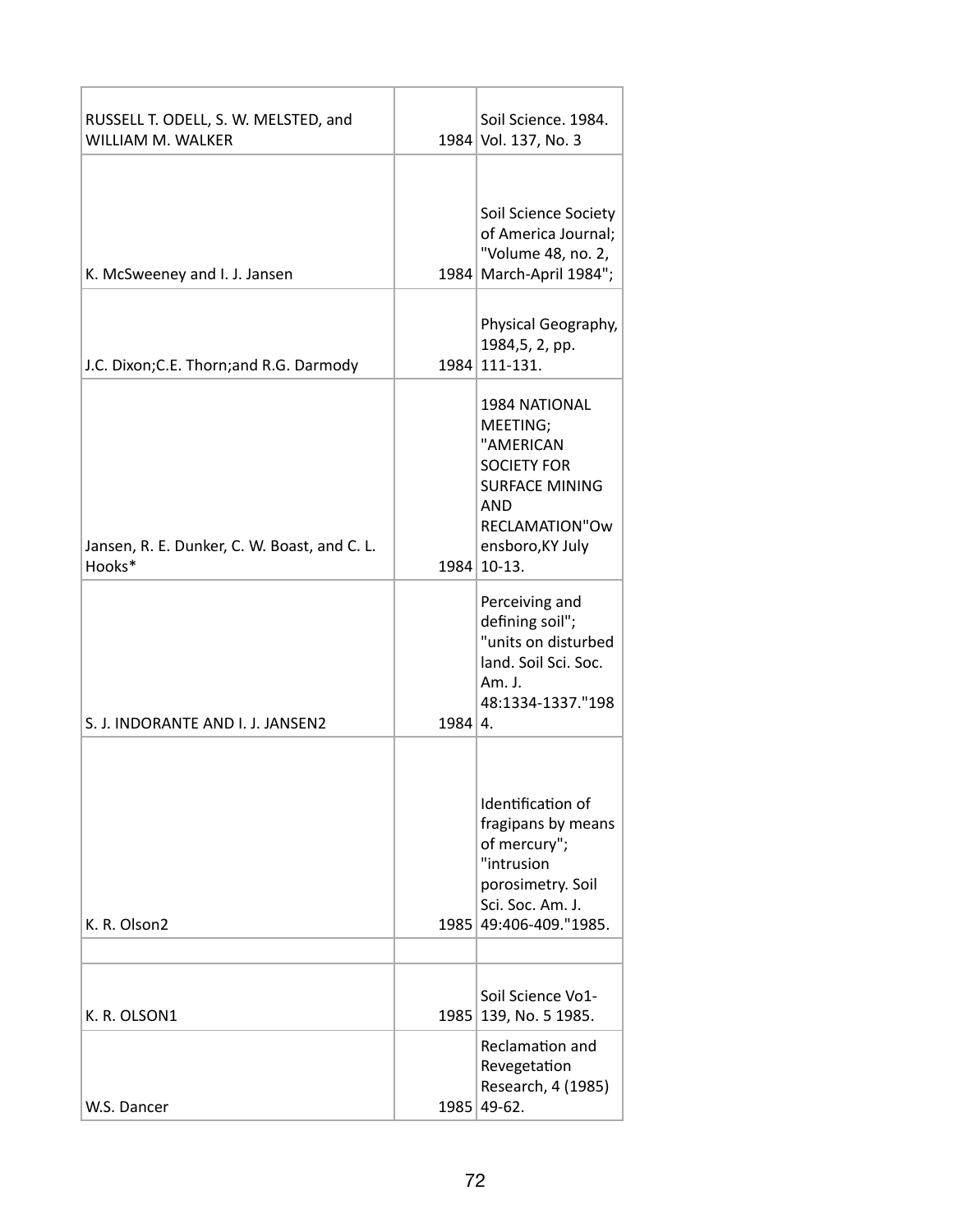| K.R. Olson and G.W. Olson                     | Agricultural<br>Systems 18 (1985)<br>1985 227-237                                                              |
|-----------------------------------------------|----------------------------------------------------------------------------------------------------------------|
| C.E. Thorn and R.G. Darmody                   | Arctic and Alpine<br>Research, 1985.<br>Vol. 17, No. 4, pp.<br>1985 433-442                                    |
| K.R. OLSON1, S.G. CARMER1, and G.W.<br>OLSON1 | Geoderma, 36<br>1985 (1985) 1-14                                                                               |
| K. R. OLSON AND G. W. OLSON                   | Soil Science<br>1985 140, No. 4 1985                                                                           |
| R. G. Darmody                                 | Soil Science Society<br>of America<br>Journal"; "Volume<br>49, no. 5,<br>September-October<br>1985 1985"       |
| K. R. Olson and G. W. Olson                   | Journal of Soil and<br>Water<br>Conservation";<br>"September-<br>October 1985,<br>Volume 40,<br>1985 Number 5" |
| David Thomas and Ivan Jansen                  | Journal of Soil and<br>Water<br>Conservation";<br>"September-<br>October 1985,<br>Volume 40,<br>1985 Number 5" |
| K.R. Olson and G.W. Olson                     | Agricultural<br>Systems 20 (1986)<br>1986 105-120                                                              |
| C. L. Hooks and I. J. Jansen                  | Soil Science Society<br>of America<br>Journal"; "Volume<br>50, no. 1, January-<br>1986 February 1986"          |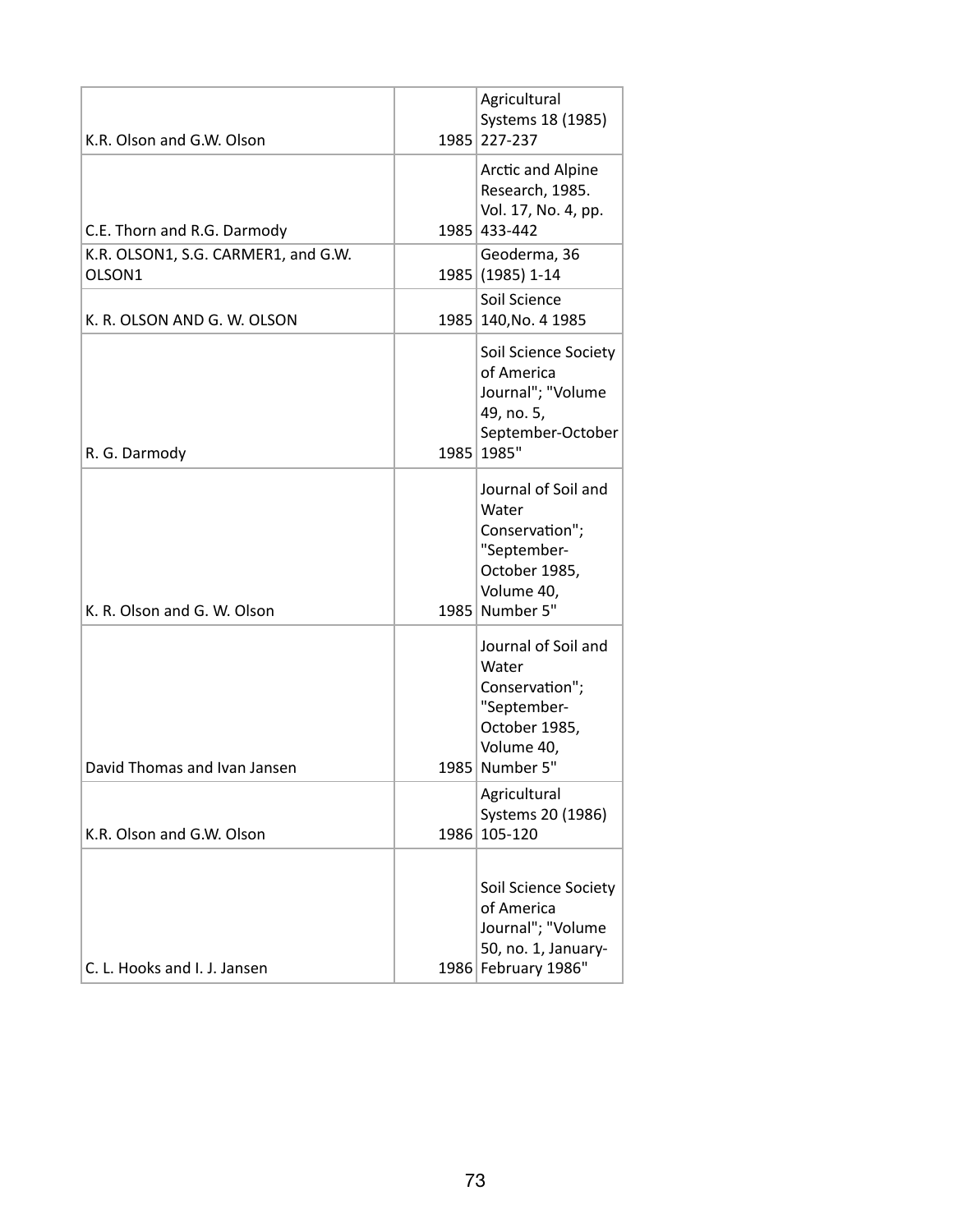| A. H. Beavers and Ken R. Olson2                        | 1986 6. | Use of Rayleigh<br>scatter for";<br>"determining x-ray<br>mass absorption<br>coefficients. Soil<br>Sci. Soc. Am."; "J.<br>50:1088-1091."198 |
|--------------------------------------------------------|---------|---------------------------------------------------------------------------------------------------------------------------------------------|
| J. B. FEHRENBACHER, K. R. OLSON, AND I. J.<br>JANSEN2  |         | Soil Science Vol.<br>1986 141, No. 61986.                                                                                                   |
| W.S. Dancer^                                           |         | <b>COMMUN. IN SOIL</b><br>SCI. PLANT ANAL.,<br>15(11), 1335-1350<br>1984 (1984)                                                             |
| Paul R. Lear, Robert H. Beck, and Robert G.<br>Darmody |         | Journal of<br>Agronomic<br>Education"; "Vol.<br>15, No. 2 (Fall<br>1986 1986), p. 104-106"                                                  |
| K. R. Olson2                                           |         | Soil Science Society<br>of America<br>Journal"; "Volume<br>51. no. 1. January-<br>1987 February 1987"                                       |
| Robert C. Darmody; Colin E. Thorn                      |         | Physical Geography,<br>1987, 8, 1, pp.<br>1987 46-56.                                                                                       |
| K.R. Olson and A.H. Beavers                            |         | Soil Science Society<br>of America<br>Journal": "Volume<br>51, no. 2, March-<br>1987 April 1987"                                            |
| Kenneth R. Olson and Robert L. Jones                   |         | Journal of Soil and<br>Water<br>Conservation";<br>"January-February<br>1987, Volume 42,<br>1987 Number 1"                                   |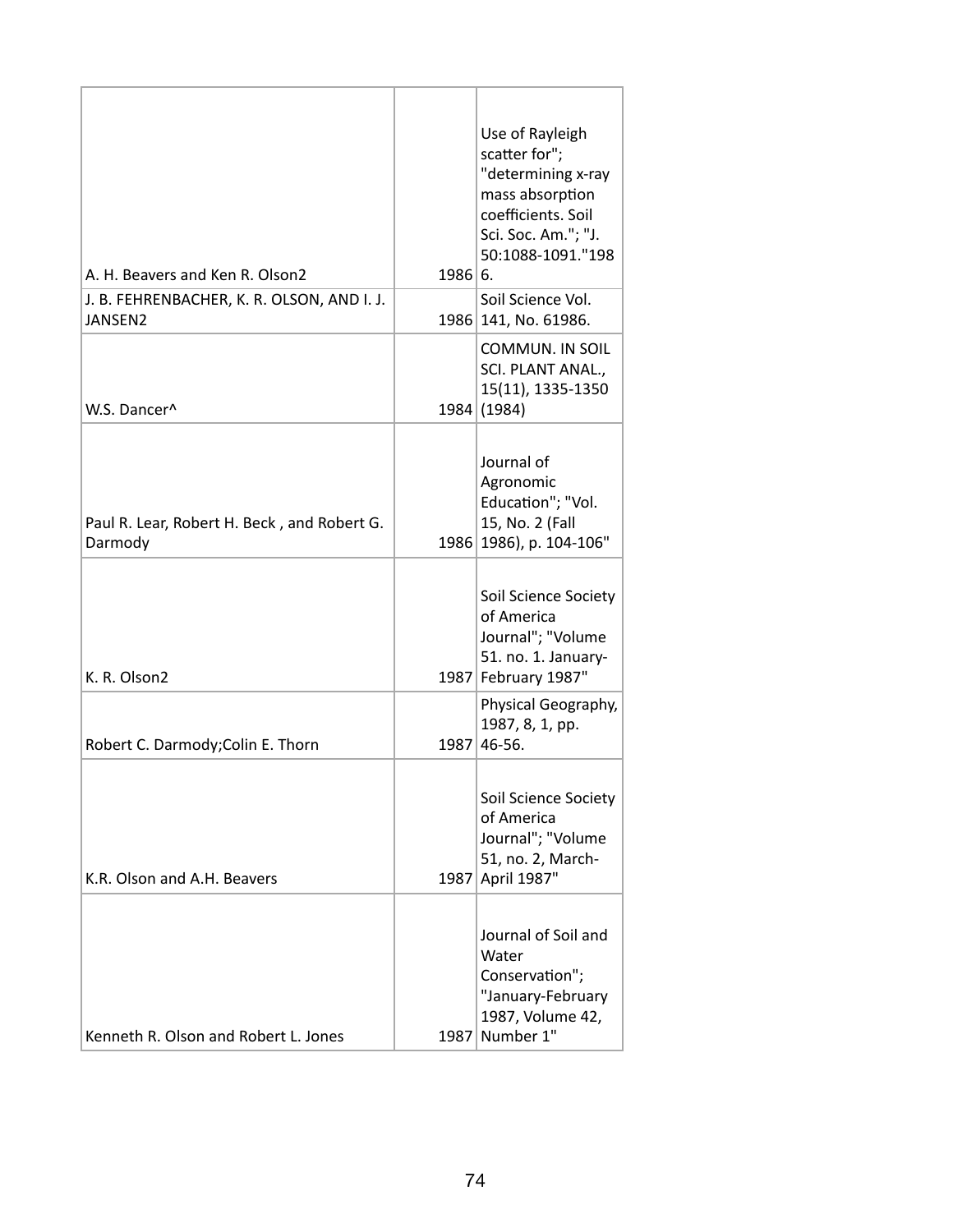| W. S. Dancer and I. J. Jansen                                 |      | Journal of<br>Environmental<br>Quality"; "Vol. 16,<br>no. 3, July-<br>1987 September 1987,                                                                         |
|---------------------------------------------------------------|------|--------------------------------------------------------------------------------------------------------------------------------------------------------------------|
| K. McSweeney1,1.J. Jansen, C.W. Boast and<br>R.E. Dunker      | 1987 | Reclamation and<br>Revegetation<br>Research, 6 (1987)<br>137-144                                                                                                   |
| TANDARICH, John P., DARMODY, Robert C.,;<br>FOLLMER, Leon R   |      | <b>Geological Society</b><br>of America.<br>Abstracts With<br>1987 Programs. 1987.                                                                                 |
| R. E. Dunker and I. J. Jansen                                 | 1987 | Journal of Soil and<br>Water<br>Conservation";<br>"July-August 1987,<br>Volume 42,<br>Number 4"                                                                    |
| R. G. Darmody, I.J. Jansen, S. G. Carmer and<br>J. S. Stelner | 1987 | Proceedings 1987.<br>National<br>Symposium on<br>Mining, Hydrology,<br>Sedimentology, and<br>Reclamation,<br>University of<br>Kentucky,<br>December 7-11,<br>1987. |
|                                                               |      |                                                                                                                                                                    |
| ROBERT G. DARMODY, COLIN E. THORN<br>AND JOSEPH M. RISSING    | 1987 | Geografiska<br>Annaler, 69 A<br>$(1987) -3-4$                                                                                                                      |
| D. L. Cremeens; R. G. Darmody; I. J. Jansen                   |      | GEOLOGY, v. 15, p.<br>1987 401-404, May 1987                                                                                                                       |
|                                                               |      |                                                                                                                                                                    |
|                                                               |      |                                                                                                                                                                    |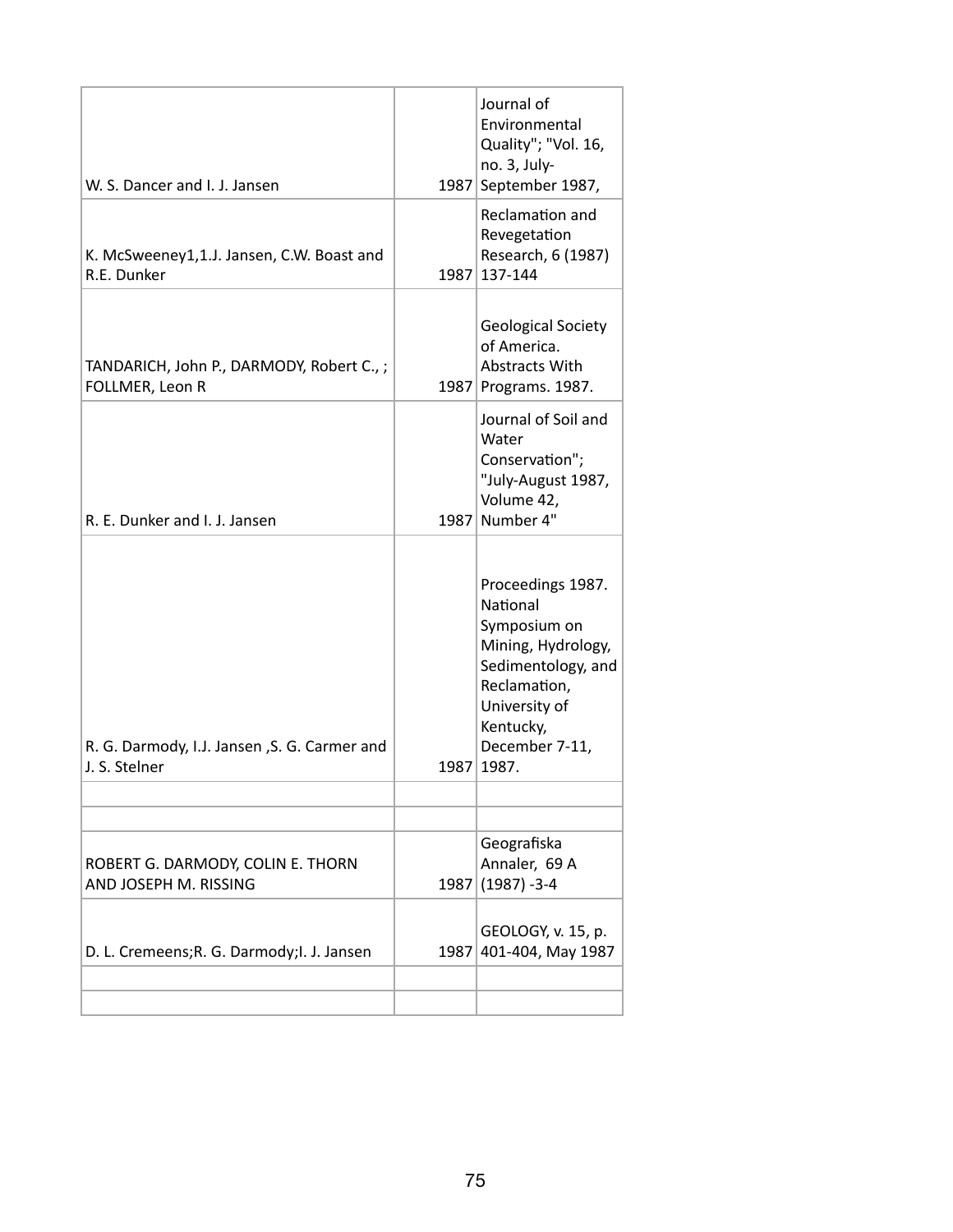| S.L. Vance, I. J. Jansen, and C. L. Hooks                   | 1987 | Proceedings, 1987<br>National<br>Symposium on<br>Mining, Hydrology,<br>Sadlmsntotogy, and<br>Reclamation;<br>"University of<br>Kentucky,<br>Lexington,<br>Kentucky,<br>December 7, 1987" |
|-------------------------------------------------------------|------|------------------------------------------------------------------------------------------------------------------------------------------------------------------------------------------|
| K. R. Olson* and E. Nizeyimana                              |      | Journal of<br>Production<br>Agriculture";<br>"Volume 1, no. 1,<br>January-March<br>1988 1988"                                                                                            |
| K.R. Olson and A.J. Bredberg                                |      | PUBLIC ATII LE<br>SOC1ETATII NAT I<br>ON ALE ROMANE;<br>"PENTRU STIINTA<br>1985 SOLULUI". 1985"                                                                                          |
| KENNETH R. OLSON and ROBERT L. JONES2                       |      | Soil Science Vol.<br>1988 145, No. 1, 1988.                                                                                                                                              |
| K.R. OLSON; A.H. BEAVERS                                    |      | Soil Science Society<br>of America<br>Journal"; "Volume<br>52, no. 2, March-<br>1988 April 1988"                                                                                         |
| R. E. Dunker,* I. J. Jansen, and W. L.<br>Pedersen          | 1988 | Agronomy Journal";<br>"Vol. 80, No.<br>3".1988.                                                                                                                                          |
| D. L. Cremeens,* L. D. Norton, R.G.<br>Darmody, I.J. Jansen |      | Soil Science Society<br>of America<br>Journal"; "Volume<br>52. no. 3, May-June<br>1988 1988.                                                                                             |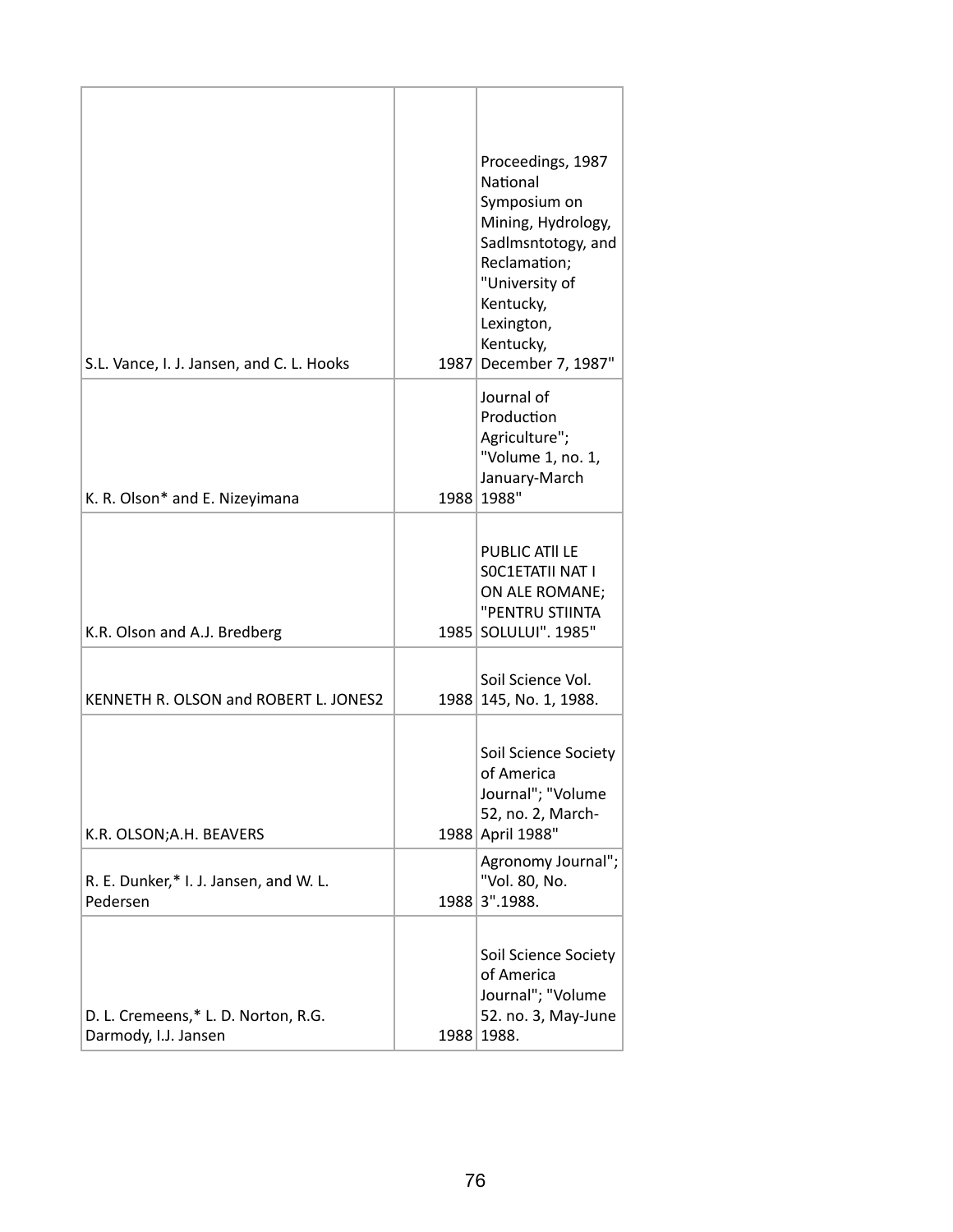| R. G. Darmody,* J. S. Steiner, I. J. Jansen, S.<br>G. Carmer    | Journal of<br>Environmental<br>Quality"; "Vol. 17,<br>no. 3, July-<br>September 1988,<br>1988 Copyright © 1988                                                                                                                                                                                |
|-----------------------------------------------------------------|-----------------------------------------------------------------------------------------------------------------------------------------------------------------------------------------------------------------------------------------------------------------------------------------------|
| IJ. Jansen and C.L. Hooks                                       | <b>MINING</b><br>ENGINEERING,<br>1988 NOVEMBER 1988                                                                                                                                                                                                                                           |
| K. R. OLSON2                                                    | Soil Science Vol.<br>145, No. 5; May<br>1988 1988.                                                                                                                                                                                                                                            |
| K. R. Olson, R. G. Darmody, J. S. Steiner, and<br>A. H. Beavers | Soil Science Society<br>of America<br>Journal"; "Volume<br>52, no. 6,<br>November-<br>1988 December 1988"                                                                                                                                                                                     |
| E. Nizeyimana and K. R. Olson                                   | Soil Science Society<br>of America<br>Journal"; "Volume<br>52, no. 6,<br>November-<br>1988 December 1988"                                                                                                                                                                                     |
| B. R. PUTMAN, I. J. JANSEN.' and L. R.<br><b>FOLLMER'</b>       | Soil Science, Vol.<br>1988 No. 4. 1988.                                                                                                                                                                                                                                                       |
|                                                                 | Soil Science Vol.                                                                                                                                                                                                                                                                             |
| KEN R. OLSON2 and TED M. ZOBECK3                                | 1989 147, No. 1, 1989.                                                                                                                                                                                                                                                                        |
| Robert E. Dunker, Ivan J. Jansen and Scott L.<br>Vance^         | 1 Paper presented<br>at the American<br>Society for;<br>"Surface Mining<br>and Reclamation<br>(ASSMR) and";<br>"Canadian Land<br>Reclamation<br>Association<br>$(CLRA)$ ";<br>"Symposium:<br>Reclamation, A<br>Global<br>Perspective.";<br>"August 28-31,<br>1989, Calgary,<br>1989 Alberta." |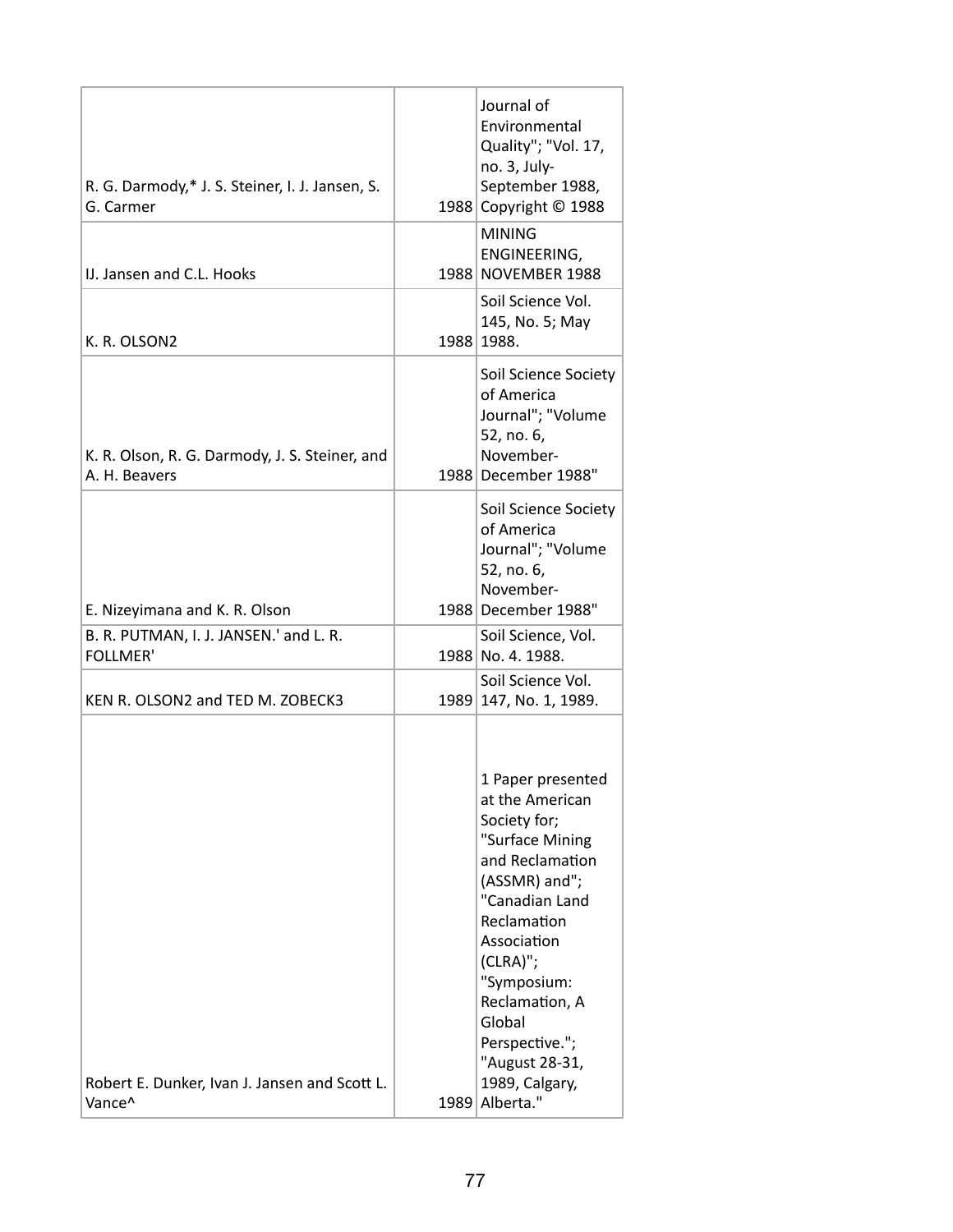|                                                                                  |      | Arctic and Alpine                                                                                             |
|----------------------------------------------------------------------------------|------|---------------------------------------------------------------------------------------------------------------|
| C.E. Thorn and R.G. Darmody                                                      |      | Research, Vol. 17,<br>1985 No. 4, pp. 433-442                                                                 |
|                                                                                  |      | <b>AGRONOMY</b>                                                                                               |
|                                                                                  |      | JOURNAL; "Vol. 61,                                                                                            |
| I. J. Jansen, G. W. Olson, and M. H. Milford2                                    |      | Sept.-Oct. 1969, p.<br>1969 825-827"                                                                          |
| P. A. AGBU, 2 A. G. OJANUGA, 2 and K. R.                                         |      | Soil Science Vol.                                                                                             |
| OLSON <sub>2</sub>                                                               |      | 1989 148, No. 2. 1989.                                                                                        |
| R.G.Darmody, S.D.Harcling & J.J.Hassett                                          |      | Water-Rock<br>Interaction, Miles<br>(ed.),<br>1989Balkema,<br>Rotterdam.<br>1989   ISBN 906191 9703           |
|                                                                                  |      |                                                                                                               |
| R. G. Darmody,* I. J. Jansen, S.G. Carmer,<br>and J.S. Steiner                   |      | Journal of<br>Environmental<br>Quality; "VoL 18,<br>no. 3, July-<br>September 1989,<br>1989 Copyright © 1989, |
| R.G. Darmody* and T.J. Bicki                                                     |      | Soil Science<br>Society of America<br>Journal; "Volume<br>53, no. 6,<br>November-<br>1989 December 1989"      |
|                                                                                  |      |                                                                                                               |
| William R. Kreznor, Kenneth R. Olson,<br>Wayne L. Banwart, and Donald L. Johnson |      | Soil Science Society<br>of America Journal;<br>"Volume 53, no. 6,<br>November-<br>1989 December 1989"         |
| Robert L. Jones and Kenneth R. Olson                                             |      | Soil Science<br>Society of America<br>Journal; "Volume<br>54, no. 3, May-June<br>1990 1990"                   |
|                                                                                  |      |                                                                                                               |
| Patrick A. Agbu, Donald J. Fehrenbacher,<br>and Ivan J. Jansen                   | 1990 | Soil Science Society<br>of America Journal;<br>"Volume 54, no. 3,<br>May-June 1990"                           |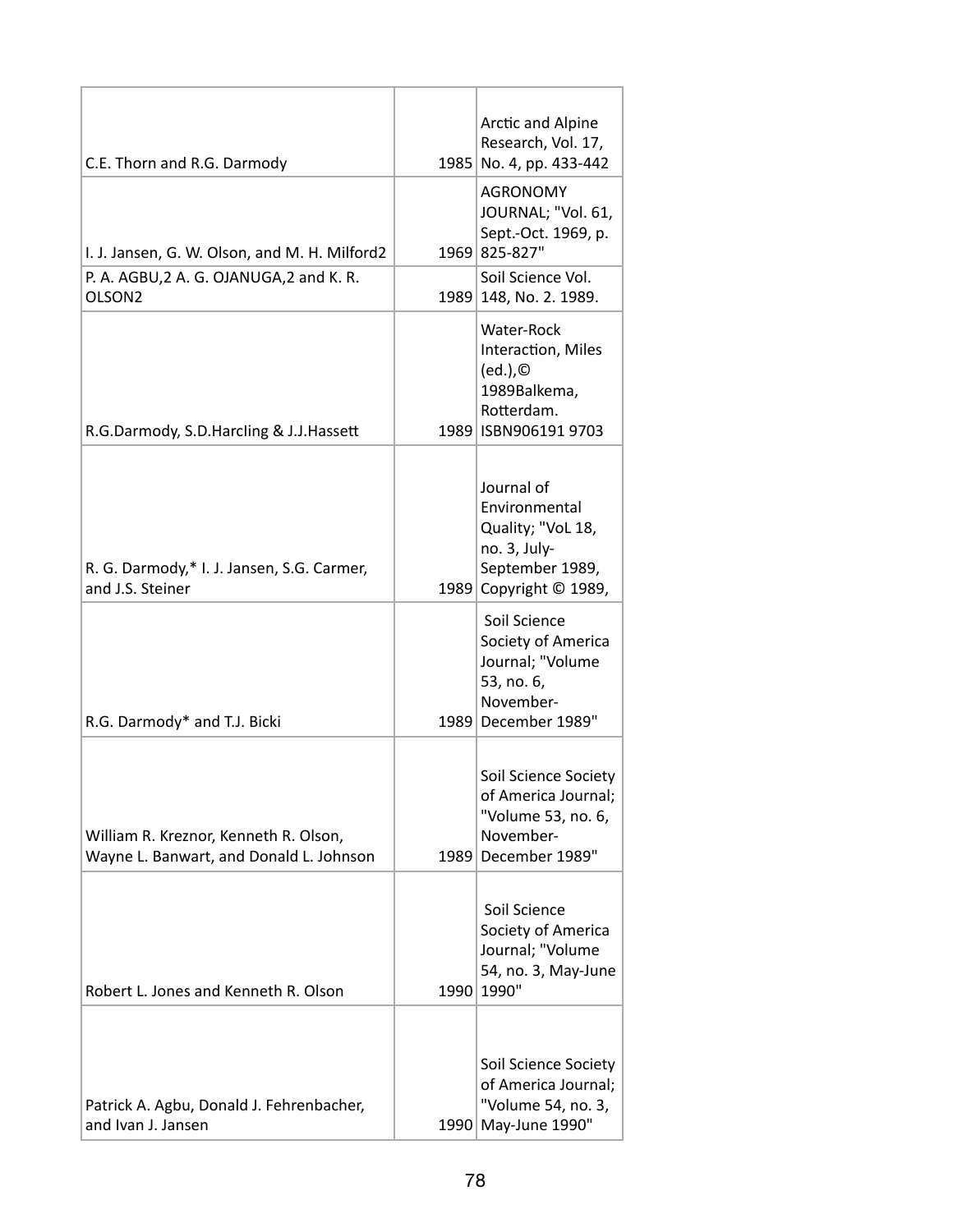|                                                                 | ASSMR, Billings                                                                                               |
|-----------------------------------------------------------------|---------------------------------------------------------------------------------------------------------------|
| Jansen and R. E. Dunker                                         | 1990 Montana. 1990                                                                                            |
| Patrick A. Agbu, Donald J. Fehrenbacher,<br>and Ivan J. Jansen  | Soil Science Society<br>of America<br>Journal"; "Volume<br>54, no. 3, May-June<br>1990 1990"                  |
|                                                                 |                                                                                                               |
| K. R. Olson and S. G. Carmer                                    | Journal of Soil and<br>Water<br>Conservation;<br>"September-<br>October 1990,<br>Volume 45.<br>1990 Number 5" |
| PATRICK A. AGBU2 and KENNETH R.                                 | Soil Science Vol.                                                                                             |
| OLSON3                                                          | 1990 150, No- 5.1990.                                                                                         |
| JOHN D. ALEXANDER and ROBERT G.<br><b>DARMODY</b>               | <b>Agronomy Special</b><br>Report 1991-03;<br>1991   "January, 1991"                                          |
| <b>ROBERT G. DARMODY</b>                                        | "Agronomy Special<br>Report 1991-04";<br>1991   "January, 1991"                                               |
| <b>ROBERT G. DARMODY</b>                                        | <b>Agronomy Special</b><br>Report 1991-05;<br>1991   "April, 1991"                                            |
| Colin E Thorn; John G Dixon; Robert C.<br>Darmody; J.M. Rissing | Physical Geography,<br>1989,10, 4, pp.<br>1989 307-321.                                                       |
| R.G. Darmody*                                                   | Reprinted from<br>Journal of<br>Agronomic<br>Education; "Vol. 20.<br>1991 No. 2 (Fall 1991)"                  |
| W. R. KREZNOR, 1 K. R. OLSON, 1 AND D. L.<br>JOHNSON2           | Soil Science Vol.<br>1992 153, No. 11992.                                                                     |
| PATRICK A. AGBU2 and KENNETH R.<br>OLSON3                       | Soil Science. Vol.<br>153, No. 2; "Soil<br>1992 Science".1992.                                                |
| Kenneth R. Olson and William R. Kreznor                         | <b>Trends in Soil</b><br>1991 Science, 1 (1991)                                                               |
|                                                                 |                                                                                                               |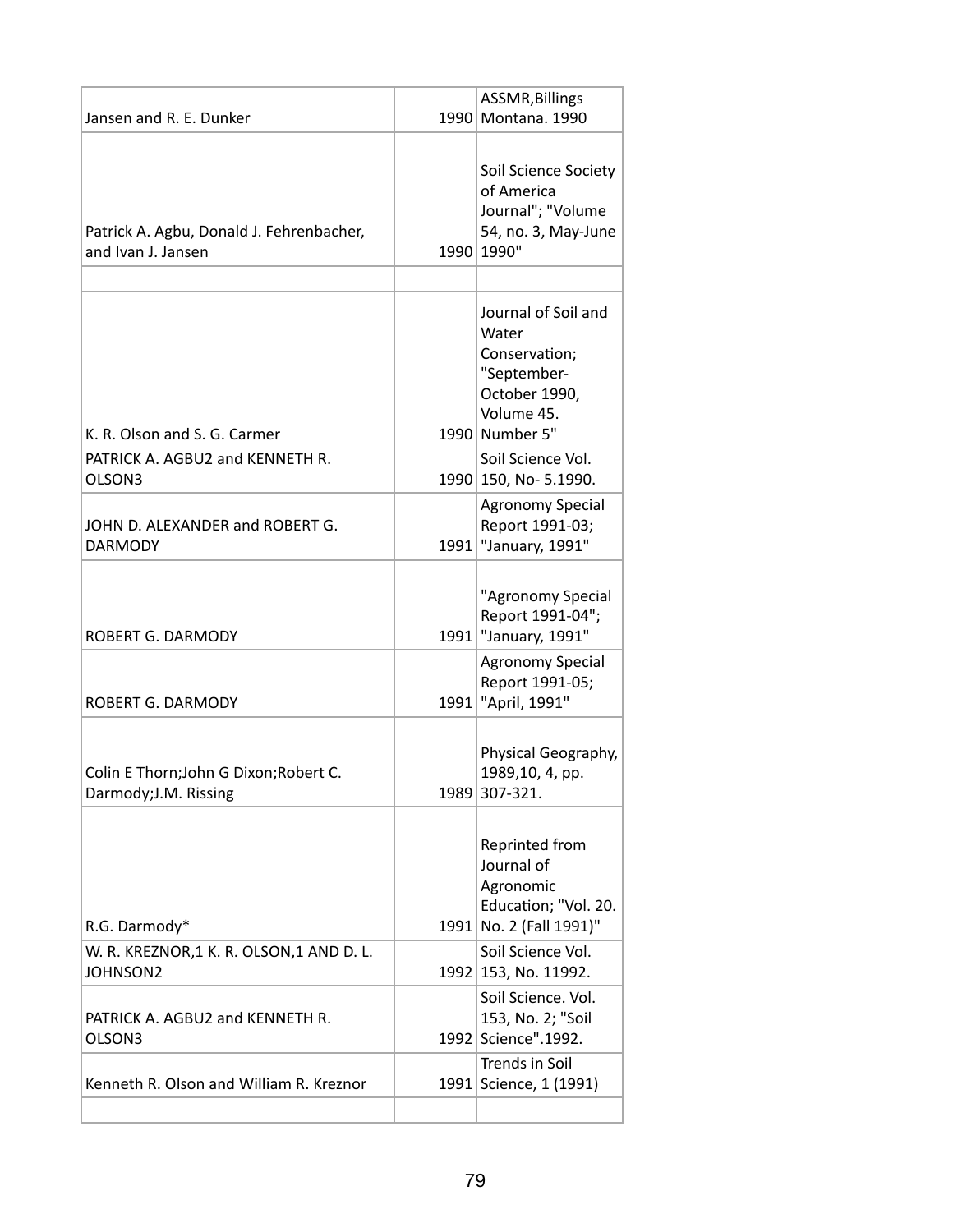| K.R. Olson                                                           | Proceedings of the<br>Soil Quality<br><b>Standards</b><br>1991 Symposium.1991.                                                                                                      |
|----------------------------------------------------------------------|-------------------------------------------------------------------------------------------------------------------------------------------------------------------------------------|
| D. L. Cremeens, 1 R. G. Darmody, 2 and L. D.<br>Norton3              | Geochimica el<br>Cosmochimica Acta<br>Vol. 56. pp.<br>3423-3434;<br>1992   "Copyright © 1992.                                                                                       |
| R. E. Dunker; C. L. Hooks; S. L. Vance, R. G.<br>Darmody,            | Proceedings, 1992<br>National<br>Symposium on<br>Prime Farmland<br>Reclamation;<br>"Department of<br>Agronomy,<br>University of<br>Illinois, Urbana, IL,<br>1992 August 10-14,1992" |
| R. E. Dunker,; W. L. Pedersen,; C. L. Hooks<br>and S. L. Vance,      | National<br>Symposium on<br><b>Prime Farmland</b><br>1992 Reclamation. 1992                                                                                                         |
| S. J. Indorante,, D. R. Grantham,; R. E.<br>Dunker and R. G. Darmody | Proceedings, 1992<br>National<br>Symposium on<br>Prime Farmland<br>Reclamation;<br>"Department of<br>Agronomy,<br>University of<br>Illinois, Urbana, IL,<br>1992 August 10-14,1992" |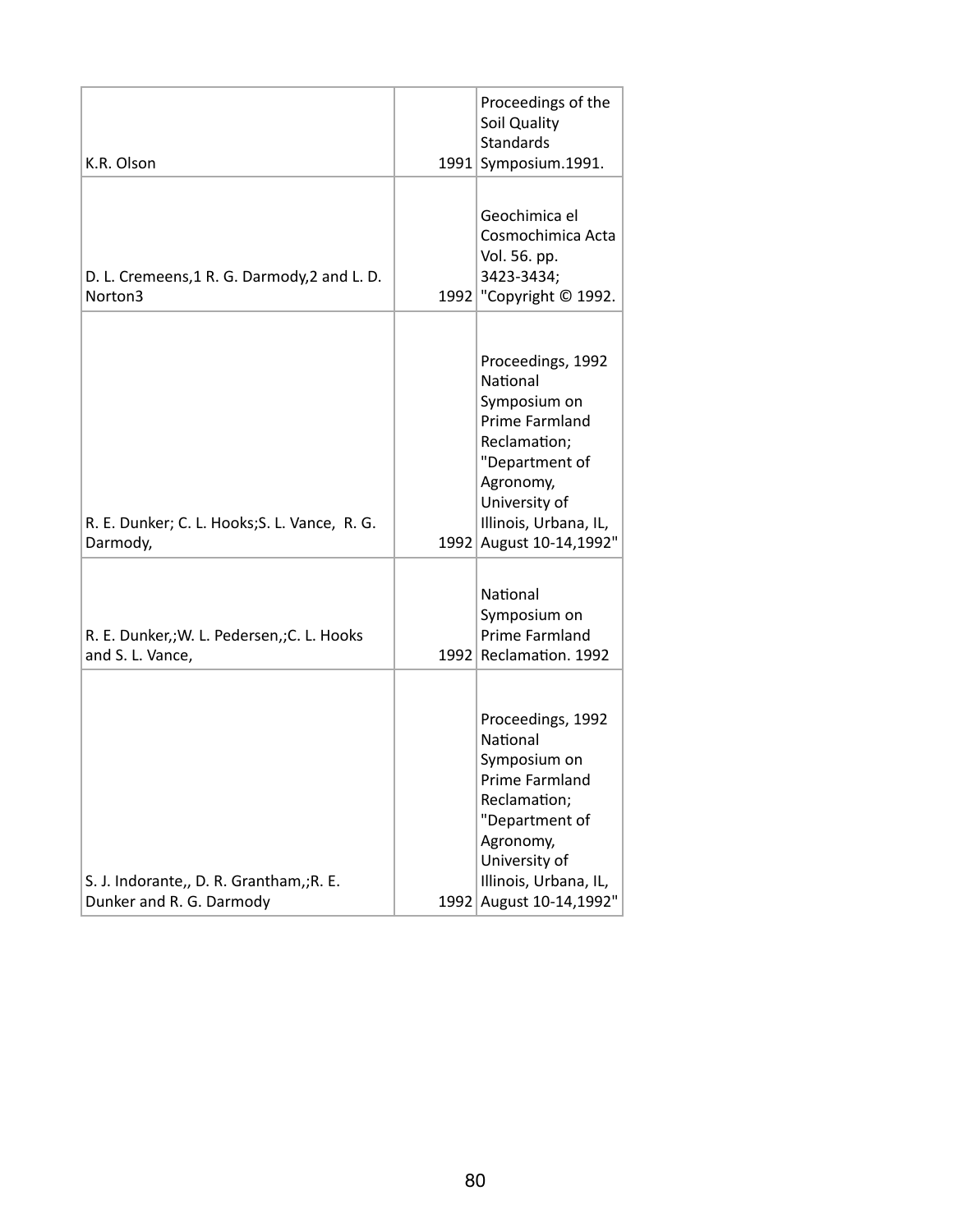| Proceedings, 1992 National Symposium on<br>Prime Farmland Reclamation; "Department<br>of Agronomy, University of Illinois, Urbana,<br>IL, August 10-14,1992" |      | Proceedings, 1992<br>National<br>Symposium on<br>Prime Farmland<br>Reclamation;<br>"Department of<br>Agronomy,<br>University of<br>Illinois, Urbana, IL,<br>1992 August 10-14,1992"   |
|--------------------------------------------------------------------------------------------------------------------------------------------------------------|------|---------------------------------------------------------------------------------------------------------------------------------------------------------------------------------------|
| F. W. Simmons, R. G. Darmody; ;R. E.<br>Dunker;and J. M. Lang                                                                                                | 1992 | Proceedings, 1992<br><b>National</b><br>Symposium on<br>Prime Farmland<br>Reclamation;<br>"Department of<br>Agronomy,<br>University of<br>Illinois, Urbana, IL,<br>August 10-14,1992" |
|                                                                                                                                                              |      |                                                                                                                                                                                       |
| Darmody, Hetzler and Simmons                                                                                                                                 | 1992 | International<br>Journal of Surface<br>Mining and<br>Reclamation. 1992.<br>pg 187-190                                                                                                 |
|                                                                                                                                                              |      |                                                                                                                                                                                       |
| R.G. Darmody, R.T. Hetzler & F. W. Simmons                                                                                                                   | 1992 | International<br>Journal of Surface<br>Mining and<br>Reclamation 6<br>(1992): 187-190                                                                                                 |
| K. R. Olson2 and B. K. Kitur3                                                                                                                                |      | COMMUN. SOIL<br>SCI. PLANT ANAL.,<br>24(15&16),<br>1993 2069-2084 (1993)                                                                                                              |
| Blai1, David L. Cremeens2, Ian MacInnis'<br>and Robert G.; Darmody1                                                                                          |      | <b>Aquatic Sciences</b><br>1993 55/4, 1993                                                                                                                                            |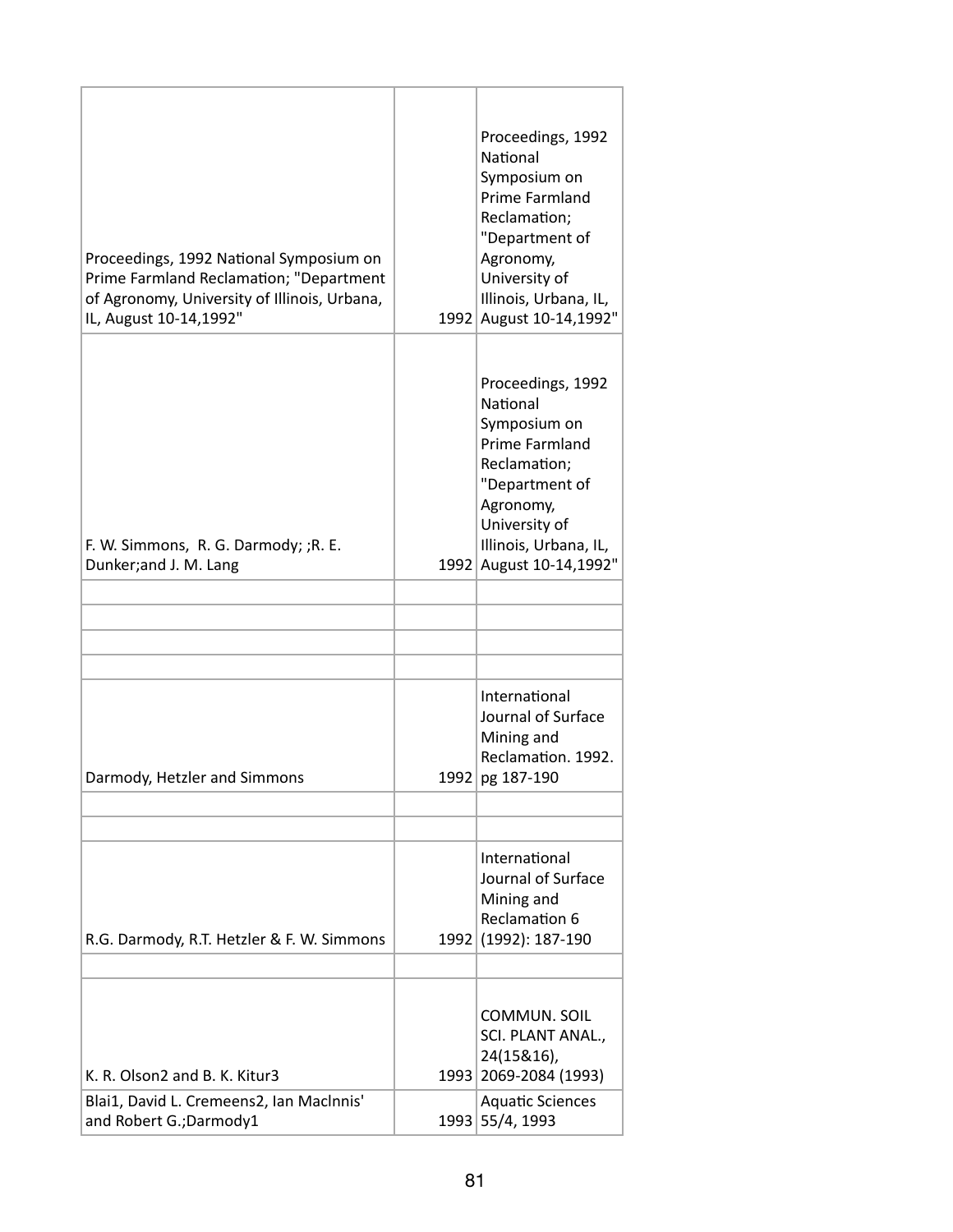| B. K. Kitur2, S. R. Phillips, K. R. Olson3, and<br>S. A. Ebelhar              | COMMUN. SOIL<br>SCI. PLANT ANAL.,<br>25(3&4), 225-246<br>1994 (1994)                                                                                                                            |
|-------------------------------------------------------------------------------|-------------------------------------------------------------------------------------------------------------------------------------------------------------------------------------------------|
| K. R. OLSON,'S. R. PHILLIPS2 and B. K.<br>KITUR3                              | Soil Science Vol.<br>1994 157, No. 2; "1994"                                                                                                                                                    |
| Robert G. Darmody and Scott L. Vance2                                         | Reprinted from<br><b>United States</b><br>Department of the<br>Interior Bureau of<br><b>Mines Special</b><br><b>Publication SP</b><br>1994 06C-94, 1994."                                       |
| Robert E. Dunker, Scott L. Vance, Charles L.<br>Hooks, and Robert G. Darmody^ | Reprinted from<br><b>United States</b><br>Department of the<br>Interior Bureau of<br><b>Mines Special</b><br><b>Publication SP</b><br>1994 06C-941994."                                         |
| J.P. Tandrich; R.G. Darmody and L.R. Follmer                                  | Copyright © 1994<br>Soil Science Society<br>of America, 677 S.<br>Segoe Rd.,<br>Madison, WI<br>53711,; "USA.<br>Whole Regolilh<br>Pedology. SSSA<br><b>Special Publication</b><br>1994 no. 34." |
| B.K. Kitur, K.R. Olson, S.A. Ebelhar, and D.G.<br><b>Bullock</b>              | Journal of Soil and<br>Water<br>Conservation;<br>"May-June 1994,<br>Volume 49,<br>1994 Number 3"                                                                                                |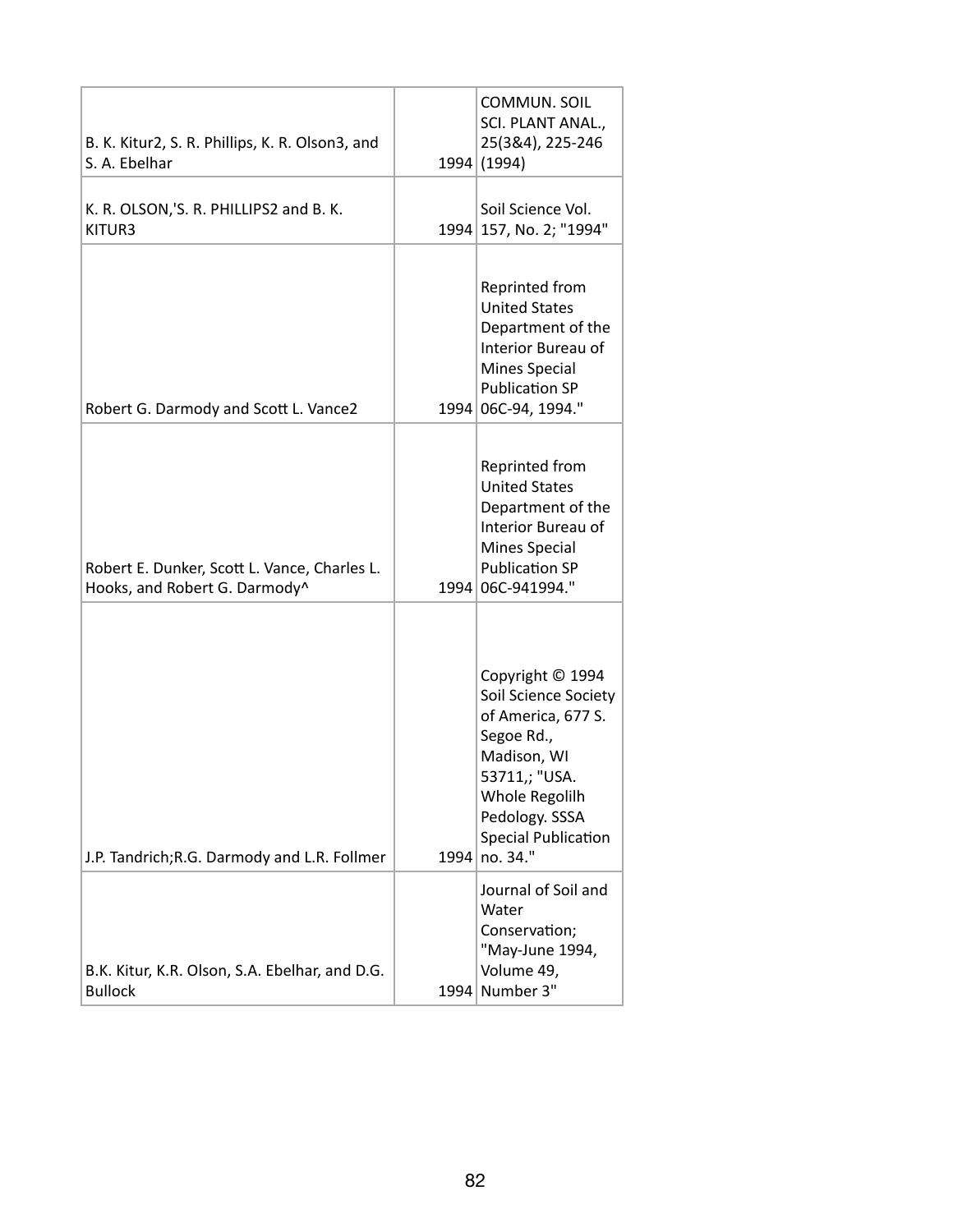| R.G. Darmody1 and L.D. Norton2                                                                                                                  |      | <b>MICROMORPOHLO</b><br>GY:; "STUDIES IN<br>MANAGEMENT";<br>"AND<br>GENESIS""Proceedi<br>ngs of the IX<br>International<br><b>Working Meeting</b><br>on"; "Soil<br>Micromorphology,<br>Townsville,<br>Australia, July<br>1992 1992"   |
|-------------------------------------------------------------------------------------------------------------------------------------------------|------|---------------------------------------------------------------------------------------------------------------------------------------------------------------------------------------------------------------------------------------|
| W.D. Nettleton1, B.R. Brasher1,0.W.<br>Baumer1, and R.G. Darmody2                                                                               |      | SOIL;<br>"MICROMORPOHL<br>OGY:"; "STUDIES IN<br>MANAGEMENT";<br>"AND GENESIS";<br>"Proceedings of the<br>IX International<br><b>Working Meeting</b><br>on"; "Soil<br>Micromorphology,<br>Townsville,<br>Australia. July<br>1992 1992" |
| Christopher Stohr, Robert G. Darmody,<br>Thomas D. Frank, A run P. Eihance, Ross<br>Lunetta, Dorsey Worthy,;and Kathaleen<br>O'Connor-Shoresman | 1994 | Photogrammetric<br>Engineering &<br>Remote Sensing,;<br>"Vol. 60, No. 8,<br>August 1994, pp.<br>1019-1028."                                                                                                                           |
| K.R. Olson, R. Lai, and L.D. Norton                                                                                                             | 1994 | Journal of Soil and<br>Water<br>Conservation";<br>"November-<br>December 1994,<br>Volume 49,<br>Number 6"                                                                                                                             |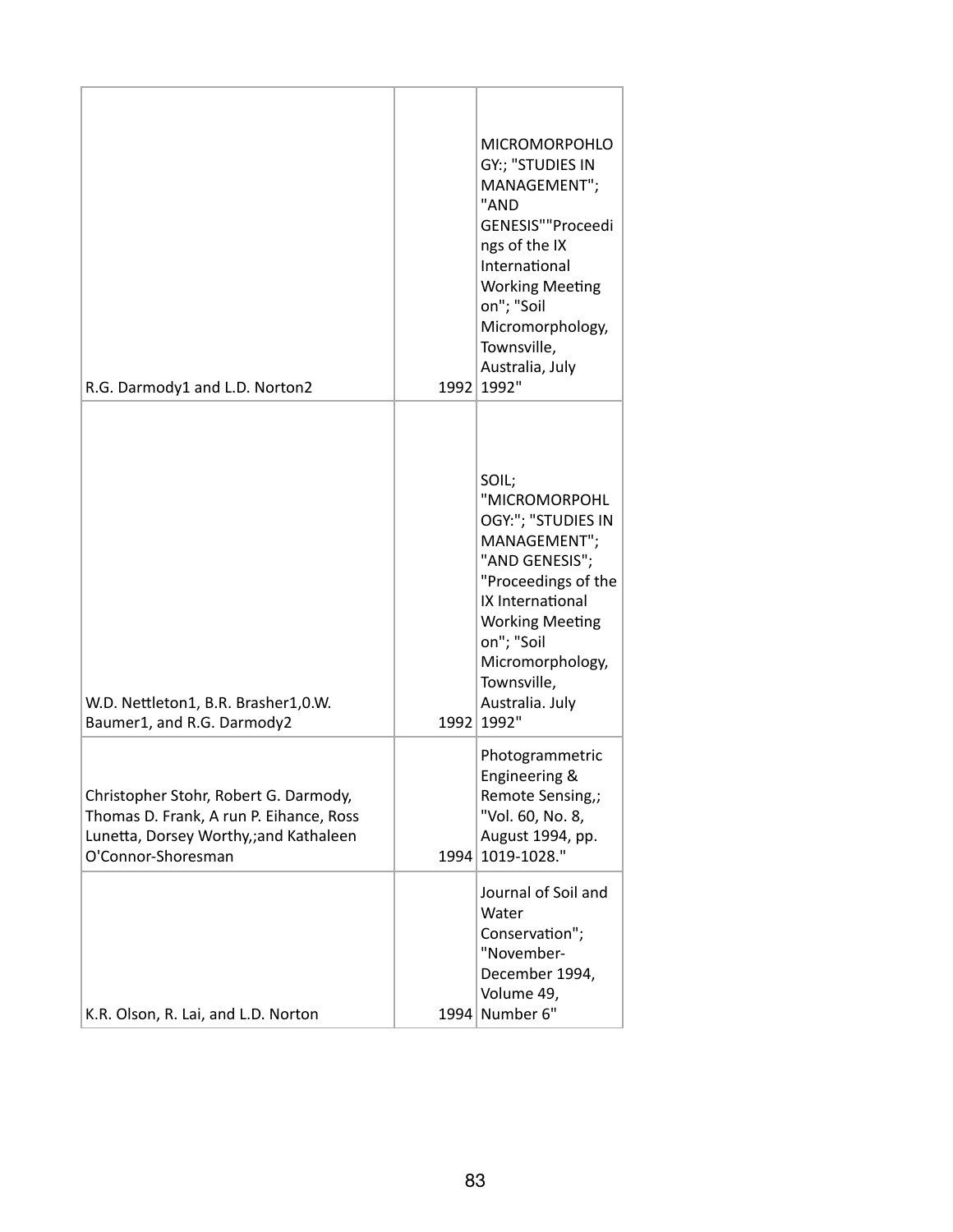| K.R. Olson, L.D. Norton, T. E. Fenton, and R.<br>Lai              |      | Journal of Soil and<br>Water<br>Conservation;<br>"November-<br>December 1994,<br>Volume 49,<br>1994 Number 6" |
|-------------------------------------------------------------------|------|---------------------------------------------------------------------------------------------------------------|
|                                                                   |      |                                                                                                               |
| R.G.Darmody                                                       |      | International<br>Journal of Surface<br>Mining,<br>Reclamation and<br>Environment<br>1995 9(1995):63-68        |
| K. R. Olson and T. J. Endres                                      |      | Soil Survey<br>Horizons. Summer<br>1996 1996.                                                                 |
| D.L. Mokma, T.E. Fenton, and K.R. Olson                           |      | J. Soil and Water<br>Cons. 51:171-175.<br>1996 1996.                                                          |
| P. Tematio1 and K. R. Olson2                                      |      | Soil Science; "Vol.<br>1997 162, No. 10".1997.<br>Journal of Soil and                                         |
| P. Tematio and K R. Olson                                         |      | Water<br>Conservation.<br>1997 1997.                                                                          |
| S. R. Phillips, K. R. Olson,* J. C. Siemens,<br>and S. A. Ebelhar | 1997 | Journal of<br>Production<br>Agriculture;<br>"Volume 10, no. 3,<br>July-Sept. 1997"                            |
| Kenneth R. Olson and J.B. Fehrenbacher2                           |      | Soil Horizons.<br>1998 Summer 1998.                                                                           |
| Kenneth R. Olson and Donald J.<br>Fehrenbacher2                   |      | Soil Horizons.<br>1998 Summer 1998.                                                                           |
| I. Hussein, 1 K. R. Olson, 2 and R. L. Jones2                     | 1998 | Soil Science; "Vol.<br>163, No. 9".1998.                                                                      |
| I. Hussain1, K. R. Olson2, and J. C. Siemens3                     |      | Soil Science Vol.<br>1998 163, No. 12. 1998.                                                                  |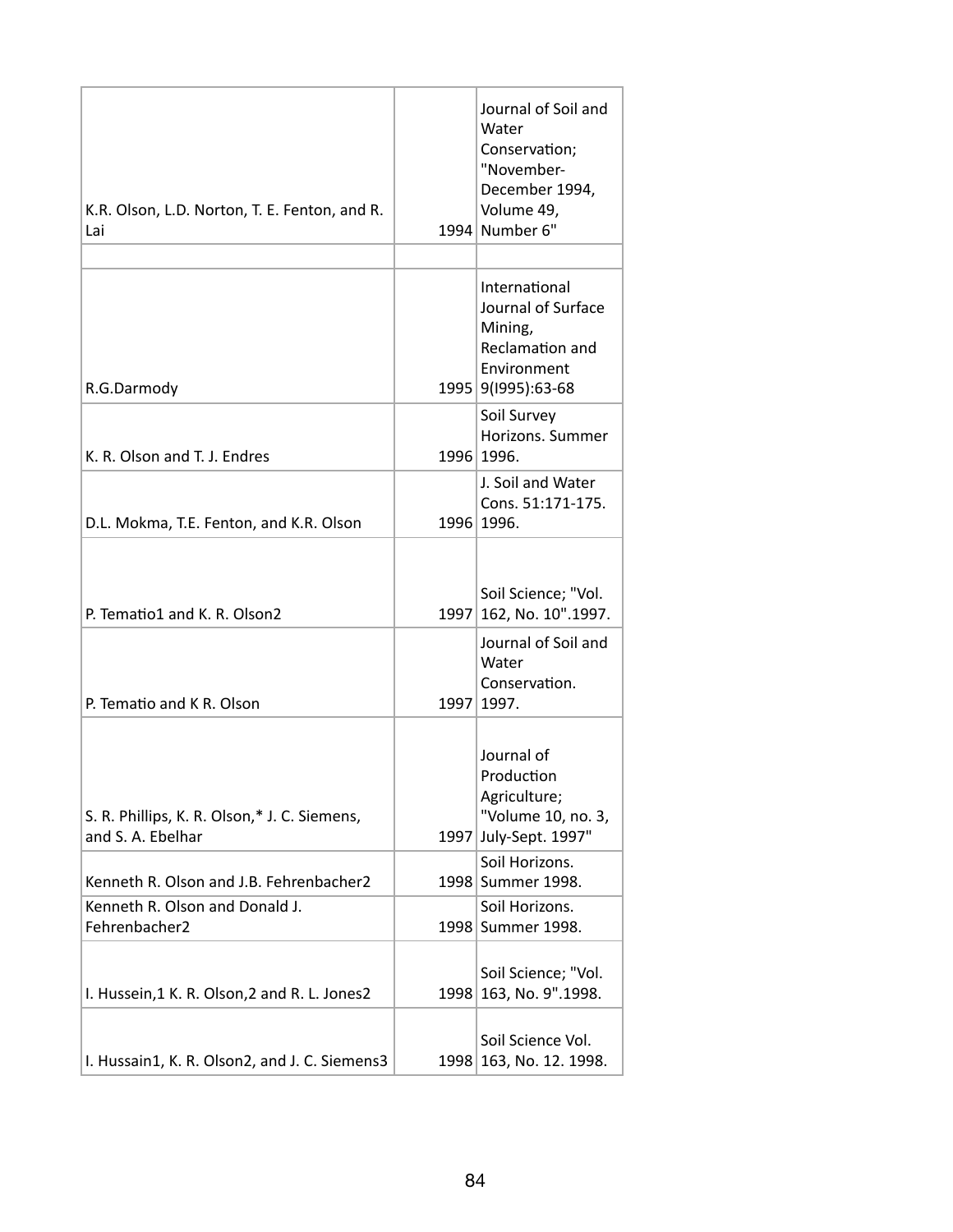| A. N. Gennadiyev and K. R. Olson*                                      | Soil Science Society<br>of America Journal;<br>"Volume 62, no. J,<br>1998 Sept.-Oct. 1998" |
|------------------------------------------------------------------------|--------------------------------------------------------------------------------------------|
| K.R. Olson, D.L Mokma, R. Lai,; T.E.<br>Schumacher, and M.J. Lindstrom | 1999 by Soil and<br><b>Water Conservation</b><br>SocietySpecial<br>1999 Publication.       |
| I. Hussain3, K.R. Olson, M.M. Wander'1, D.L.<br>Karlen <sub>0</sub>    | Soil & Tillage<br>Research 50 (1999)<br>1999 237-249                                       |
| I. Hussaina, K.R. Olson ', S. A. Ebelhar                               | Soil & Tillage<br>Research 52 (1999)<br>1999 37-49                                         |
| I. Hussain, K. R. Olson,* and S. A. Ebelhar                            | Soil Science Society<br>of America Journal;<br>"Volume 63, no. 5,<br>1999 Sept.-Oct. 1999" |
| Imtiaz Hussain" and Kenneth R. Olson                                   | COMMUN. SOIL<br>SCI. PLANT ANAL.,<br>31(7&8), 995-1001<br>2000(2000)                       |
| Garcia-Paredes, K.R. Olson*, J.M. Lang                                 | Agricultural<br>Systems 64 (2000)<br>2000 151-170                                          |
| University of Illinois ACES                                            | 2000 Bulletin 811                                                                          |
| University of Illinois ACES                                            | 2000 Bullitin 810                                                                          |
| A.N. Gennadiev, K., R. Olson, S.S.<br>Chemyanskii, and R. L. Jones     | Geography,<br>Moscow State<br>University, Herald<br>Journal<br>2001 3:33-39.2001.          |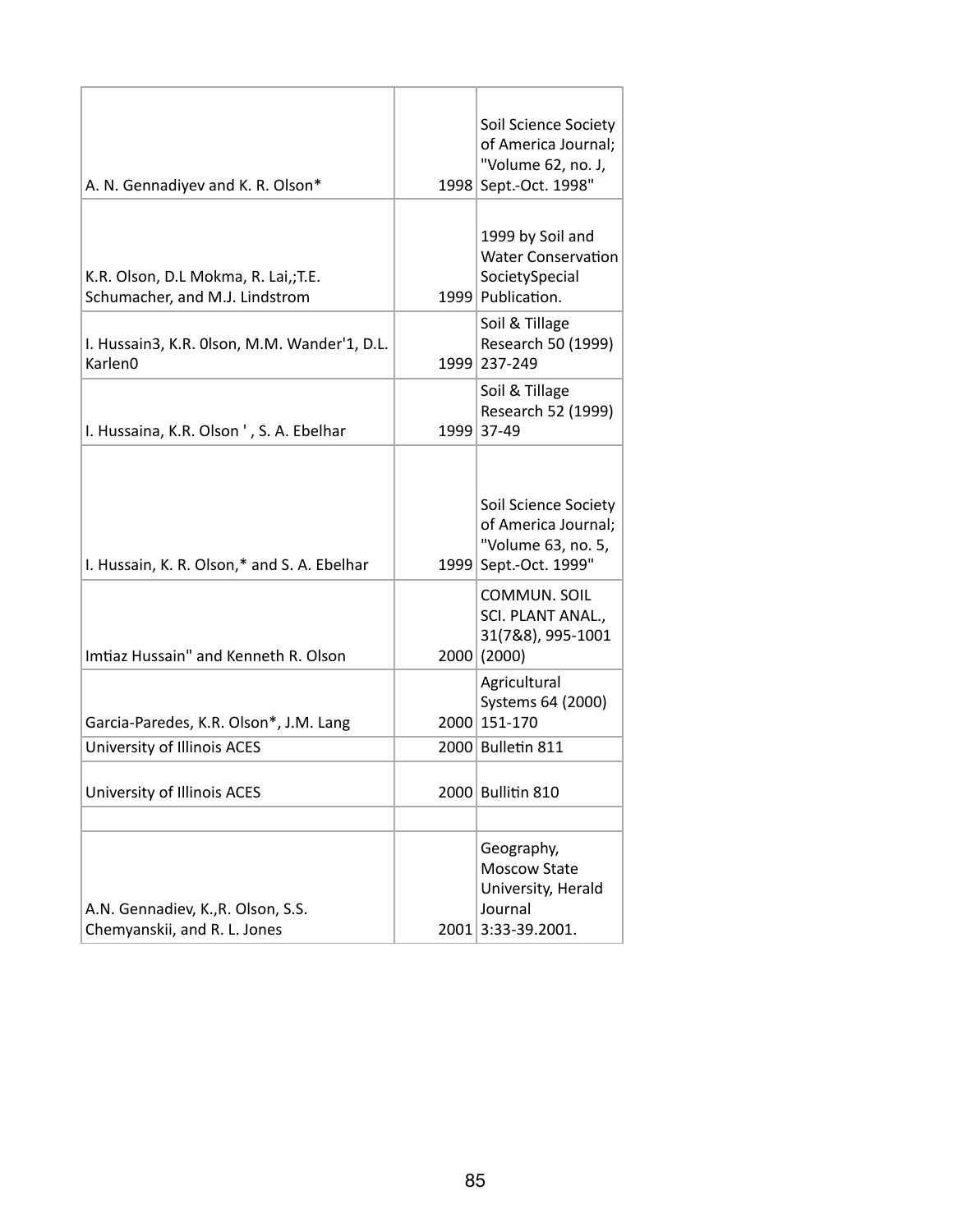| K. R. Olson* and R. L. Jones                                                                  |      | Pages 1059-1061.<br>In: D.E. Stott, R.H.<br>Mohtar and G.C.<br>Steinhardt (eds).<br>2001. Sustaining<br>the Global Farm.<br>Selected papers<br>from the 10th Int.<br>2001 Soil Cons. |
|-----------------------------------------------------------------------------------------------|------|--------------------------------------------------------------------------------------------------------------------------------------------------------------------------------------|
| K. R. Olson,* A. N. Gennadiyev, R. L. Jones,<br>and S. Chernyanskii                           |      | Soil Science Society<br>of America Journal;<br>"Volume 66, no. 1,<br>2002 Jan.-Feb. 2002"                                                                                            |
| M. E. Woolery, K.R. Olson, J. O. Dawson, and<br>G. Bollero                                    |      | 2002 Journal of<br>Soil and Waler<br>Conservation,;<br>"Volume 57.<br>2002 Number 1.                                                                                                 |
| M. E. Woolery, K.R. Olson, J. O. Dawson, and<br>G. Bollero                                    |      | © 2002 Journal of<br>Soil and Water<br>Conservation, Vol.<br>2002 57, No. 1                                                                                                          |
| A. N. Gennadiev <sup>^</sup> K. R. Olson <sup>^</sup> S. S.<br>ChernyanskiiS and R. L. Jones^ |      | Eurasian Soil<br>Science, Vol. 35.<br>No. I, 2002, pp.<br>17-29. Translated<br>from<br>Pochvovedenie, No.<br>2002   I, 2002, pp. 21-32.                                              |
| K. R. Olson and J. M. Lang'                                                                   | 2002 | Soil Survey<br>Horizons, Spring<br>2002                                                                                                                                              |
| K. R. Olson                                                                                   |      | Encyclopedia of Soil<br>Science; "Copyright<br>C 2002 by Marcel<br>Dekker, Inc. All<br>2002 rights reserved."                                                                        |
| C. I. Hadley, 'K. R. Olson, 2G. Bollero, 2G. E.<br>Pepper                                     |      | Pakistan Journal of<br>Agronomy 1 (1):<br>$1-8, 2002;$<br>"January-IVlarch<br>2002 2002"                                                                                             |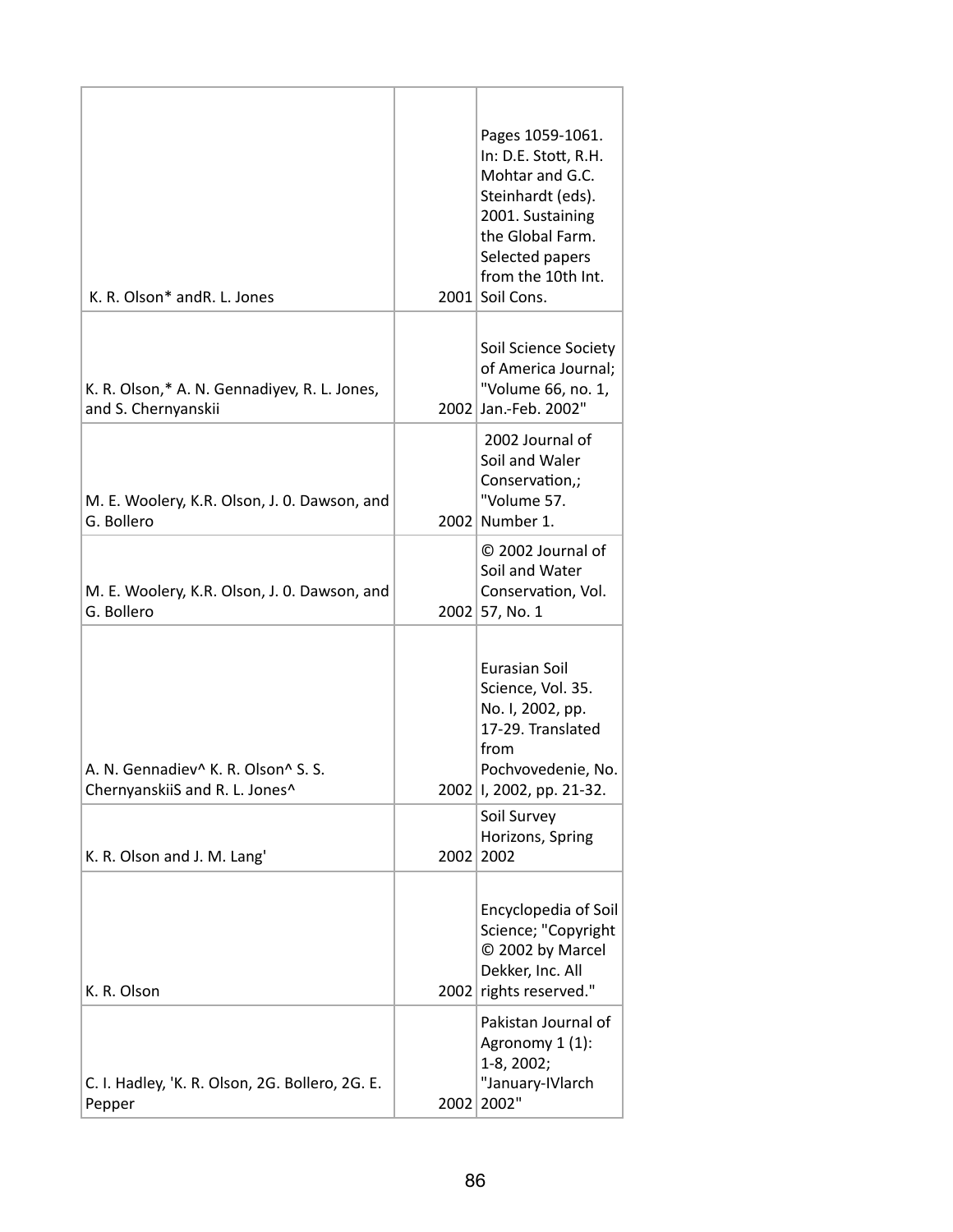| K. R. Olson,* R. L. Jones, A. N. Gennadiyev,<br>S. Chernyanskii, W. I. Woods, and J. M. Lang                                                                             | 2002     | Soil Sci. Soc. Am. J.<br>66:1911-1921<br>(2002).                                                                                                                                                                                                                                                                                                                                                |
|--------------------------------------------------------------------------------------------------------------------------------------------------------------------------|----------|-------------------------------------------------------------------------------------------------------------------------------------------------------------------------------------------------------------------------------------------------------------------------------------------------------------------------------------------------------------------------------------------------|
| A.N. Gennadiyev, K.R. Olson,<br>S.S.Chernyanskii, R.L Jones, J.M. Lang and<br>W.I. Woods                                                                                 |          | 2002. The use of<br>the fly ash for the<br>quantitative-<br>chronological<br>assessment of soil<br>matter;<br>"mechanical<br>migration (by the<br>example of Cahokia<br>mounds, USA), p.<br>370-388. In. N. S.";<br>"Kasimov and M.I.<br>Gerasimova (eds).<br>Landscape<br>Geochemistry and<br>Soil Geography.";<br>"Faculty of<br>Geography,<br><b>Moscow State</b><br>2002 University Press." |
| K.R. Olson; R.L. Jones; A.N. Gennadiyeav; S.<br>Chernyanskii and W.I. Woods                                                                                              | $2002$ ? |                                                                                                                                                                                                                                                                                                                                                                                                 |
| A. N. Gennadiev1;K. R. Olson2;S. S.<br>Chernyanskii1;R. L. Jones2;and W. L<br>Woods3"                                                                                    |          | Soil Science.Vol. 35,<br>Suppl. 1, pp s8 to<br>2002 s18.2002                                                                                                                                                                                                                                                                                                                                    |
| K. R. Olson, R. L. Jones, A. N. Gennadiyev,; S.<br>Chernyanskii, and W. I. Woods1                                                                                        |          | Soil Horizons. Fall<br>2003 2003.                                                                                                                                                                                                                                                                                                                                                               |
| J. Letey, R.E. Sojka, D.R. Upchurch, D.K.<br>Cassel, K.R. Olson, W.A. Payne, S.E. Petrie,<br>G.H. Price,;R.J. Reginato, H.D. Scott, P.J.<br>Smethurst, and G.B. Triplett |          | Reprinted from the<br>Journal of Soil and<br>Water<br>Conservation;<br>"Volume 58,<br>2003 Number '1"; 2003.                                                                                                                                                                                                                                                                                    |
| J.C. DIXON \ R.G. DARMODY2, P. SCHLYTER3<br>AND C.E.THORN4                                                                                                               |          | Geogr. Ann. 77 A<br>1995 (4): 259-267."                                                                                                                                                                                                                                                                                                                                                         |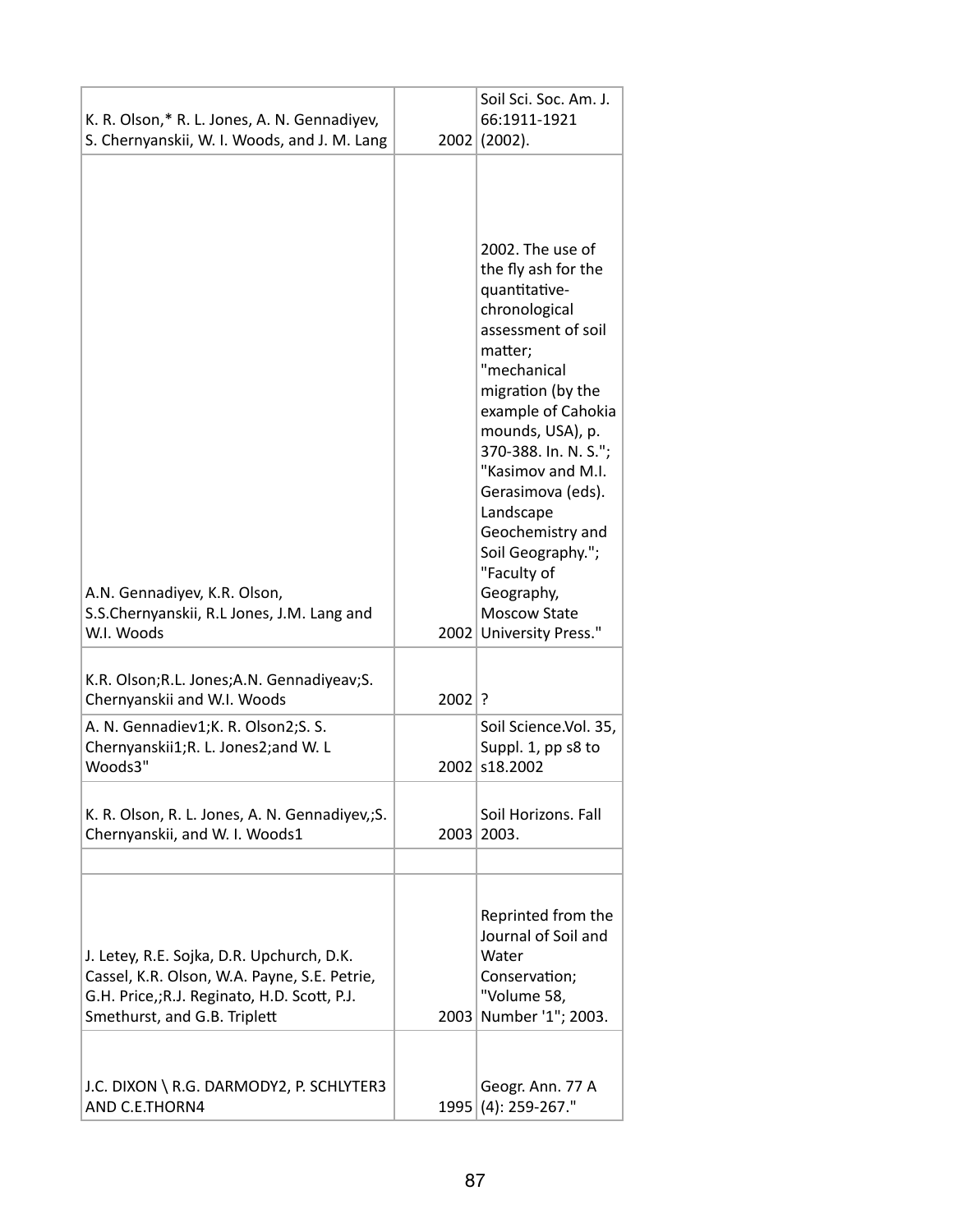| Robert G. Darmody,* Colin E. Thorn, John C.<br>Dixon, and Peter Schlyter<br>UNIVERSITY of ILLINOIS at URBANA- | Soil Science Society<br>of America Journal;<br>"Volume 64, no. 4,<br>2000 July-Aug. 2000"                                                                                  |
|---------------------------------------------------------------------------------------------------------------|----------------------------------------------------------------------------------------------------------------------------------------------------------------------------|
| CHAMPAIGN; COLLEGE of<br>AGRICULTURE;COOPERATIVE EXTENSION<br><b>SERVIC</b>                                   | CIRCULAR 1016 -<br>1970 1970                                                                                                                                               |
| University of Illinois at Urbana-<br>Champaign; College of<br>Agriculture; Cooperative Extension Servic       | University of Illinois<br>at Urbana-<br>Champaign;<br>"College of<br>Agriculture";<br>"Cooperative<br>Extension<br>1978 Service" 1978.                                     |
| K. R. OLSON AND J. M. LANG                                                                                    | <b>SUPPLEMENT TO</b><br><b>SOIL PRODUCTIVITY</b><br><b>IN ILLINOIS</b><br>(CIRCULAR 1156)";<br>"AGRONOMY<br>MIMEO SERIES NO.<br>1994-11"; "ISSUED<br>1994 AUGUST 30, 1994" |
|                                                                                                               |                                                                                                                                                                            |
| I. Haque*, R.T. Odell+, W.M. Walker*, and<br>C.S. Kamara*                                                     | COMMUN. IN SOIL<br><b>SCIENCE AND</b><br>PLANT ANALYSIS,<br>10(6), 981-992<br>1979 (1979)                                                                                  |
| University of Illinois at Urbana-<br>Champaign; College of<br>Agriculture; Agricultural Experiment Sta        | Bulletin 752;<br>"University of<br>Illinois at Urbana-<br>Champaign";<br>"College of<br>Agriculture";<br>"Agricultural<br>Experiment<br>1975 Station"                      |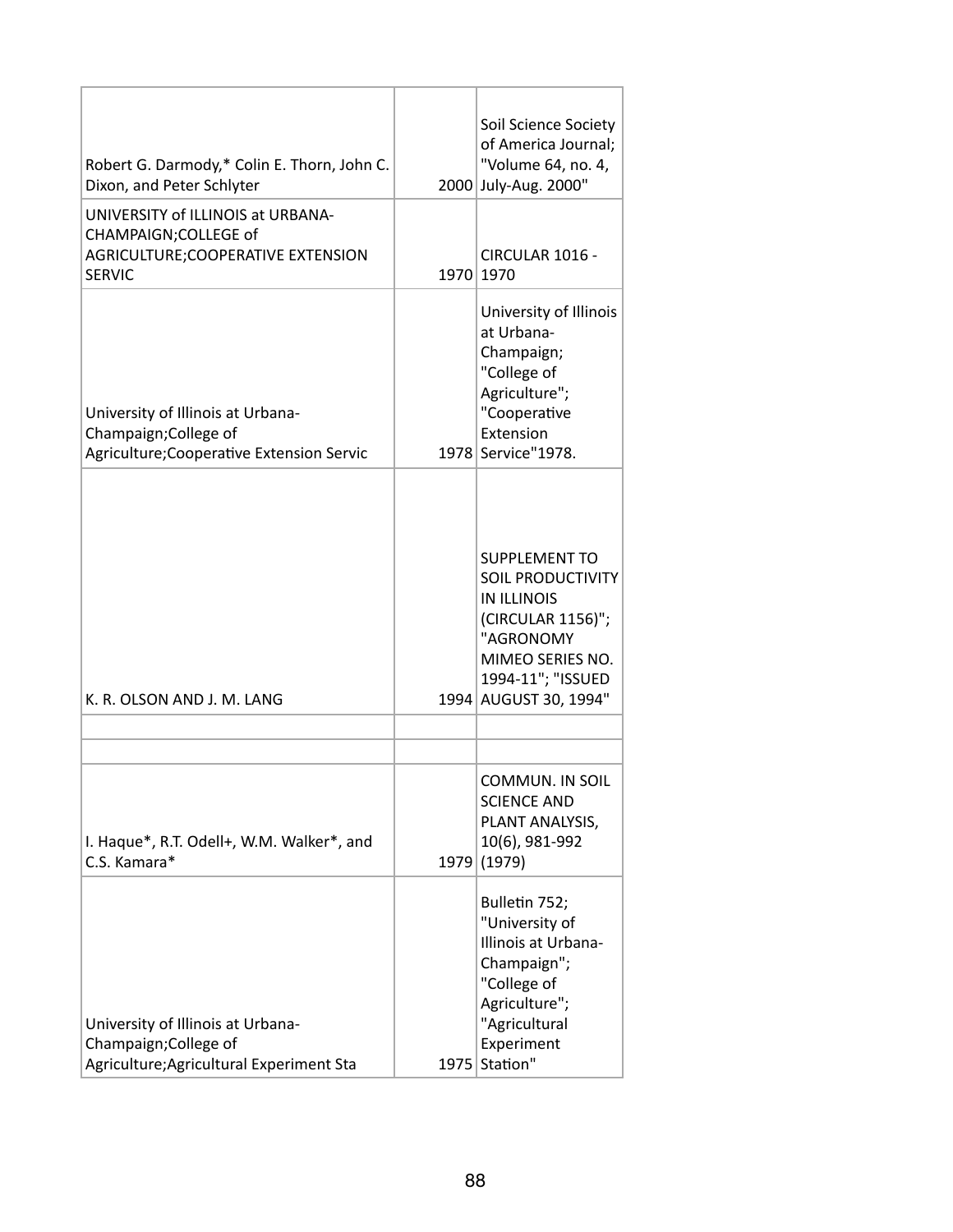| R.E. Dunker and R.I. Barnhisel           | 2000 41." | Copyright © 2000<br>American Society of<br>Agronomy, Crop<br>Science Society of<br>America, Soil<br>Science; Society of<br>America, 677 S.<br>Segoe<br>Rd,, Madison, WI<br>53711, USA.<br>Reclamation of<br>Drastically";<br>"Disturbed Lands,<br>Agronomy<br>Monograph no.  |
|------------------------------------------|-----------|------------------------------------------------------------------------------------------------------------------------------------------------------------------------------------------------------------------------------------------------------------------------------|
| R. G. DARMODY                            | 2000 41." | Copyright © 2000<br>American Society of<br>Agronomy, Crop<br>Science Society of<br>America, Soil<br>Science; "Society of<br>America, 677 S.<br>Segoe Rd.,<br>Madison, WI<br>53711, USA.<br>Reclamation of<br>Drastically";<br>"Disturbed Lands,<br>Agronomy<br>Monograph no. |
| K. R. Olson, R. L. Jones, and J. M. Lang |           | Soil Science;<br>2004 VoL169.No.10"                                                                                                                                                                                                                                          |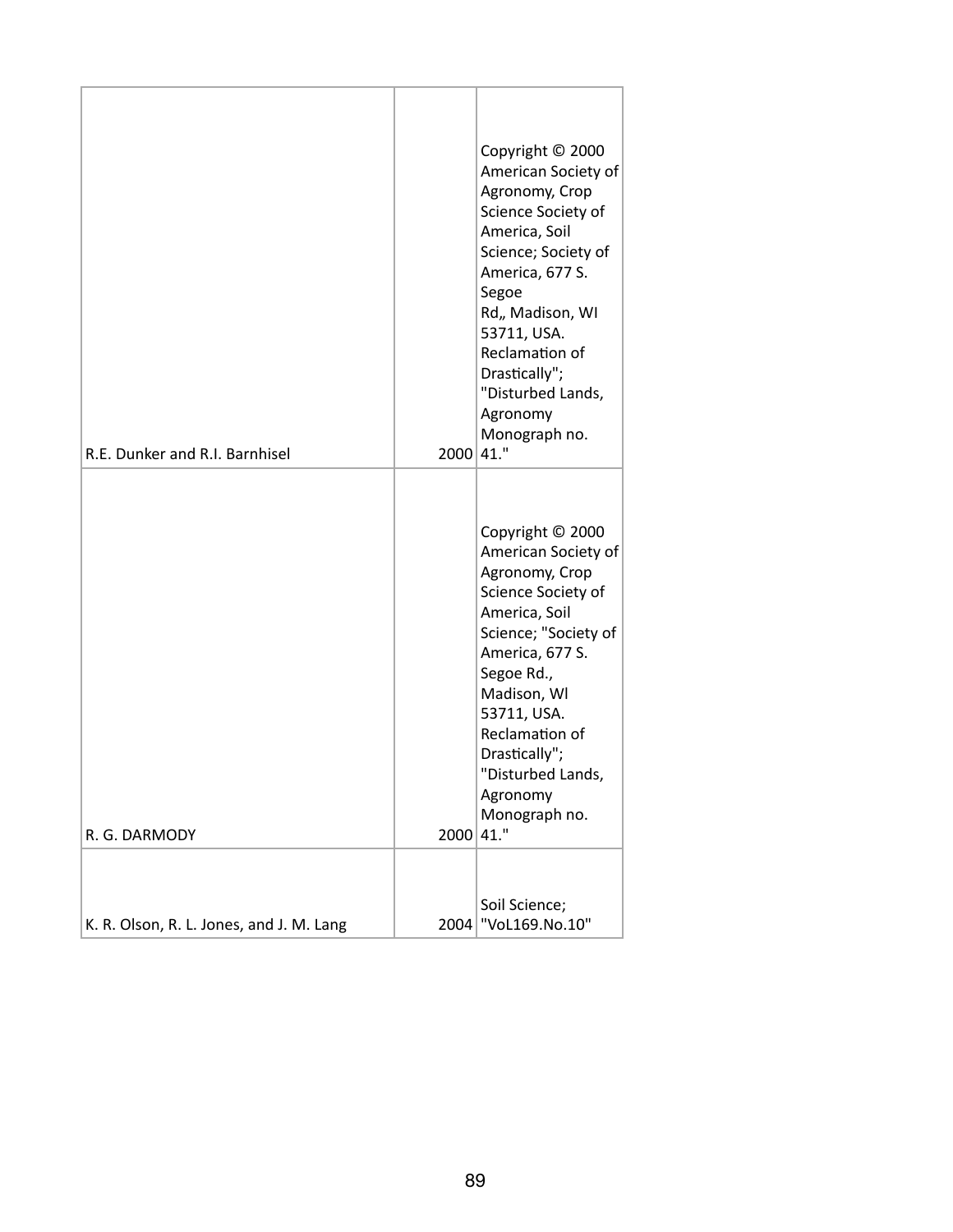| K. R. Olson and J. M. Lang                                                                                           |      | <b>INNOVATIVE</b><br>TECHNIQUES IN;<br>"SOIL SURVEY:";<br>"""DEVELOPING<br>THE FOUNDATION";<br>"FOR A NEW<br><b>GENERATION OF</b><br>SOIL"; "RESOURCE<br><b>INVENTORIES</b><br>AND"; "THEIR<br>UTILIZATION". May<br>2004 2004. |
|----------------------------------------------------------------------------------------------------------------------|------|--------------------------------------------------------------------------------------------------------------------------------------------------------------------------------------------------------------------------------|
| KR Olson,                                                                                                            |      | <b>FACTORS OF SOIL</b><br>FORMATION/<br>Parent Material; "©<br>2005, Elsevier Ltd.<br>All Rights<br>2005 Reserved."                                                                                                            |
| K.R. Olson, 'S.A. Ebelhar and J.M. Lang                                                                              |      | Journal of<br>Agronomy 3 (1):<br>2004 31-35,2004                                                                                                                                                                               |
| K. R. Olson, R. L. Jones, and J. M. Lang                                                                             |      | Soil Science; "Vol.<br>2005 170, No. 6". 2005.                                                                                                                                                                                 |
| K.R. Olson8 <sup>1*</sup> , J.M. Lang8, S.A. Ebelhar                                                                 |      | Soil & Tillage<br>Research xxx (2004)<br>2004 xxx-xxxln Press.<br>Soil & Tillage                                                                                                                                               |
| K.R. Olson*, R.L. Jones                                                                                              |      | Research 81 (2005)<br>2005 143-153                                                                                                                                                                                             |
| K. R. Olson, T. E. Fenton, N. E. Smeck, R. D.<br>Hammer,; M. D. Ransom, C. W.Zanner, R.<br>McLeese, and M. T. Sucik1 | 2005 | Soil Surv. Horiz.<br>46:23-35 (2005).                                                                                                                                                                                          |
| K.R. Olson, T.E. Fenton, N.E. Smeck, R.D.<br>Hammer, M.D.; Ransom, C.W. Zanner, R.<br>McLeese, and M.T. Sucik1       |      | Soil Surv. Horiz.<br>2005 46:39-47 (2005).                                                                                                                                                                                     |
| K. R. Olson, R. L. Jones, A. N. Gennadiyev,; S.<br>Chernyanskii, W. I. Woods, and J. M. Lang1                        |      | Soil Survey<br>Horizons.46:146-16<br>2005 0. 2005.                                                                                                                                                                             |
|                                                                                                                      |      | Soil & Tillage<br>Research 89 (2006)<br>2006 155-166                                                                                                                                                                           |
|                                                                                                                      |      |                                                                                                                                                                                                                                |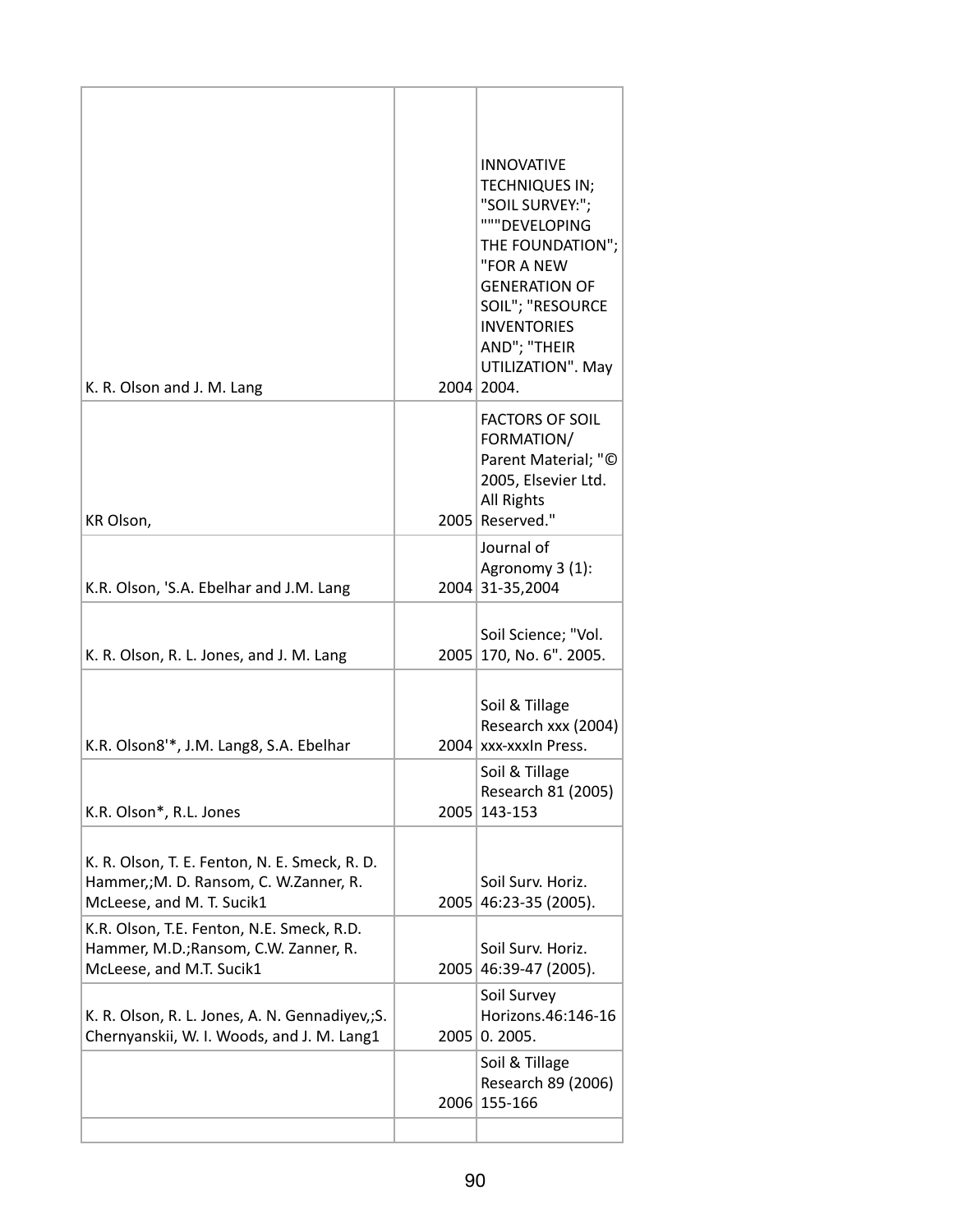| A. N. Gennadiyev, V. N. Golosov, S. S.<br>Chernyanskii, M. V. Markelov, K. R. Olson,;R.<br>G. Kovach, and V. R. Belyaev | Eurasian Soil<br>Science. Vol. 38,<br>No. 9,2005, pp.<br>954-965. Translated<br>from<br>Pochvovtdenie, No.<br>9,2005, pp.<br>2005 1080-1093. |
|-------------------------------------------------------------------------------------------------------------------------|----------------------------------------------------------------------------------------------------------------------------------------------|
| Kenneth R. Olson                                                                                                        | Soil Science Vol.<br>2007 172, No. 8; 2007.                                                                                                  |
| Kenneth R. Olson1, A. N. Gennadiyev2, and<br>V. N. Golosov2                                                             | Soil Science; "Vol.<br>2008 173, No. 8"2008.                                                                                                 |
| 'Kenneth R. Olson and 2Stephen A. Ebelhar                                                                               | Journal of<br>Agronomy 8(1):<br>2009 14-20,2009                                                                                              |
| I / I;Birl Lowery, Craig Cox, Dean Lemke,<br>Pete Nowak, Ken Olson, and Jeff Strock                                     | Journal of Soil and<br>Water<br>Conservation.<br>"NOV/DEC 2009-<br>2009 VOL. 64, NO. 6"                                                      |
| Kenneth R. Olson                                                                                                        | <b>JOURNAL OF SOIL</b><br><b>AND WATER</b><br>CONSERVATION;<br>"NOV/DEC 2009-<br>2009 VOL. 64, NO. 6"                                        |
| Kenneth R. Olson, 1 Stephen A. Ebelhar, 2<br>and James M. Lang3                                                         | Soil Science,<br>Volume 175,<br>Number 2,<br>2010 February 2010                                                                              |
| A. N. Gennadicv", A. P. Zhidkin", K. R.<br>Olson*, and V. L. Kachinskii"                                                | <b>Eurasian Sail</b><br>Science, 2010, Vol.<br>43, No. 9, pp.<br>2010 1047-1054.                                                             |
| Kenneth R. Olson                                                                                                        | Soil Science.<br>Volume 175,<br>Number 11,<br>2010 November 2010                                                                             |
| R.T. Odell                                                                                                              | <b>PRAIRIE FARMER -</b><br>April 18, 1959<br>1959 pages 18 and 26.                                                                           |
| E. C. A. Runge,                                                                                                         | <b>ILLINOIS RESEARCH</b><br>1965 Spring 1965 issue                                                                                           |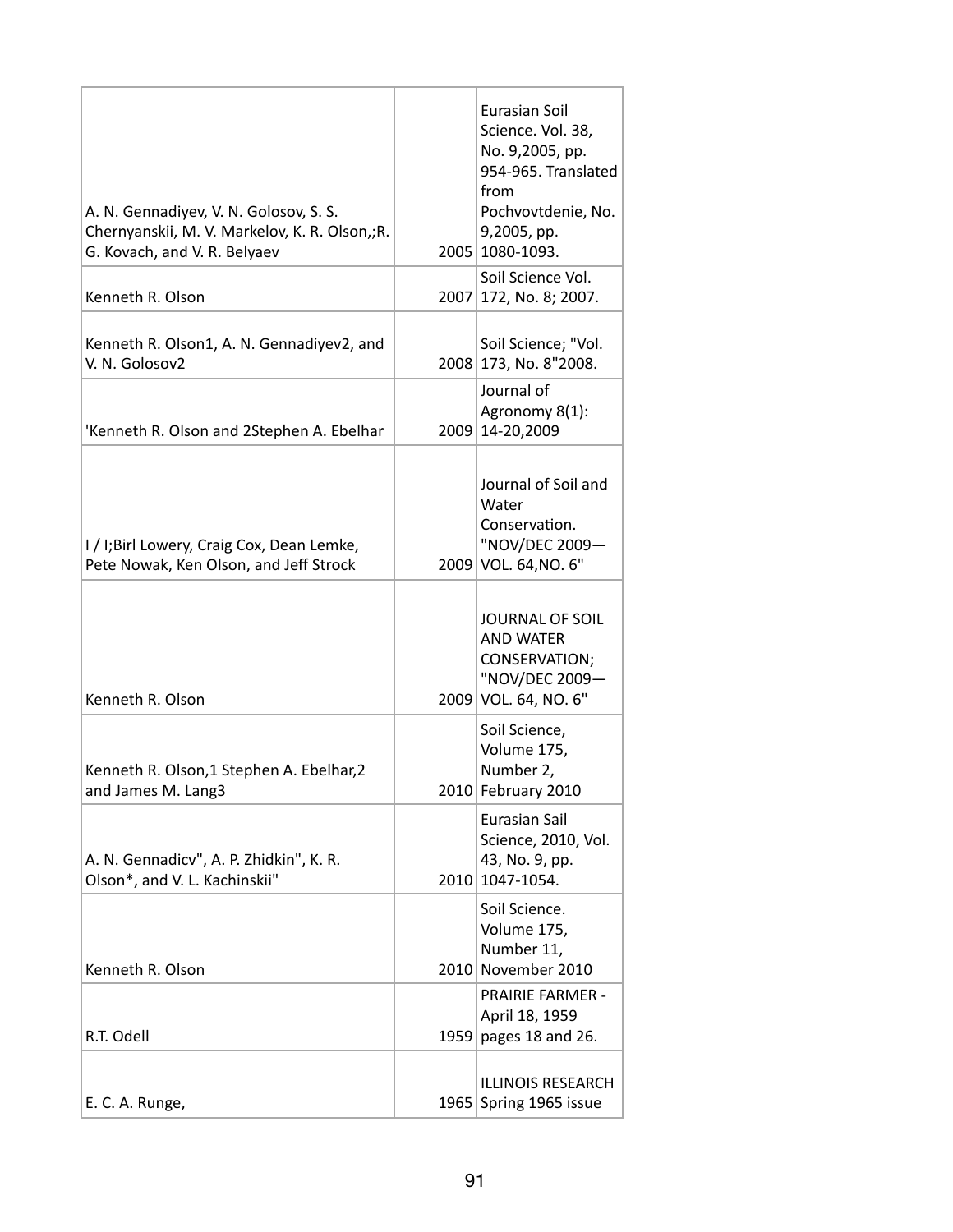| K.R. Olson                                                                                       | Proceedings of the;<br>"Soil Quality<br>Standards";<br>"Symposium"; "At<br>the 82nd Annual<br>Meeting of"; "the<br>Soil Science Society<br>of America";<br>"October<br>1990 21-27,1990." |
|--------------------------------------------------------------------------------------------------|------------------------------------------------------------------------------------------------------------------------------------------------------------------------------------------|
| Agricultural Experiment Station in<br>Cooperation with Soil Conservation Service-<br><b>USDA</b> | College of<br>Agriculture.<br>University of Illinois<br>at Urbana/<br>Champaign.<br>1971 Bulletin 739.                                                                                   |
| Kenneth R. Olson and Lois Wright Morton                                                          | <b>JOURNAL OF SOIL</b><br><b>AND WATER</b><br>CONSERVATION,<br>JULY/AUGUST 2015<br>$2015$ -VOL. 70, NO. 4                                                                                |
| Kenneth R. Olson and Lois Wright Morton                                                          | <b>JOURNAL OF SOIL</b><br><b>AND WATER</b><br><b>CONSERVATION</b><br><b>MAY/JUNE 2015-</b><br>2015 VOL. 70, NO. 3                                                                        |
| Kenneth Olson, Jeffrey Matthews, Lois<br>Wright Morton, and John Sloan                           | <b>JOURNAL OF SOIL</b><br><b>AND WATER</b><br><b>CONSERVATION</b><br>JAN/FEB 2015-<br>2015 VOL. 70, NO. 1                                                                                |
| Lois Wright Morton1, Kenneth R. Olson2                                                           | Journal of<br>Environmental<br>Protection, 2014, 5,<br>2014 1220-1234                                                                                                                    |
| Kenneth R. Olson1 and Fred Christensen2, 3                                                       | Journal of Earth<br>Science and<br><b>Engineering 4</b><br>2014 (2014) 389-399                                                                                                           |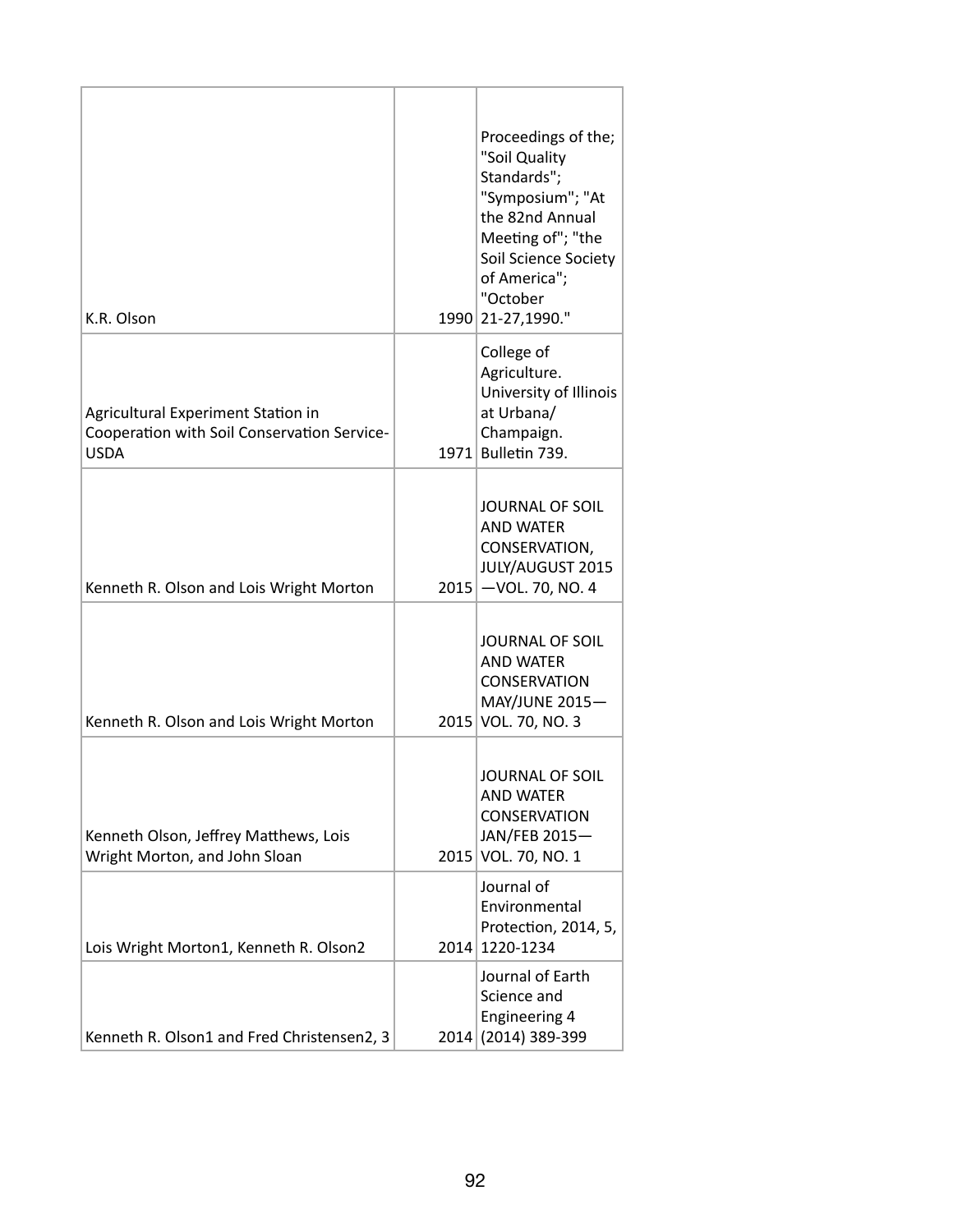| Kenneth R. Olson and Lois Wright Morton                                                                 |      | JULY/AUGUST 2014<br>$-$ VOL. 69, NO. 4<br><b>JOURNAL OF SOIL</b><br><b>AND WATER</b><br>2014 CONSERVATION       |
|---------------------------------------------------------------------------------------------------------|------|-----------------------------------------------------------------------------------------------------------------|
| Kenneth R. Olson and Lois Wright Morton                                                                 |      | <b>JOURNAL OF SOIL</b><br><b>AND WATER</b><br><b>CONSERVATION</b><br>MARCH/APRIL 2014<br>$2014$ -VOL. 69, NO. 2 |
| Kenneth R. Olson and Lois Wright Morton                                                                 |      | <b>JOURNAL OF SOIL</b><br><b>AND WATER</b><br><b>CONSERVATION</b><br>JULY/AUGUST 2013<br>$2013$ -VOL. 68, NO. 4 |
| Kenneth R. Olson1 and Lois Wright<br>Morton <sub>2</sub>                                                |      | Journal of Earth<br>Science and<br><b>Engineering 3</b><br>2013 (2013) 139-158                                  |
| Lois Wright Morton and Kenneth R. Olson                                                                 |      | <b>JOURNAL OF SOIL</b><br><b>AND WATER</b><br><b>CONSERVATION</b><br>MARCH/APRIL 2013<br>$2013$ -VOL. 68, NO. 2 |
| Kenneth R. Olson and Lois Wright Morton                                                                 |      | JOURNAL OF SOIL<br><b>AND WATER</b><br><b>CONSERVATION</b><br>JAN/FEB 2013-<br>2013 VOL. 68, NO. 1              |
|                                                                                                         |      |                                                                                                                 |
|                                                                                                         |      |                                                                                                                 |
|                                                                                                         |      |                                                                                                                 |
| Cooperative Extension ServiceBCollege of<br>Agriculture; University of Illinois at Urbana-<br>Champaign | 1983 | Circular 1220.<br>1983.                                                                                         |